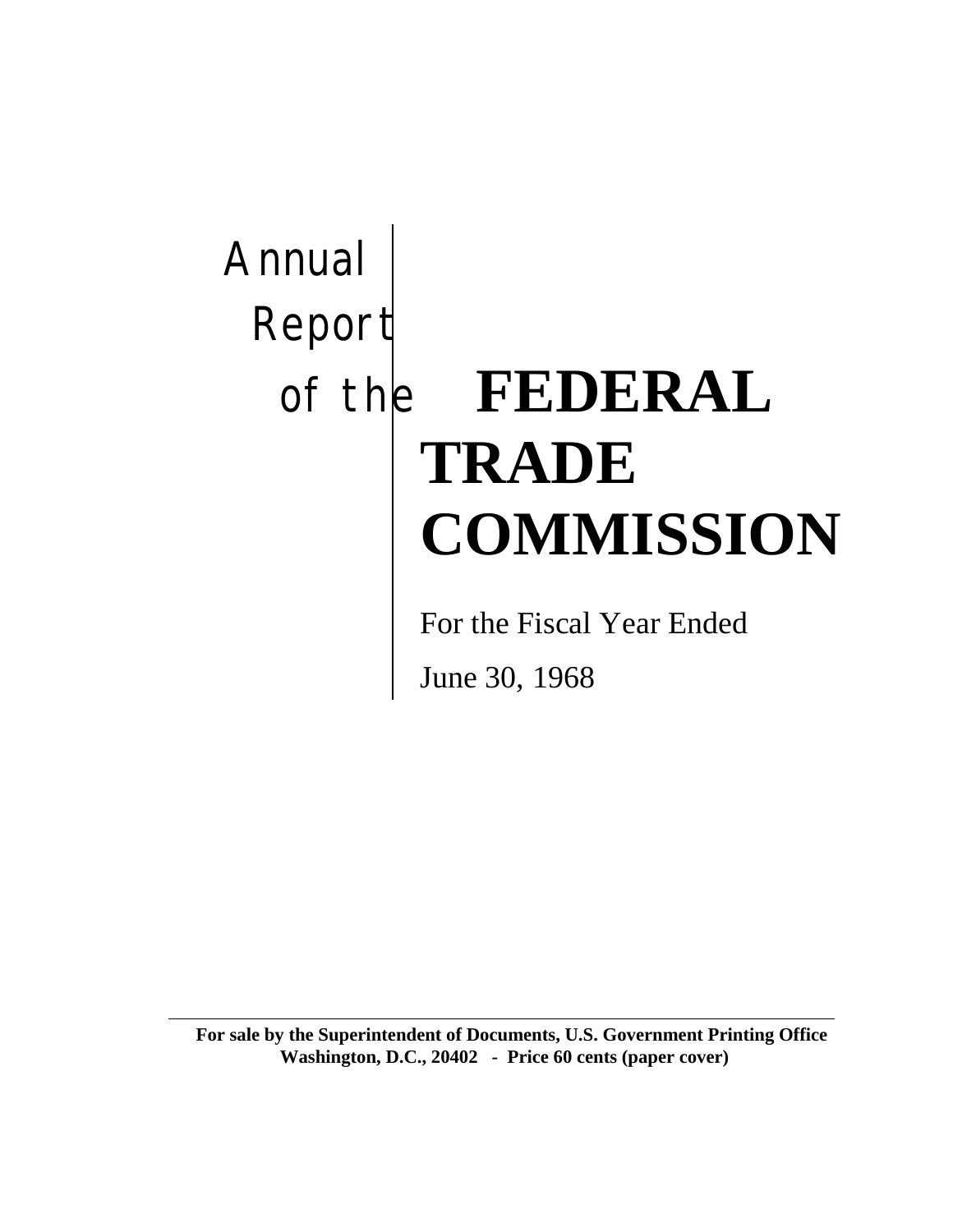# Federal Trade Commission

PAUL RAND DIXON, Chairman PHILIP ELMAN, Commissioner EVERETTE MacINTYRE, Commissioner JAMES M. NICHOLSON, Commissioner MARY GARDINER JONES, Commissioner

JOHN V. BUFFINGTON, Assistant to Chairman

JOSEPH W. SHEA, Secretary

CHARLES A. SWEENY, Program Review Officer (Deceased)

JOHN N. WHEELOCK, Executive Director JAMES MCI. HENDERSON, General Counsel EDWARD CREEL, Director of Hearing Examiners FRANK C. HALE, Director, Bureau of Deceptive Practices HARRISON F. HOUGHTON, Acting Director, Bureau of Economics SAMUEL L. WILLIAMS, Director, Bureau of Field Operations (Deceased) CECIL G. MILES, Director, Bureau of Restraint of Trade CHALMERS B. YARLEY, Director, Bureau of Industry Guidance HENRY D. STRINGER, Director, Bureau of Textiles and Furs WILLIAM P. GLENDENING, Comptroller JOHN A. DELANEY, Director, Office of Administration WILLIAM F. JIBB, Director, Office of Information

ii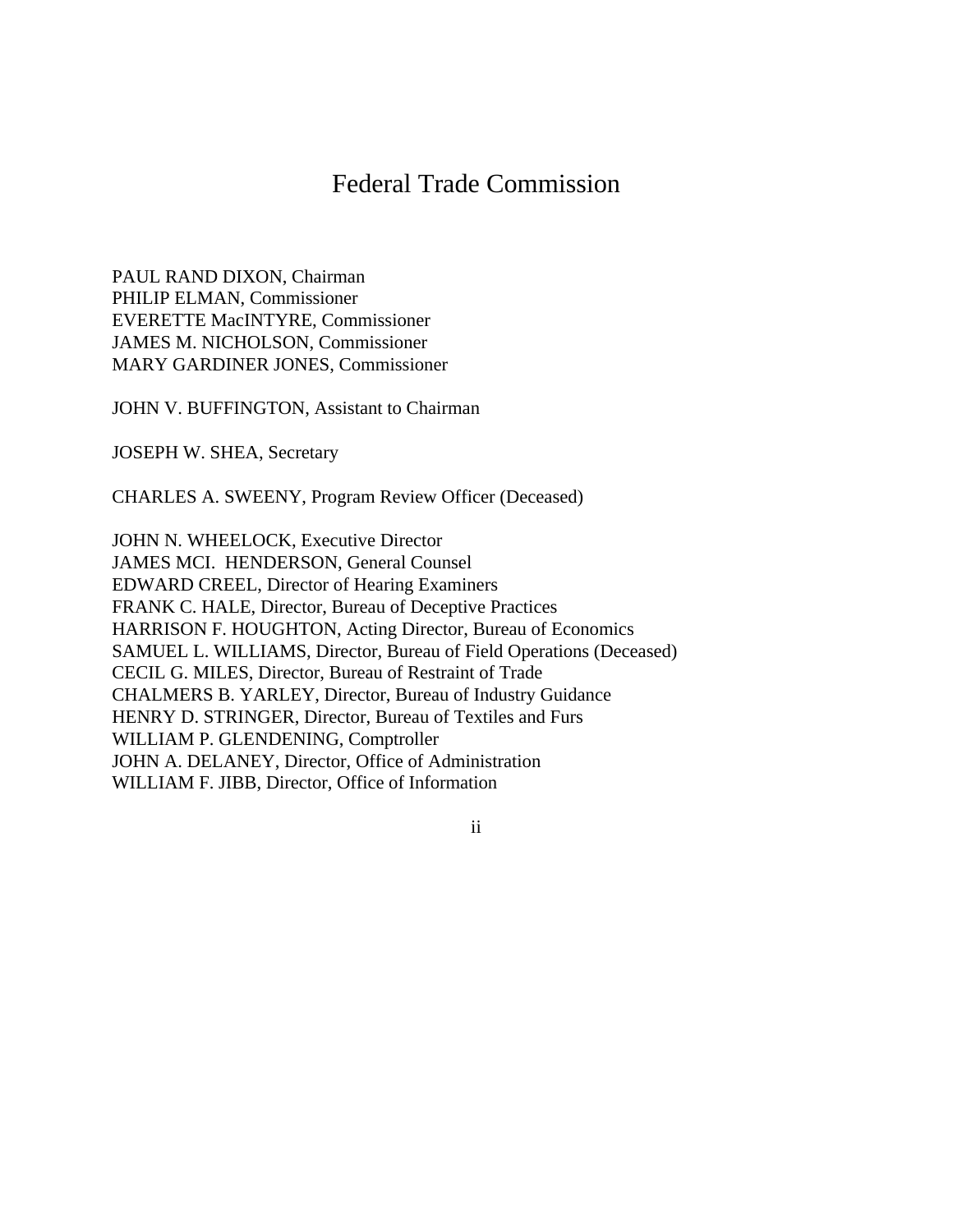#### EXECUTIVE OFFICES OF THE FEDERAL TRADE COMMISSION Pennsylvania Avenue at Sixth Street Northwest

Washington, D.C. 20580

Field Offices

| 22nd Floor, Federal Building, 26 Federal | Room 10511, U.S. Courthouse Building, 515   |
|------------------------------------------|---------------------------------------------|
| Plaza, New York, N.Y. 10007              | Rusk Avenue, Houston, Tex.77061             |
| Room 486, U.S. Courthouse and Federal    | Suite 908 Republic Building, 1511 Third     |
| Office Building, 219 South Dearborn      | Avenue, Seattle, Wash. 98101                |
| Street, Chicago, Ill. 60604,             | 1339 Federal Office Building, 1240 East 9th |
| 450 Golden Gate Avenue, Box 36005, San   | Street 2 Cleveland, Ohio 44199              |
| Francisco, Calif. 94102                  | Room 2806, Federal Office Building, 911     |
| Room 1212, 215 West Seventh Street, Los  | Walnut Street, Kansas City, Mo. 64106       |
| Angeles, Calif. 90014                    | Room 720, 730 Peachtree Street, N.E.,       |
| John Fitzgerald Kennedy Federal Office   | Atlanta, Ga. 30308                          |
| Building, Government Center, Boston,     | Room 101, 230 N. Purdue Street, Oak Ridge,  |
| Mass. 02203                              | Tenn. 37830                                 |
| Room 1000, Masonic Temple Building, 333  | Anderson Building, 4,50 West Broad Street,  |
| St. Charles Street, New Orleans, La.     | Falls Church, Va. 22046                     |
| 70130                                    |                                             |

Field Stations for Textiles and Furs in Addition to the, Above Branch **Offices** 

- Room 907, 208 North Broadway, St. Louis, Mo. 63102 Room 405, Thomas Building, 1314 Wood
- Street, Dallas, Tex. 75202
- Room, 206, 623 East Trade Street, Charlotte, N.C. 28202
- Room 231, U.S. Courthouse, Portland, Oreg. 97205
- 53 Long Lane, Upper Darby, Pa. 19082
- 18013 Federal Office Building, 1961 Stout Street, Denver, Colo. 80202
- Room 931, New Federal Building, 51 Southwest First Avenue, Miami, Fla. 33130
- U.S. Post Office and Courthouse, 615 Houston Street, San Antonio, Tex. 78206

iii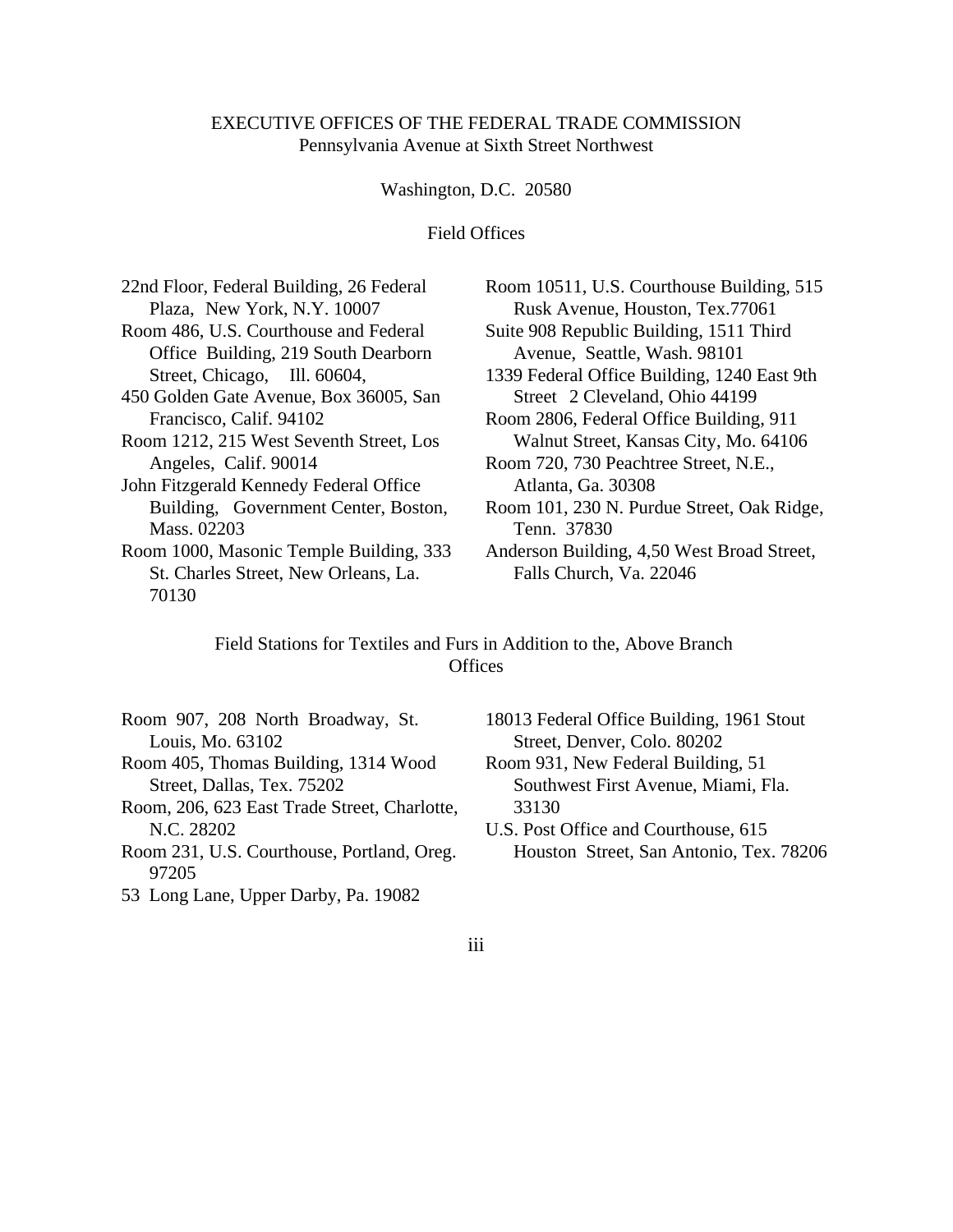# Letter of Transmittal

FEDERAL TRADE COMMISSION, Washington, D.C.

To the Congress of the United States:

It is a pleasure to transmit herewith the fifty-fourth Annual Report of the Federal Trade Commission covering its accomplishments during the fiscal year ended June 30, 1968.

By direction of the Commission.

PAUL RAND DIXON, Chairman,

THE PRESIDENT OF THE SENATE. THE SPEAKER OF THE HOUSE OF REPRESENTATIVES.

v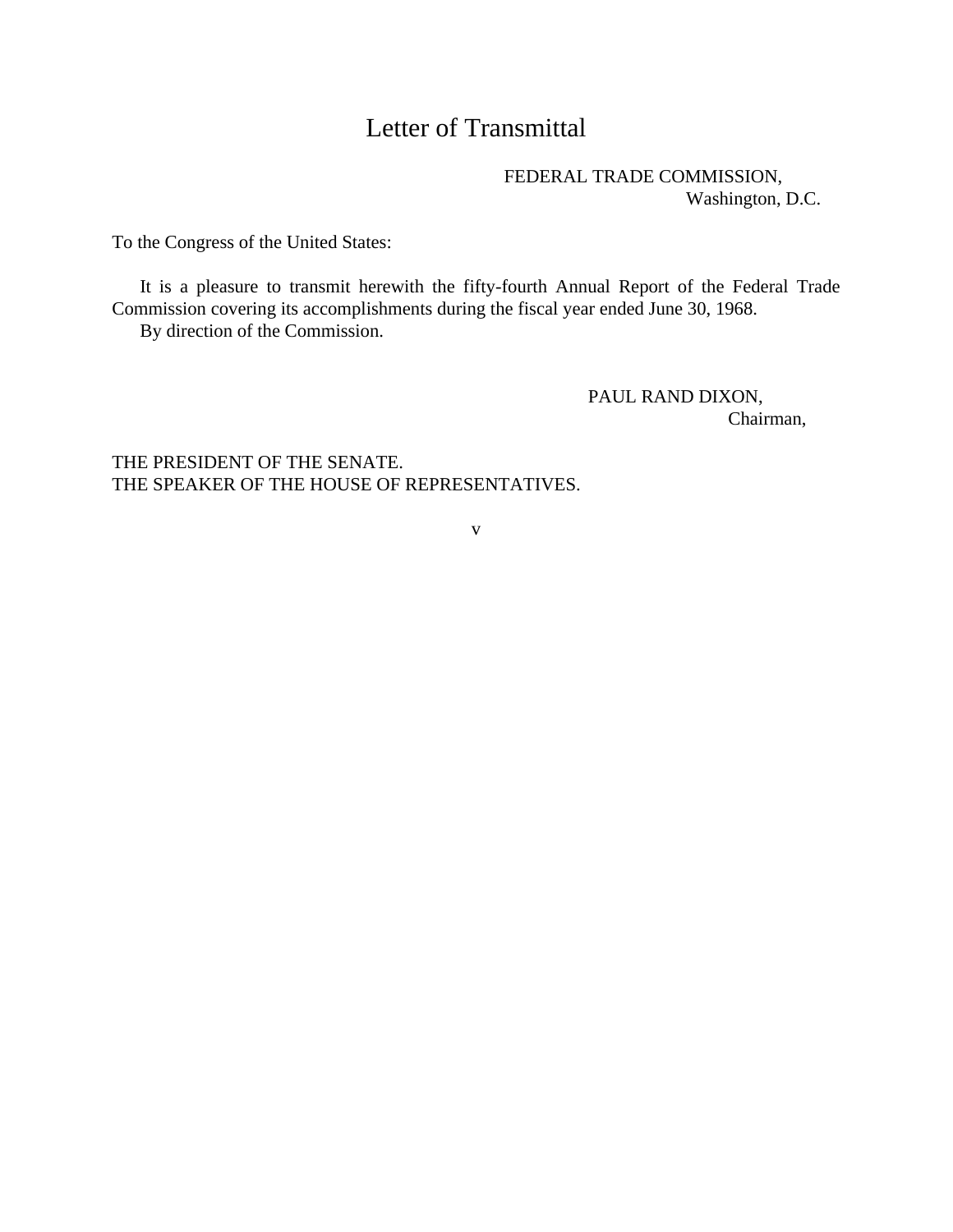# TABLE OF CONTENTS

| Chapter |                                                                | Page |
|---------|----------------------------------------------------------------|------|
| L       |                                                                |      |
| П.      |                                                                |      |
| III.    |                                                                |      |
| IV.     |                                                                |      |
| V.      |                                                                |      |
| VI.     |                                                                |      |
| VII.    |                                                                |      |
| VIII.   |                                                                |      |
| IX.     |                                                                |      |
|         |                                                                |      |
|         |                                                                |      |
|         | Appendix (C) Bureau of Textile and Fur Civil Penalty and Crim- |      |
|         |                                                                |      |
|         |                                                                |      |
|         |                                                                |      |

vii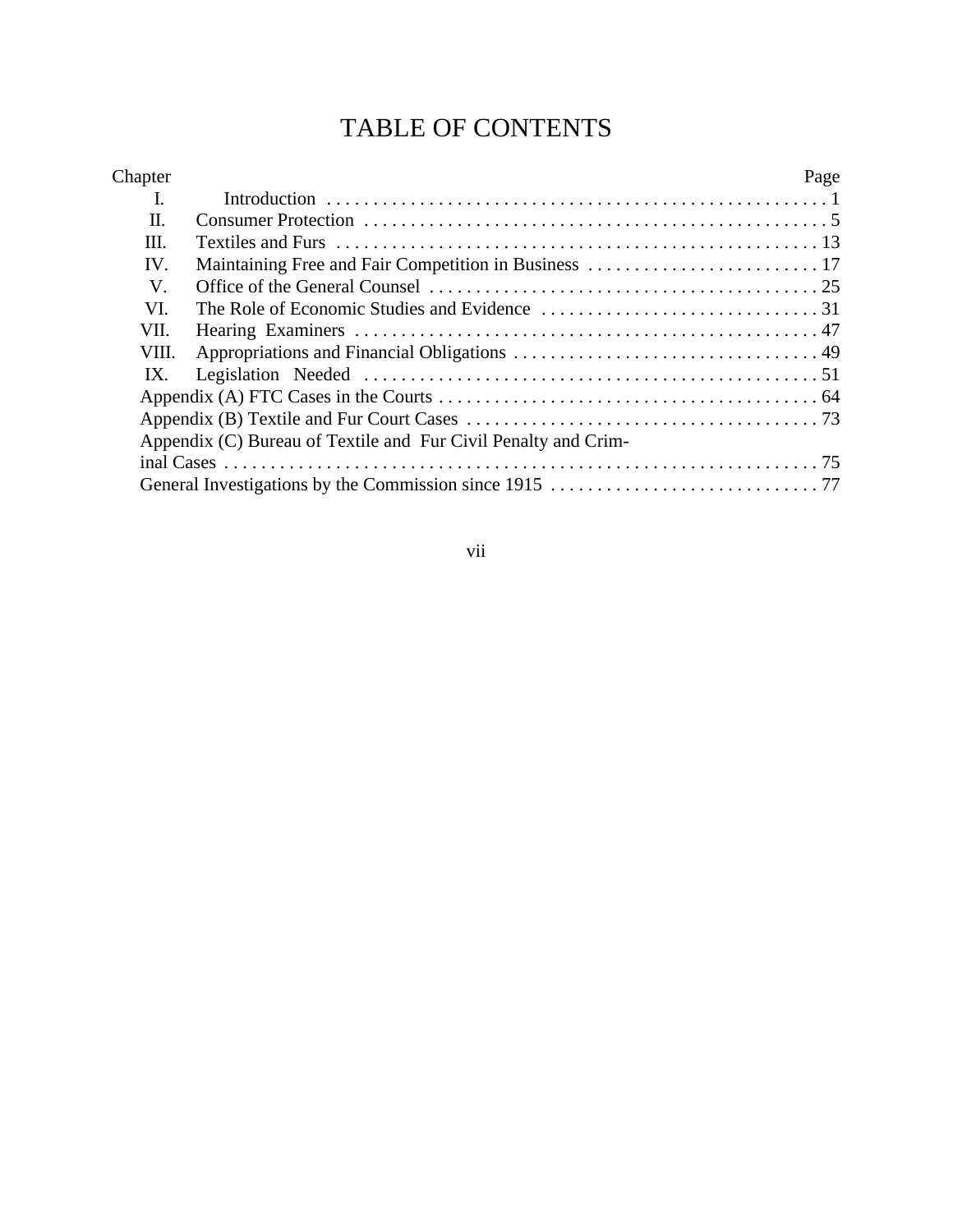## INTRODUCTION

The fiscal year 1968 found the Federal Trade Commission in a tight race to keep abreast of a mounting workload. Not only did business competition increase but the Commission's efforts to alert businessmen and consumers to the requirements of and the protection afforded by the trade laws invited ever more reliance upon the FTC to enforce them.

The better the laws were understood, the greater was the demand for action against those few who ignored them. However, in an economy the size of ours, whose Gross National Product exceeded \$850 billion during the year, even halting "those few" presented the FTC with a mammoth problem. This was true despite broad scale enforcement procedures which have enabled the Commission to strike at illegality with less delay than at any time in its 53 years of existence.

The year's work for FTC involved much more than detecting dangers to fair competition and responding to complaints from victims of illegal business practices. Undertaken on its own initiative, and spurred by encouragement from Congress and the President, was a concerted effort to attack illegalities that would victimize consumers, particularly the elderly and the poorly paid who most needed to get full value for their money. Here FTC's workload was generated less by its responsibility to maintain free and fair competition among businessmen, than by its responsibility to protect the public from unfair and deceptive acts and practices. Here, it was necessary to attack evils whose economic effect fell hardest on those least able to afford them.

To assess the Commission's accomplishments—and its problems—in fiscal 1968, requires an appreciation of how steeply its responsibilities have mounted, even when related to its greater capacity to meet them. To see the picture clearly calls for a longer perspective than a single year. For example, the Gross National Product in-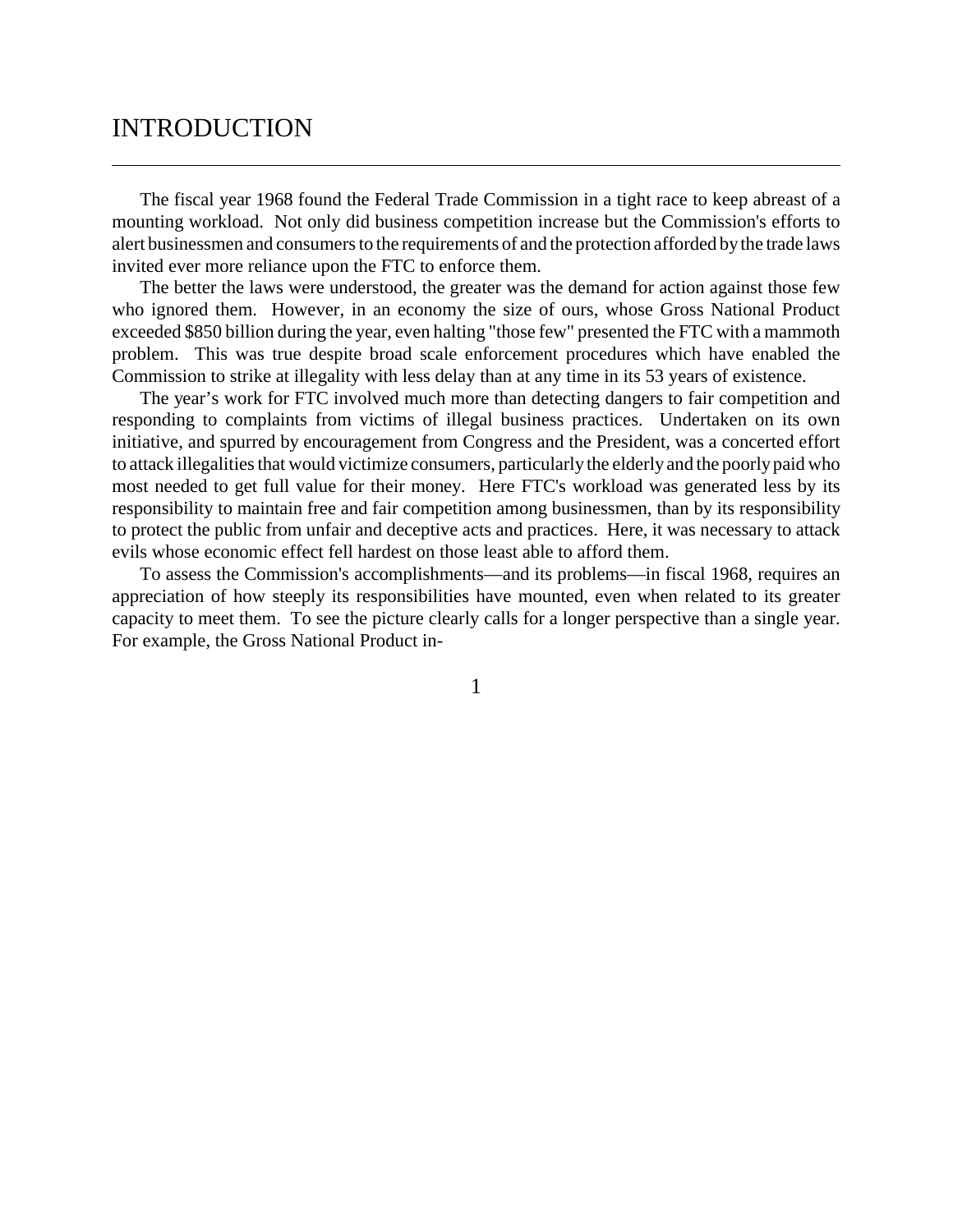creased from \$560.3 billion in 1962 to \$789.7 billion in 1967, while in this five year period personal consumption expenditures rose from \$355.1 billion to \$492.2 billion. During this period, FTC recognized that its traditional approach of bringing individual formal corrective actions as guideposts to business had become all but inundated by the sheer volume of business activity.

The only hope of coping with the problem was to make far greater use of informal methods of law enforcement, encourage use of the much faster consent order procedure and, in appropriate instances, assurances of voluntary compliance. Also, an effort, unprecedented in scope, was made to encourage self policing by business and law enforcement by state and local authorities. Nevertheless, increase in business volume plus intensified competition tempted too many to take a chance on not being caught, and their depredations invited retaliation in kind.

True, FTC's appropriations between fiscal 1962 and 1968 were increased very substantially— from \$10,345,000 to \$15,281,000— but most of this increase was consumed by mandatory pay increases and new responsibilities placed on FTC by Congress. During these years, the number of regular employees increased only from 1,126 to 1,200.

Greater attention was paid during the year to closer screening of cases warranting FTC action. Obviously, with so small a staff the 1,200 included clerks and stenographers, it was impossible to accord each application for complaint the same weight. Keeping in mind alwaysthe degree of public interest involved, cases were handled informally and on as broad a scale as practicable. If the problem was widespread and could be alleviated by clearer understanding of the law's requirements, the Commission would issue Industry Guides; if it appeared that guidance needed firmer backstopping, FTC promulgated Trade Regulation Rules upon which it could rely in the prosecution of cases; and if the Commission had reason to believe that law violations could be halted without recourse to time consuming formal orders, it was willing to accept from individual respondents their formal assurances that the illegality would be discontinued. In addition, FTC issued Advisory Opinions on the legality or illegality of proposed courses of action by individual businessmen or business groups. By all of these means, the Commission sought either to forestall violations or to curb them with the least ex-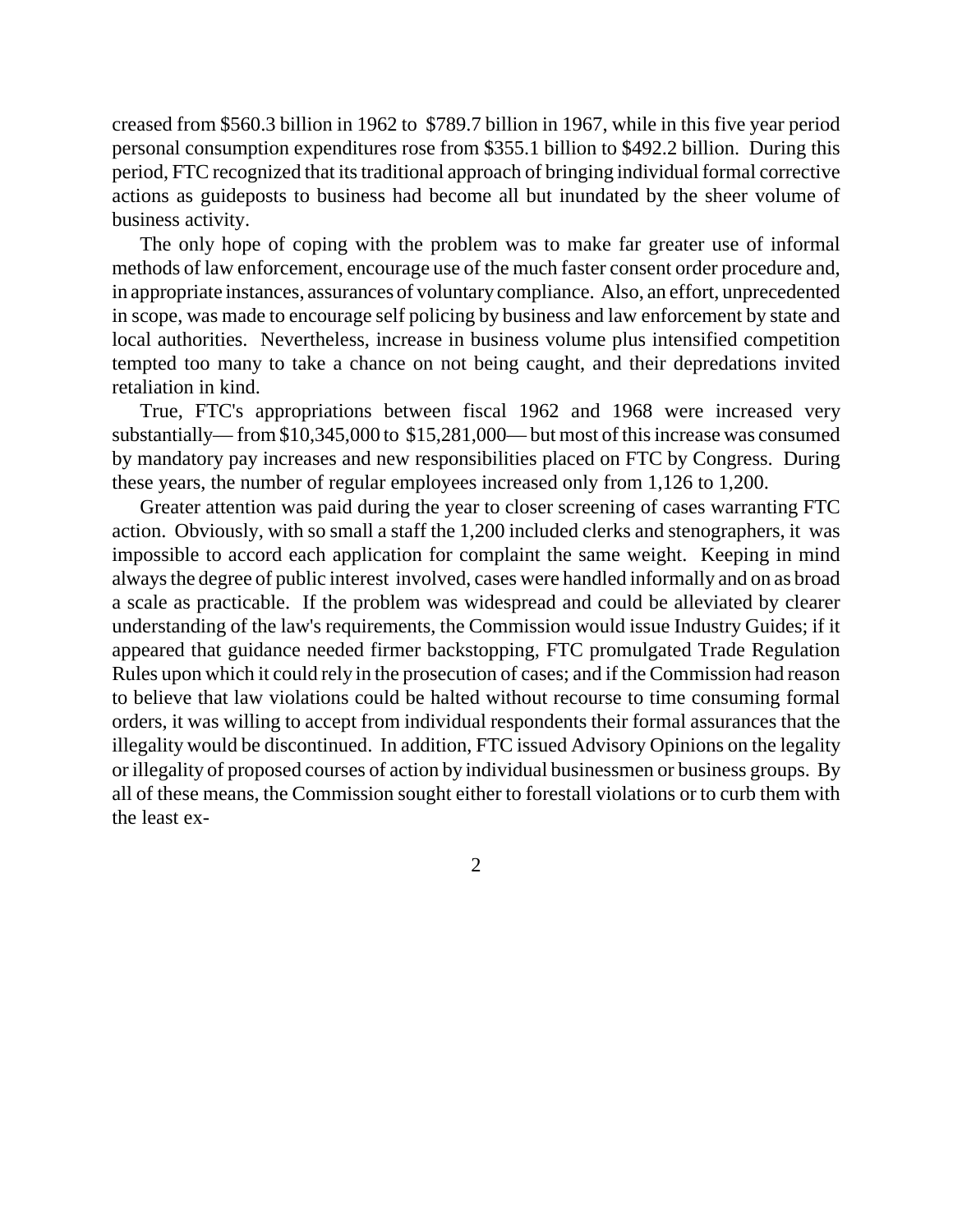penditure of manpower. Even by thus lightening its case load, the Commission was confronted with more than enough hard-core violations capable of being halted only by formal orders.

Still another approach to bringing its workload down to manageable proportions was to actively encourage the States to move more effectively against business chicanery. Not only was assistance given to the States in enacting laws, like the FTC Act, to protect the public from deceptive and unfair business practices, but a closer working relationship was developed. For example, the States forwarded to FTC more than twice as many requests for advice and assistance on legislative and law enforcement matters in fiscal 1968 than during 1967, and referral of cases that each had jurisdiction to tackle continued at a brisk rate. Here the advantage is to aim the right enforcement weapon at the particular illegality. Certainly if the rackets can be stopped by State or local action, before they grow in to problems of interstate proportions, the need for Federal action will be reduced, and the FTC can devote more energy to problems of regional or national significance. Moreover, active participation by the states coupled with that of other organizations, such as the Better Business Bureau, contributes greatly to consumer awareness of law violations. The effect is twofold: consumers are better able to protect themselves, and they become more alert in spotting illegalities against which the FTC and other law enforcement agencies can move.

The commission's determination to enlist allies in the fight was carried on not merely from Washington but from its field offices. Attorneys from these offices addressed trade and consumer organizations, appeared on radio and TV programs and gave talks at schools, colleges, and to citizen groups on 238 occasions.

In short, the Commission pursued the most aggressive program in its history to spark state and local interest in halting deception and unfair competition.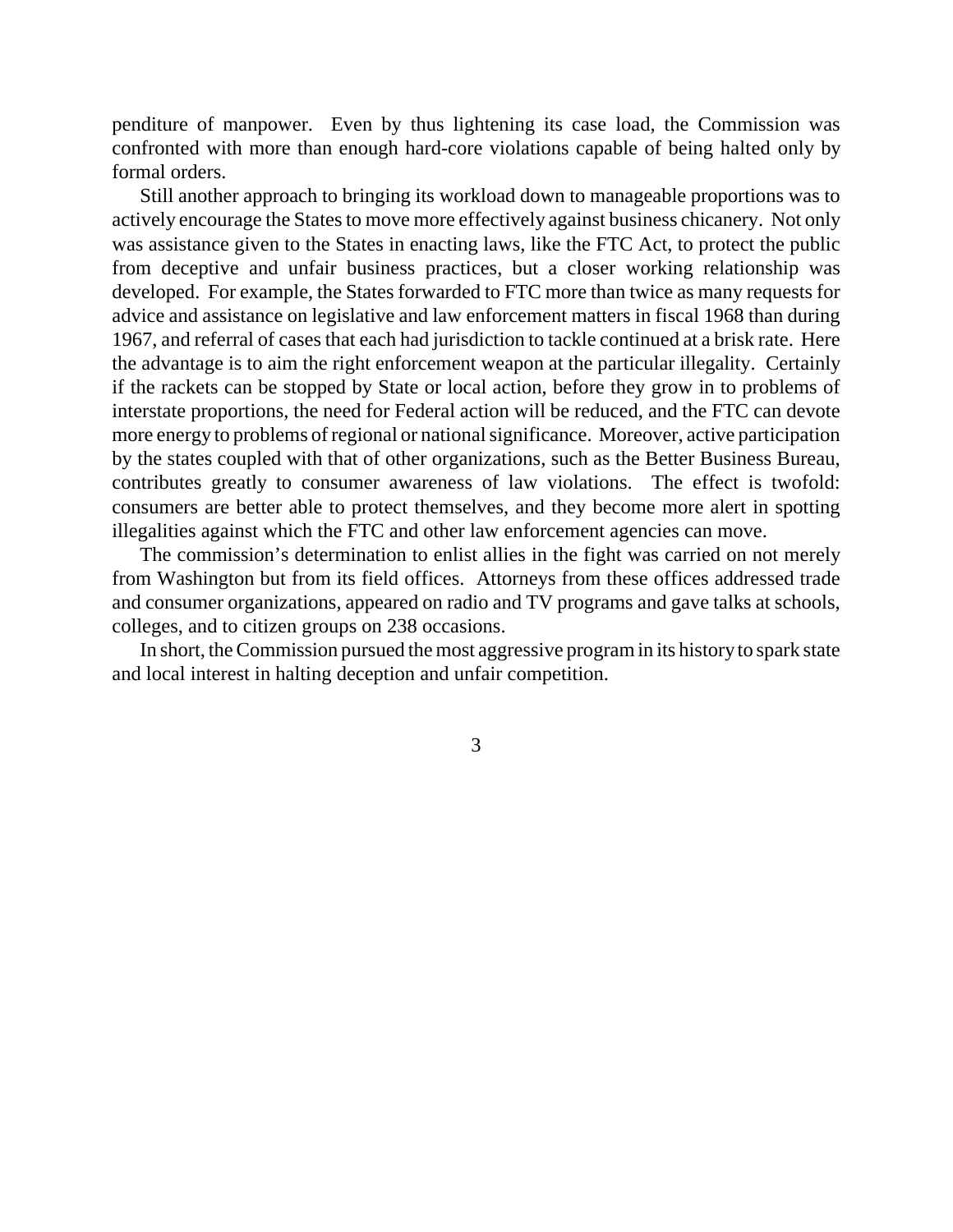## CONSUMER PROTECTION

In calendar 1967, Americans spent more than 78 percent of their disposable income on consumer goods and services. Personal consumption expenditures reached an all-time high of \$491.6 billion, almost two-thirds of the Gross National Product. Obviously, with our economy relying so heavily on consumer expenditures, the consequences of business cheats became serious, indeed. Not only was the consumer victimized, but law abiding businessmen were hurt by unfair competition. Confidence in fair dealing, a vitally important lubricant to our economy, became adulterated with distrust.

This is why FTC made a strenuous effort with every tool at its command to halt deceptive practices in their incipiency if possible and with whatever sterner measures were needed to stop full blown violations with the least delay.

An obvious first step in tackling the volume of consumer protection work was to screen more than 7500 applications for complaint from the public and from business to determine how best the problems they raised could be saved. For those complaints that lent themselves to broad scale treatment, the Commission could offer industry guides, trade regulation rules, and advisory opinions. Individual offenders could be halted by appropriate action, ranging from accepting their assurances that the illegality would be stopped to the issuance of formal order whose violation could bring penalties of up to \$5,000 per day.

Grist for FTC's mill did not, however, come entirely for applications for complaint. At the behest of Congress, the Executive Branch, and upon its own motion, the Commission undertook to alleviate broader problems. Here careful planning was required so that FTC's resources would not be dissipated on individual flyswatting.

For example, in fiscal 1968, there was set up in the Bureau of Deceptive Practices, a Division of Special Projects whose purpose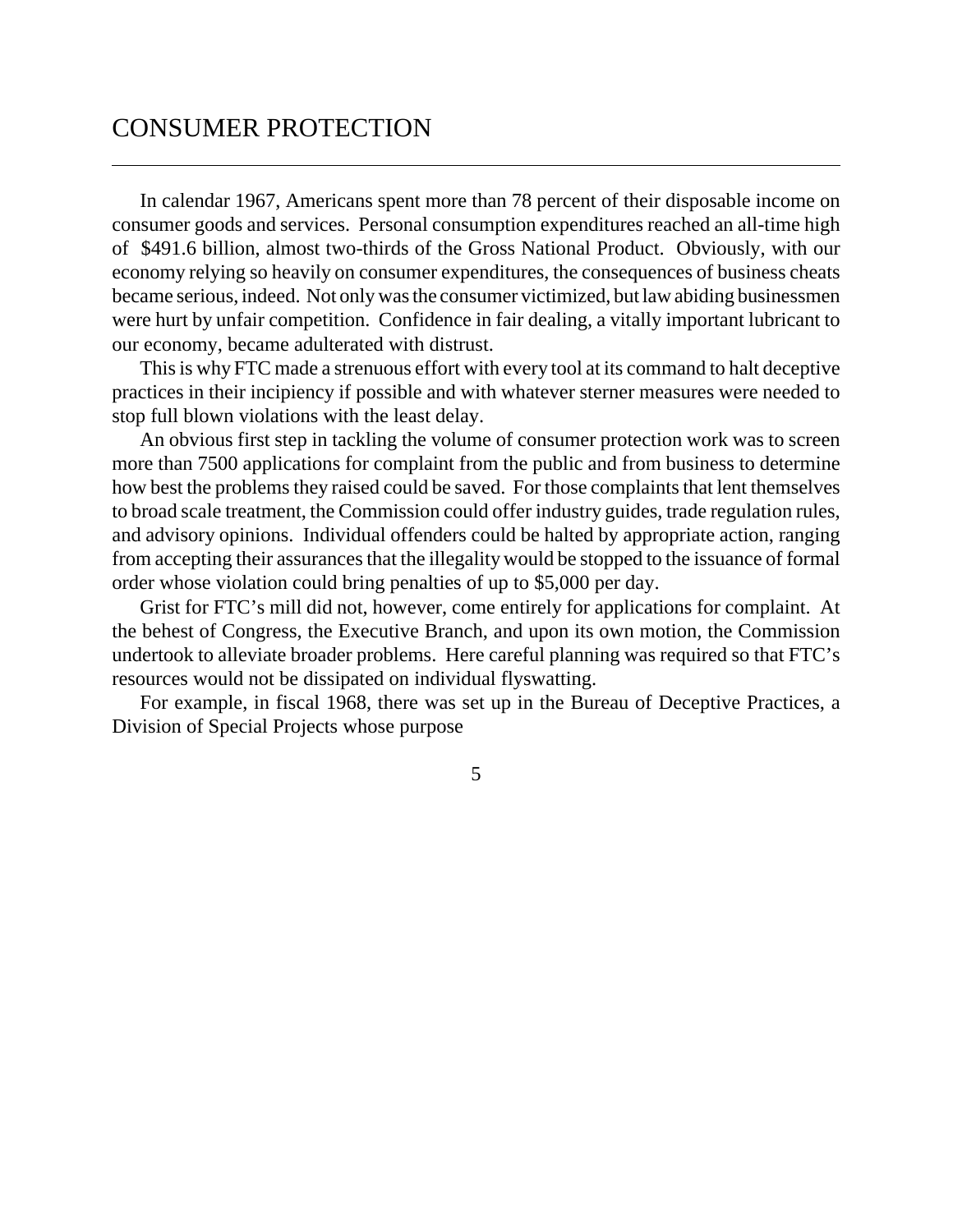wasto recommend effective means of tackling industry-wide deceptive practices. One result was a comprehensive investigation of whether new car manufacturers and dealers were properly honoring the warranties given purchasers of their cars. This led to an FTC-Industry program to correct problems discovered.

Another major special project involved testing cigarettes to determine their tar and nicotine content, with test results of 127 brands published in June of 1968. This augmented an earlier FTC policy statement that cigarette advertising claims would have to be accurate as measured by the testing procedures. As a result, corrections in advertising already began to be noted, and certainly the public benefitted from dissemination of the facts.

A third important special project was the implementation of the Fair Packaging and Labeling Act. This included carrying out FTC's responsibility to publish regulations under Section 4 of the Act articulating the mandatory contents of packaging labels. In addition, efforts were joined with the Food and Drug Administration to assist state officials in bringing their packaging laws into conformity with the largely preemptory federal act, as well as to coordinate enforcement efforts.

An exploration in depth of unfair and deceptive practices inflicted upon the poor and underprivileged of the "inner city" of the District of Columbia resulted in the issuance of twelve view complaints, and eight orders to cease and desist. A significant outgrowth of this work were facts to support recommendations by FTC to Congress and the States for nationwide consumer protection.

Still another special project of great concern to most consumers was an exploration to determine whether softwood lumber was being misgraded. Results of the investigation prompted the Commission to recommend legislation requiring federal inspection of grading and grade-marking practices in the industry. This was only a first step, but a giant one, toward assuring the average consumer that when he buys his home, the largest single purchase of his life, he will not be deceived on the quality and safety of lumber used in it.

Nor was the Commission's interest in homeowners' problems confined to lumber. Home improvements on which Americans spend some \$15 billion a year is a lucrative enough market to attract those who would violate the law. As a result, FTC initiated 20 new investigations during the year. The situation warranted preparation of a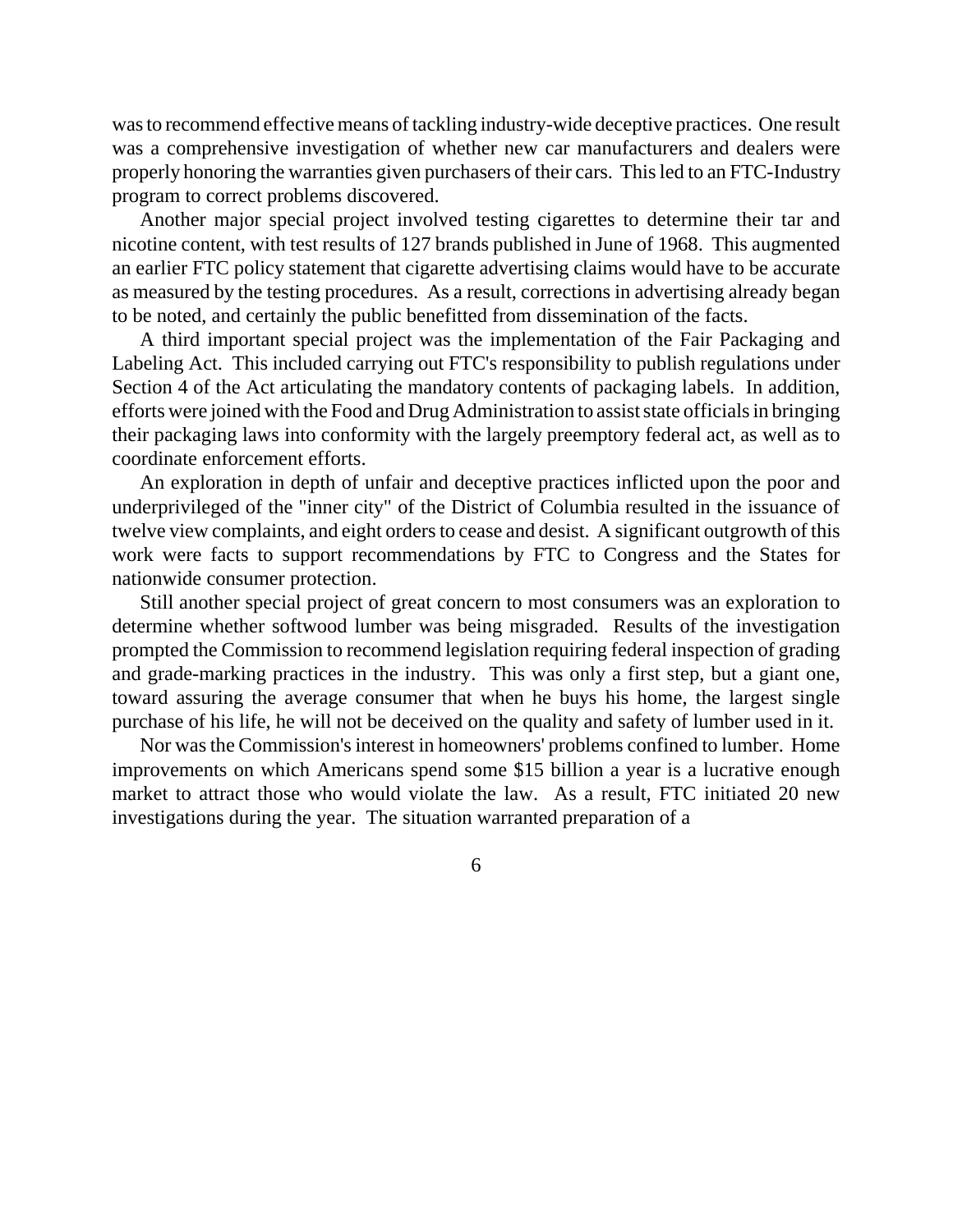report which led to the introduction of a resolution in Congressto authorize a comprehensive program, including a structural study of the entire industry, by the Commission. Favorable Congressional action is anticipated.

A broad attack was continued against deceptive advertising of mail order insurance, particularly that being sold veterans and servicemen and their families. Here the issue was advertising which failed to disclose limitations on the protection offered.

The industry wide approach also was employed in an investigation of the \$75 million Analgestic Drug Industry. This resulted in a proposed Trade Regulation Rule which would require that advertising not exceed or contradict efficacy and safety claims permitted by the Food and Drug Administration. Another investigation was made of the advertising of economic poisons, an industry of over 2,000 members with annual sales exceeding \$250 million. Under preparation at the fiscal year's end was a Trade Regulation rule to require ad-

#### PICTURE - SEE IMAGE

Shown above is the cigarette-smoking machine in the FTC laboratory. This machine smokes 20 cigarettes at one time in a room at constant temperatures of 75% and 60% relative humidity. When the laboratory test procedures are completed the "tar" and nicotine content of cigarettes can be determined.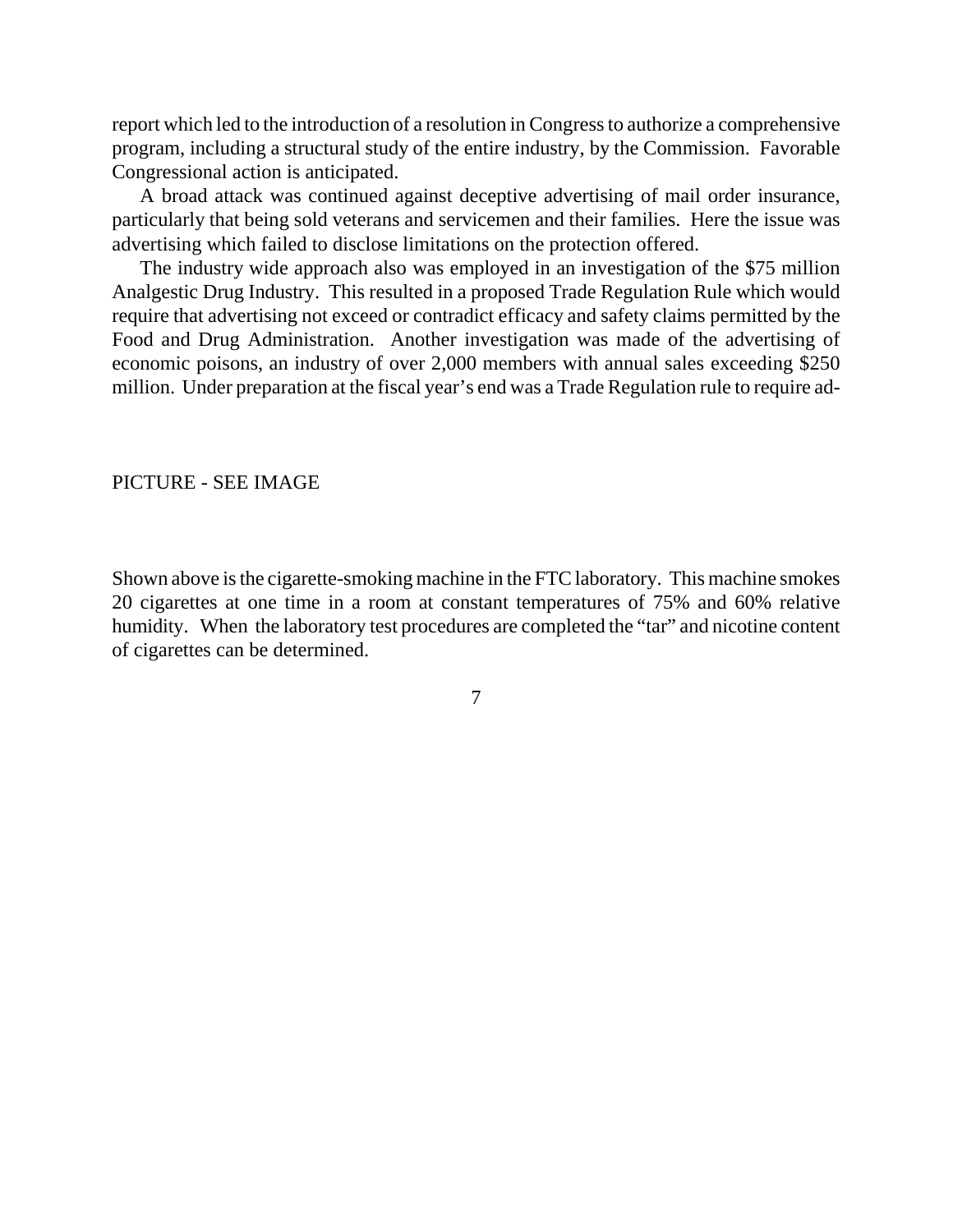vertising claims for these poisons to abide strictly by the warnings carried on their labels.

Apart from special projects, there was more than enough regular anti-deceptive practice work to be handled. In addition to applications for complaint received by mail, 570,142 radio, television, newspaper and magazine advertisements were monitored, resulting in 566 ads being forwarded to other federal agencies and 16,491 warranting closer examination by the Commission's staff to determine how best they could be corrected. The diversity was legion but among the favorites were deceptive debt collection, stationery, tents, prefabricated homes, unordered stamps, nursing products, sewing machines, jewelry, sleep products, mortgage financing and employment counseling services. And of course, fictitious pricing of countless products.

Some types of deception work a particular hardship on consumers who are striving to better themselves and to make ends meet. For example, 10 investigations were aimed at overly broad promises made by an unscrupulous minority of correspondence schools, and 33 cases involving false claims for the profits to be made from raising chinchillas (calling for an "investment" of from \$1,600 to \$33,000!) were in various stages of investigation or prosecution. Another group of cases involving misrepresentation of profit potential were by companies offering franchises. Two such cases were being litigated, five assurances of voluntary compliance were accepted, and nine other cases were being prepared.

Augmenting the Commission's enforcement procedures are its efforts to help businessmen avoid law violations. This work is carried out by FTC's Bureau of Industry Guidance. And, during fiscal 1968, there is no question that FTC's Industry Guides, Trade Regulation Rules', and Advisory Opinions enabled the Commission to obtain compliance with the trade laws without the time and expense of bringing individual actions to halt violations. Certainly it behooved businessmen to learn exactly where they would encounter difficulty with the law and to be guided accordingly.

What was cheering was that so many availed themselves of the opportunity. A total of 536 inquiries were answered concerning how industry guides applied to their operations, both existing and proposed. The same willingness to abide by the law was evidenced by 282 separate matters in which the Commission was satisfied that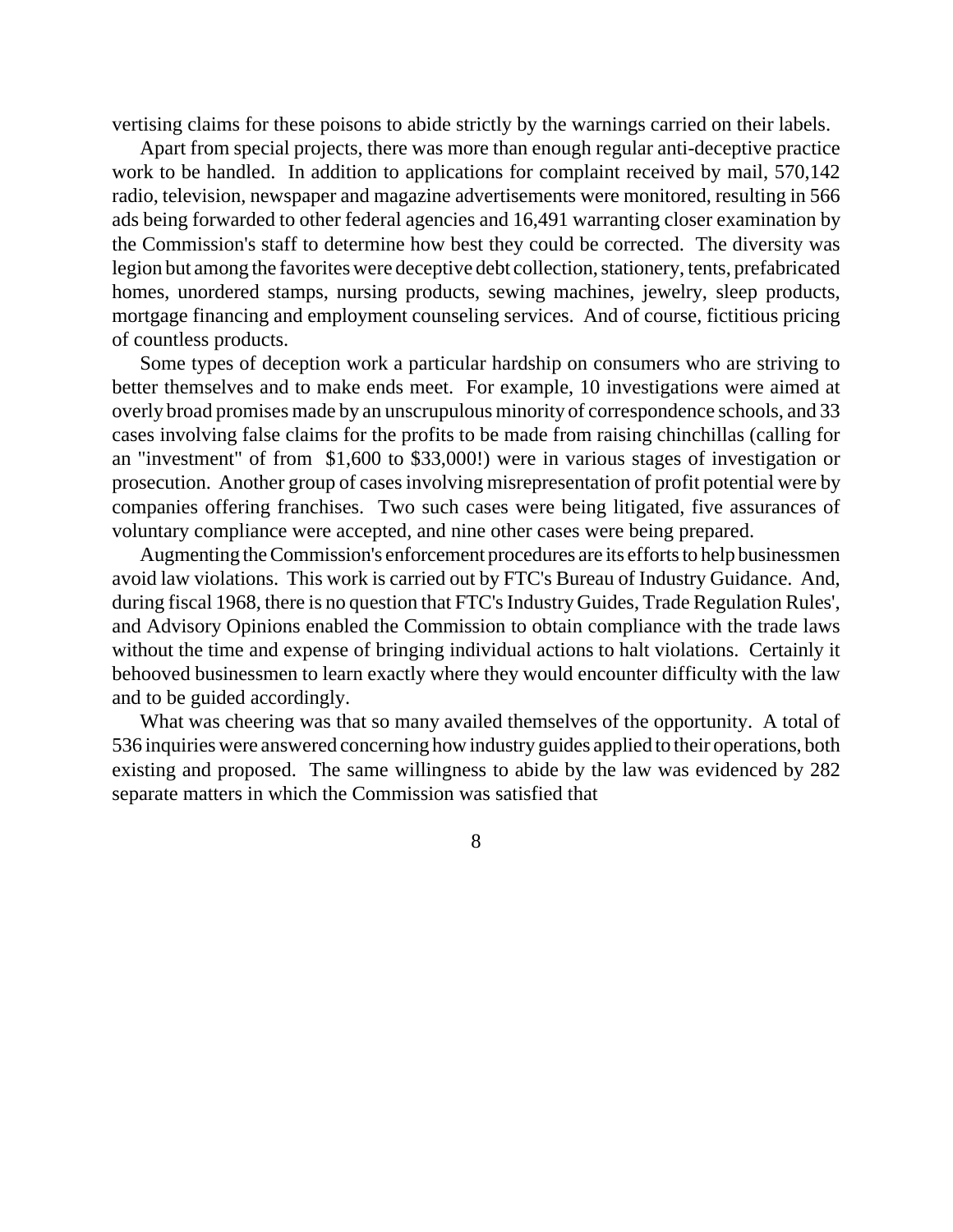illegalities would be stopped by the respondents' assurances of voluntary compliance with the law.

Here again, FTC was alert to misrepresentations directed at consumers. For example, new Guides were adopted for the \$1½ billion watch industry, with stop signs erected for cheating on such matters as what watch cases are made of, the number of jewels in watch movements, and claims for watch durability. Another guide was directed against misuse of the word "free" in connection with the sale of photographic film and processing service. Other guides were being prepared to assure correct advertising of decorative wall panels and to put the \$700 million cat and dog food industry on notice that their products had better be truthfully advertised and labeled.

Trade Regulation Rules also were directed at dangers besetting consumers. In addition to those previously mentioned, one was promulgated for the \$60 million glass fiber and drapery fabric industry, requiring disclosure that skin irritation may result from the washing and handling of glass fiber curtain and drapery fabrics. Another concerned deceptive transistor count on radios and "walkie talkies," an industry composed of about 200 foreign and domestic manufacturers with factory sales of about \$190 million.

In addition to compliance programs inaugurated in connection with newly adopted rules, spot checks were made on Trade Regulation Rules previously adopted by the Commission. Generally, practices prohibited by the rules have been eliminated.

A proposed rule requiring disclosure of the hazards of inhaling quick-freeze aerosol spray was published. This rule is designed to prevent loss of life resulting from misuse of these products.

We also published a proposed rule intended to eliminate advertising claims on "economic poisons" which tend to mislead purchasers as to hazardous nature of these poisons.

Advisory opinions also contributed much to FTC's efforts to gain voluntary compliance with the law. A total of 173 processed requests for these opinions were forwarded to the Commission, and 136 opinions were issued, a substantial increase over the 83 in fiscal 1967.

Of special interest was the request of one group of manufacturers which was concerned whether its contemplated offer to extend credit terms to residents of ghetto areas in cities in order to help them

9

335–830–0–69—2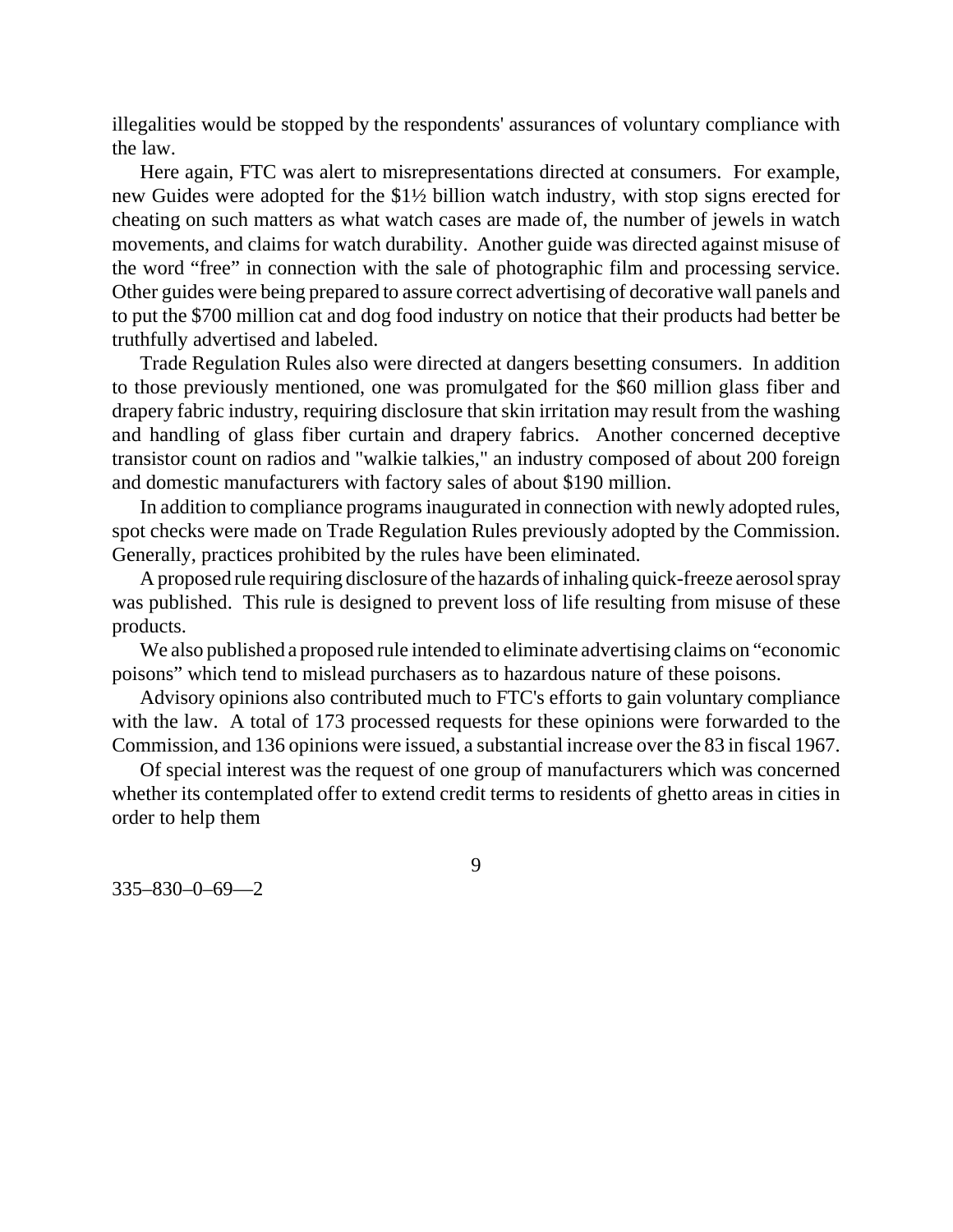establish retail stores might violate the Robinson-Patman Act's prohibition of price discrimination. FTC gave this group a go-ahead, with the result that about \$20 million is now being allocated, on extended repayment terms, for some 500 new stores, owned and operated by those who dwell in ghetto areas.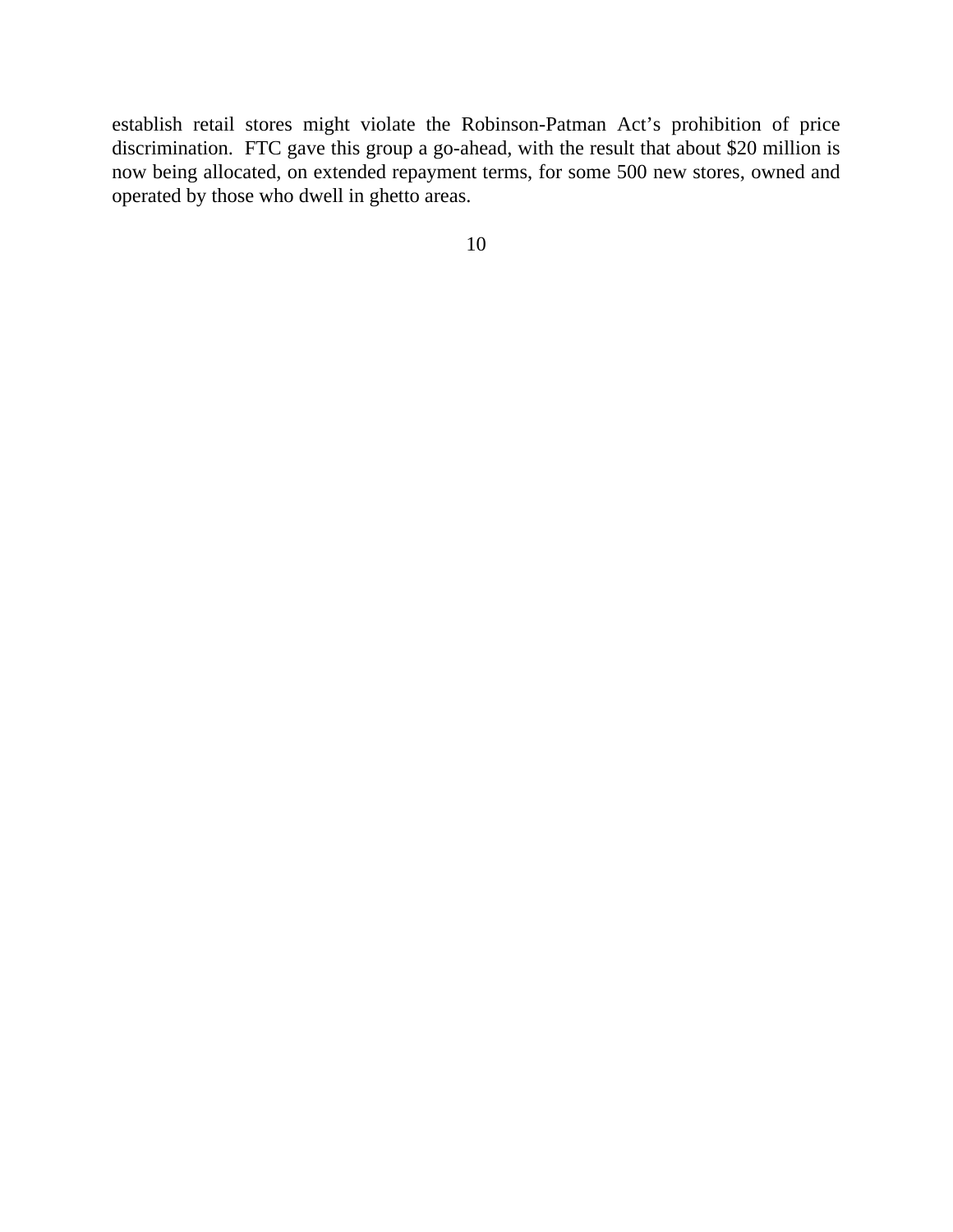#### PICTURE - SEE IMAGE

In fiscal 1968 the Bureau of Textiles, and Furs of the FTC made 14,326 inspections on the manufacturing, wholesaling, and retailing level. At top an FTC investigator is checking the textile products labeling requirement in a retail store. Middle photo shows and investigator checking the manufacturing operation of nylon hose to make certain the completed article is properly labeled as to the contents. Bottom photo shows an investigator checking labels on furs in a vault. It is the usual practice of furriers to keep their more valuable furs in a vault and to display only a few of them in the store at a time.

PICTURES - SEE IMAGE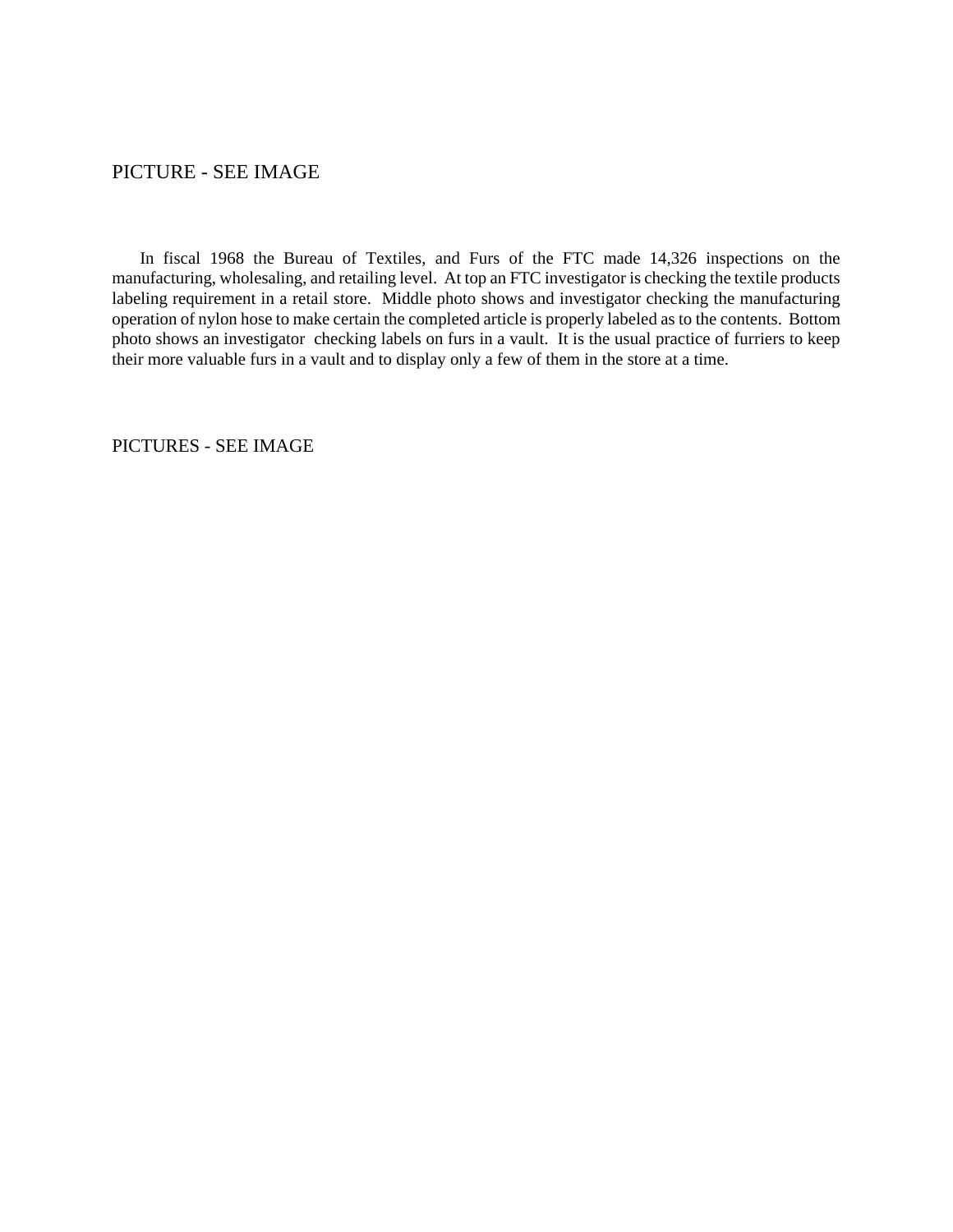## TEXTILES AND FURS

A very basic service to consumers is to assure that they get the kind of textile fiber products, woolens and fursthey pay for. Here protection is of special importance because to the untrained eye (even to a trained eye in some cases) many of today'sfabrics cannot be surely identified; in fact, only proper tests can anticipate what Father Time will soon prove to a chagrined buyer.

In enforcing the Wool Products Labeling Act, the Textile Fiber Products Identification Act, the Fur Products Labeling Act and the Flammable Fabrics Act, FTC inspectors spot-checked mills, manufacturers, wholesalers, importers and retailers. They increased the number of inspections in fiscal 1968 by 13 percent over the previous year, and the number of offenders who agreed informally to discontinue violations of the Acts increased almost 40 percent.

Because of the increasing number of misbranded imported wool products, the Commission directed in Bureau of Textiles and Furs to increase its surveillance of wool product imports. To this end, Rule 36 under the Wool Products Labeling Act was promulgated and became effective February 12, 1968. It required all wool product imports to be cleared by the FTC before the merchandise is released from the entry bond required by the Bureau of Customs. The rule provides for the testing of questioned wool products in private laboratories approved by the Commission, at the importer's expense. Within a week after Rule 36 became effective, the U.S. District Court for the District of Columbia enjoined FTC from enforcing the regulation on the petition of a group of importers. At the year's end, the matter was pending in the courts.

A far reaching change was made in the Flammable Fabrics Act when on December 14, 1967 an amendment was passed extending coverage of the act from only wearing apparel and fabrics intended for use as wearing apparel to all fabrics, related materials and products used in homes, offices or other places of assembly or accommoda-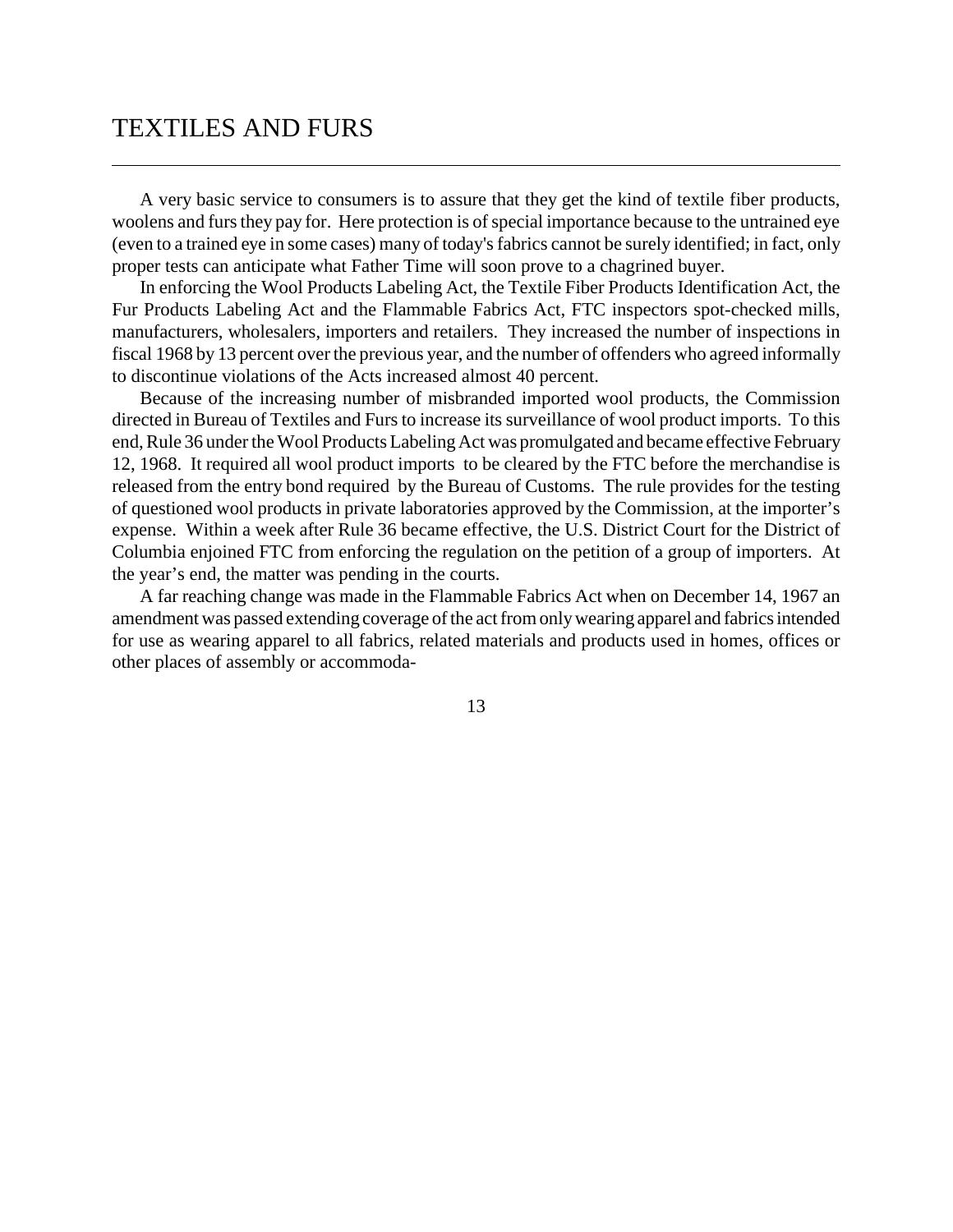tion. The Secretary of Commerce is to designate, which fabrics or products are hazardous, and the Department of Commerce will establish testing procedures; however, at the fiscal year's close, no changes had been made in the Act's coverage.

Rule 6 (e) of the rules and regulations under the Act became effective January 1, 1968. This rule removed from their formerly exempt status wearing apparel capable of being worn with the surface exposed; for example, an athletic "sweat shirt."

Cooperation with the Bureau of Customs continued to be excellent during the fiscal year, and many dangerously flammable fabrics were detected at the port of entry. They were either returned to their point of departure or processed so as to be flame retarded.

Seven cases were opened against firms importing light weight scarves that proved to be dangerouslyflammable and presented a particular hazard because ladies use themto tie about their heads or shoulders. Most of these cases resulted in an order against the importers restraining them from importing, selling or distributing these products. Ladies also found protection when a consent order was issued against a seller of hair falls (long hair wigs) made of acetate fibers found to be dangerously flammable.

In cases involving violations of the Flammable Fabrics Act, the Commission not only obtained the usual 60-day report on compliance with orders, but requested an interim report within 10 days after service of an order, including a recital regarding the recall and disposition of the materials found to be dangerously flammable.

In policing the Wool Act, the FTC continued to investigate and stop the practices of certain manufacturers to misbrand woolen products by upgrading. Such false disclosure substitutes a less desirable product for that which the customer thinks he is buying. It also puts honest competitors of these manufacturers at a disadvantage.

The magnitude of the inspection task presents a very serious problem. The field staff has been able to inspect only about 1/20th of the mills and manufacturers of textile products, only about 1/48th of importers and wholesalers, and only about 1/80th of the retail outlets., in its adjusted universe, each year. Moreover, in retail inspections, certain types of stores need more careful supervision than others. This is particularly true of small independent stores catering to the lower income group of the community, for such stores are more prone to remove or destroy labels.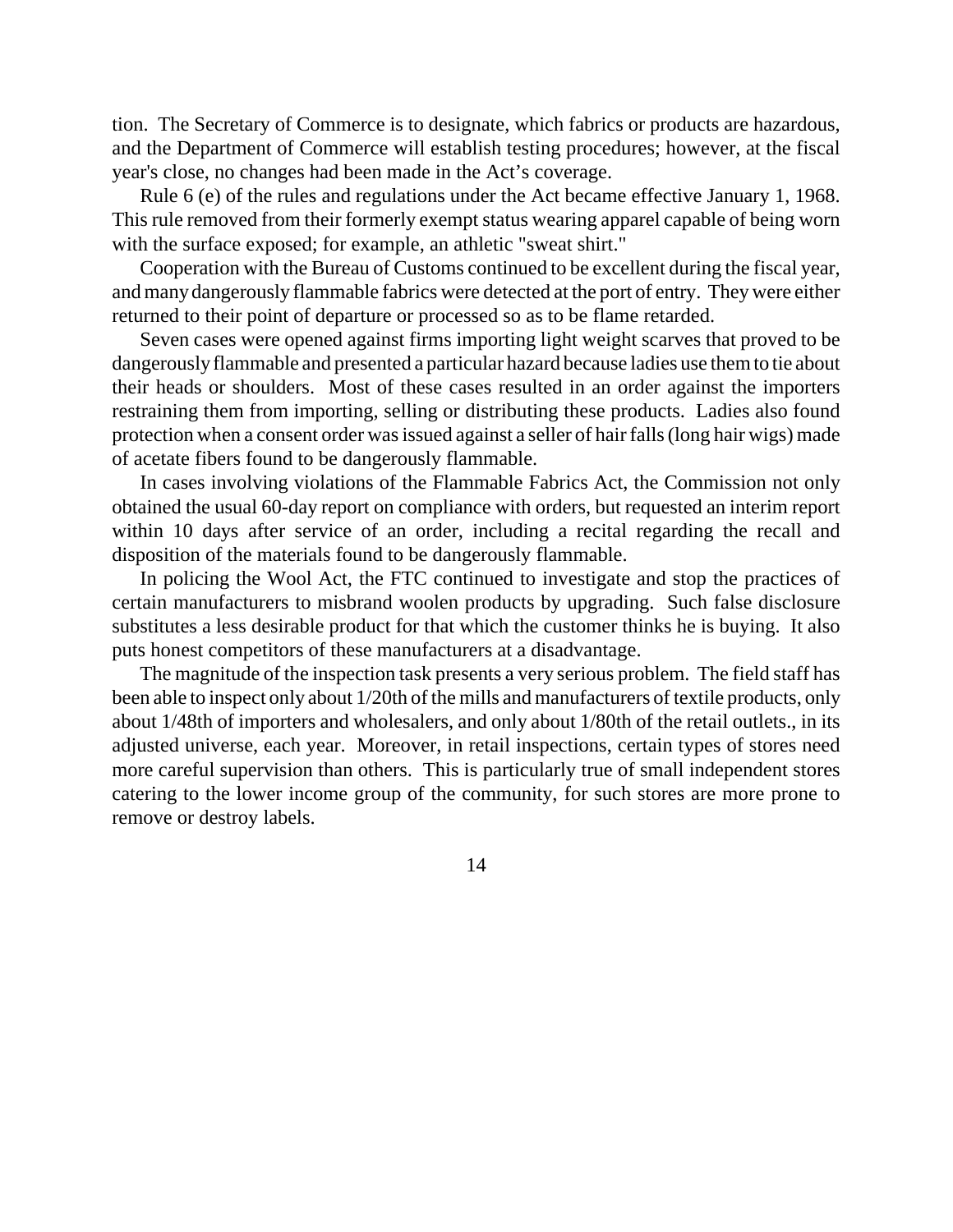The fiscal year saw encouraging results from seminars which FTC conducted on the labeling and advertising requirements of the Textile and Fur Acts. These seminars were of considerable help to the retail stores as evidenced by a noticeable improvement in their advertising.

In policing the Fur Act, emphasis was directed at the deception in calling a dyed, tip-dyed or bleached fur "natural." Over 20 such cases were opened and 14 cease and desist agreements were submitted to the Commission. In uncovering this practice, FTC investigators called upon the processors and dyers of the skins and obtained the names of furriers to whom artificially colored or dyed skins were furnished. Subsequent calls on the furriers quickly established the upgrading of the dyed fur to "natural." During the year, the Bureau of Textiles and Furs had an active docket of 338 formal cases, including 148 new investigations. Forwarded to the Commission were 111 recommendations for complaint. Sixty-four orders were issued and 99 complaints approved for issuance. At the end of the year 207 cases were pending and are broken

#### PICTURE - SEE IMAGE

The FTC maintains a laboratory to test textiles, furs, wool and the flammability of products. This is a view of part of the laboratory. The employee is about to light a piece of material to test its flammability.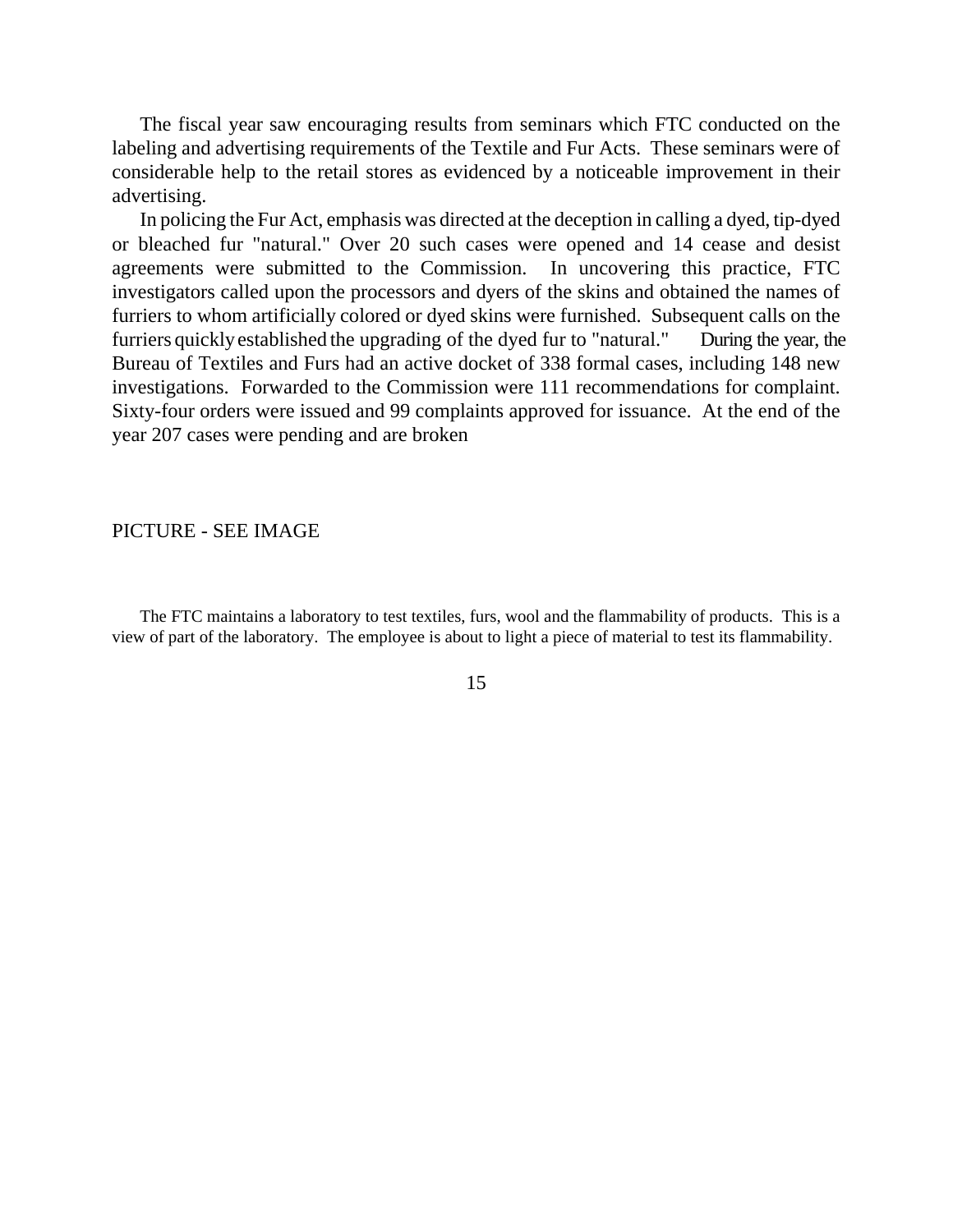down as follows: 51 wool, 60 fur, 80 textile and 16 flammable fabric. (Noteworthy is the fact that the 80 cases under the Textile Act, which is the newest Act, comprise the largest percentage (38.6%), compared with 51 Wool Act cases (24.6%), 60 Fur Act cases (28.9%), and 16 Flammable Fabrics Act cases, (7.7%).)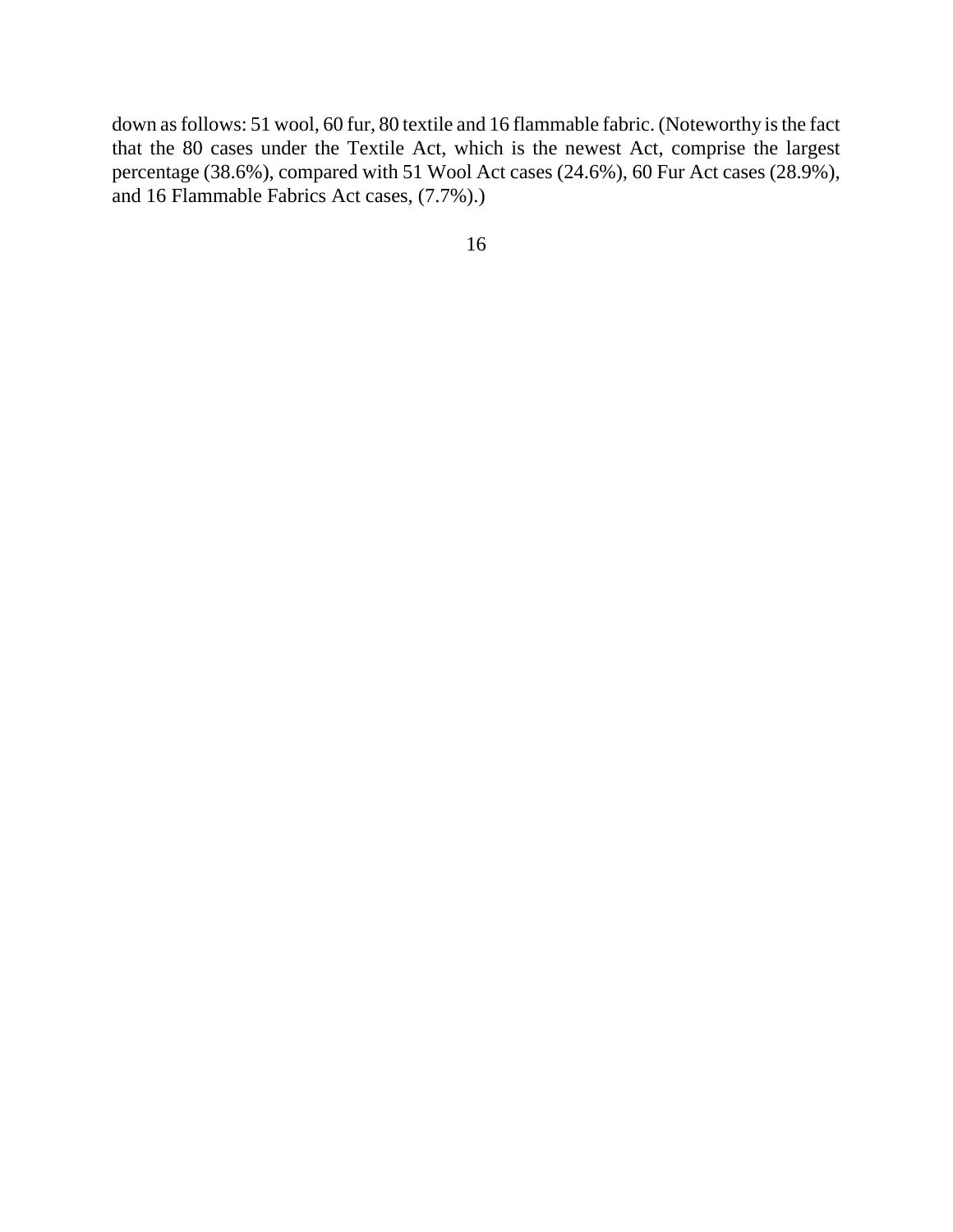# MAINTAINING FREE AND FAIR COMPETITION IN BUSINESS

The mainspring of American business is profits. These are the reward for imagination, courage, investment, know-how, production and service. Yet, over the long run, profits are dependent on one other thing; they must rely on the continued functioning, the survival, of our free enterprise system. And while it is true that profits fuel the system, alone they are insufficient to keep it going. Profits must be restrained by fairness-not just to consumers but to business competitors.

The Commission's antimonopoly responsibilities include administration and enforcement of Section 5 of the FTC Act and Sections 2, 3, 7, and 8 of the Clayton Act.

Here numbers of unfair methods interdicted, discriminations halted, or trade restraints challenged, do not measure FTC's accomplishment. Nor do statistics disclose what the cost to our economy would have been had law violations prospered and spread. Nevertheless, here are the antimonopoly statistics for fiscal 1968:

A total of 1,372 complaints was received from the public and businessmen. 218 investigations were started and completed were 196 investigations, and at the fiscal year's end, 747 were pending. The Commission approved 30 formal complaints, issued 16 complaints, and issued 23 orders to cease and desist. It also approved disposition of 28 cases on assurances of voluntary compliance with the law. Sixty-eight matters were satisfactorily corrected under the Commission's procedures for assisting small businesses.

In addition to antimonopoly casework, the Commission undertook to encourage compliance with the law by means of guides, advisory opinions, trade regulation rules and enforcement policy statements.

The Commission's efforts to halt restraints on trade fall into three principal areas: discriminatory practices, particularly in pricing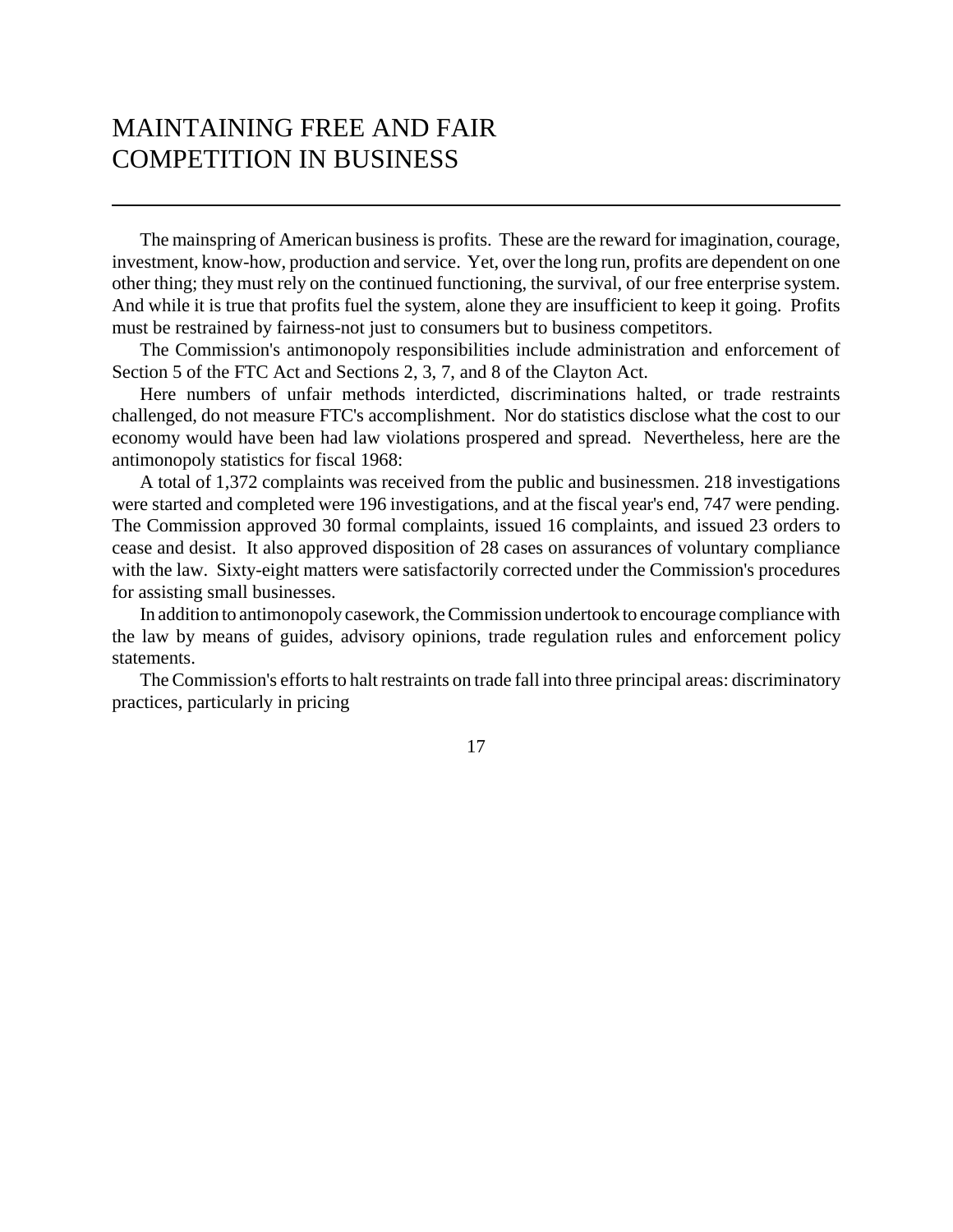and services that favor big buyers over their small competitors; general trade restraints whose purpose is to deprive small competitors of equal opportunities to compete; and those corporate mergers where the effect of the acquisition may be substantially to lessen competition or tend to create a monopoly. These illegalities, of course, must be in interstate commerce and be impressed with sufficient public interest as opposed to purely private controversies. Their investigation and prosecution is performed by FTC's Bureau of Restraint of Trade.

In fiscal 1968, particular attention was given to trade restraints in broad industry areas affecting the basic economy, for example, the food distribution and the clothing industries. Here the lessening of competition by monopolistic practices involving consumer products may ultimately be reflected in higher prices to the consumer, although resellers or customers may be more directly affected initially.

Discriminatory pricing practices required 73 new investigations during the year. For example, as a result of drastic changes in marketing and distribution in the fluid milk industry, FTC continued to receive many complaints from independent dairies complaining that they were threatened with extinction because of the pricing practices of large national and regional chain dairies. The independent dairies alleged that large national dairies sold milk and dairy products to large grocery chains at prices substantially lower than those charged independent grocers.

To date, cease and desist orders enjoining price discriminations have been issued against Foremost Dairies, Inc., Dean Milk Co., and National Dairy Products Corp. The orders against Dean Milk and National Dairy were appealed to the U.S. Court of Appeals for the Seventh Circuit. (In the Dean Milk case, the Court of Appeals handed down its decision on April 1, 1968, which, among other things, upheld the Commissioners finding and decision of price discrimination in the sale of milk to certain buyers who resell to consumers. In the National Dairy Products Corp. case, the same Court of Appeals handed down its decision on Many 14, 1968, which upheld the Commission's order barring National Dairy from selling milk at different net prices to competing purchasers who buy for resale to consumers.)

In other proceedings, involving discriminatory pricing, 8 consent cease and desist orders were issued in cases involving price discrimi-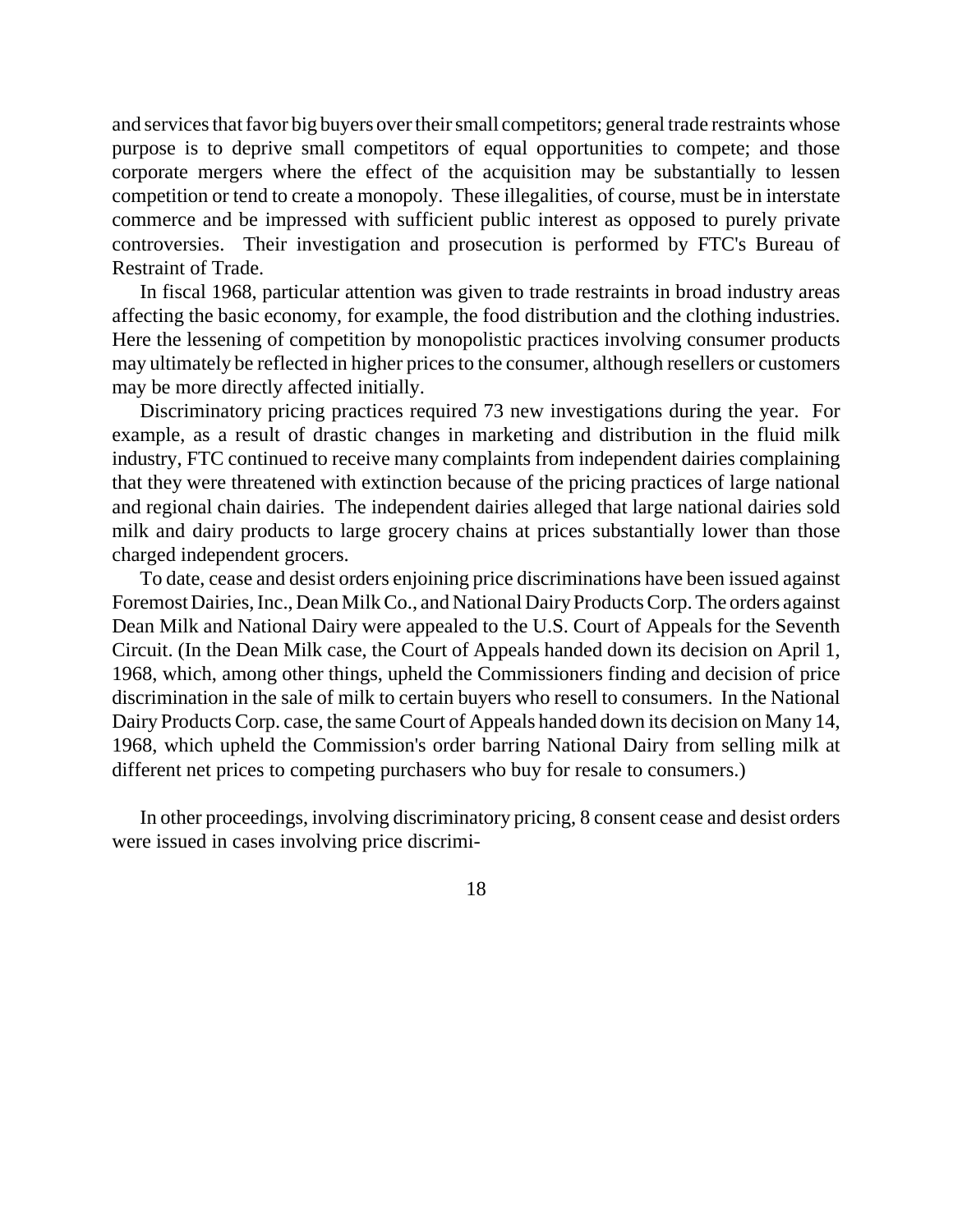nations by furniture manufacturers, illegal brokerages in purchases of food products by operators of chain food stands, and buying agencies for grocery chains and others in receiving illegal brokerages. The Commission issued cease and desist orders in 4 contested cases, involving regional price discriminations in sales of jellies by a national seller; price discriminations in sales of macaroni products; inducing and receiving discrimination advertising and promotional allowances from suppliers by a large retail apparel and speciality chain; and a manufacturer of wearing apparel in discriminating between competing retailers in the payment of promotional allowances.

In litigation are the following cases, involving price discriminatory practices:

In Beatrice Foods Co. Inc. and Kroger Co (D. 8663), the complaint charges Beatrice with selling fluid milk and dairy products to Kroger at lower discriminatory prices, and Kroger with inducing and receiving unlawful price discriminations in connection with such purchases. In Suburban Gas Co. (D. 8672), the complaint alleges that the respondent, the world'slargest distributor of liquid petroleum gas, induces and receives discriminatory prices in the purchase of this product. In Connell Rice & Sugar Co., Inc. et al. (D. 8736), the complaint charges price discrimination, illegal brokerage and conspiracy in connection with the sale and purchase of sugar, corn products, rice and other products.

Practices involving general trade restraints, required initiation of 64 investigations involving about 87 different industries or product lines thereof. Industry-wide investigations, requiring substantial work during the past year, and now virtually completed, involve the newspaper industry advertising rates and television advertising rate structure.

The Commission was instrumental in insuring the competitive existence of numerous businesses, as well as allowing customers a competitive choice, in the recentlyissued consent agreement in the matter of National Work-Clothes Rental, et al., Docket 8742. There, it was charged that fifteen (15) companies and eight individuals conspired to fix prices and allocate customers in the industrial laundry and linen supply rental business in an area including the States of Louisiana, Texas, Arkansas and Mississippi. The typical customers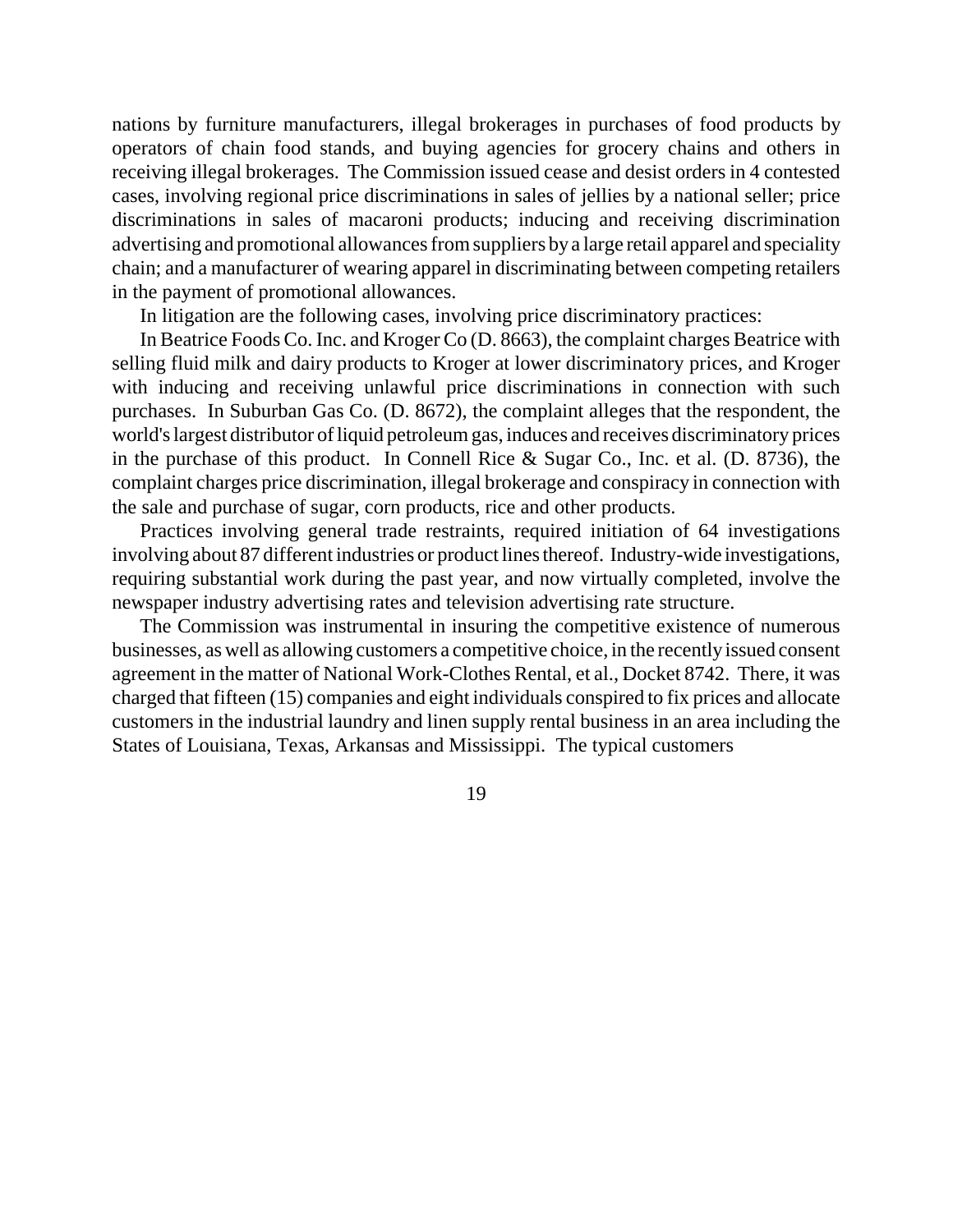include hotels, motels, restaurants, service stations, factories and other commercial and industrial establishments.

A final order was issued by the Commission in the matter of Lenox, Inc., Docket 8718. The complaint charged Lenox with maintaining an unlawful resale price maintenance scheme in connection with the sale and distribution of its china. The Commission ordered Lenox to stop establishing and maintaining resale prices and prohibiting Lenox from obtaining express or implied resale price maintenance agreements with dealers, suggesting resale prices for a period of three years, imposing customer restrictions on dealers, and refusing to sell to dealers who f ailed to maintain the established price or who sold to other dealers for resale. (On June 24, 1968, Lenox petitioned the Second Circuit Court of Appeals for review of the Commission's order.)

One of the significant cases in the general trade restraint area involves a part of the clothing industry. An initial decision of April 18, 1968, in the matter of National Association of Women's and Children's Apparel Salesmen, Inc. (NAWCAS) found a foreclosure by an association of manufacturers and salesmen of competition at trade shows by means of a boycott and coercive activity. The sales from the more than 290 trade shows exceed three billion dollars annually.

The Commission's enforcement responsibilities under the Celler- Kefauver Anti-Merger Act are directed by necessity toward those areas where the preservation of competition will have the broadest effect.

Prompt employment of voluntary and compulsory investigational processes has enabled the Commission to assess probably anticompetitive effects of proposed mergers, and at the same time has afforded businessmen contemplating mergers an opportunity to evaluate the probable consequences of their proposed actions. During the year 10 mergers, 9 of them large mergers (proposed acquired firms with assets of \$10 million or more) were called off after the initiation of an expeditious Commission investigation. Subsequently, several of the firms involved in such investigations indicated in public sources that the pendency of a Commission investigation was a significant consideration in the cancellation of proposed merger plans. Thus, prompt action in investigations of proposed mergers and acquisitions is a significant factor in the overall enforcement program.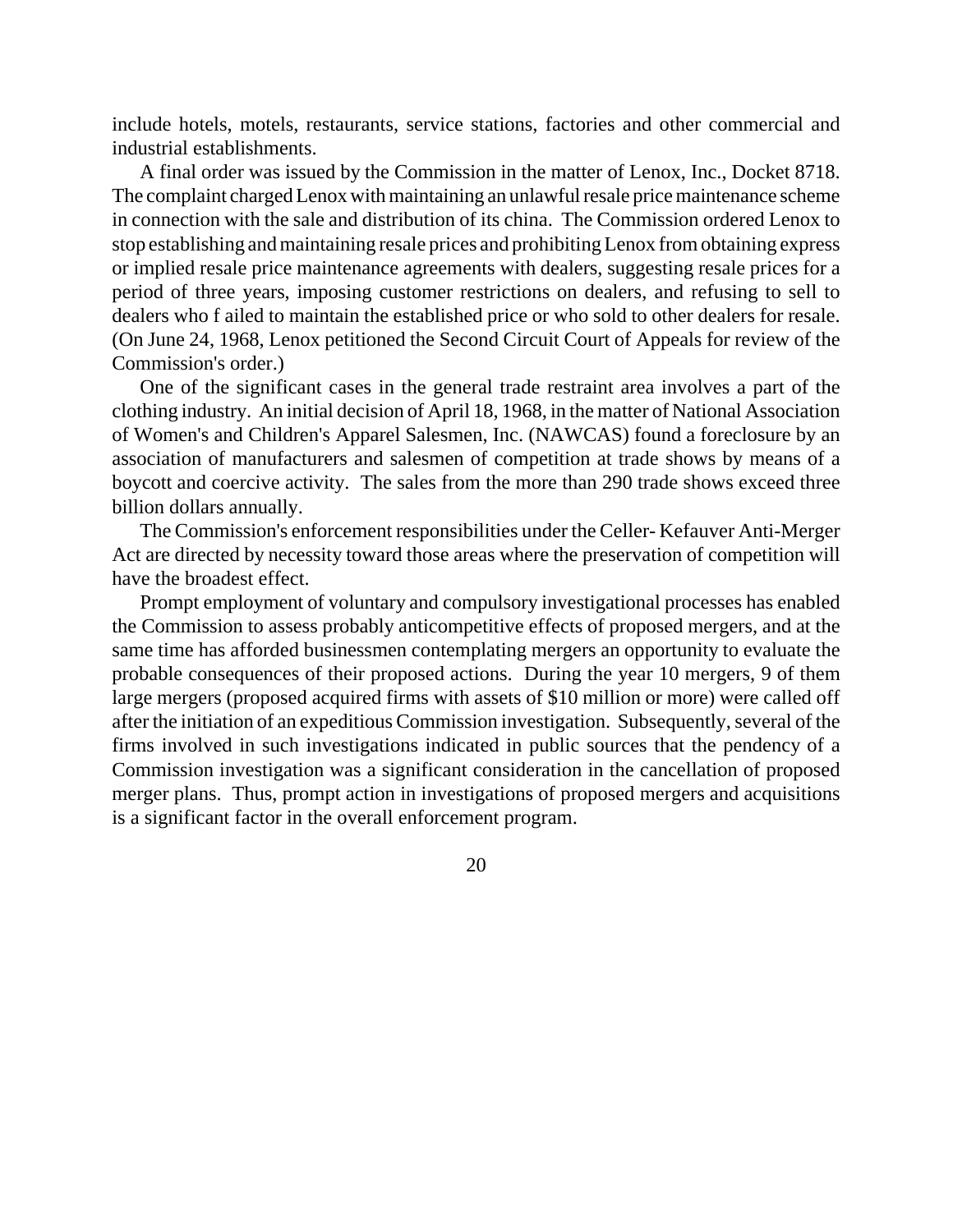The more significant accomplishments in merger law enforcement were as follows: an order requiring divestiture of the S. K. Wellman Company, a sintered metal friction material manufacturer, was issued by the Commission in an automobile parts industry matter, American Brake Shoe Co. (D. 8622).

The Commission enforcement merger policy statement for the cement industry was implemented by the Commissions issuance of Section 6(b) Orders requiring all cement manufacturers to give 60 days advance notice of any acquisitions of ready mixed concrete producers. Litigation continues on matters which were under study when the policy statement issued in January 1967. A Commission order issued against Diamond Alkali Co. (D. 8572), which required divestiture of Bessemer Limestone and Cement Company. Diamond Alkali withdrew its petition to review to the United States Court of Appeals, Sixth Circuit, after the Commission approved the divestiture of Bessemer to Louisville Cement Company. Three initial decisions dismissing complaints challenging acquisitions of ready mixed concrete producers by cement manufacturers are pending before the Commission upon appeal. One other such case is being litigated.

The Commission enforcement merger policy statement for the food distribution industry was also implemented by Section 6(b) Orders requiring advance notification of any mergers or acquisitions by any food retailer and wholesaler with annual sales in excess of \$100 million. During the year The Grand Union Company (C–1350) agreed to a consent order which prevents it from acquiring grocery stores for 10 years without the prior approval of the Commission. A pending complaint against The Kroger Co. (D. 7464) remains to be litigated.

. A third enforcement policy statement wasissued by the Commission May 15, 1968, with respect to product extension mergers in grocery products manufacturing to enlighten the business community as to the criteria the Commission will take into account in evaluating acquisitions in this area. It is anticipated that the criteria contained therein will serve as guides to businessmen and deter objectionable mergers in this field.

Two consent orders were negotiated involving the plastics industry: Rexall Drug and ChemicalCo.(C–1252) andContinental OilCompanyand Stauffer Chemical Company (C–1 270). In the former, Rexall was required to divest its interest in a joint venture in a plastics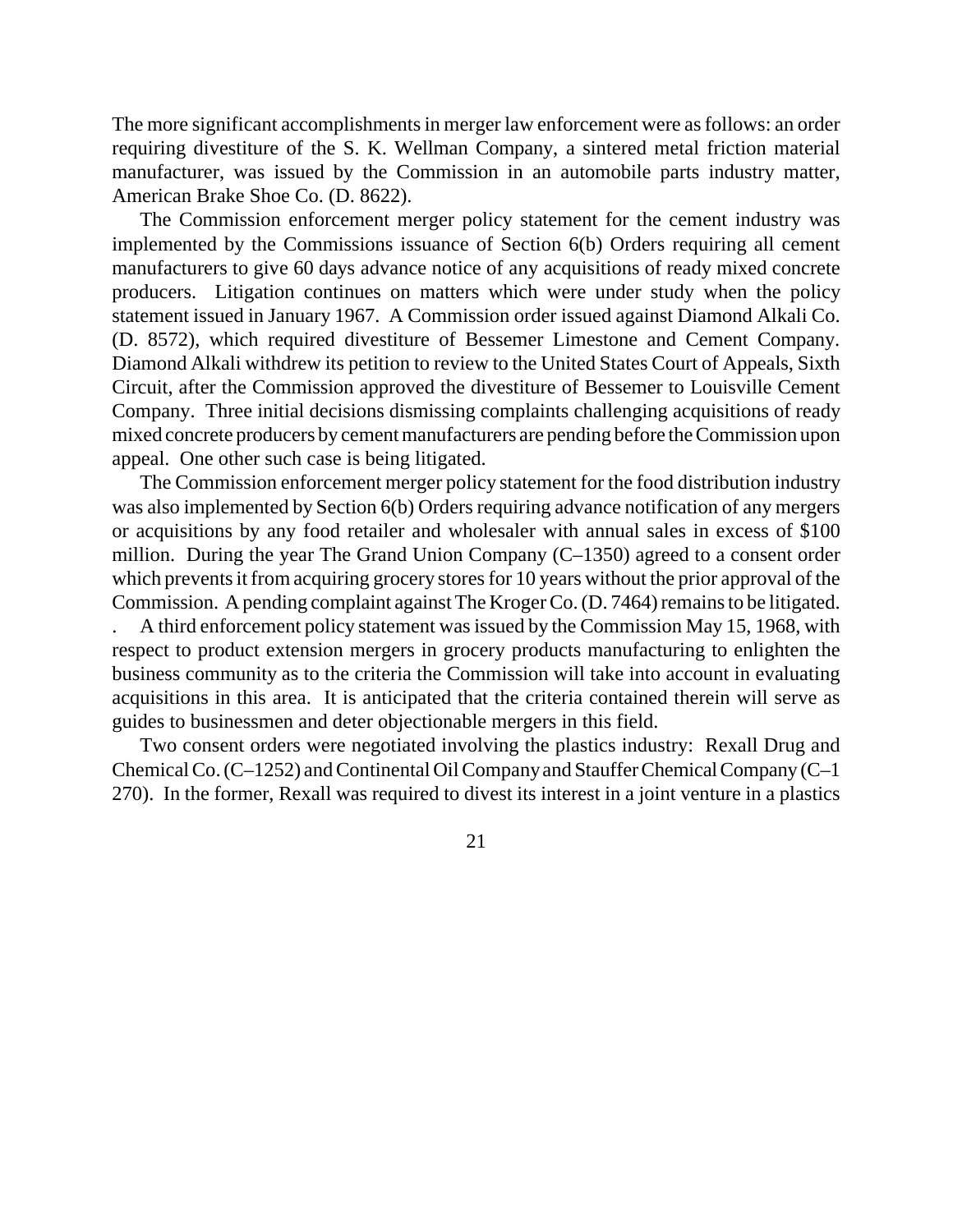container business with El Paso Products Company and also was enjoined from making any future acquisitions, without Commission approval, in this as well as the glass and plastic coated container fields for 10 years. The order in the latter case broke up a joint venture between Continental and Stauffer in the vinyl chloride monomer industry; required divestiture by Continental of Thompson Chemical Company and Apex Tire and Rubber Company, two manufacturers of polyvinyl chloride resins, compounds and fabricated products; required Continental and Stauffer each to assist a new firm to enter the vinyl chloride monomer industry; and prohibited future acquisitions and joint ventures by both companies in that field, without Commission approval.

It is at the compliance stage of a proceeding that the order must be applied and made to work to the benefit of com-petition and ultimately the consumer. One of the more significant aspects of compliance operations during the past year was the achievement of effective divestiture of 148 facilities under 14 orders. One of these matters effected a reconstituting of competition in various affected markets by the entry into the Midwest grocery chain market of a West Coast chain noted for its reliance upon price competition. In another case, the implementation of a stock offering arrangement was undertaken looking towards the establishment of a new and independent clorox company.

In fiscal 1968, this staff processed in excess of 50 compliance report matters; issued 40 advisory opinions pursuant to Commission rules; initiated 23 compliance investigations; and handled more than 600 legally significant mattersinvolving formal opinions, and complaints of order violation. The Commission certified to the Department of Justice the first civil penalty matter involving a failure to divest under a Section 7 Clayton Act order.

During the year accounting services were furnished by the Bureau's Accounting Division through increased use of electronic data processing equipment in cases involving price discrimination, unfair methods of competition and merger cases. The Division also furnished accounting services in connection with the investigation of promotional allowances paid by the public utilities industry, being made by the Select Committee on Small Business of the House of Representatives.

The tabulation and computation of rates of return showing the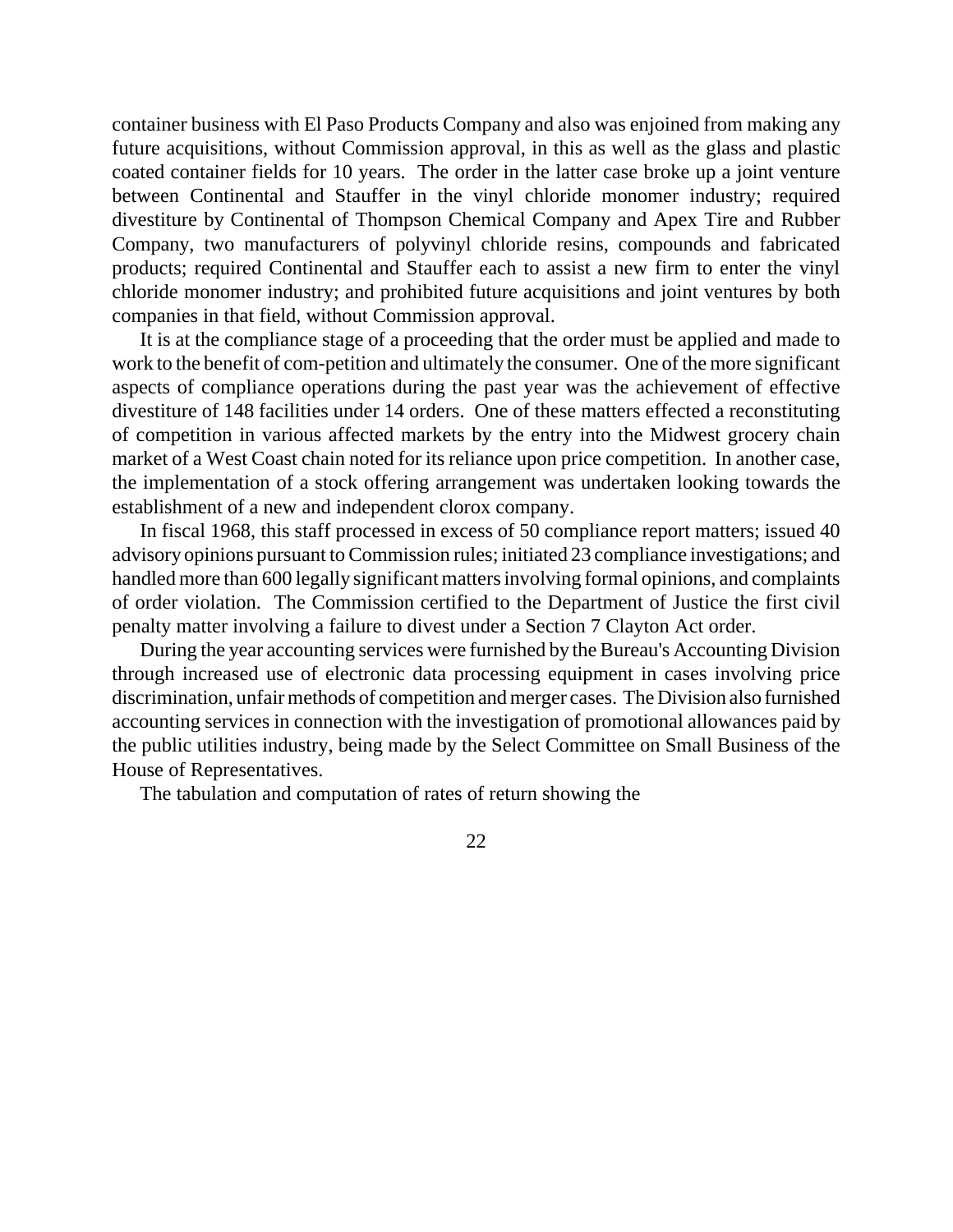profitableness of identical companies in selected manufacturing industries for the calendar year 1966 was completed and published, and preparation of the rates of return report for the year 1967 was initiated. Financial data contained in this report is utilized by other government agencies and by industry in studies of various companies and industries.

The Director's Office conducts and maintains liaison for the Commission with the U.S. Department of Agriculture, Packers & Stockyards Division, which has related responsibilities with respect to packers. During the past fiscal year, the Commission, under provisions of the Packers & Stockyards Act, is amended September 2, (7 U.S.C. 226, 227), continued its liaison with the U.S. Department of Agriculture to avoid unnecessary duplication of efforts by the two agencies. Pursuant to the provision of the statute requiring the Commission to include in its Annual Report information with respect to the administration of the statute, the Commission notified the Department that the Commission intended to conduct investigations of certain practices involving meats in six separate matters; the Department notified the Commission in two separate matters.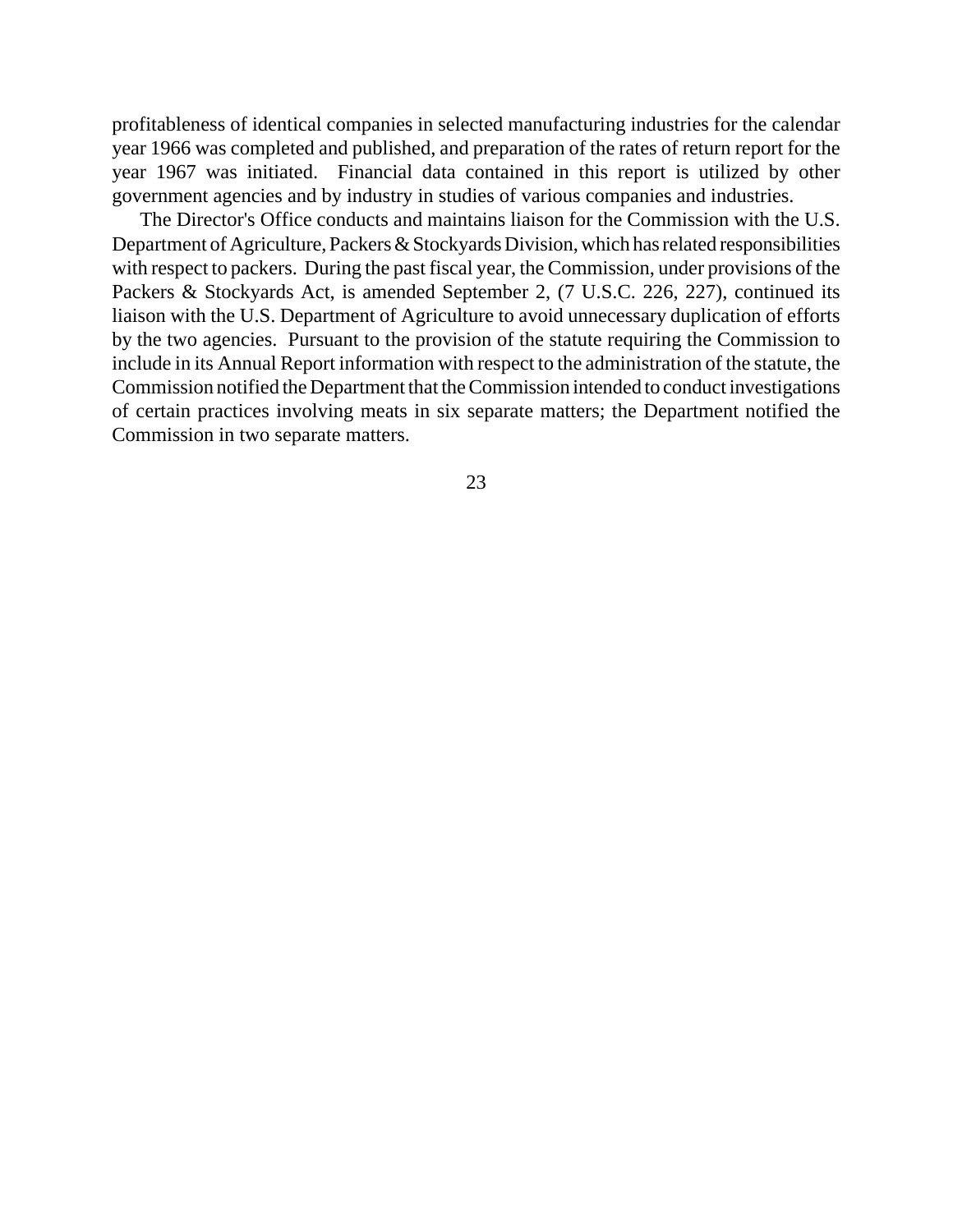## OFFICE OF THE GENERAL COUNSEL

The General Counsel's work in fiscal 1968 evidenced some change in the patterns of Commission effort. A larger number of negotiated consent orders and review, interim report and special assignment matters were completed while reconsiderations of consent agreements dwindled again this year, this time by 15%. The same number of court cases involving the Commission were filed by respondents during this period, as during fiscal 1967, but the type of cases varied from that of last year. Collateral suits against the Commission increased by 75%.

The nature of the effort in the General Counsel's follow through in law enforcement is not entirely recognizable from yearly reports which recite details of individual cases without reference to the advancements made in the law over a more extended period of time. For example, an important antitrust case of last year was Federal Trade Commission v. Procter & Gamble, 386 U.S. 568, a case in which the SupremeCourt upheld the theory of conglomerate mergers as proper targets for action under Section 7 of the Clayton Act. But it was surprise in light of the decision in Consolidated Foods, 379 U. S. 912, another Federal Trade Commission case decided April 5, 1965, which created the principles pertaining to conglomerate mergers and reciprocity. Another Commission case, Atlantic-Goodyear, 381 U.S. 357, pioneered the application of restraint of trade principles to purported arm-length dealings between oil companies and their retailer service outlets.

Federal Trade Commission v. Brown Shoe Company, 384 U.S. 316, delved into relations between franchiser and franchisee-retailers among other things, and, while upholding the principle that the Federal Trade Commission Act reaches violations in their incipiency, also overturned specifically the ancient barriers of Federal Trade Commission v. Gratz, 253 U.S. 421, which had found the Federal Trade Commission Act covered only those antitrust actions existing

335–8300––69—3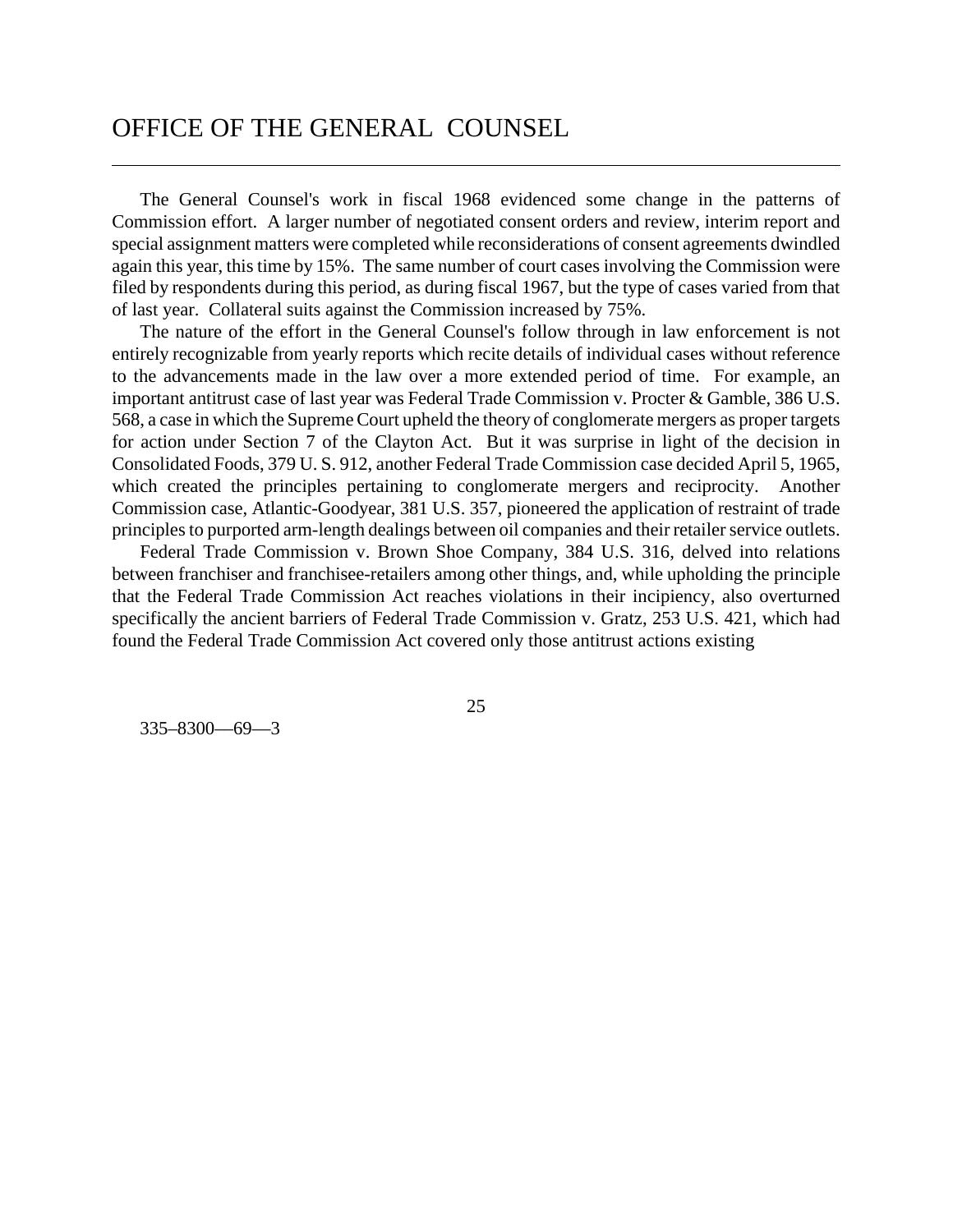at the time the act was passed by Congress. American Cyanamid Co. v. Federal Trade Commission, 363 F. 2d 757, upheld the right of the Commission to inquire into the means by which a patent was obtained and then subsequently used to restrain trade.

Two cases which must be classed by themselves are the Federal Trade Commission v. Dean Foods Co., 384 U.S. 597, in which the Supreme Court found the Commission has authority to seek and obtain under the All Writs Act an injunction to prevent frustration of a final order by disposal of the res which constituted the basis on which the Commission action was brought. In this case, the recent was the assets of a company acquired by merger and which were made subject to a contract for sale in order to frustrate an order of the Commission forbidding dissolution of the merged company. This is one of the most im ortant procedural advances in FTC antitrust cases in recent years.

A second case of unusual import was the Holland Furnace case, 341 F. 2d 548, a deceptive practice case in which at the instance of the Federal Trade Commission the Seventh Circuit Court of Appeals found the company and certain named persons in contempt and imposed a fine of \$100,000 on the company, \$500 each on two company officers, and a jail sentence of six months on the president of the company.

Court proceedings which involve the Federal Trade Commission arise in a number of ways. Any individual or company against which the Commission has issued an order to cease and desist may petition a U.S. court of appeals to a subpoena, the commission may direct that an application for enforcement be filed in a U.S. district court. The Commission may also request the Attorney General to institute General to institute civil proceedings to compel the filing of a special or annual report ordered by the commission and to recover for features for failure to comply with the Commission's order. Disobedience of court's decree enforcing a Commission order or subpoena may be punished by the court as contempt. Collateral suits challenging the commission's jurisdiction or methods of procedure may be brought under certain circumstances in U.S. district courts. The Commission's interest in these collateral matters are defended by the Department of Justice with the full assistance of the General Counsel. It is the practice of the Justice Department to refer such matters to the local U.S. At-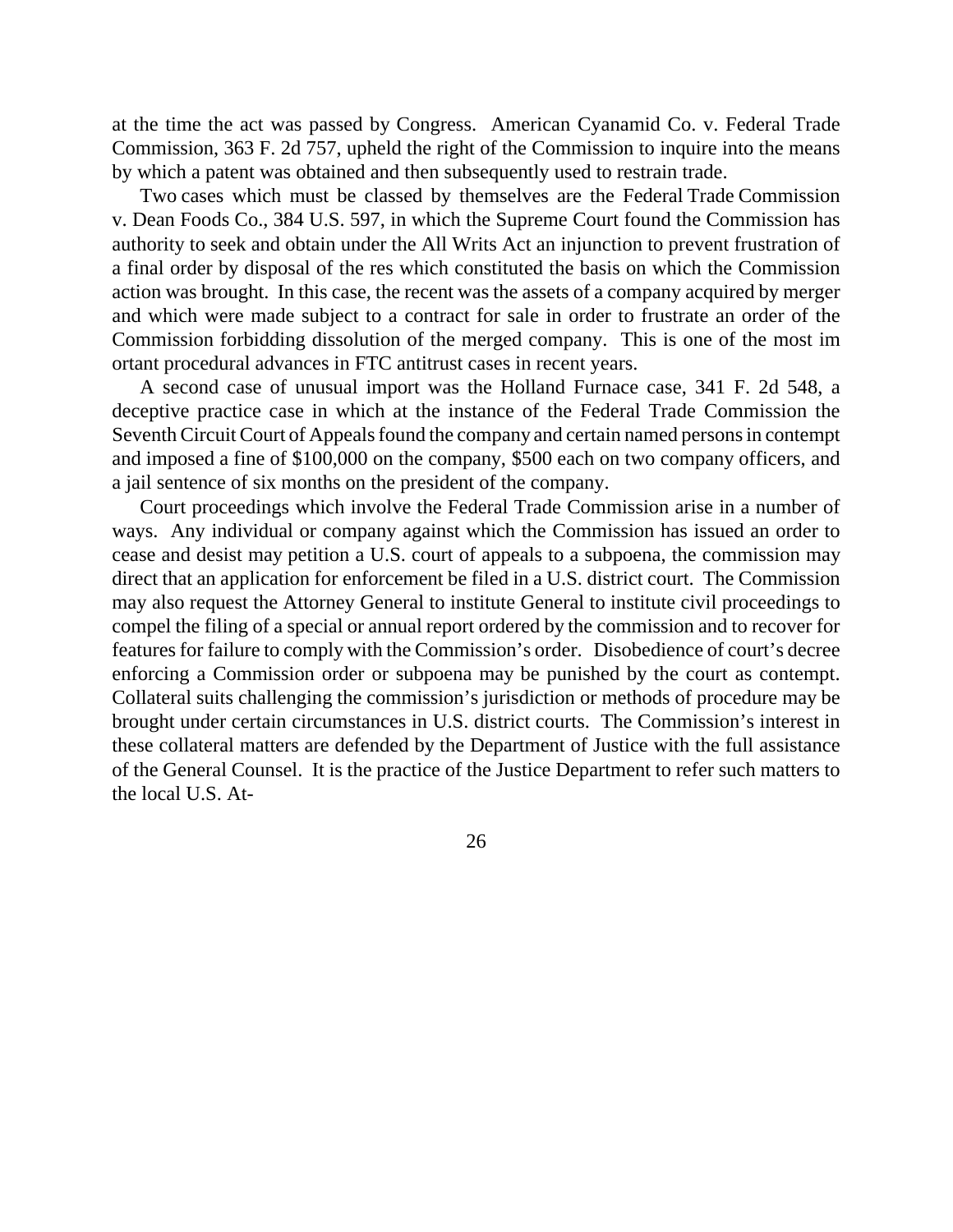torneys who, in turn, accept the services of the General Counsel for actual handling of the cases.

In fiscal 1968, the General Counsel, through the Division of Appeals, handled 88 cases. Litigation was completed in 27 of these, of which 13 were restraint of trade matters; 4 involved deceptive business practices; 3 were proceedings for enforcement of Commission orders or subpoenas; and 7 were extraordinary matterssuch as suits against the Commission for declaratory judgment and injunction.

(The more important court decisions this year, together with the status of important court cases pending at the year's end, are outlined in Appendix A to this report.)

The Division of Consent Orders, in the Office of General Counsel, advises and makes recommendations to the Commission respecting the disposition of matters under the Commission's consent order procedure. This procedure looks to obtaining compliance with the laws administered by the Commission in cases which have progressed to the point where the Commission has determined that a complaint should otherwise issue. In addition, parties to matters still in the informal or investigative stage also may be afforded opportunity to submit proposals for consent order disposition.

Thereby, the American businessman is enabled to avoid time consuming and expensive litigation of matters which can be terminated through an agreement containing a mutually acceptable order to cease and desist or order to divest stock or assets. When an agreement is accepted by the Commission, it enters its decision and order as authorized by the agreement, and such order becomes as binding upon the parties as would an order resulting from full dress adversary proceedings. The public interest is doubly served through prompt termination of the challenged practices and the saving of time and public funds which would have been spent in the trial thereof for use instead in other enforcement areas.

During the past year, the Division of Consent Orders transmitted to the Commission for its consideration 197 executed agreements containing consent orders; and 23 matters were resubmitted to the Commission for its further consideration when negotiations failed to produce orders to cease and desist or to divest which the staff was willing to recommend for the Commission's acceptance. In addition,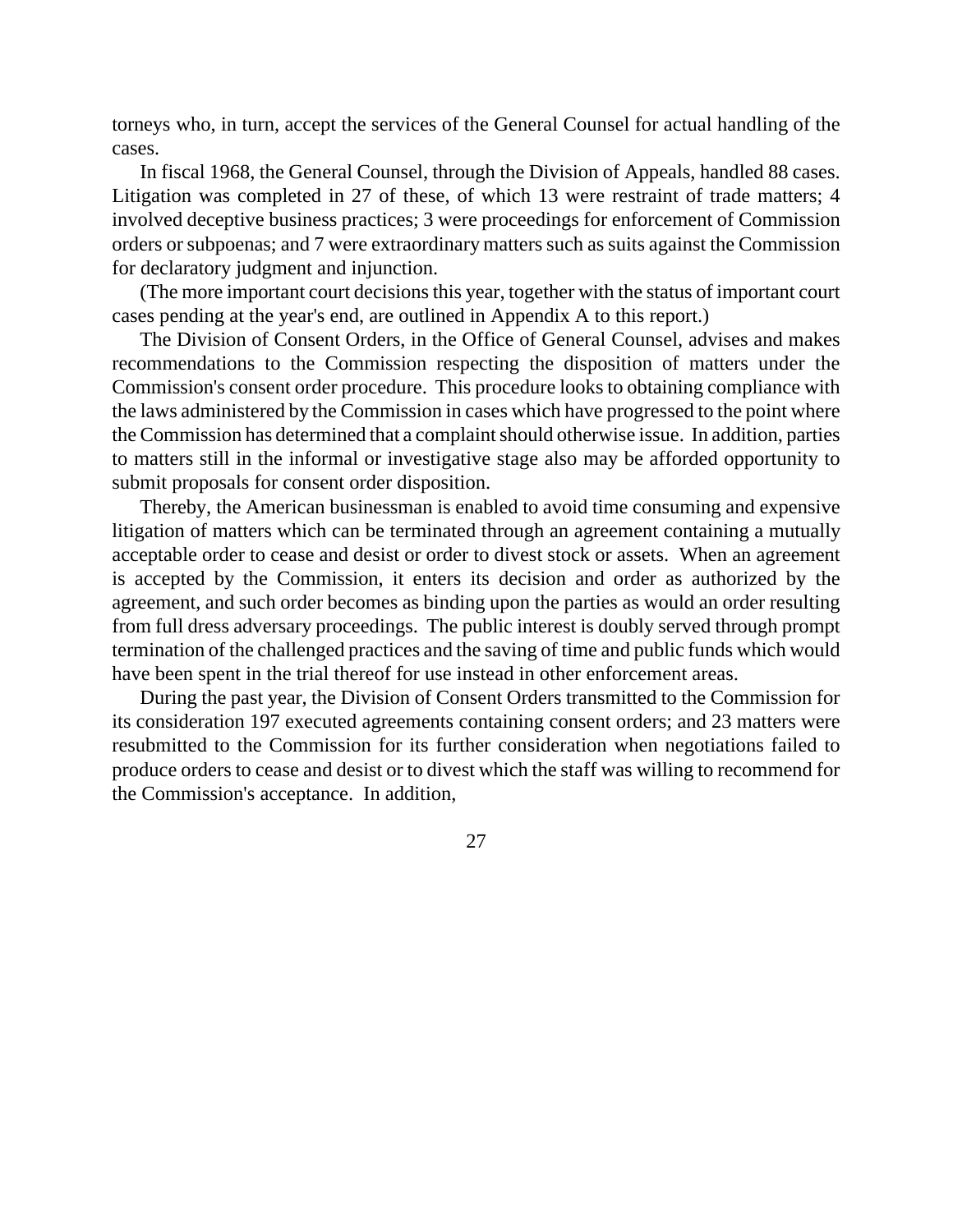558 review, interim report or special assignment matters were completed.

The increasing work of the Division of Consent Orders demonstrates uniquely the management improvement accomplished by reorganization of the Commission in 1961 to create this office. Studies indicate the average cost of cases which terminate in a negotiated consent order is one-tenth that of cases which are brought to a cease and desist order by litigation, omitting expense of possible court appeals. In this fiscal year, as in last, savings from the operation of this one office extended Commission activity approximately one-third of the range otherwise made possible by the Commission's total budget.

Representative of the consent settlements were:

C–1270, Continental Oil Company and Stauffer Chemical Company, alleged to be in violation of Section 7 of the Clayton Act, as amended, because of a joint venture to produce certain plastics. Without admitting violation of law, but admitting the jurisdictional facts of the Commission's complaint, the companies agreed to a Commission order to abandon the joint venture, dispose of certain other interests, and take steps to encourage competition in the production of elements necessary to the manufacture of the plastics.

C–1252, Rexall Drug and Chemical Company, alleged to be in violation of Section 7 of the Clayton Act, as amended, because of certain acquisitions. Without admitting violation of law, but admitting jurisdictional facts, the company agreed to divest itself of certain domestic interests in plastic bottle operations, refrain from acquiring any further interest in a domestic manufacturer of glass, plastic or plastic coated containers for 10 years without prior approval by the Commission, and to take certain steps to encourage competition in the flexible plastic squeeze tube production in the ensuing five years.

C–7323, Head Ski Company, Inc., alleged to be in violation of Section 5, Federal Trade Commission Act, because of certain practices affecting resale prices of its products sold through franchised dealers. Without admitting violation of law, but admitting the jurisdictional facts of the Commission's complaint, the company agreed to discontinue practices challenged by the allegations of the complaint and to reinstate, upon their request, dealers who had been terminated for nonparticipation in the practices.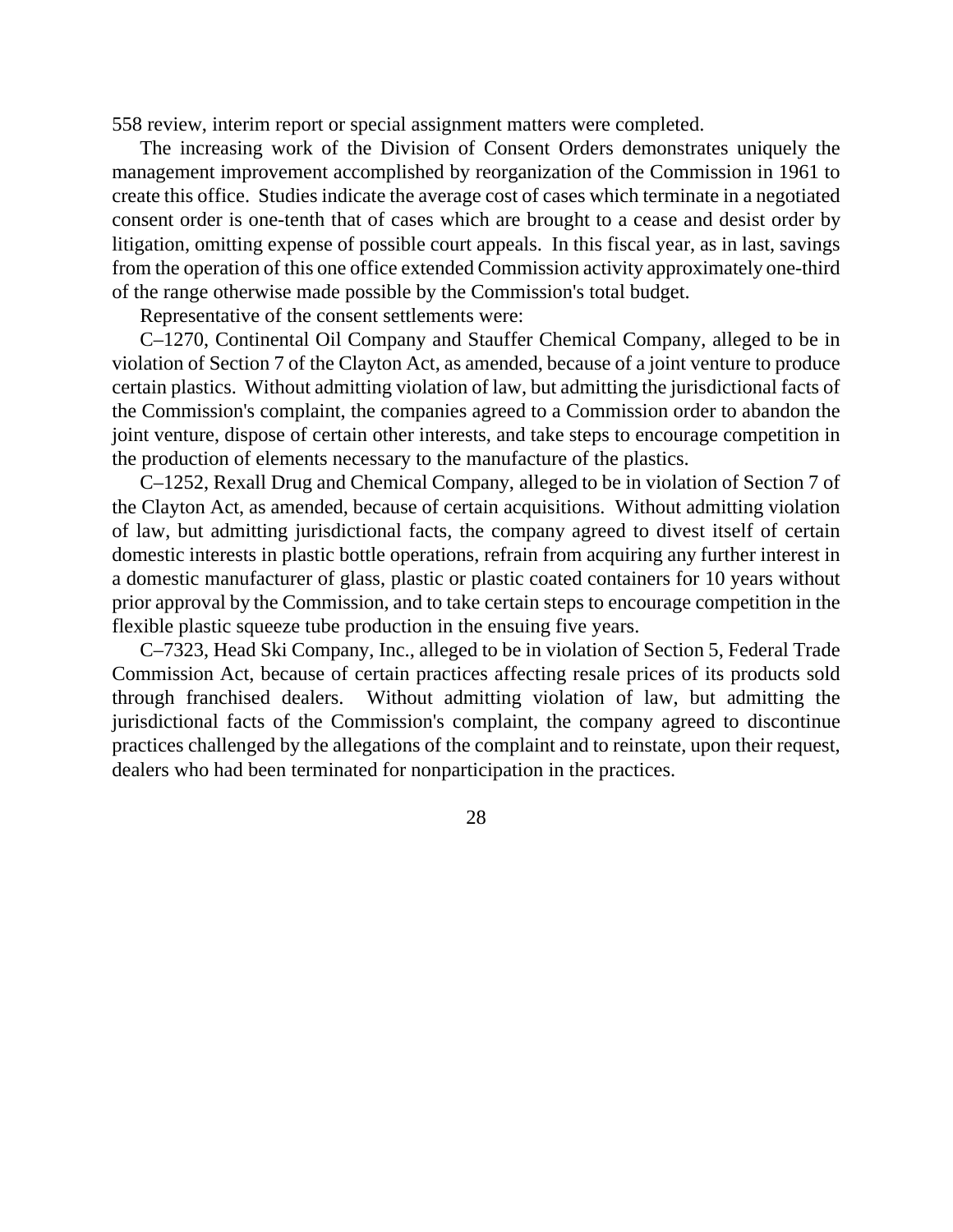C—1269, Appliance Product Service, alleged to be in violation of Section 5 of the Federal Trade Commission Act, because of certain representations in advertising concerning the services it furnished in repairs of appliances and certain omissions to state in the same advertising limitations which affected guarantees of its services. Without admitting violation of law, but admitting the jurisdictional facts, the company agreed to a Commission order to discontinue the alleged misrepresentation of quality of services, location of its business, and certain other statements in advertising.

D—8742, National Work-Clothes Rental, and 14 others, alleged to be in violation of Section 5 of the Federal Trade Commission Act, because of agreements among themselves concerning prices and allocation of customers in connection with the renting of table linens, towels, uniforms and wiping cloths, to their customers, in four states. The matter was withdrawn from litigation, and without admitting the alleged violations of law, but admitting the jurisdictional facts, the companies agreed to a Commission order permanently prohibiting the agreements concerning prices and customer allocation and prohibiting certain provisions in customer service contracts and covenants with employees and sellers.

The General Counsel's Division of Export Trade supervises administration of the Webb-Pomerene [Export Trade] Act (I 5 U.S.C. §§ 61–65) for the Commission, performs necessary investigative functions in connection with the Commission's general authority under Section 6(h) of the Federal Trade Commission Act to inquire into foreign trade conditions, coordinates the Commission's jurisdiction over foreign commerce, advises other offices of the Commission on the problems of American business abroad in the field of restrictive business practices and serves as advisory liaison to other governmental departments and agencies having complementary jurisdiction over international trade.

The 1918 Export Trade Act entitled "An Act to promote export trade, and for other purposes", qualifiedly exempts registered American associations from the provisions of the antitrust laws insofar as their activities relate to export trade. Under the provisions of this Act, associations are permitted to fix prices and quotas, pool products for shipment and establish terms and conditions of sales to foreign markets. Thirty-three associations and their membership exported approximately \$1,444,186,601.00 in American products registered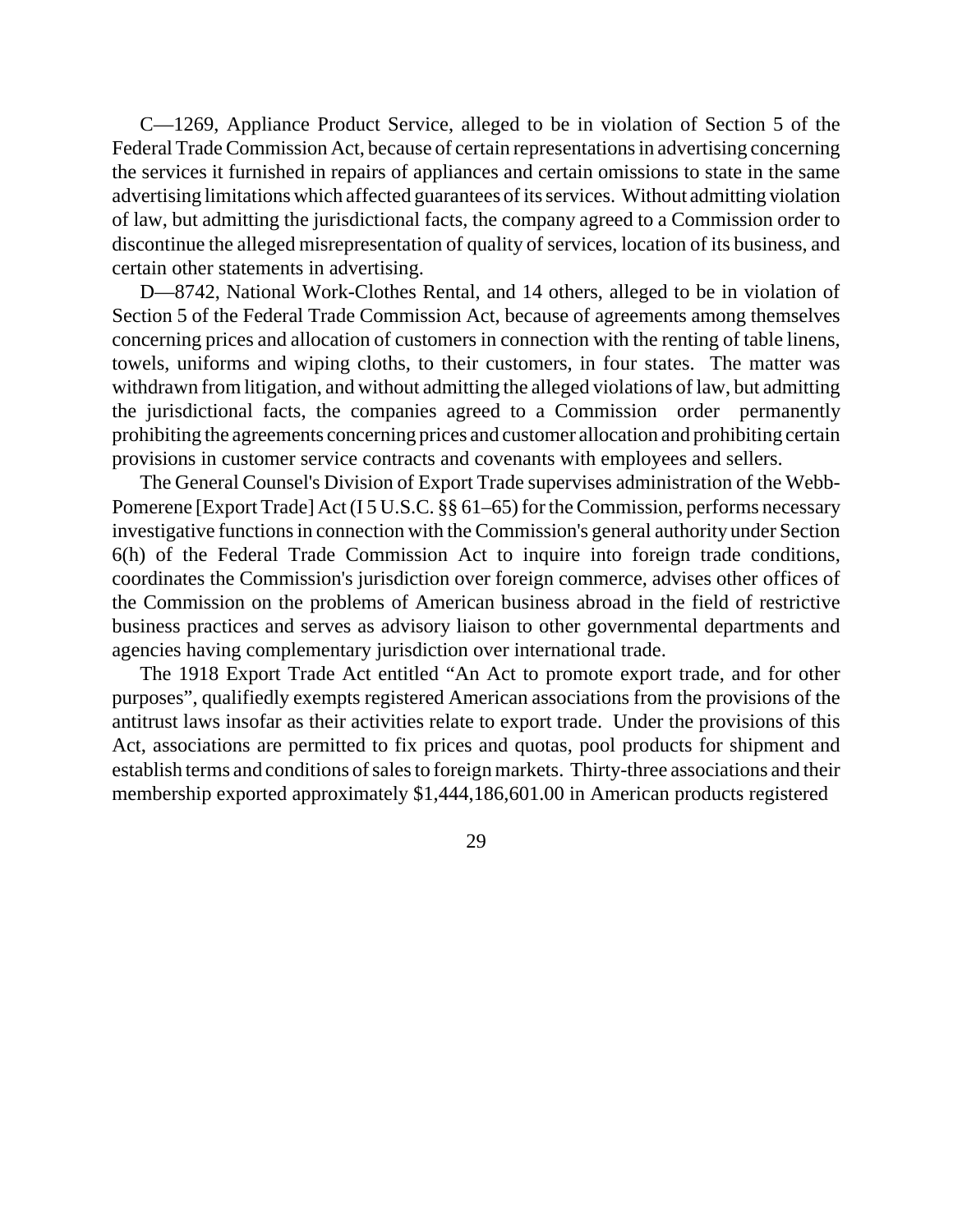under the Act to foreign markets in calendar 1967. Of this amount an estimated \$846,049,491.00 or 58.6% was directly or indirectly assisted by the export trade associations and \$598,137,1 10.00 or 41.4% of products covered under the Act were shipped independently by the membership.

Further assisting businessmen and fulfilling the Commission's duty under provisions of the Lanham Trademark Act (15 U.S.C. 1064), the General Counsel participated in matters involving applications for trademark or registrations in which allegedly false, misleading or deceptive business practices were considered. All of the matters were adjusted informally through the General Counsel. Additionally he served as a consultant on trademark law for other bureaus of the Commission, congressional interests, foreign embassy officials, and American businessmen.

The General Counsel's Division of Legislation furnished advice and comment to the Commission on 72 bills which were pending in Congress, and on 17 draft bills submitted to the Bureau of the Budget by other governmental agencies, and on 5 enrolled bills pending Presidential signature or veto. Frequent conferences with members of Congress and with representatives of executive agencies were held to assist the preparation of legislation and presentation of views of Commission members or representatives before legislative committees.

The General Counsel's Office also conducted the Commission's program for encouraging the States to enact laws, like the FTC Act, to protect the public from deceptive and unfair business practices. This is discussed in the Introduction to this report.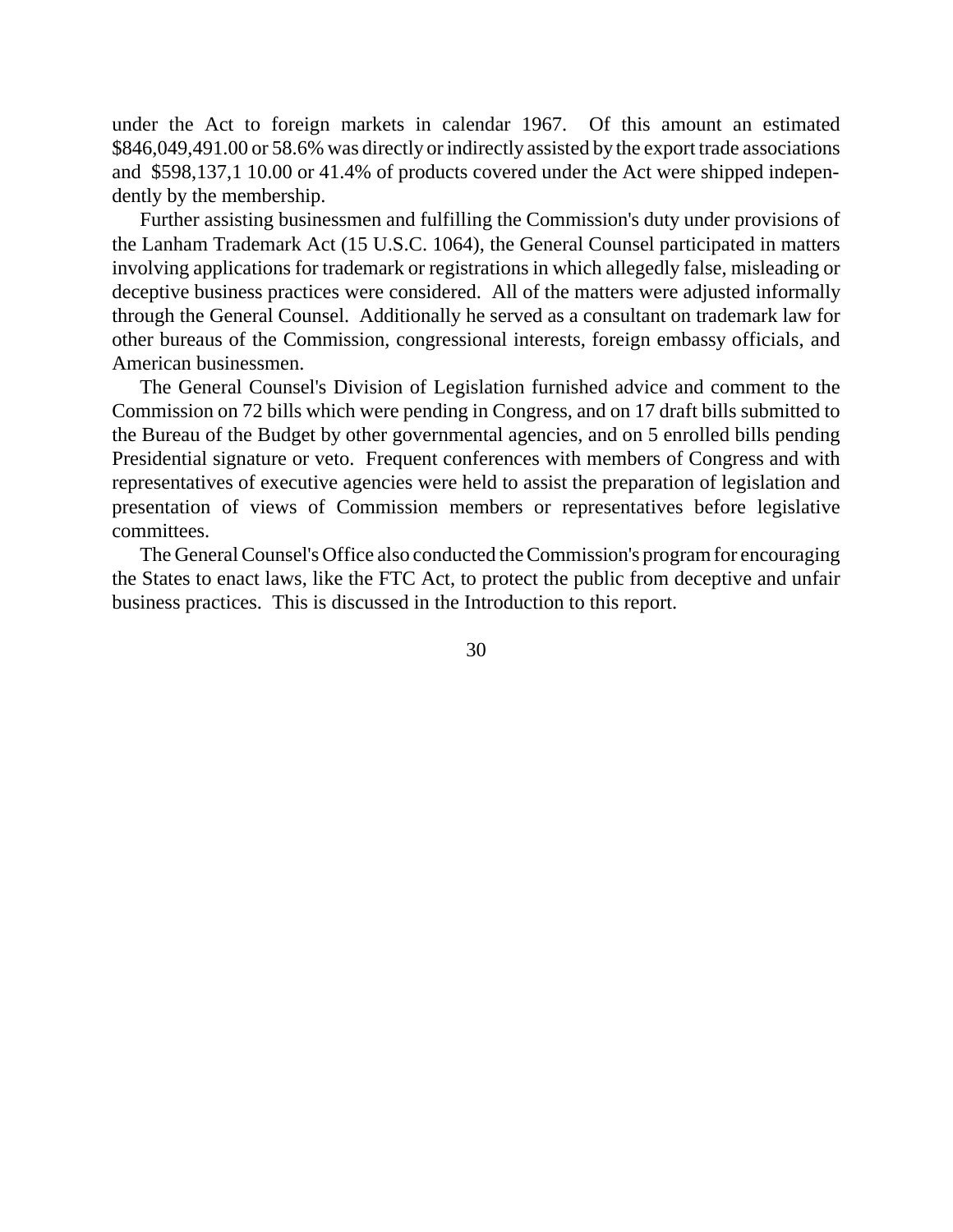# THE ROLE OF ECONOMIC STUDIES AND EVIDENCE

Economic studies and evidence are important underpinnings of Commission programs involving maintenance of competition and protection of the consumer. As the Nation's industrial organization becomes more interrelated and the activities of business concerns expand, it is imperative that information be available which will permit an early exploration of the nature of economic performance. Also, as the products used in every day life become more complex, market imperfections may develop and questions arise as to whether the market provides the consumer with ample protection. Economic research provides a means of monitoring trends in business structure and marketing practices, delineating problem areas, assisting in the development of expeditious effective policy programs, and developing studies which will inform Congress and the public on matters relevant to the maintenance of a free competitive economy.

#### Maintaining Competition

Merger Trends—The principal area of research in fiscal 1968 involving the maintenance of competition centered on merger activity in the economy. For some years the Bureau of Economics has systematically analyzed patterns of merger activity. The data developed for this purpose has been designed to reveal overall trends, the size characteristics of merging firms, and the types of acquisitions, including horizontal, vertical, and conglomerate mergers. Conglomerate mergers, of increasing importance, have been analyzed in relation to three subcategories—market extension, product extension and other. Market extension mergers are those in which the two parties to a merger are engaged in the same general line of business activity, but operating in different geographical markets.. Product extension mergers represent an extension of a firm's activity into another product line, but one that may be related functionally either in produc-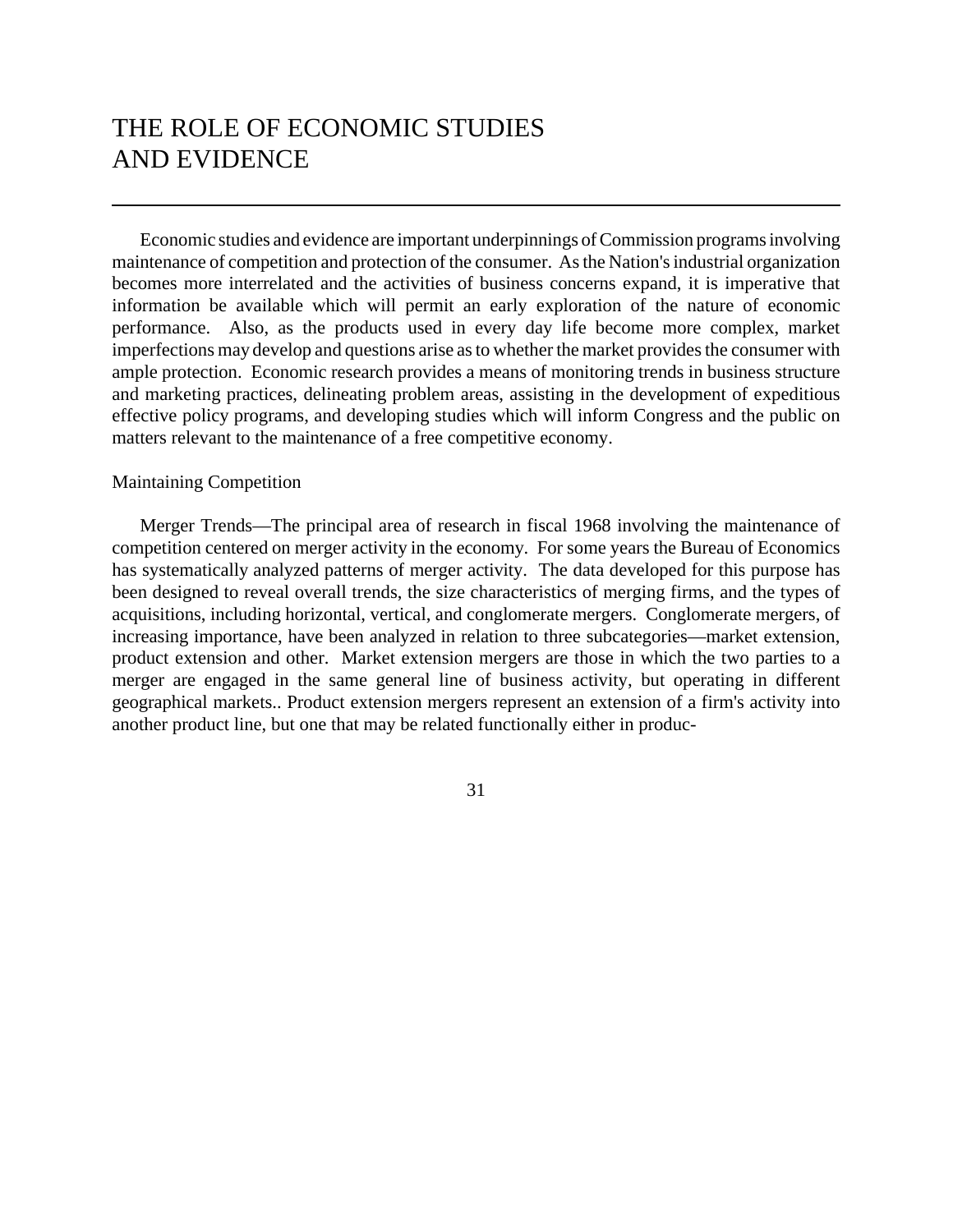tion, distribution or sale of products. The remaining category of conglomerates includes those in which there is very little discernible relationship between the acquiring and acquired firms. Since this data collection program was instituted in 1948, there has been an almost uninterrupted upward trend in firm disappearances due to mergers and acquisitions, notwithstanding vigorous enforcement of Section 7 of the Clayton Act, which prohibits mergers which may substantially lessen competition or tend to create a monopoly in any line of commerce in any section of the country.

In 1967—1968 merger activity eclipsed all previous experience and it appears that the current upward trend will continue. The 1967 increase in manufacturing and mining mergers was the sharpest in modern industrial history (Chart 1), with 170 manufacturing and mining firms with assets of \$10 million or more acquired. The combined assets of the acquired firms totaled more than \$8 billion. In terms of assets acquired, merger activity involving larger firms in 1967 constituted more than 20 percent of the total of all large acquisitions recorded for the entire period 1948 to 1967 (Table 1). Acquisitions involving the very largest firms, with assets of \$100 million or more, rose sharply. In 1967 there were 23 such acquisitions as compared to 4 in the preceding year. For the whole period 1948 to 1966, there was no year in which more than 6 firms with assets of \$100 million or more disappeared through acquisitions (Table 2).

Another striking feature of the current merger movement is the complexity of relationships among merging firms. Merger movements of the past, notably at the turn of the century and in the 1920's, characteristically involved firms with clearly definable horizontal or vertical relationships. Thus the bulk of the merger movement at the turn of the century involved the joining of many competitors. In the 1920's, not only was this type of merger common, but also so were mergers which joined customers and suppliers. Such mergers occur today, but they represent a distinct minority, particularly when measured by assets of firms acquired. Since 1948, over two-thirds (see Table 3) of all large acquisitions recorded were of the conglomerate type. Product extension mergers represented nearly 44 percent of all large mergers and approximately two-thirds of all conglomerate mergers recorded during the period. More complex, but of rapidly increasing importance, are mergers in which the firms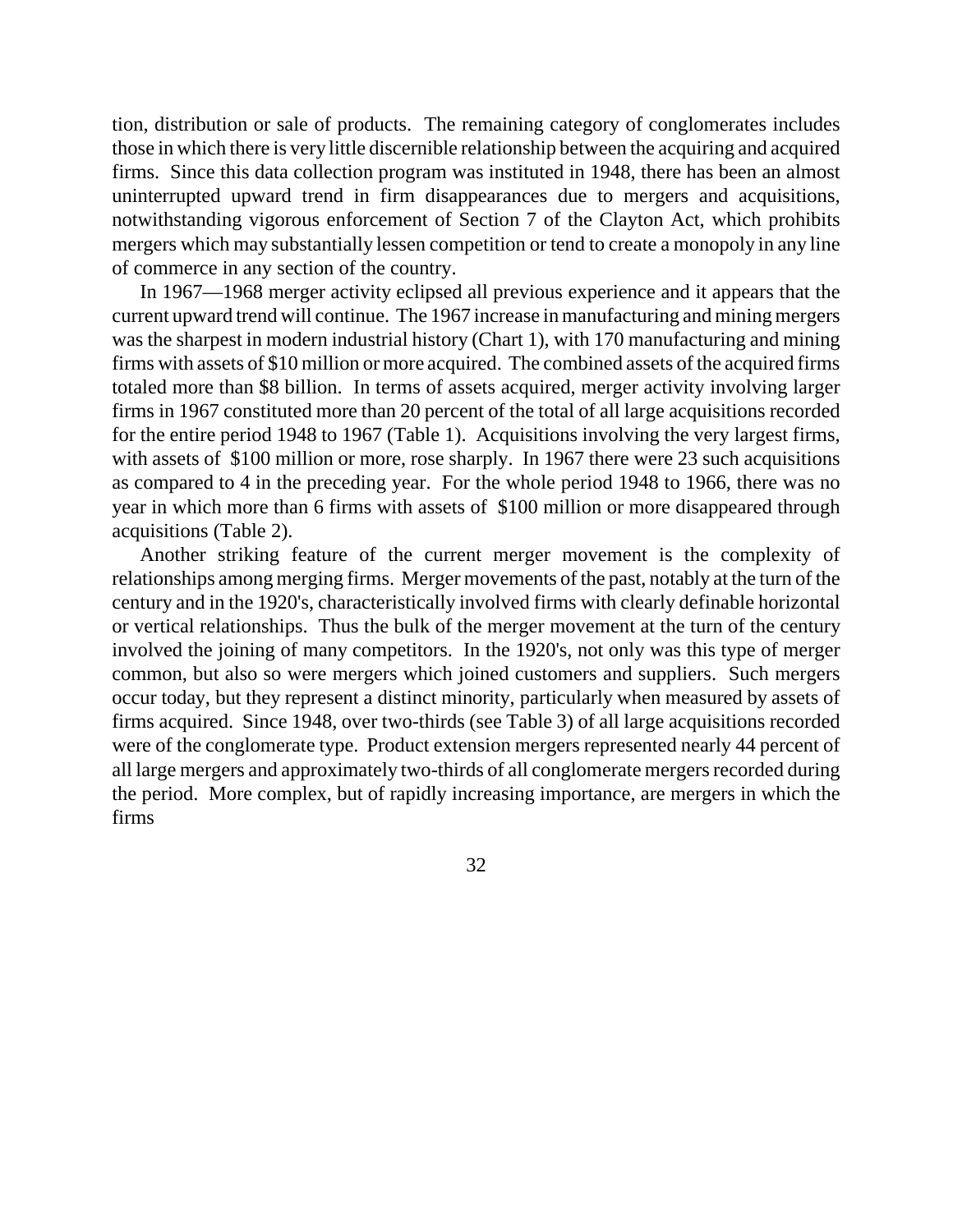#### CHART 1

## MANUFACTURING AND MINING FIRMS ACQUIRED 1948-1967

#### CHART - SEE IMAGE

\*Firms with assets of \$10 million or more. Bureau of Economics, Federal Trade Commission.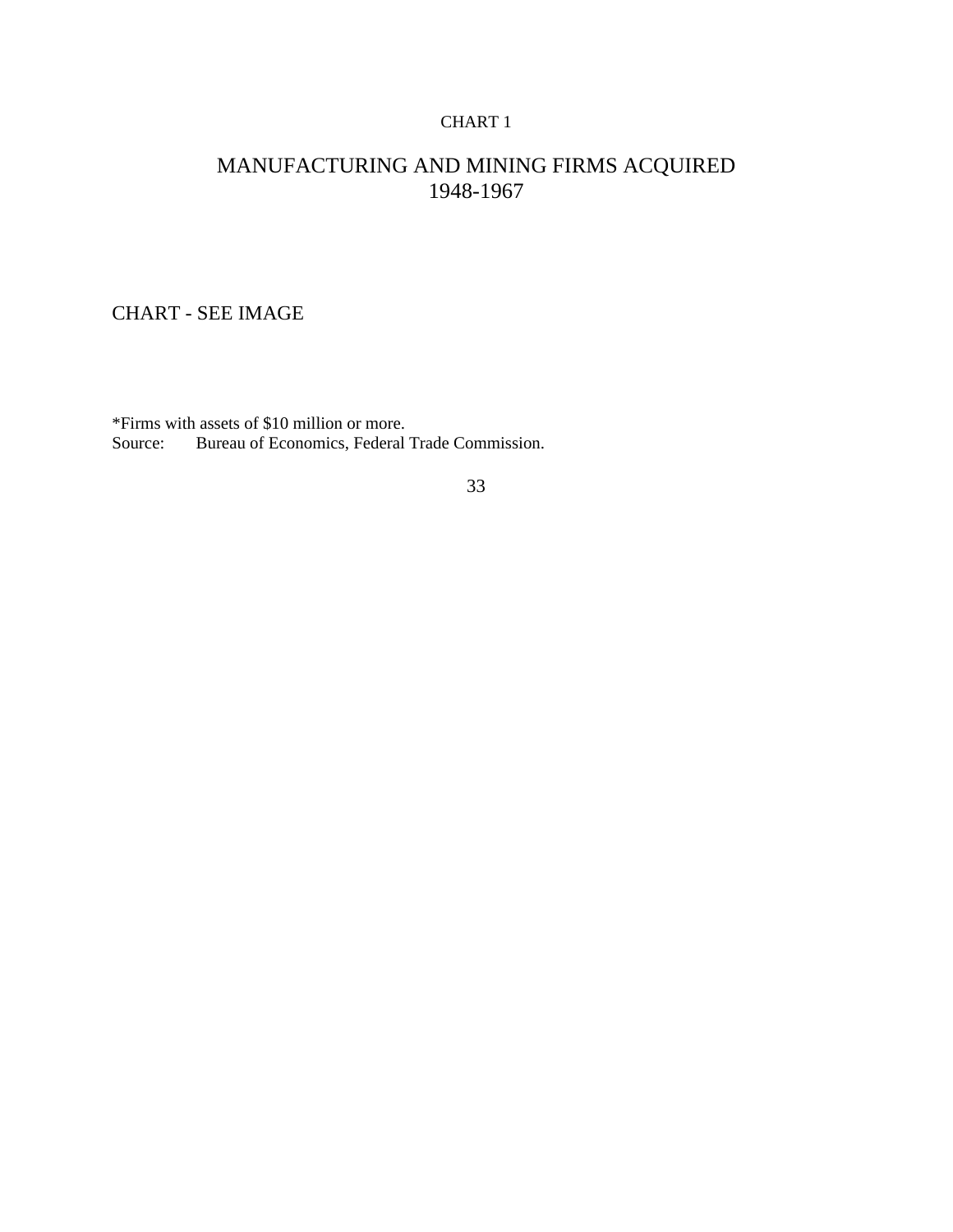involved have no obvious product or marketing relationships. For the period 1948 through 1967, such mergers accounted for 17 percent of the assets of acquired firms. Within the context of a rising pattern of merger activity, the upward trend of this type of acquisition appears to be strongest at the present time.

In-Depth Investigation of Conglomerate Merger Movement.—In summary, the Bureau's statistical research in the past year revealed an exceptionally rapid increase in overall merger activity, involving increasingly larger firms. These developments led the Commission to announce a special in-depth investigation of the conglomerate merger movement. This investigation is currently under way and results should be available in the next fiscal year. It will review recent merger developments in the light of the basic policy objectives

| Year                                                   | Number of<br>Acquisition | Assets<br>(millions) |
|--------------------------------------------------------|--------------------------|----------------------|
|                                                        | $\overline{4}$           | \$66                 |
|                                                        |                          |                      |
|                                                        | 5                        | 67                   |
|                                                        | 4                        | 173                  |
|                                                        | 9                        | 201                  |
|                                                        | 13                       | 327                  |
|                                                        | 23                       | 679                  |
|                                                        | 35                       | 1,425                |
|                                                        | 68                       | 2,129                |
|                                                        | 58                       | 2,037                |
|                                                        | 50                       | 1,469                |
|                                                        | 38                       | 1,107                |
|                                                        | 64                       | 1,960                |
|                                                        | 62                       | 1,710                |
|                                                        | 59                       | 2,129                |
|                                                        | 72                       | 2,194                |
|                                                        | 68                       | 2,889                |
|                                                        | 91                       | 2,798                |
|                                                        | 93                       | 3,900                |
|                                                        | 101                      | 4,078                |
|                                                        | 170                      | 8,246                |
| Source: Bureau of Economics, Federal Trade Commission. | 1,087                    | \$39,584             |

| TABLE 1.— Acquisition of manufacturing and mining firms with |  |
|--------------------------------------------------------------|--|
| assets of \$10 million or more, 1948–1967                    |  |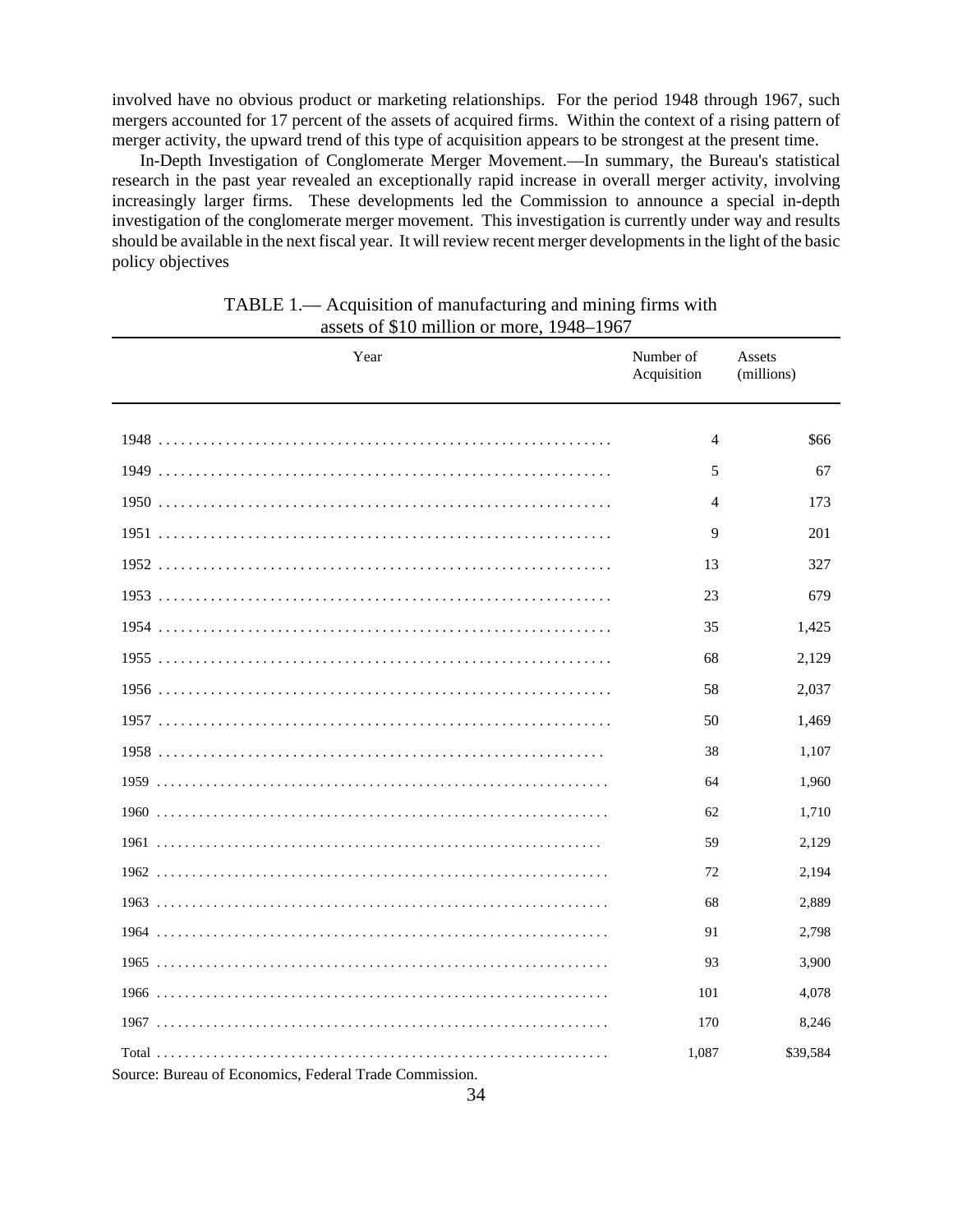of the Celler-Kefauver Act (1) to prevent increases in the concentration of economic power, (2) to encourage internal growth as a competition-promoting process, (3) to preserve the competitive opportunities of medium-size and small businesses, and  $(4)$  to eliminate monopolistic tendencies in their incipient stages. The study will explore the causes, effects and implications of the conglomerate merger movement. To be examined will be the relationship between conglomerate mergers and technical or business efficiencies, the economic performance of conglomerate firms in the market place, the

| Year  | Number of<br>acquisitions | Assets<br>(millions) |
|-------|---------------------------|----------------------|
|       |                           |                      |
|       |                           |                      |
|       |                           |                      |
|       |                           |                      |
|       | $\mathbf{1}$              | \$106.8              |
|       | $\mathbf{1}$              | 101.6                |
|       | $\overline{4}$            | 618.5                |
|       | 3                         | 541.6                |
|       | 2                         | 298.8                |
|       | 1                         | 168.9                |
|       | 3                         | 361.7                |
|       | 1                         | 264.9                |
|       | 2                         | 203.0                |
|       | 3                         | 620.4                |
|       | 2                         | 297.7                |
|       | 5                         | 800.2                |
|       | 5                         | 670.3                |
|       | 6                         | 1,436.0              |
|       | $\overline{4}$            | 1,111.0              |
|       | 23                        | 4,512.6              |
| Total | 66                        | \$12,114.0           |

TABLE 2.—Acquisitions of manufacturing and mining companies with assets of \$100 million or more,  $1948-1967<sup>1</sup>$ 

<sup>1</sup> No acquisitions of firms with assets of \$100 million or more took place in the period 1948 through 1951. Excluded from this series are acquisitions of privately-held companies.

Source: Bureau of Economics, Federal Trade Commission.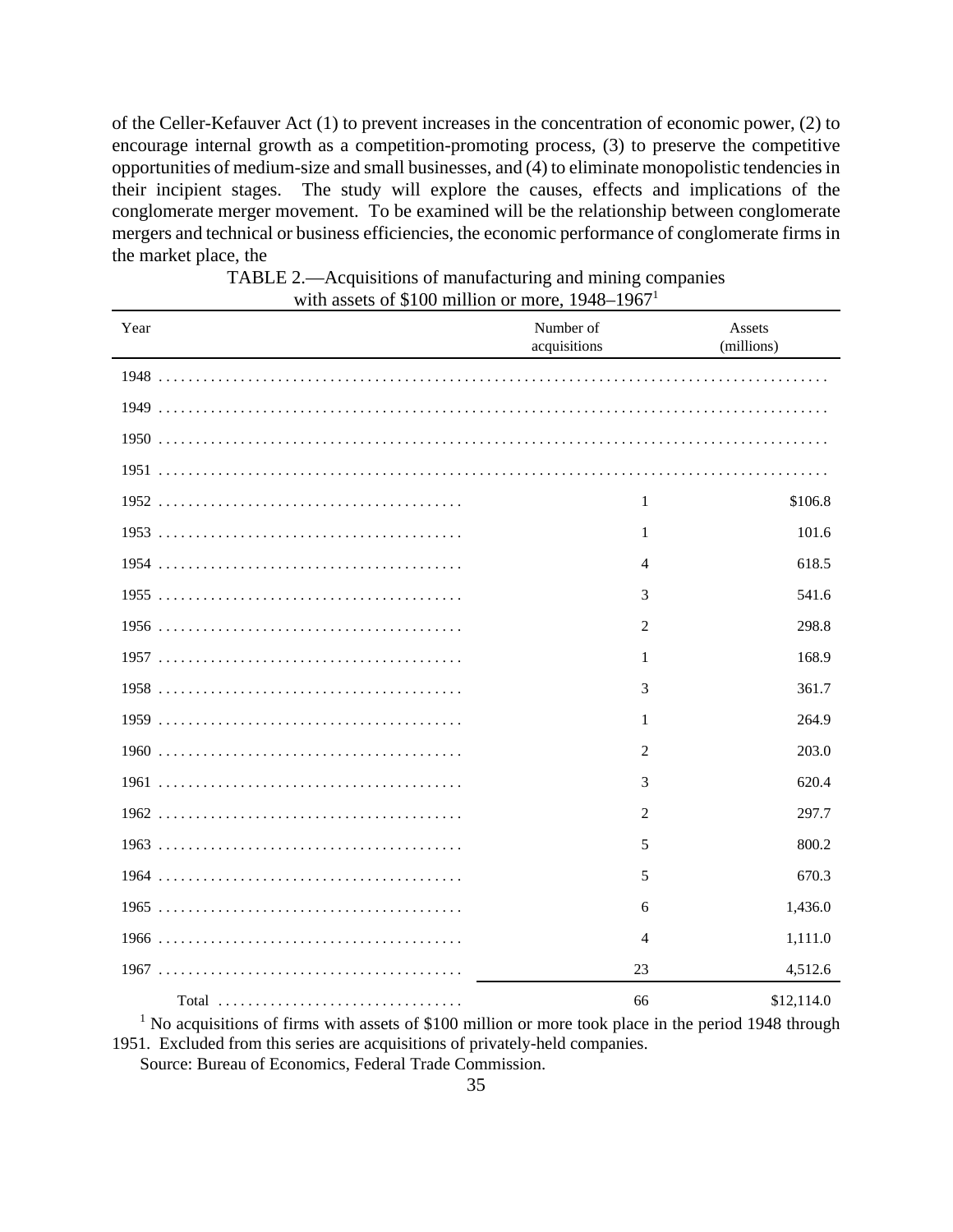effect of conglomerate mergers on the competitive vigor of enterprises by their change in status from independent firms to subsidiaries or division of conglomerates, and the impact of such structural changes on long run competitive activity. The study will also explore whether new legislation may be necessary to bring the conglomerate merger movement under control. After the completion of the staff investigation, the Commission plans to hold a public hearing on this matter.

Merger Enforcement Policy Statements.—Commencing in 1966, the Commission undertook to complement its program of merger litigation by developing industry-wide merger guidelines in certain areas. Enforcement policy statements were designed to provide the business community with information as to the kinds of mergers which, based upon Commission experience, are most likely to raise concern as to their possible anticompetitive effects under Section 7 of the Clayton Act as amended by the Celler-Kefauver Act. The initial guides were applied to particular types of mergers in two fields; (1) Vertical Mergers in the Cement Industry, and (2) Mergers in the Food Distribution Industry. The latter guides were issued in January 1967.

An Enforcement Policy Statement with respect to Product Extension Mergers in Grocery Manufacturing, issued in May 1968, represents a further step on the part of the Commission in its program

| Type                                                                                      | Number                                | Percent                                     | Assets<br>(Millions)                                   | Percent                                     |
|-------------------------------------------------------------------------------------------|---------------------------------------|---------------------------------------------|--------------------------------------------------------|---------------------------------------------|
| Horizontal<br>Vertical<br>Conglomerate:<br>Product Extension<br>Market extension<br>Other | 193<br>156<br>738<br>535<br>52<br>151 | 17.8<br>14.4<br>67.9<br>49.2<br>4.8<br>13/9 | \$7,099<br>5,782<br>26,703<br>17,277<br>2,812<br>6,615 | 17.9<br>14.6<br>67.5<br>43.6<br>7.1<br>16.7 |
| $Total \dots \dots \dots \dots \dots$                                                     | 1087                                  | 100.0                                       | \$39,584                                               | 100.0                                       |

TABLE 3.— Acquisitions of manufacturing and mining firms with assets of \$10 million or more, by type of acquisition, 1948–1967

Note: Detail may not add to 100.0 percent due to rounding.

Source: Bureau of Economics, Federal Trade Commission.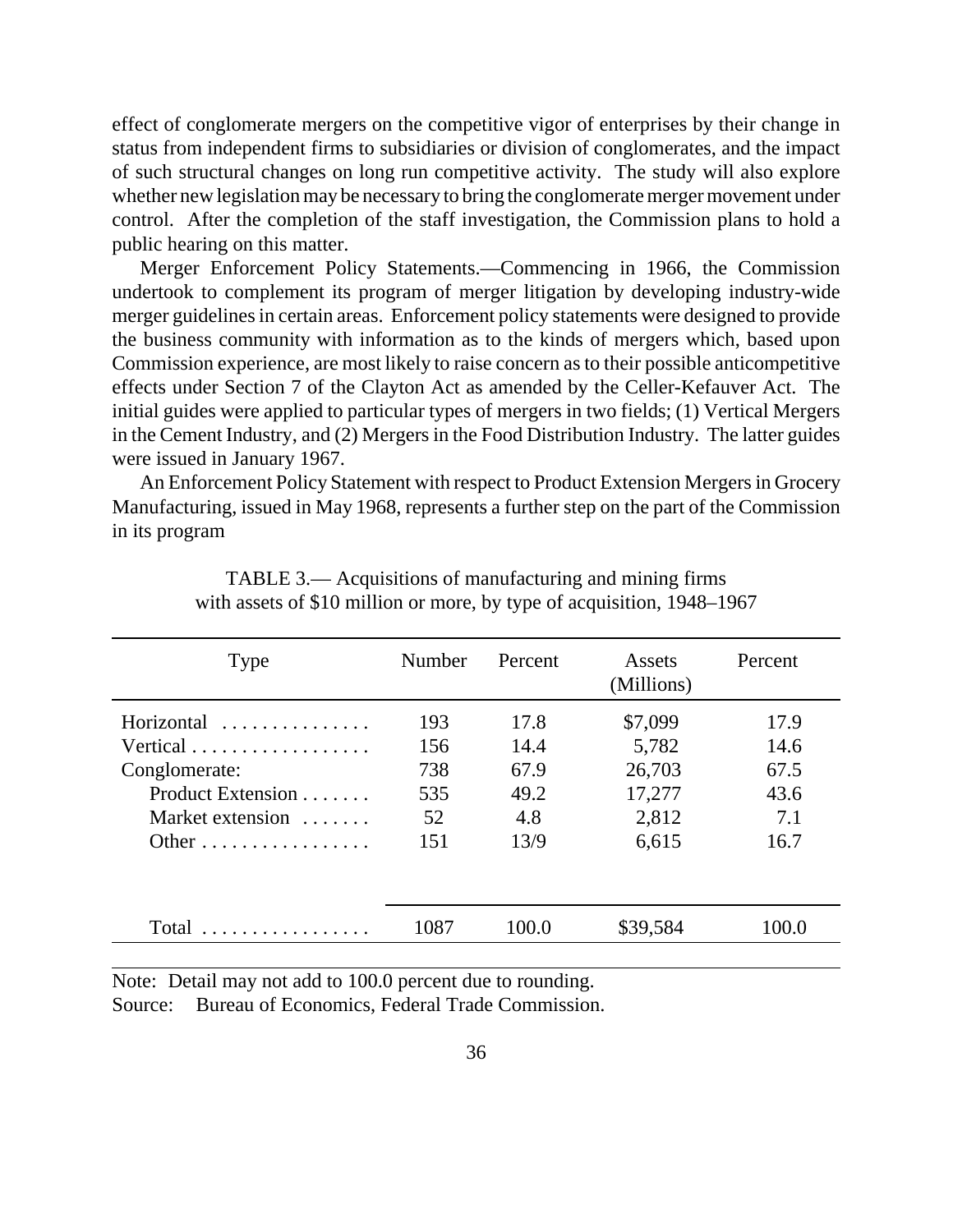to delineate its merger enforcement criteria. In that statement the Commission pointed out:

A product extension merger is one that unites two corporations whose activities are functionally related at the production or marketing levels, but whose products are not close substitutes. Thus, in grocery products manufacturing the term describes any nonvertical, nonhorizontal merger that combines two firms engaged in the manufacture of household consumer products marketed through retail grocery stores.

The Commission stated further:

Product extension mergers may adversely affect competition in several ways. One is by raising the barriers to entry of new firms, and thus preventing the creation of new capacity in the markets of the acquired firm. Among the factors affecting entry barriers are the relative size and market power of the acquiring firm, the degree to which it operates across many markets, the magnitude of its promotional activity and advertising expenditures, and whether or not it is a potential competitor of the acquired firm.

Additionally, the relative size and market position of the acquired firm, the extent of oligopoly of the markets in which it operates, its growth potential, and the extent of abnormal profits it and others in such markets may enjoy, bear on the question of the need for the constraints of potential competition. The potential entrant, by providing the threat of entry, may restrain oligopolistsin the market from securing monopoly profits, forcing them as a minimum to charge entry forestalling prices. Or by actually entering the market, the potential entrant would add capacity to the industry, become an active competitor and erode the non-competitive profits of the oligopolists.

Merging in, rather than building in, would remove both of these constraints on the potential entrants and might simultaneously raise the barriers to additional entrants.

The Commission's announcement contains an extensive description of the changing structure of grocery manufacturing, as well as the nature of the product extension mergers in food manufacturing, and the implications of recent structural changes. On the basis of such studies, the Commission set forth the following major criteria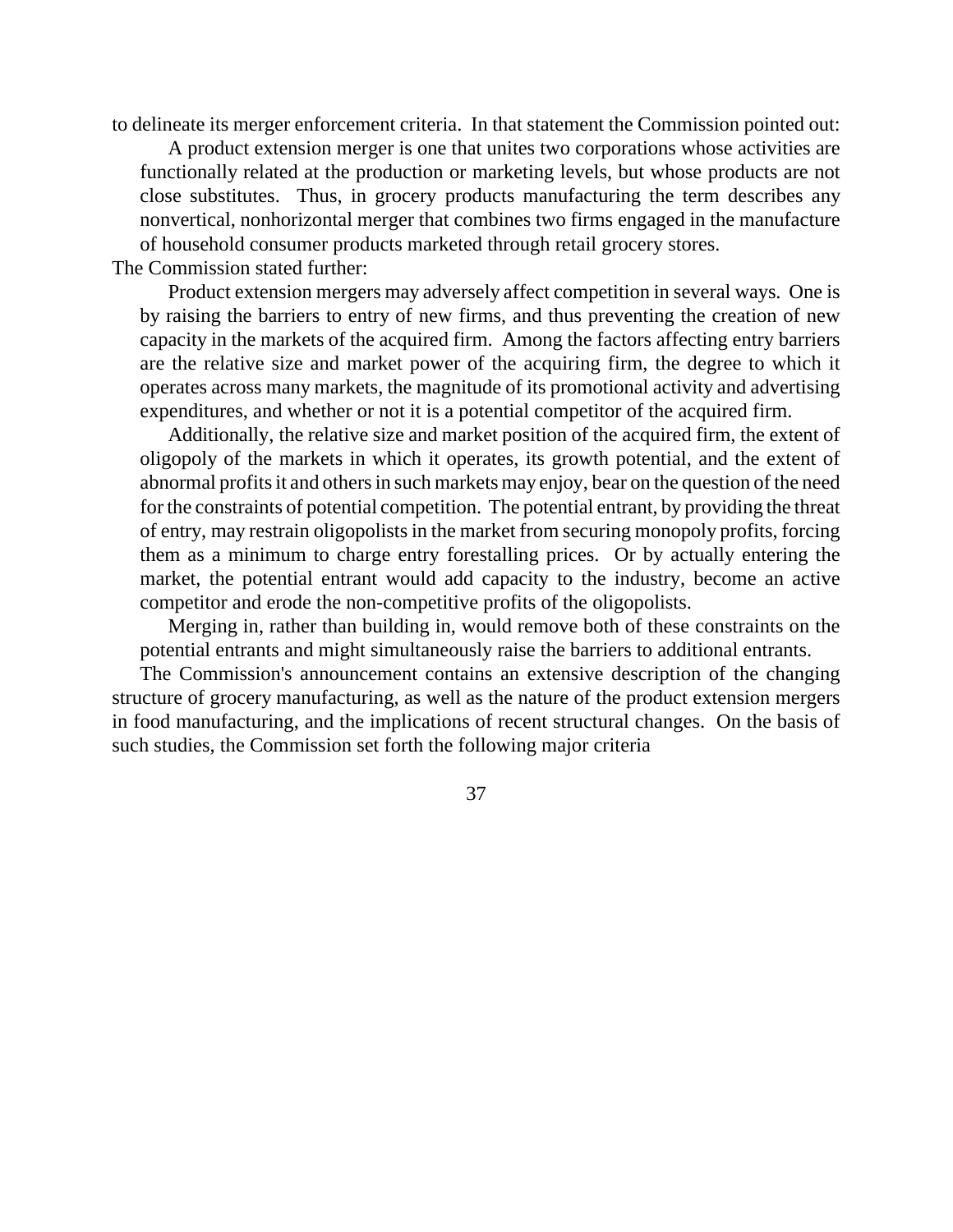for assessing product extension mergers in grocery products manufacturing under Section 7 of the Clayton Act:

(1) Both the acquiring and acquired companies engage in the manufacture of grocery products. Grocery products include food and other consumer products customarily sold in food and grocery stores.

(2) The combined company has assets in excess of \$250 million.

(3) The acquiring company engages in extensive promotional efforts, sells highly differentiated consumer products, and produces a number of products, in some of which it holds a strong market position. A strong market position is defined as being one of the top four producers of a product in which the top four companies hold 40 percent or more of the value of shipments.

(4) The acquired company is either among the top eight producers of any one important grocery product, or has more than a 5 percent share of a relevant market.

Economic Evidence.—In 1968 the economic evidence work of the Bureau was primarily devoted to merger enforcement matters. The economic staff engaged in a wide range of activities in the merger field, including (1) recording of major announcements appearing daily in the financial papers, (2) preliminary screening of such mergers, (3) clearing through liaison with the Antitrust Division of the Department of Justice to determine whether that agency or the Commission will process particular mergers, (4) present preliminary analyses to the Merger Screening Committee (consisting of economists of the Division of Economic Evidence and lawyers from the Division of Mergers), (5) assisting in the preparation of letters of inquiry, (6) preparing in-depth economic studies of more important mergers, and (7) assisting lawyersin the drafting of merger analyses, proposed complaints and orders, and memoranda to the Commission on recommended complaints.

Quarterly Financial Reports.—For the 22nd consecutive year, the Federal Trade Commission's Bureau of Economics in collaboration with the Securities and Exchange Commission, has produced the Quarterly Financial Report for Manufacturing Corporations. This report is most useful in studying concentration and economic performance of the manufacturing segment of our economy.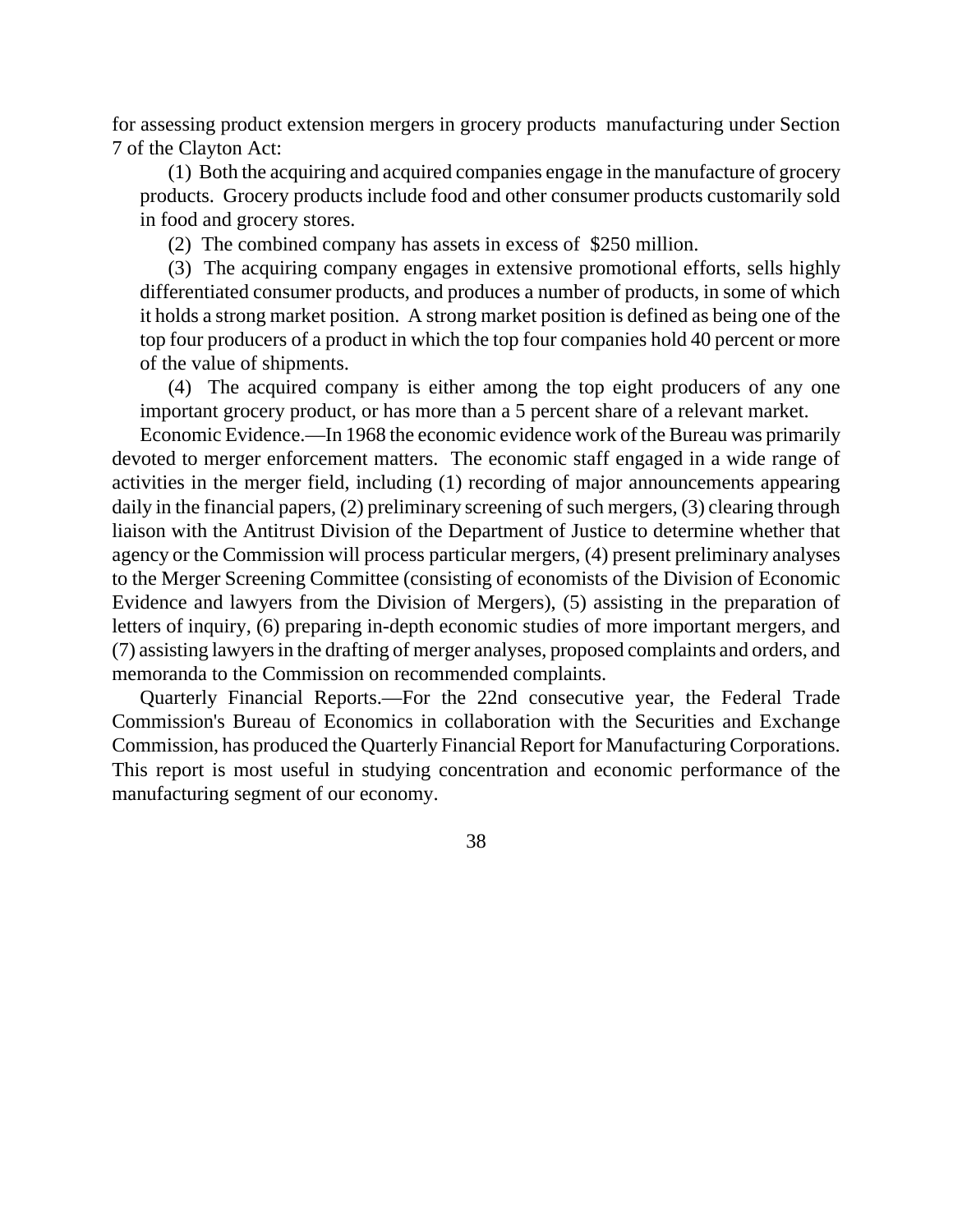In fiscal year 1968, the published summaries of the report included data for each of 34 industry groups and 10 asset sizes of corporate manufacturers. For each industry group and asset size, estimates were ublished for 13 items of income and retained earnings, 14 asset items, 16 items of liabilities and stockholders' equity, and 43 financial and operating ratios, including profit rates on sales and equity. These quarterly estimates accounted for more than 97 percent of all manufacturing activity in the United States, more than half of all corporate profits, and nearly one-third of the national income. Each published summary was based on uniform, confidential, quarterly financial statements collected from a probability sample of some 10,000 out of an estimated total of more than 200,000 active manufacturing corporations in the United States. The following are some of the highlights of the four quarterly summaries published in fiscal 1968.

The number of manufacturing corporations with assets of \$1 billion and over increased from 24 in 1959 to 63 in 1967 and 78 in 1968. These 78 firms accounted for \$195 billion or 43 percent of the total assets of all manufacturing corporations, except newspapers, in the United States in 1968. An additional 194 firms, each with assets in excess of \$250 million, accounted for another 21 percent. A total of 529 enterprises, each with assets in excess of \$1 00 million, accounted for 73 percent of the total assets of all manufacturing corporations. Table 4 gives the relative importance of various asset classes of corporate manufacturers and the number in each size class in the first quarter of calendar year 1968.

From the end of the first quarter of calendar year 1967 to the end of the first quarter of calendar year 1968, net working capital of all corporate manufacturers (except newspapers) rose from \$115 billion to \$126 billion, reflecting the difference between an increase of \$17 billion in current assets and a rise of \$6 billion in current liabilities. In the same 12-month period, total assets increased from \$409 billion to \$449 billion; property, plant, and equipment (net), from \$162 billion to \$180 billion; inventories, from \$102 billion to \$107 billion. Similarly, stockholders' equity rose from \$241 billion to \$259 billion; of the latter figure, \$169 billion were retained earnings.

Sales of all corporate manufacturers (excluding newspapers) in 1967 totaled \$575 billion, or 4 percent above 1966. After tax profits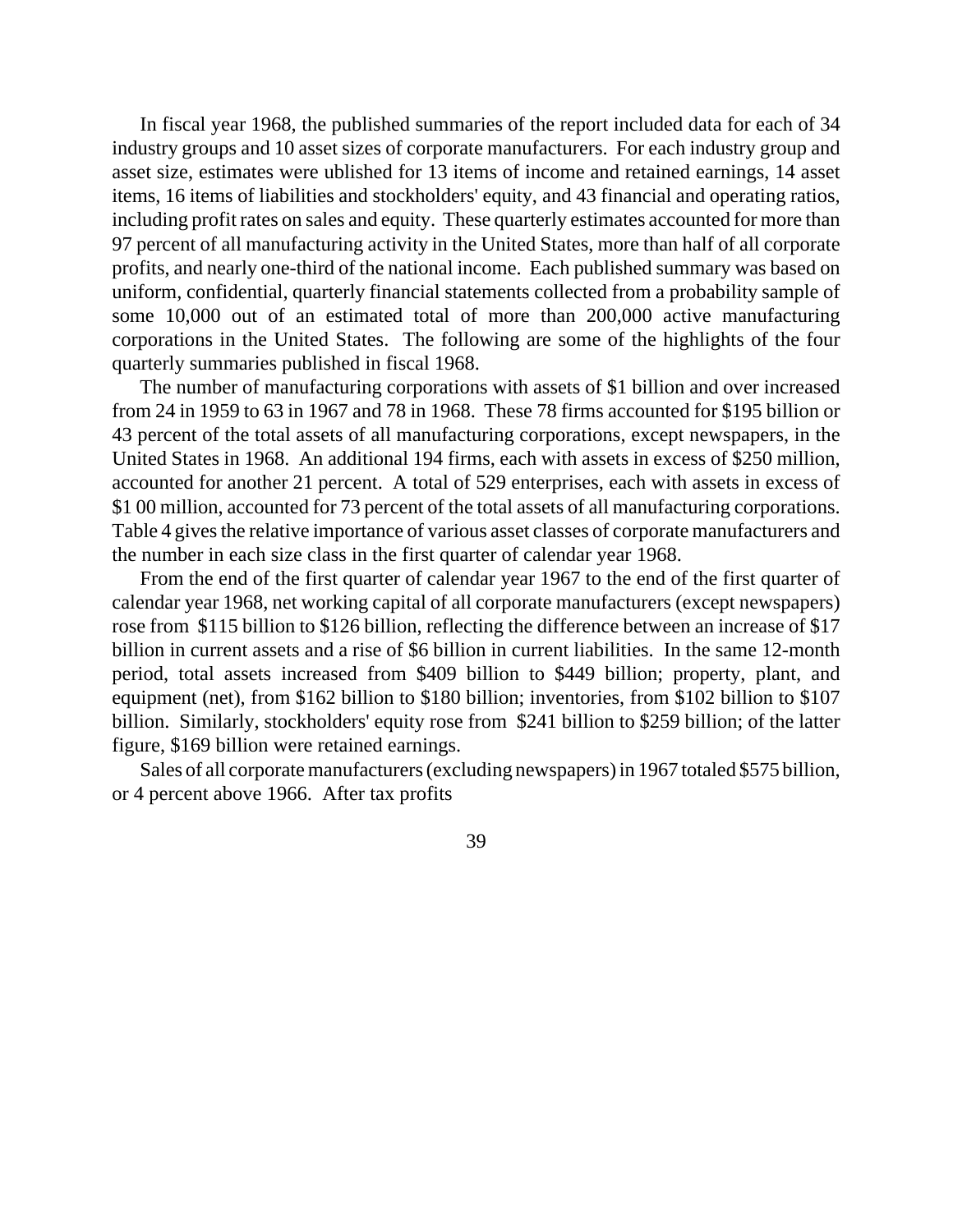for the year amounted to \$29 billion, compared with \$31 billion in 1966 and \$28 billion in 1965. For the four quarters of calendar year 1967, the average annual rate of profit on stockholders' equity, after taxes, was 11.7 percent, compared with 13.4 percent for 1966 and 13.0 percent for 1965.

Highest average annual rates of return on stockholders' equity, after taxes, in 1967 were recorded by the producers of drugs (18.7 percent), instruments and related products (17.9 percent), tobacco manufactures (14.4 percent), and metalworking machinery (14.0 percent); lowest rates of return were recorded by the makers of textile mill products (7.6 percent), primary iron and steel (7.7 percent), stone clay, and glass products (8.2 percent), and lumber and wood products (8.6 percent).

Chart 2 shows the annual rates of profit, after taxes, on stockholders' equity and the profits, after taxes, per dollar of sales in each quarter from the first quarter of 1958 to the first quarter of 1968, inclusive, for all manufacturing corporations, except newspapers.

Economic Report on the Baking Industry.--As part of its research program dealing with problems of maintaining competition the Bureau has studied both structural aspects of various industries and

|                                              | Total assets       |                | Number of                     |
|----------------------------------------------|--------------------|----------------|-------------------------------|
| Asset size                                   | Million<br>dollars | Percent        | manufacturing<br>corporations |
| \$1,000 million and over $\dots\dots\dots$   | 194,560            | 43             | 78                            |
| \$250 million to $$1,000$ million            | 92,842             | 21             | 194                           |
| \$100 million to \$250 million $\ldots$ .    | 39,404             | 9              | 257                           |
| \$100 million and over $\dots\dots\dots$     | 326,806            | 73             | 529                           |
| \$50 million to $$100$ million               | 20,817             | 5              | 284                           |
| \$25 million to \$50 million $\dots \dots$   | 18,299             | $\overline{4}$ | 507                           |
| \$10 million to \$25 million $\dots \dots$   | 17,965             | $\overline{4}$ | 1,117                         |
| \$10 million and over $\dots\dots\dots\dots$ | 383,887            | 86             | 2,437                         |
| Under $$10$ million                          | 65,010             | 14             | $^{(1)}$                      |
| All asset sizes                              | 448,897            | 100            | $(^{2})$                      |

TABLE 4.-Relative importance of the largest manufacturing corporations, first quarter 1968

<sup>1</sup>Not available

<sup>2</sup>Approximately 200,000

Source: FTC-SEC Quarterly Financial Report for Manufacturing Corporations, First Quarter 1968, p. 61.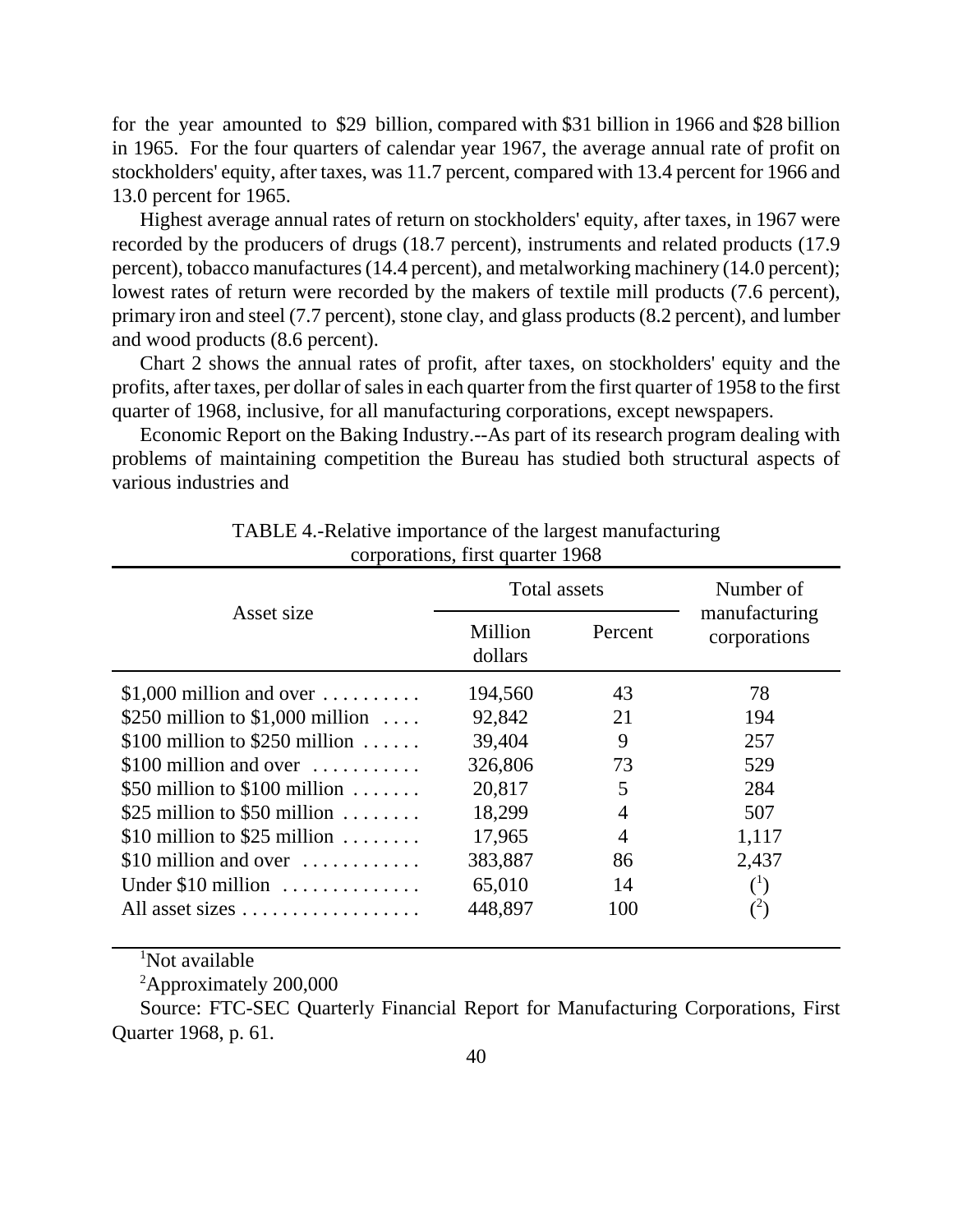## Chart 2

### PROFIT RATES OF ALL MANUFACTURING CORPORATIONS, EXCEPT NEWSPAPERS 1958–1968

CHART – SEE IMAGE

SOURCE: FTC-SEC Quarterly Financial Report for Manufacturing Corporations.

41

335–839 O—69——4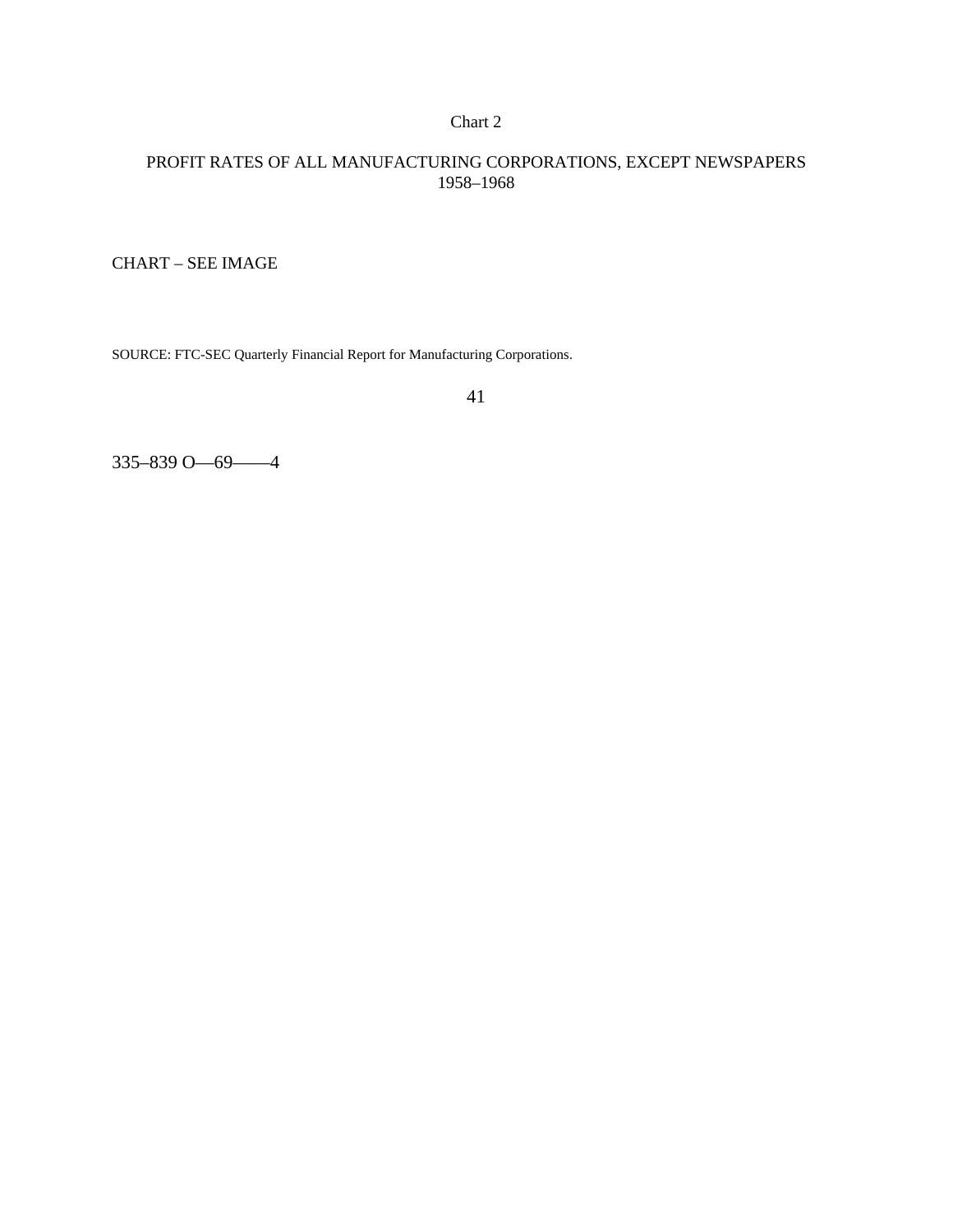business behavior. In 1966, at the request of the Secretary of Agriculture, the Bureau of Economics prepared an "Economic Report on Bread and Milk Prices" (issued October 25, 1966). This was followed by an in-depth study of the baking industry. Early in 1968 a report on the latter industry, entitled, "Economic Report on the Baking Industry" was issued. The latter study analyzed price behavior in the baking industry in six major metropolitan areas and examined the relationship between price changes and various elements of cost and profit. Among the subjects covered in the study were the following: (1) national price, cost and profit trends, (2) the structure and nature of price competition in the bread baking industry, and (3) changes in prices and costs in six cities.

### Consumer Protection

A major research effort during the period was directed at problems of consumer protection. Four significant topics were studied in fiscal 1968 in this area. One was an Economic Report on Installment Credit and Retail Sales Practices of District of Columbia Retailers. This study was completed and published in fiscal 1968. The other three studies, Automobile Warranties, Use of Games of Chance in Food Retailing, and a Study of Pricing Policies Used by Food Retailers, were in the final stages of completion at the end of the fiscal year.

Economic Report on Installment Credit and Retail Sales Practices of District of Columbia Retailers.—The objective of this study was to determine whether, in fact, the poor consumers in the community paid more for appliances and home furnishings than consumers of greater affluence. It sought further to determine the role of installment credit in the marketing of such goods. The specific objective of the report was to present a factual picture of the finance charges, prices, grossmargins and profits, legal actions taken in collecting delinquent accounts, and the assignment relationships between retailers and finance companies. Some of the highlights of the report are given below.

The study was based on a survey of D.C. retailers of furniture and appliances having estimated sales of at least \$100,000 for the year 1966. The 96 retailers providing data had combined sales of \$226 million, which represented about 85 percent of the sales of furniture, appliance, and department store retailers in the District of Columbia.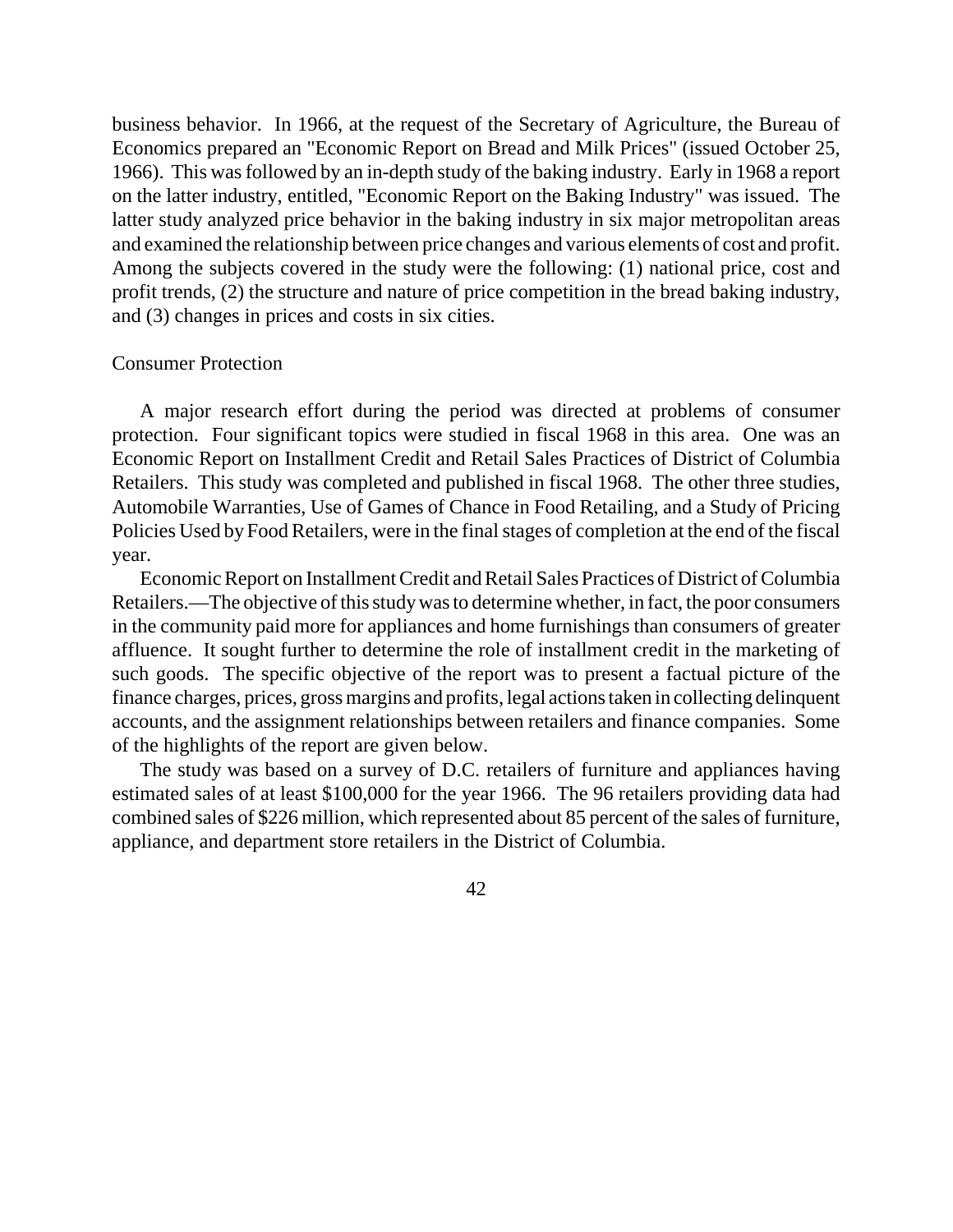Study of Automobile Warranties.—Another subject studied which is of great interest and importance to the consumer was automobile warranties. This study was a joint product of attorneys and economists within the Commission. An investigation of automobile warranties was authorized by the Commission in July 1965 as an attempt to find the cause and solution to the many complaints the Commission was receiving from automobile owners regarding service under the warranty. Subsequently, late in 1967 the Commission requested the staff to present a report on the subject, which report was released on November 18, 1968.

Some of the principal objectives of the study were to determine the procedures for handling consumer complaints and adjustments, the performance record of the manufacturers and dealers under the warranty, the consumers' reaction to warranty services, the costs of the warranty to the manufacturer and the extent to which the dealer is reimbursed, the reasons for consumers' complaints concerning services under warranty, and the possibility of reducing the volume of these complaints and improving customer-dealer relations. The study also discusses (1) development of the warranty and its use as a sale weapon, (2) problems related to the preparation of new cars for delivery, (3) servicing of cars under the warranty, (4) factors affecting predelivery inspection, and (5) factors affecting repairservice under the warranty.

Economic Report on the Use of Games of Chance in Food and Gasoline Retailing.—At the direction of the Commission the Bureau conducted a study of the use of so-called games of chance in supermarkets. The initial phase of the study relating to the use of games in food retailing, was completed and forwarded to the Commission in May 1968. It dealt with the nature and objectives of games, trends in game use, the structure of the game promotion industry, the effects of game use on retail cost and the extent of deception in the games. The Commission then directed the Bureau to expand its study of "games" to include those used by gasoline companies. The expansion of the study is to be made using only data which is already available, thus facilitating an early completion of this project.

Studyof Pricing Policies Used by Food Retailers.—In connection with the Bureau's Study of Pricing Policies Used by Food Retailers, a preliminary draft of the grocery pricing practices in the District of Columbia and in San Francisco was completed in fiscal 1968.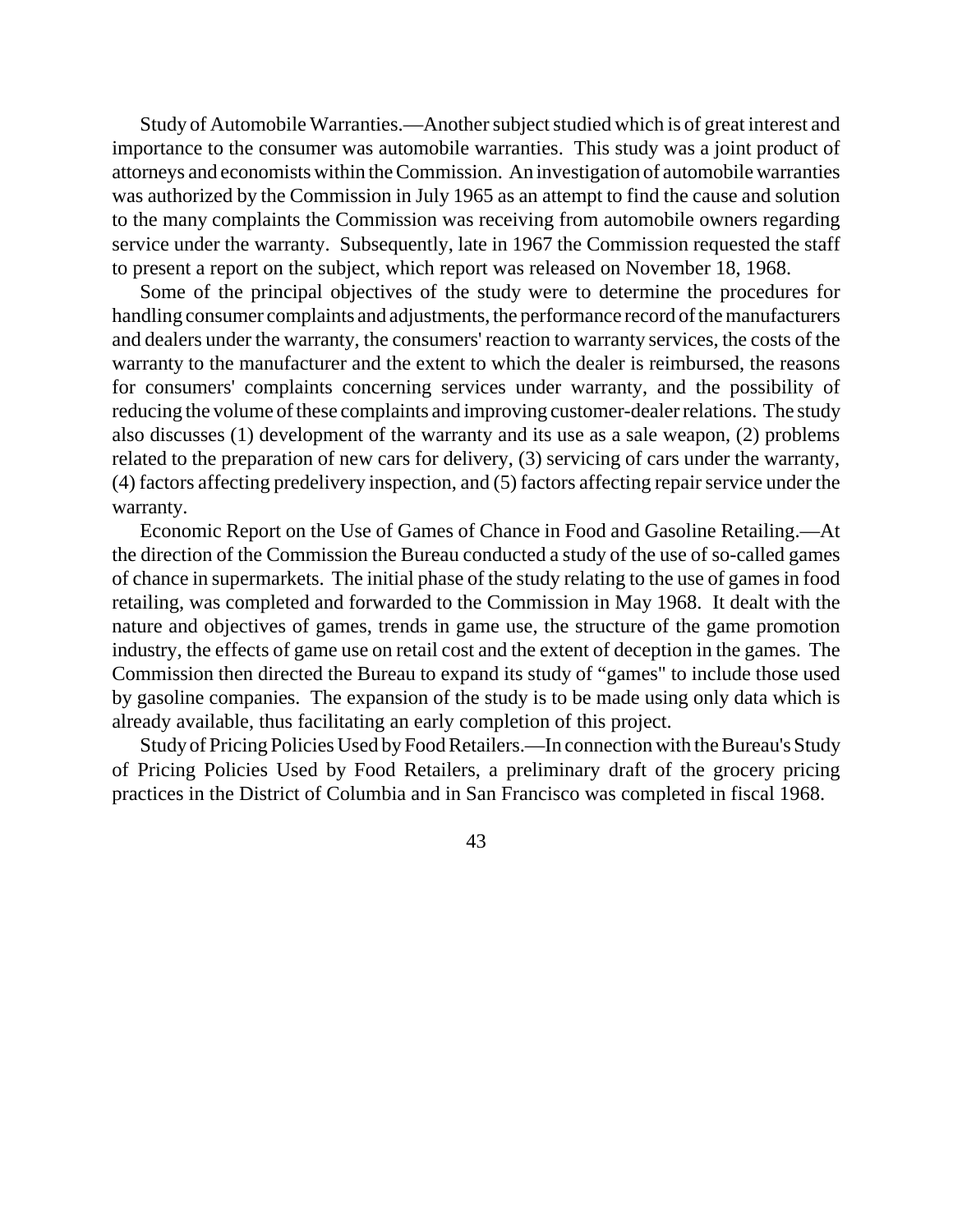Price checks were made of storeslocated in the low-income areas of the above citiesin order to determine if there were substantial differences in the pricing in the stores serving low and high income sections of these cities. Substantial data have been collected regarding pricing and merchandising practices and a final report on this study is expected to be completed in fiscal 1969.

### Bureau of Field Operations

The Commission maintains 11 field offices and 2 field units in strategically located metropolitan areas. These field offices and a small headquarters grou constitute the Bureau of Field Operations. This Bureau is the Investigative arm of the Commission and its enforcement bureaus.

In connection with their investigative activities, the field offices have concentrated on advancing the policy of the Commission to obtain voluntary compliances with the statutes administered by the Commission rather than compliance through means of long and costly adversary proceedings.

In connection with its investigations, the field offices conducted 39 investigational hearings, negotiated affidavits of discontinuance in 128matters and prepared complaints and consent orders in 58 cases. Consent settlements were negotiated with respondents in 45 of the 58 cases, as well as in 117 others which were prepared by the headquarters staffs of the enforcement bureaus.

Investigations made by the field offices are the more formal aspect of the work of the Bureau of Field Operations. The field offices and their staffs serve as the principal point of contact with the business community and other members of the public. In fact, it is from the field office staff that businessmen and the public generally form their impressions of the Commission and its activities since their contacts with the Commission are limited largely to visits from and communications with staff members of the field offices.

The field offices received 1703 written complaints and 3483 oral complaints of alleged violations of the statutes the Commission administers from businessmen, trade associations, consumers and others. 579 of the written and 3116 of the oral complaints were disposeds of by the field offices on an informal basis. The remainder were referred to the enforcement bureaus at headquarters for attention and consideration.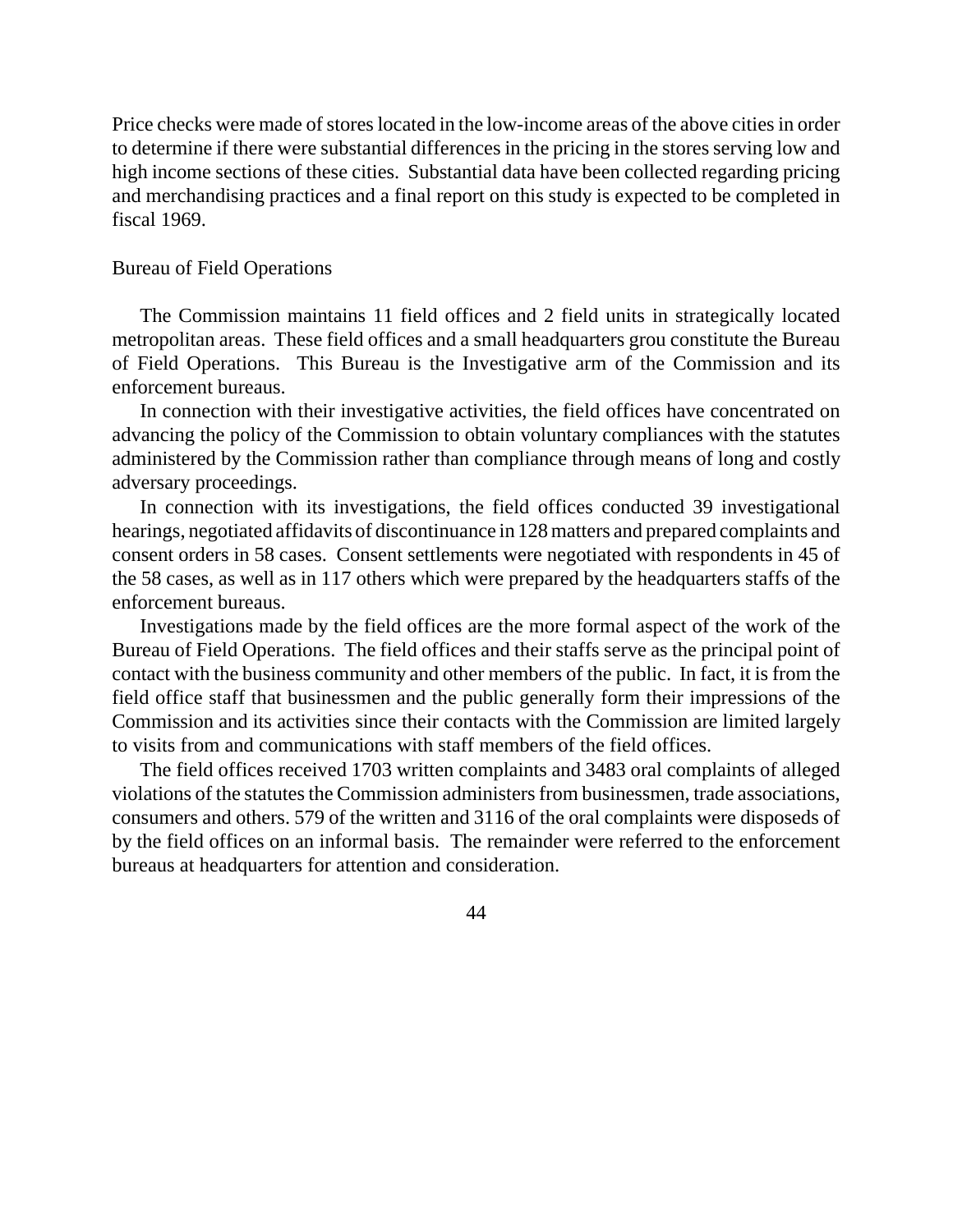There were 11,979 inquiries and contacts from the public concerning the work of the Commission. The field staffs have striven to help various classes of consumer citizens to protect themselves from being exploited by fraudulent and unethical practices of some businessmen through knowledge of their methods of operations. In pursuance of the objective of acquainting the public, including educational, trade and consumer groups, with the scope of the Commission activities and the kinds of unethical business practices that are violative of the statues it administers, the field offices furnished speakers to interested groups on 238 occasions during the fiscal year. Staff members of the field offices prepared and conducted seminars and conferences and appeared on TV and radio programs, as well as addressed meetings of senior citizens, high school and college classes, and ghetto workers and residents. The field offices maintained a continuing liaison with Better Business Bureaus, Chambers of Commerce and attorney generals and other officials of various States and their agencies. Particular attention was given to contacts with the various offices of the Office of Economic Opportunity and other legal aid agencies dealing with the ghetto and poverty problems of the economic disadvantaged who are easily duped by deceptive practices and unfair methods of competition engaged in by some members of the business community.

The Bureau of Field Operations started the fiscal year 1968 with 160 field attorneys. During the year it lost the services of 40 attorneys or 25% of its investigative staff and hired 34 or 21% for a net loss of 3 3/4%. The number of investigating attorneys on the field payroll at the end of the fiscal year (June 30, 1968) was 154.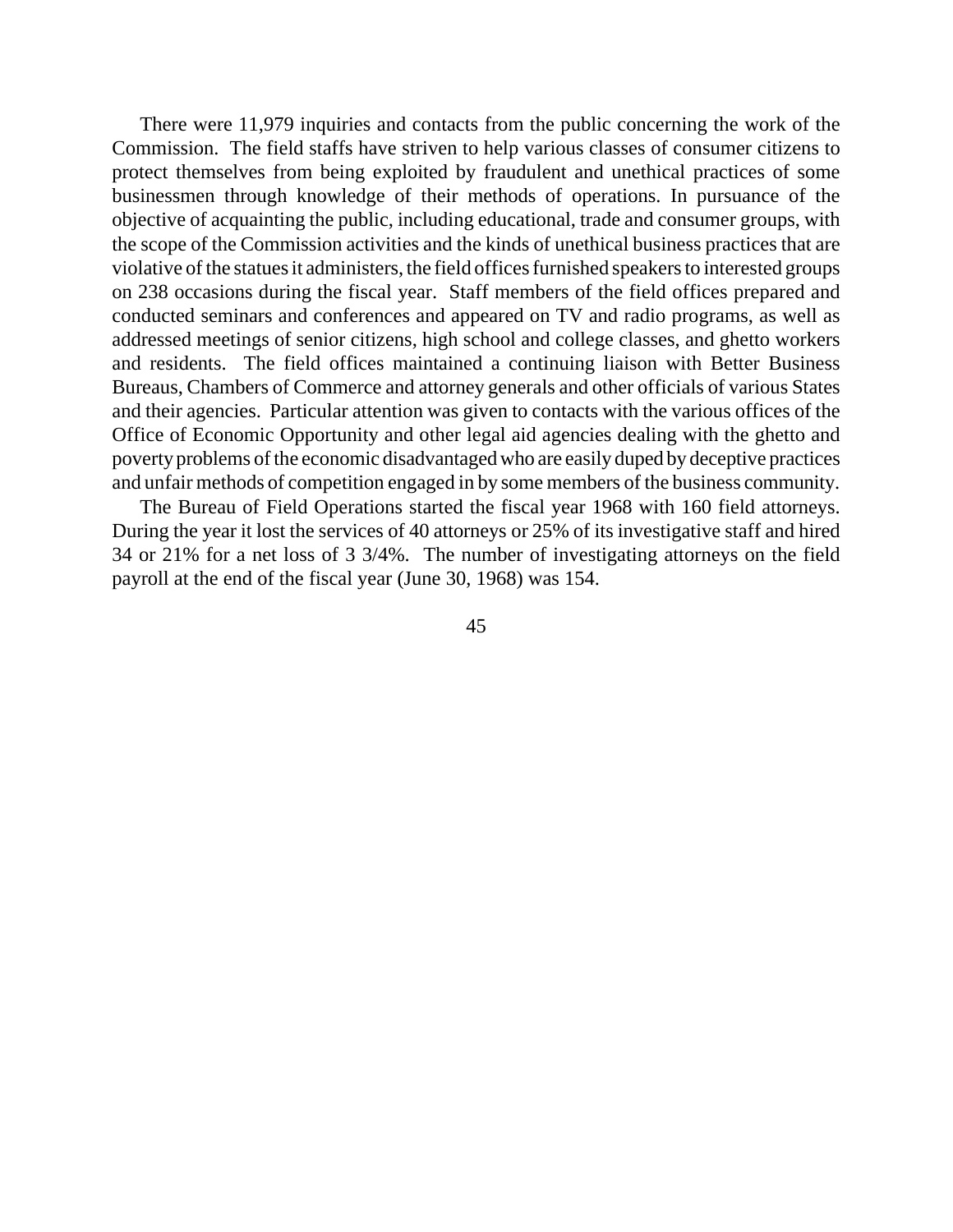## HEARING EXAMINERS

The Commission's emphasis on the achievement of law observance by means other than formal litigation is reflected in the number of cases handled by hearing examiners during the fiscal year 1968.

There were 61 cases on the hearing examiners' docket during fiscal 1968, compared to 96 during fiscal 1967. With 37 cases on hand at the beginning of the year, 23 new cases were added, 1case was remanded, and 35 cases were disposed of-26 by litigation and 9 through other procedures. During the preceding year, 59 cases were disposed of-39 through adjudication and 20 through other procedures. Cases remaining for disposition as of June 30, 1968, totaled 26.

The number of days devoted to evidentiary hearings and prehearing conferences totaled 345, compared to 459 days in fiscal 1967.

As the adjudicative caseload declined, the services of the hearing examiners were utilized in a variety of ways by the Commission and by other government entities. In addition to adjudicating Commission cases, examiners undertook various special assignments for the Commission, sat as Special Masters for United States Courts of Appeals, and heard cases for several other federal agencies.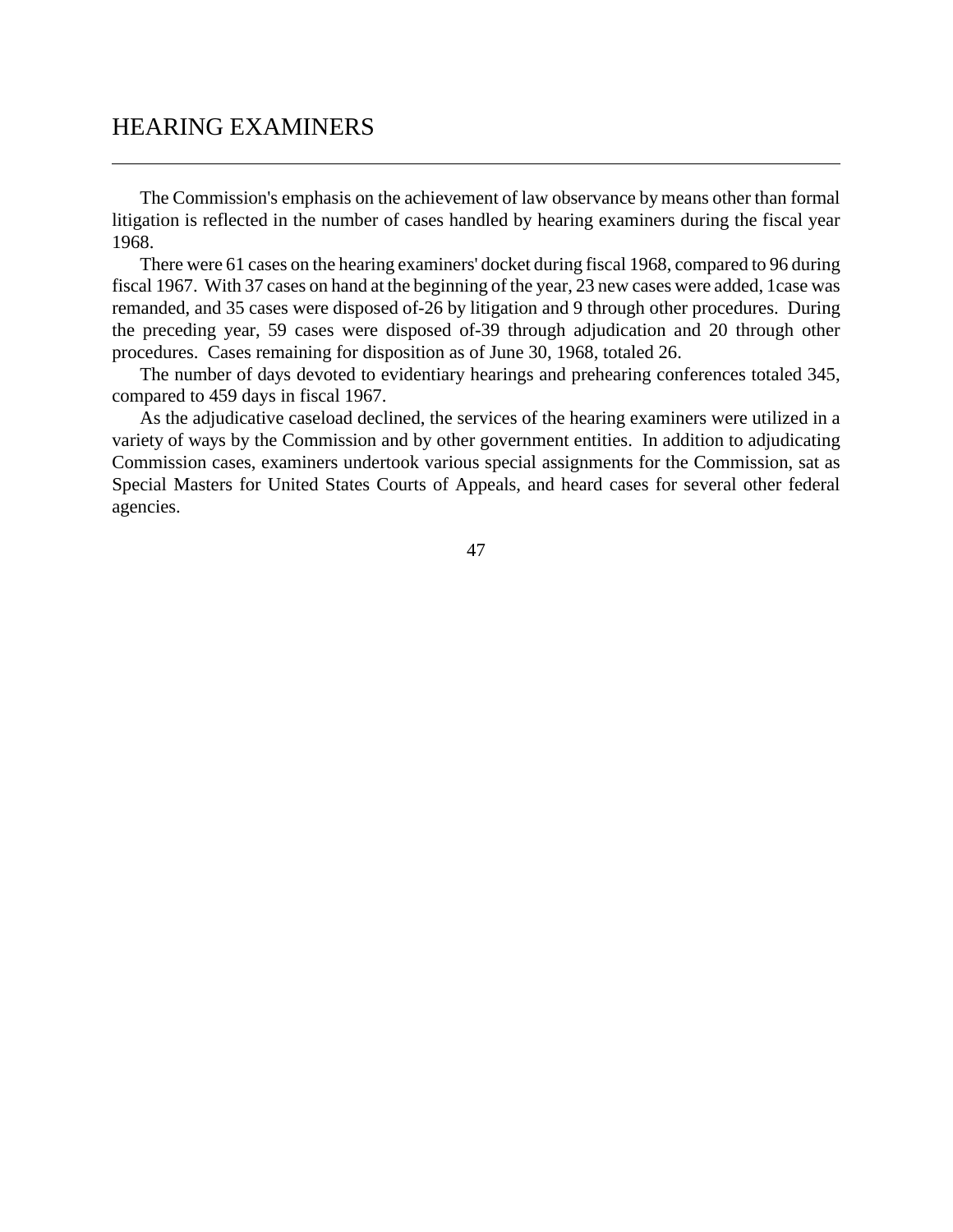# APPROPRIATIONS AND FINANCIAL OBLIGATIONS

## FUNDS AVAILABLE FOR THE COMMISSION FOR THE FISCAL YEAR 1968

Funds available to the Commission for the fiscal year 1968 amounted to \$15,281,000. Public Law 90—121 approved November 3, 1967, provided \$15,150,000 and Public Law 90—392 approved July 9, 1968 provided \$131,000.

Obligations by activities, fiscal year 1968

| 1. Antimonopoly:                                       |            |
|--------------------------------------------------------|------------|
|                                                        | 5,922,000  |
| Economic and financial reports                         | 1,057,000  |
| Trade practice conferences, industry guides, and small |            |
|                                                        | 312,000    |
| 2. Deceptive practices:                                |            |
|                                                        | 4,631,000  |
| Trade practice conferences, industry guides, and small |            |
|                                                        | 626,000    |
| Textile and fur enforcement                            | 1,508,000  |
| 3. Executive direction and management                  | 353,000    |
|                                                        | 871,000    |
|                                                        | 15,280,000 |

Settlements Made Under Federal Tort Claims Act

During the fiscal year 1968 the Commission paid claims under this Act in the amount of \$205.01. No other claims are pending for the same period.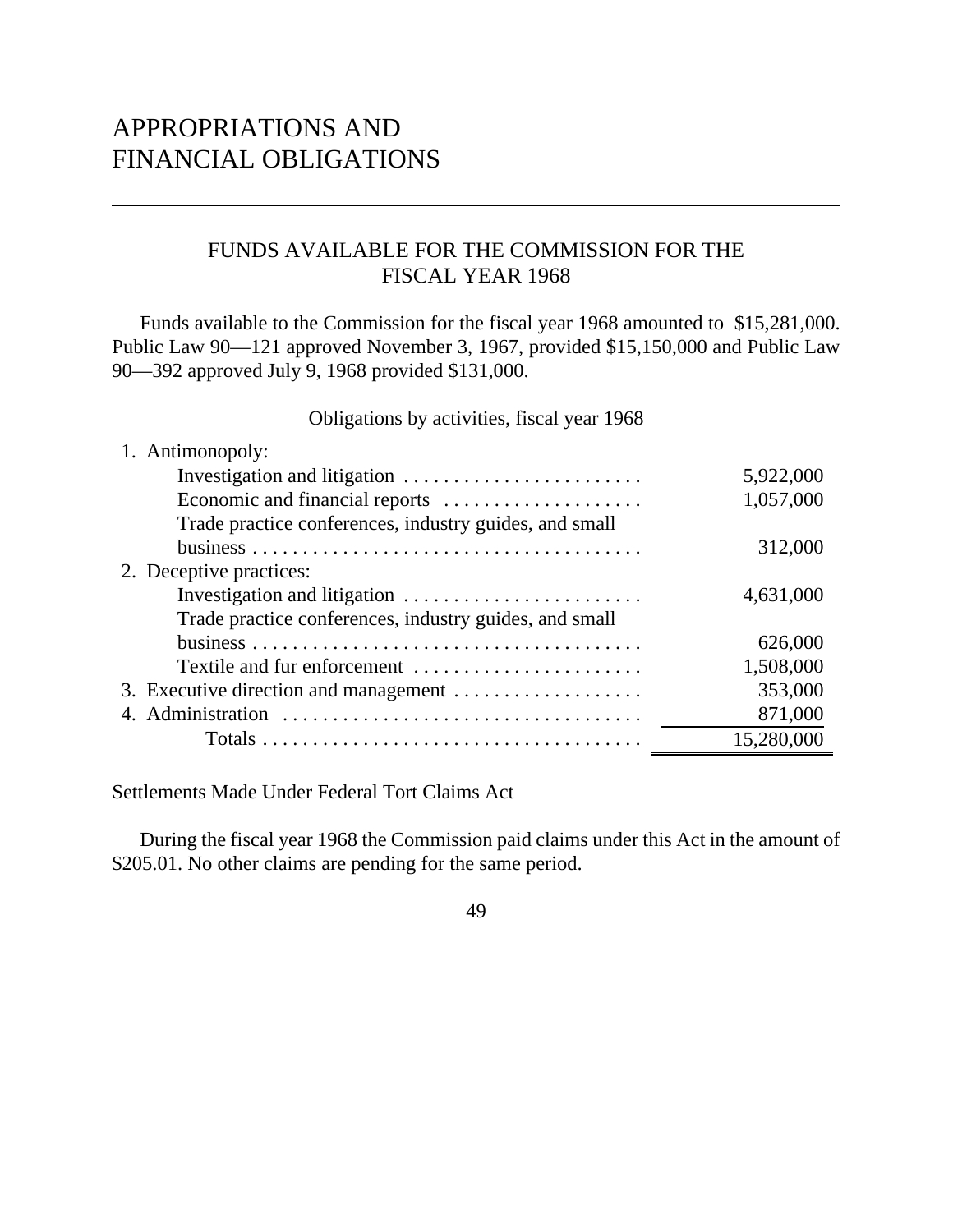## Federal Trade Commission Proposed Legislative Program for the First Session of the 91st Congress

The following represents the legislative proposals in which the Commission is most interested.

- 1. Amend the Federal Cigarette Labeling and Advertising Act (P.L. 89–92).
- (1) Section 4 of the Actshould be amended by changing the required warning statement to read: "Warning: Cigarette Smoking is Dangerous to Health And May Cause Death From Cancer And Other Diseases."

(2) The warning statement should be required to appear in all advertisements as well as on all cigarette packages.

(3) A statement setting forth the tar and nicotine content of each cigarette should be required to appear on the package and in all cigarette advertising.<sup>1</sup>

(4) Cigarette advertising on television and radio should be banned entirely. Alternatively, cigarette advertising on television and radio should be limited asto the hours at which it may appear; the extent to which it may appear; and the types of programs on which it may appear.

(5) Increased appropriations should be made to the Department of Health, Education, and Welfare for education of the public (especially young people) as to the health hazards of smoking.

(6) Appropriations should be made for research under the direction of the National Institutes of Health on the development of less hazardous cigarettes.

The aforementioned amendments embody the recommendations which the Commission made in its report to Congress on June 30, 1968, pursuant to the directions contained in section 5(d) (2) of the Federal Cigarette Labeling and Advertising Act. The grounds for these recommendations are set out at length in the report of the Commission of June 30, 1968.

In connection with these recommendations, Chairman Dixon issued the following statement which is to be considered as part of this recommendation for legislation:

". . . I agree with all of these recommendations with the exception of the first alternative of recommendation number (4), which is 'cigarette advertising on television and radio should be banned entirely.'

"Recommendation number (1) with which I concur suggests the amendment of Section 4 of the Federal Cigarette Labeling and Advertising Act so that the required warning statement should be changed to read:

'Warning: Cigarette Smoking is Dangerous to Health And May Cause Death From Cancer And Other Diseases.'

<sup>1</sup>The Commission is of the belief that further scientific study may warrant extension of this requirement to include a statement listing the results of quantitative and qualitative analyses of hazardous components in a cigarette's smoke.

<sup>51</sup>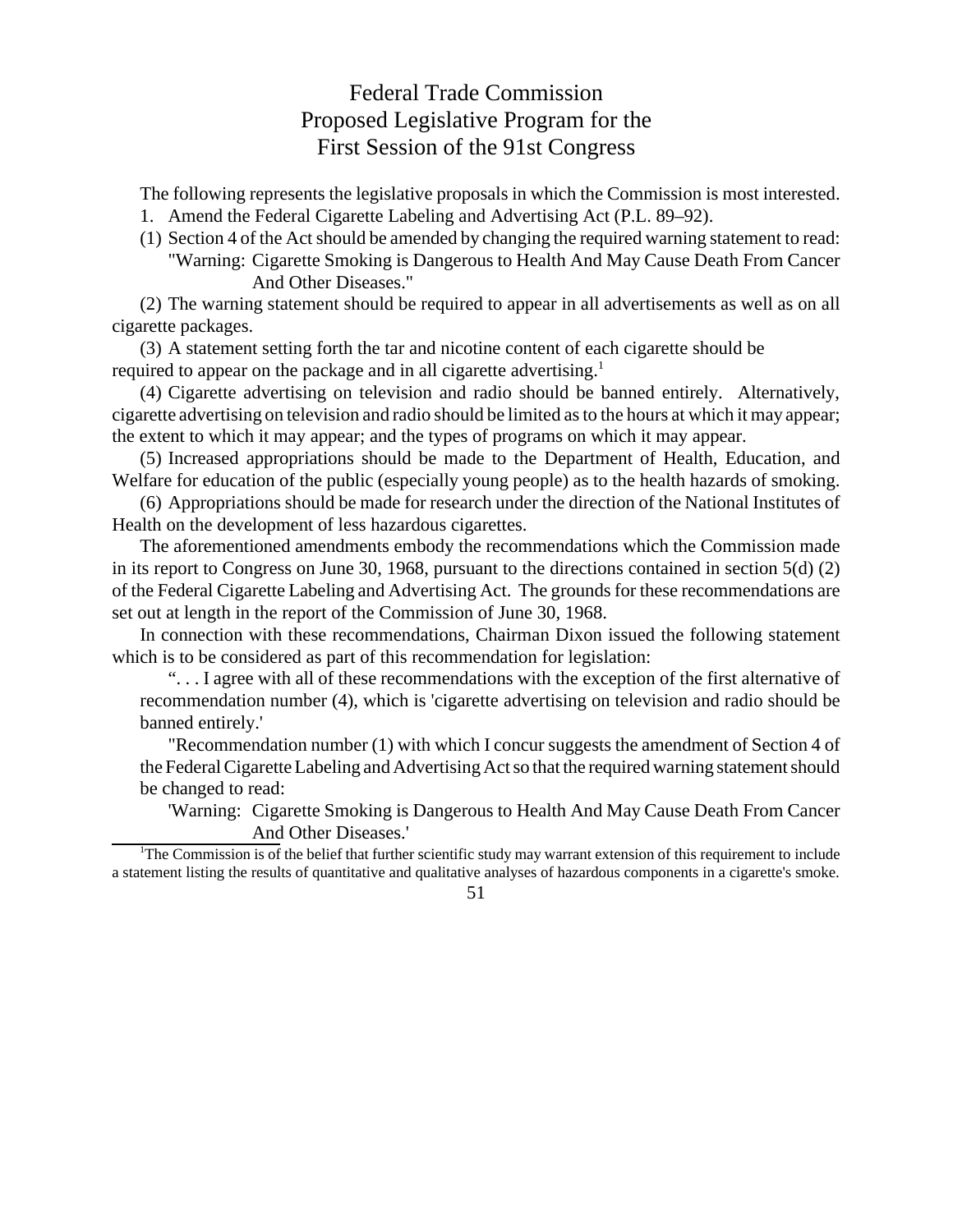$"Recommendation number(2) recommends that this warning statement should be required to appear$ in all advertisements, as well as on all cigarette packages.

"Because of these recommendations with which I concur, I see no need for the suggestion that cigarette advertising on television and radio should be banned entirely. I am of the opinion that, if a realistically adequate warning should be required in all television and radio advertising, the public interest would be sufficiently protected."

Commissioner MacIntyre joins in recommendations 1 and 3. With respect to recommendation 2, he believes this is a subject which should receive the further consideration of the Congress similar to that given the labeling of cigarettes when Congress passed the Federal Cigarette Labeling and Advertising Act.

Commissioner MacIntyre joins and associates himself with Chairman Dixon's statement and position regarding alternative recommendation No. 4.

In addition, Commissioner MacIntyre does not concur with respect to the other part of recommendation No. 4 and with recommendations 5 and 6, for the following reasons:

"Specifically, I have not concurred in the decision of the Commission to include its recommendations numbered (4), (5) and (6). Plans and needs of other agencies for appropriations, additional authority or other facilities for use in the discharge of their duties are matters for those agencies to report. I seriously question the advisability of the F.T.C. undertaking to unilaterally inject itself into the affairs of other agencies in these respects. Recommendation number (6) deals with matters under the jurisdiction and direction of the National Institutes of Health. Therefore, it seems it would be more appropriate for that agency to make a recommendation to Congress regarding its plans and needs. Recommendation number (5) deals with matters under the jurisdiction and direction of the Department of Health, Education, and Welfare, and I believe that the Federal Trade Commission should have deferred to that department to advise Congress concerning its plans and needs. With respect to recommendation number (4), it not only concerns matters which are subject to the jurisdiction and direction of the Federal Communications Commission, but also incorporates provisions involved in proposed legislation (S. 2395 of the 90th Congress) which would vitally affect future operations of the F.C.C. As far as it could be determined, the F.T.C. has not ascertained the position of the F.C.C. on these proposals."

2. Amend section 2(b) of the McCarran-Ferguson Act (15 U.S.C. 1012(b) ).

We believe this particular section should be amended by repealing that part of the proviso which provides that the Federal Trade Commission Act, as amended, "shall be applicable to the business of insurance to the extent that such business is not regulated by State law," and by vesting jurisdiction in the Commission over said business of insurance under section 5 of the Federal Trade Commission Act. This we think, could, and should, be done without preempting State legislation on the same subject unless, of course, such legislation conflicts with section 5 of the Federal Trade Commission Act. See Head v. New Mexico Board 374 U.S. 424 (1963); Pennsylvania v. Nelson, 350 U.S. 497 (1956); and Kelly v. Washington, 302 U.S. 1 (1937).

The McCarran-Ferguson Act (15 U.S.C. 1011-1015) provides in part that subsequent to June 30, 1948, the Sherman Act, the Clayton Act and the Federal Trade Commission Act, as amended, shall be applicable to the business of insurance to the extent that such business is not regulated by State law. In the cases of Federal Trade Commission v. National Casualty Co., 357 U.S. 560 (1958), and Federal Trade Commission v. Travelers Health Association, 362 U.S. 293 (1960), the Supreme Court spelled out the Commission's jurisdiction in matters involving insurance.

As we interpret these cases, even though a State does not actually enforce its laws regulating mail-order insurance companies which it has licensed, nevertheless, if it does have such laws, should these companies engage in unfair or deceptive acts or practices in commerce, the Federal Trade Commission is powerless to act. On the other hand, the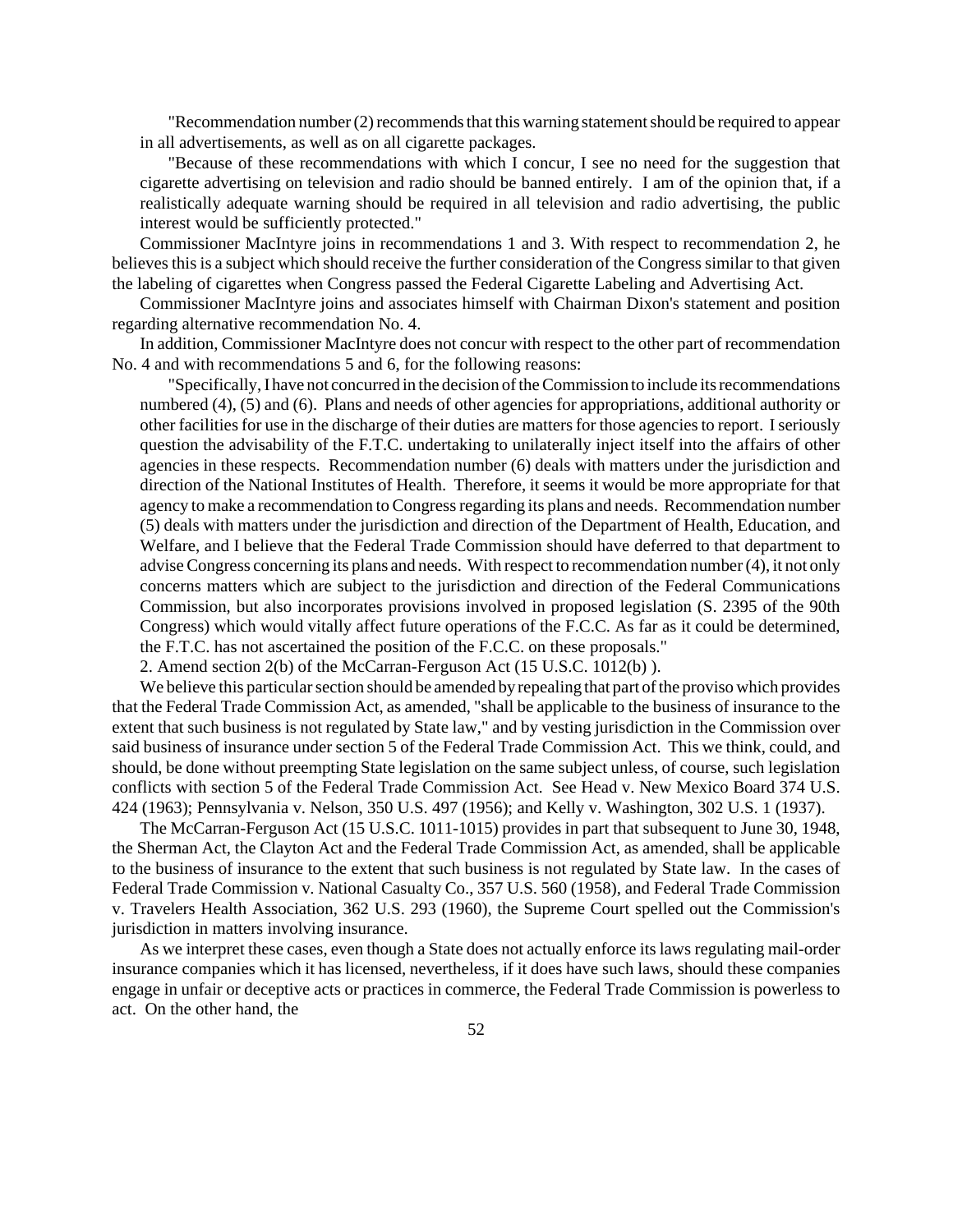Federal Trade Commission does have jurisdiction over companies engaged in the sale, or offering for sale of any type of insurance, in commerce by means of the United States mails in any State in which they are not licensed to conduct the business of insurance, or in which if licensed, they do not have agents.

The experience of the Commission in administering its "Guides for the Mail Order Insurance Industry" indicates that Commission action under section 5 of the Federal Trade Commission Act is needed in order to prevent consumer deception. Although all of the States regulate insurance matters, regulation of the advertising and promotional activities of insurance companies appearsto be lax in many of these states. (See 50 Marq. L. Rev. 178–345 (1966) ) Also, even with reference to advertising which previously had been approved by States, investigation by the Commission has found in many instances that the advertising was grossly deceptive, with much of such deception being directed to elderly persons, dependents of members of the Armed Forces and the poor.

In approximately 82 percent of the informal complaints against mail-order insurance companies, which the Commission has investigated, the Commission was unable to act because the accused company made its sales through resident agents licensed in the States in which the insurance company operated.

In our opinion, if the Commission had the required jurisdiction, it would be in a position to stop a continuation of unfair or deceptive acts or practices in commerce by mail-order insurance companies in the advertising and sale of their policies.

The problem of protecting the public, particularly the poor, the elderly, and those who are dependent on members of the Armed Forces from the deception practiced by some mail-order insurance companies is national in scope.

The adoption of the suggested repeal of the proviso in section 2(b) would extend the Commission's present jurisdiction over insurance companies to include any unfair methods of competition in commerce and any false and deceptive acts or practices in commerce by such companies even though such methods, acts or practices are committed in a State in which the insurance company is licensed to conduct the business of insurance.

This dual authority of the Commission and the States, we believe, would give greater protection to the public against deception now practiced by some insurance companies who operate nationally.

3. Legislation for Allocation of Consumer Protection Responsibilities.

The Federal Trade Commission recognizes that in the consumer protection efforts of the Federal Government, there appear to exist gaps in legislation, overlappings, and duplications of responsibility which require legislative attention.

The Commission, as such, has no specific recommendation concerning the type of legislation which should be enacted to afford proper consumer protection; however, there is appended hereto the views of individual Commissioners relative to such action.

4. Legislation designed to give consumer protection by requiring proper warranties and guarantees for consumer products.

The Commission feels that there is a problem with respect to such warranties and guarantees. The President in his "Consumer Message" of February 6, 1968, with respect to the subject of "Repairs, Warranties and Guarantees" directed that:

"The Special Assistant to the President for Consumer Affairs, the Chairman of the Federal Trade Commission, the Secretary of Commerce and the Secretary of Labor will begin work immediately with the industry to:

—Encourage improvements in the quality of service and repairs.

—Assure that warranties and guarantees say what they mean and mean what they say.

—Let the consumer know how long he may expect a product to last if properly used.

—Determine whether federal legislation is needed."

The Federal Trade Commission has taken, and is taking, a continuing interest in the problem.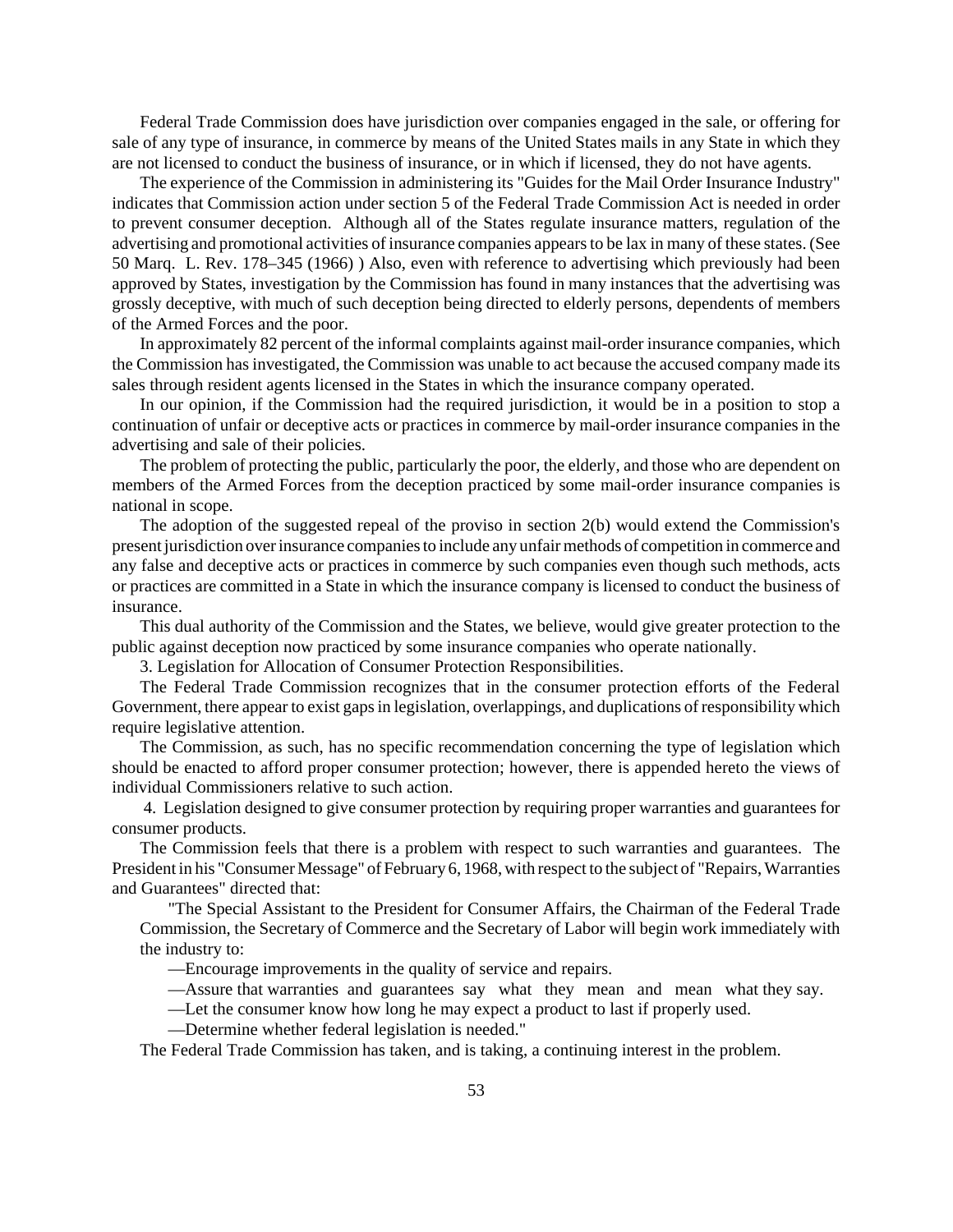During the 90th Congress, there were introduced S. 2726 and S. 2727 by Senators Magnuson and Hayden, respectively, which had as their purpose the protection of the consumer with reference to guarantees and warranties, including warranties for new motor vehicles.

The Federal Trade Commission is not prepared at this time to offer specific legislative proposals, but is contemplating hearings on the issue of warranties and guarantees for consumer products. At that time, the Commission will consider whether the problem can be dealt with under present laws or whether specific legislation should be offered.

5. Legislation providing that all contracts made in interstate commerce for an amount of over \$100 and pertaining to consumer goods are subject to cancellation within a certain specified period of time if the consumer is over 60 years of age or has an annual income (from whateversource) under \$5,000 and no other assets in excess of \$20,000 or is a member of a household, no one of whose members has such income or assets.

This proposed legislation is designed to offer protection to those consumers who are most apt to be defrauded by unscrupulous sellers. It would furnish to the aged the same advantages accorded to minors under the common law and thereby, we believe, should reduce the number of schemes to defraud consumers who fall into the category delineated in the proposed legislation. Furthermore, it would offer protection to those who are least able to avail themselves of the present legal processes which seek to prevent a continuation of such activities and practices by sellers and to recompense victims for the losses or damages resulting from their perpetration.

6. To amend the Federal Trade Commission Act by providing for temporary injunctions or restraining orders against the dissemination or the causing of dissemination of any act or practice in commerce within the meaning of section 5 which is unfair or deceptive to the consumer pending the issuance of complaint by the Commission under said section.

This is the "Deceptive Sales Act of 1968" which passed the Senate as S. 3065, with amendments, on July 11, 1968, 90th Congress, 2d Session, but which was never passed by the House of Representatives.

Should S. 3065 fail to become enacted into law during the 90th Congress, the Federal Trade Commission recommends that a similar bill be reintroduced and passed during the 91st Congress.

The Commission now has authority under section  $13(a)$  of the Federal Trade Commission Act (15 U.S.C. 53 (a)), under the conditions set forth therein, to bring suit in a United States district court to enjoin the dissemination or the causing of the dissemination in commerce, as "commerce" is defined by the Federal Trade Commission Act, of a false advertisement, as it is defined in said Act, of food, drugs, devices or cosmetics, as unfair or deceptive acts or practices under section 5 of the Act (15 U.S.C. 45). S. 3065 would grant the Commission the same authority to seek an injunction or restraining order, in the manner described in S. 3065, of any act or practice in commerce, within the meaning of the aforesaid section 5 of the Act, which is unfair or deceptive to the consumer.

The Commission makes every effort to expedite its proceedings. However, our experience has been that frequently, because of various reasons including full compliance with the requirements of the Administrative Procedure Act, considerable time may elapse between when the Commission institutes its proceedings directed at unfair or deceptive acts or practices to a consumer, and when they can legally be enjoined by a cease-and-desist order which has been approved by the courts. During this interim, under existing law, it is possible for an unscrupulous perpetrator to continue such illegal acts or practices.

There are various types of so-called "sales rackets," including those involving home improvements and, as the law now stands, there is no effective way to stop such rackets at the time they are first discovered. It is possible that the legal machinery may drag on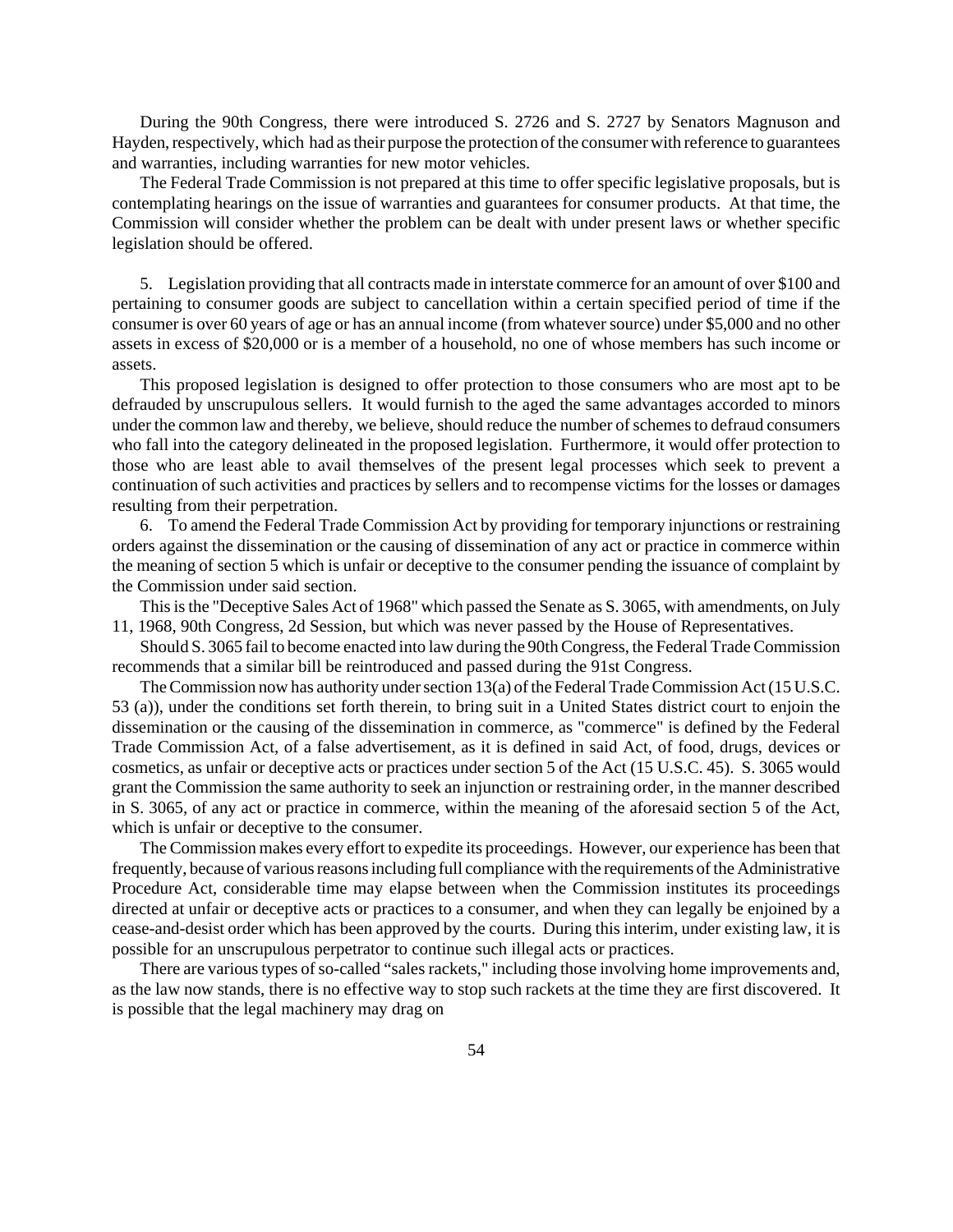for two or three years before the violator can be ordered to cease and desist. In the meantime, countless Americans may be defrauded.

We believe enactment of a Deceptive Sales Act, such as S. 3065, or one similar thereto, would grant the consumer and honest businessman greater and speedier protection than is now afforded. In our opinion, such enactment would offer the Commission a means in a proper case, under the conditions set forth in the bill, of protecting the rights of the consumers against unfair and deceptive acts or practices pending the issuance of the Commission's final order to cease and desist.

### Separate Statement of Commissioners Jones and Nicholson With Respect to Legislative Proposal 3

The language in this proposal is necessarily very general because five members of the Commission are not in agreement as to the form which the recommended legislative attention should take. We do not agree with the recommendation of Chairman Dixon that the transformation of the position of Special Assistant to the President for Consumer Affairs into a statutory office with similar authority is adequate. On the other hand we feel the creation of a Department of Consumer Affairs, as proposed in H.R. 7174, is equally undesirable at this time.

Experience and observation demonstrate that distribution of consumer protection responsibilities among many agencies and departments has sometimes resulted in ineffectual performance to the detriment of the consumer and the confusion of the businessman. Similar observations have apparently made the same impact on the Senate." The fault lies neither with the Congress nor the Executive, both of which are anxious to meaningfully assist the consumer. The real fault lies in past failures to act, which have led to the necessity of a great deal of legislation in a relatively short period.

Now is time for evaluation. Where are we in protecting the consumer? Where should we be? What are the relative strengths andweaknesses ofthe various government consumer protection and education programs and their implementation? Is there unnecessary overlapping and waste? Is there a method by which greater clarification of consumer rights can be made? Is a Department of Consumer Affairs a desirable goal? These and many other questions cry out for an answer.

For these reasons we believe that legislation should be recommended to Congress for the creation of a statutory agency which would:

- 1. Be independent of any department or other agency of Government.
- 2. Be responsible for reporting to the President.
- 3. Assume the responsibilities presently performed by the Office of Special Assistant to the President for Consumer Affairs.
- 4. Be charged with responsibility for reviewing the present consumer protection efforts of all departments and agencies of government and the statutory and legislative authority under which they act.
- 5. Develop any additional proposals for legislation for consumer protection which appear to be necessary or appropriate.
- 6. Plan for the consolidation of legislative or executive responsibilities where necessary or appropriate.

<sup>&</sup>lt;sup>1</sup> The Senate, on July 27, passed S. 3640, a bill for the "establishment of a Commission on organization, operation and management of the executive branch of the government." This bill was supported by 61 Senators, including 33 Democrats and 28 Republicans, in a truly bipartisan effort. As one of the reasons for this legislation, it was pointed out in the Congressional Record (S9562) : "There is little doubt that duplication, waste and overlapping have reached enormous proportions. For example, at present there are approximately 33 Federal agencies engaged in 296 consumer protection activities." Although Commissioners Jones and Nicholson believe this bill, which passed without administrative support, has desirable goals, it is not the most effective method by which to obtain prompt evaluation and correlation of consumer protection efforts.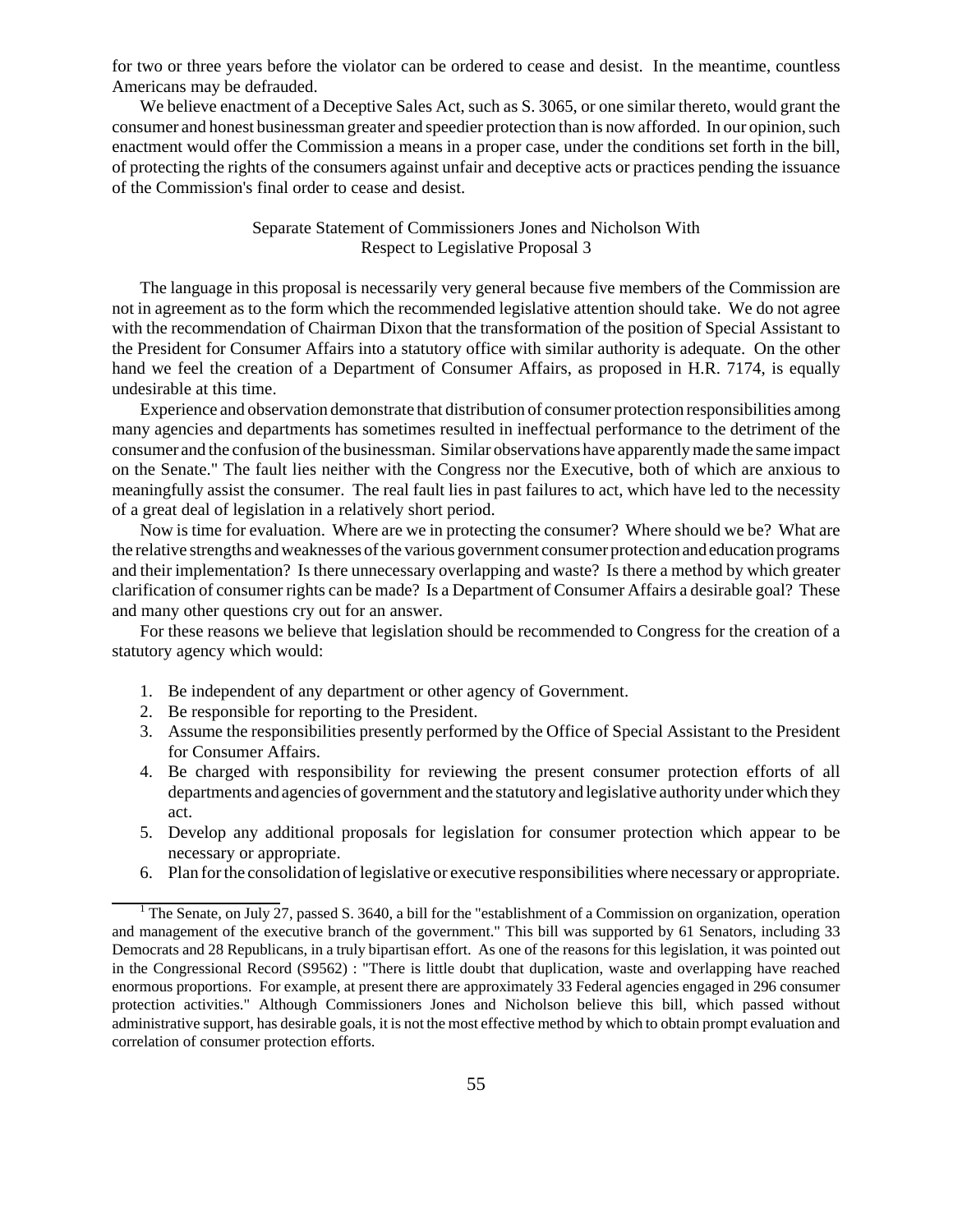- 7. Propose programs for the effective implementation by the Federal Government of cooperative efforts with state governments in the area of consumer protection.
- 8. Provide for an advisory council to be established within the agency composed of:
	- (a) Representatives of Federal Departments and Agencies presently involved in consumer protection efforts.
	- (b) Representatives of state and local governments.
	- (c) Private institutions and agencies involved in consumer protection efforts.

(d) Representatives of other segments of the economy and society concerned with consumer protection.

9. Consumer protection as used here means not only enforcement of directive or prohibitive law, but also education and representation of consumer interest before government bodies and such affirmative powers asthis proposed agency might consider necessary or appropriate to represent the interest of the consumer more effectively.

#### Separate Statement of Commissioner Elman

In addition to the Commission's legislative proposals, I recommend the following program for consumer protection:

#### I. Consumer Frauds

Congress should enact legislation empowering any court of competent jurisdiction, federal or state, to award money judgments redressing consumers injured by fraudulent trade practices.

In addition to this private remedy, other avenues for providing relief to aggrieved consumers should be explored. Too often, as the Federal Trade Commission found in its report on the District of Columbia poverty project, the victims of fraudulent practices are unaware of their rights or cannot afford to hire a lawyer to protect them. For such consumers, creation of a private right of action is an empty gesture. Congress should therefore empower the Consumer Counsel in the Department of Justice to obtain an injunction against fraudulent practices and to recover damages and civil penalties.

This would be an important first step in the process of centralizing and strengthening federal power to deal with consumer frauds which is now fragmented among various agencies. A particular fraud might, for example, subject the perpetrator to administrative proceedings before the Commission culminating in a cease and desist order, criminal prosecution by the Department of Justice, and action by the Postmaster General preventing delivery of his mail pursuant to 39 U.S.C. § 4005. Enforcement of existing prohibitions against fraudulent practices is haphazard and the selection of remedies somewhat arbitrary. No one agency is equipped with the full panoply of powers necessary to protect the consumer, prevent future violations, and prosecute criminally where necessary.

It islogical that the powers oftheConsumerCounsel in the Department ofJustice be expanded to include the authority to investigate consumer frauds, to seek injunctive or other appropriate relief in the courts (for example, an order cutting off delivery of a respondent's mail sent in reply to a fraudulent offer), and to prosecute criminally when the circumstances require. The investigative and prosecutorial functions would thus be divorced fromthe adjudicative, eliminating the almost impossible burden imposed on the judge when these functions are combined in a single agency, and permitting vigorous prosecution to be undertaken without the appearance of unfairness.

Acting under his broad mandate to request whatever relief he considers appropriate, the Consumer Counsel could contribute significantly to the development of an orderly, rational and effective system of remedies to redress consumer frauds. In particular, in addition to being authorized to sue to secure injunctive relief and civil penalties, he should be permitted both to ask the court to impose a receivership and to obtain a judgment holding the defendant liable to particular persons or classes of persons. Consent settle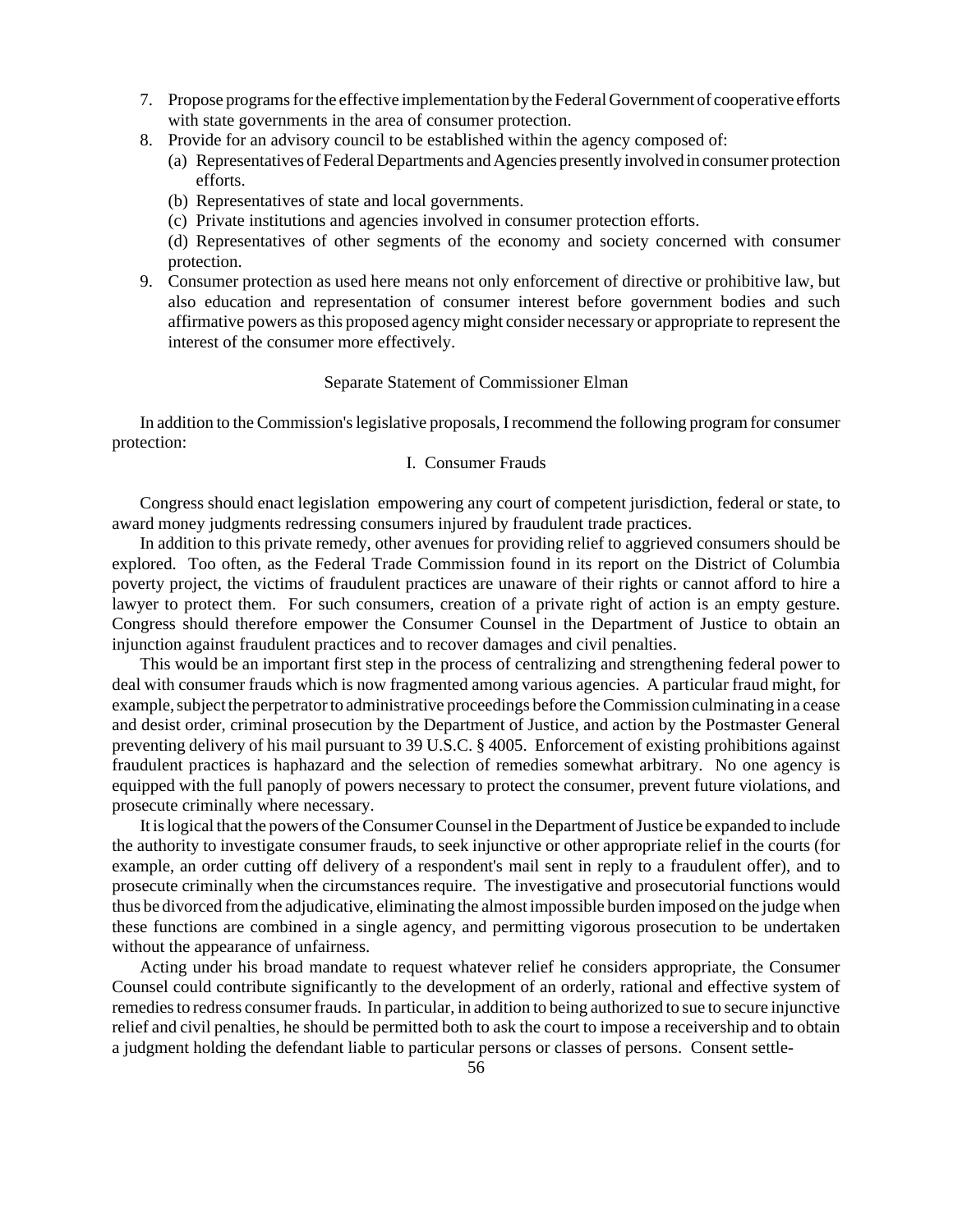ments or assurances of voluntary compliance would be acceptable only if they made adequate provision for the rights of all aggrieved consumers.

In addition, the statute should provide that a decision against a defendant may be used as prima facie evidence of violation in subsequent damage actions by aggrieved consumers. (Cf. Section 5 of the Clayton Act, containing such a provision as to antitrust violations.) This provision would supplement, and not replace, ordinary rules of res judicata and collateral estoppel. It may also be desirable to provide a federal rule of collateral estoppel in the statute, barring the defendant from relitigating with a consumer any issues determined adversely to him in the action by the government.

Besides placing the enforcement function where it belongs, in a prosecutive agency, this proposal would offer genuine hope of financial redress for the poor and other victims of fraudulent practices. The Federal Trade Commission would then be able to emphasize its primary role of analyzing and defining fraudulent practices, thussimultaneously laying the basisfor effective action in the courts against all kinds of fraud and providing guidelines for legitimate businessmen. Moreover, by continuing and expanding its program of aid to state and local anti-fraud agencies, by stressing the need for the establishment and improvement of such agencies—as it did in the report on the District of Columbia poverty program—the Commission will help provide relief against sharp practices at the local level, on "Main Street", where enforcement is most effective and most important. While the Commission cannot hope to police all fraudulent practices itself, it can, by supporting "little FTC acts" and similar legislation empowering the state attorneys general to obtain injunctive relief and damages, help drive the huckster from the marketplace and afford a remedy for his victims.

The Administration-supported Deceptive Sales Act (S. 3065), passed by the Senate on July 11, 1968, is inadequate. That bill would amend the Federal Trade Commission Act to authorize the Commission to seek temporary injunctions or restraining orders in cases involving fraudulent practices. The Senate debate on the bill was most illuminating. Both Senator Magnuson, the floor manager, and Senator Cotton, the ranking minority member of the Commerce Committee, took great pains to make clear that a temporary injunction could be obtained only in cases of "obvious, patent, and flagrant fraud". As I pointed out in my separate statement on S. 3065, a federal court has as much expertise in recognizing and dealing with "hard core frauds" as the Federal Trade Commission; and it would promote expedition as well as fairness for a court, in a case where a temporary injunction has been sought and granted, to proceed immediately to trial and decision of the case, rather than remanding it to the Commission for that purpose. This is clearly a more efficient and more desirable way of handling cases involving "obvious, patent, and flagrant fraud".

Indeed, as Commissioner Nicholson observed in his August 5, 1968, speech before the American Bar Association, the Federal Trade Commission "has failed, and failed miserably in my opinion, in protecting the consumer from what has lately been known as the 'hard core frauds'." I do not see how any of us can disagree With Commissioner Nicholson. I think it is a great mistake for the Commission to create the impression in Congress or the public that we are the best agency for dealing effectively with "hard core" frauds–the only kinds of cases covered by the Deceptive Sales Act. For that reason, I again recommend adoption of the amendment of the Deceptive Sales Act which I have proposed centralizing the prosecution and trial of "hard core frauds" in the Department of Justice and the courts.

#### II. Department of Consumer Affairs

Despite the utility of the above proposal in providing a rational system of remedies for consumer fraud, it only scratches the surface of the larger problem created by the existing fragmentation of federal consumer protection efforts. Some 33 separate departments and agencies are charged with protecting the consumer in various matters. Coordination of their efforts is impossible, and fragmentation is, in this instance, hardly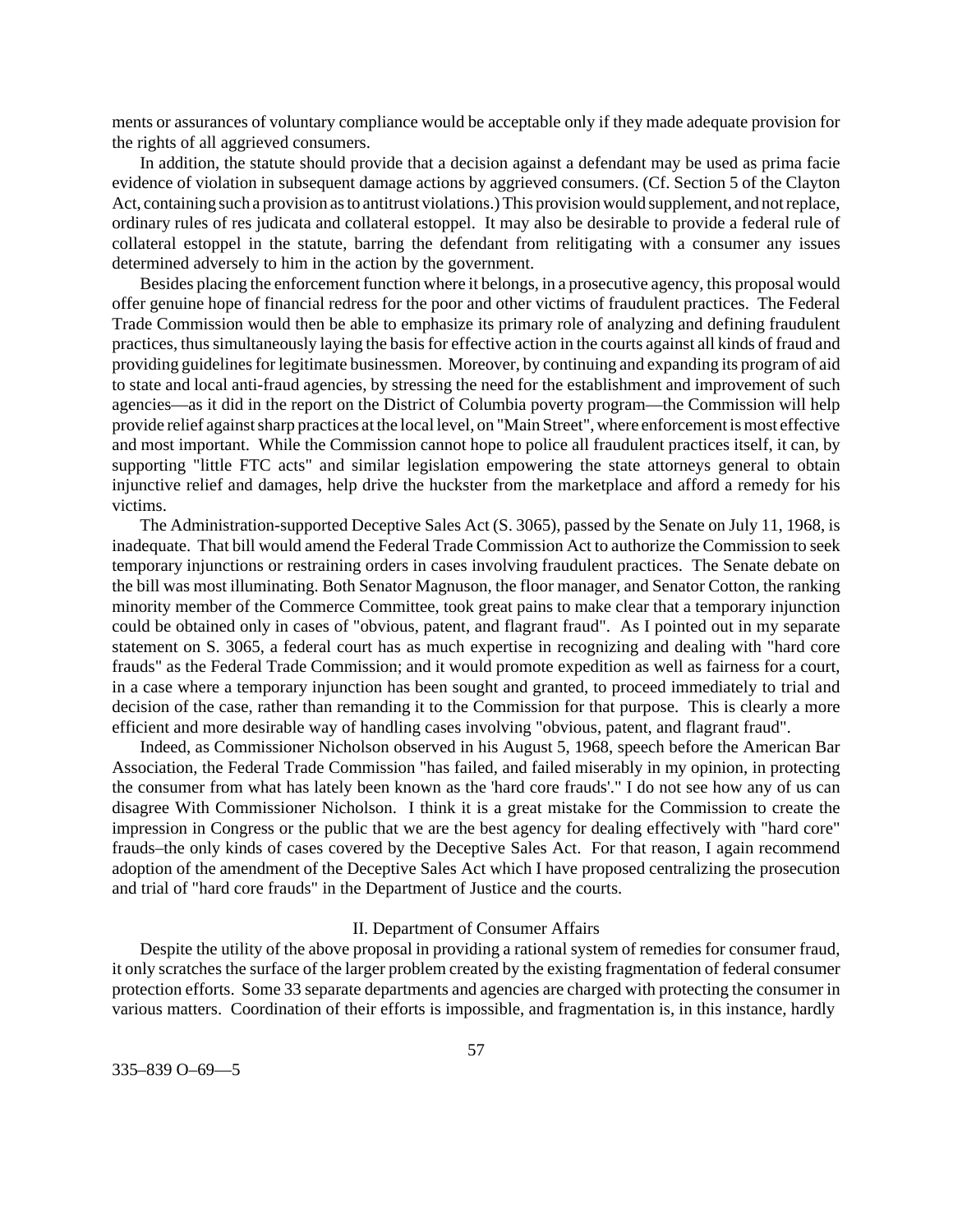synergistic; it breeds disorganization, diffusion of effort, and disregard for priorities. It is time for the Commission to take the lead in urging legislation, such as H.R. 7114, 90th Cong., 1st Sess. (1967), establishing a Department of Consumer Affairs which would:

"protect and promote the interests of the people of the United States as consumers of goods and services; present the consumer viewpoint before Federal departments and agencies in the formulation of policies of the Federal Government; represent the interests of consumers of the United States in proceedings before courts and regulatory agencies; and assemble, evaluate and disseminate information helpful to consumers."

The case for such legislation has been made in hearings on a similar bill, H.R. 7179, 89th Cong., 2d Sess. (1966).

While further study is needed for developing a precise blueprint for reallocation of consumer protection functions and transfer of activities from existing agencies to the new Department, Congressional hearings provide an ideal mechanism for ascertaining and dealing with these problems. Establishment of a new statutory agency to study the need for a Department of Consumer Affairs would be duplicative, unnecessary, and productive of delay. The administrative housekeeping details of legislation authorizing a Department of Consumer Affairs should be worked out by Congress; they should not be permitted to obscure the pressing need for consolidation and strengthening of all the consumer-oriented activities of the federal government in a single department or agency.

#### III. Product Warranties

Repeated below is a proposal I made last year:

"Statutory Warranties.—Legislation should be enacted providing that when a manufacturer sells a product, for a purchase price in excess of \$100, in interstate commerce, he thereby automatically warrants that the product is neither defective nor unsafe, and, in the event he makes representations as to the product's performance, he warrants that the product will perform as represented. A consumer receiving a defective product would have the right to tender it back promptly to the manufacturer, receiving a full refund of the purchase price, or to demand that the manufacturer promptly repair or replace the product. Such tender would give rise to a rebuttable presumption of breach of warranty.

"If a satisfactory adjustment of the dispute were not reached within a reasonably short time, a judicial remedy, preferably in small claims court where costs are minimal, would be provided and would include a possible award of treble damages."

Also, in view of the pendency of the automobile warranty report and the findings there made by the Commission's staff and in view of the decision of the car manufacturers to cut back on their warranty coverage, the Commission should request legislation making it clear that attempts by manufacturers to disclaim liability for defects in materials or workmanship are nugatory and unfair. The courts have held that since an automobile purchase contract is an adhesion contract and is not the product of arm's-length bargaining, disclaimers of liability by the manufacturer will not be honored. See, e.g., Henningsen v. Bloomfield Motors,Inc., 161 A.2d 69 (1960). Few consumers, however, are sophisticated or knowledgeable enough to know that their rights extend beyond the four comers of the purchase contract. It is at least arguable that any purported disclaimer of liability for defects in material or workmanship is unfair and should be deemed a violation of Section 5. The Commission ought to consider recommending legislation or issuing a trade regulation rule to make this liability explicit.

#### IV. Hazardous Household Products

Many home and household products if defectively designed or improperly manufactured create an unreasonable and often undiscoverable risk of personal injury to the user. For example, a defectively wired toaster or television set can cause severe electrical shock;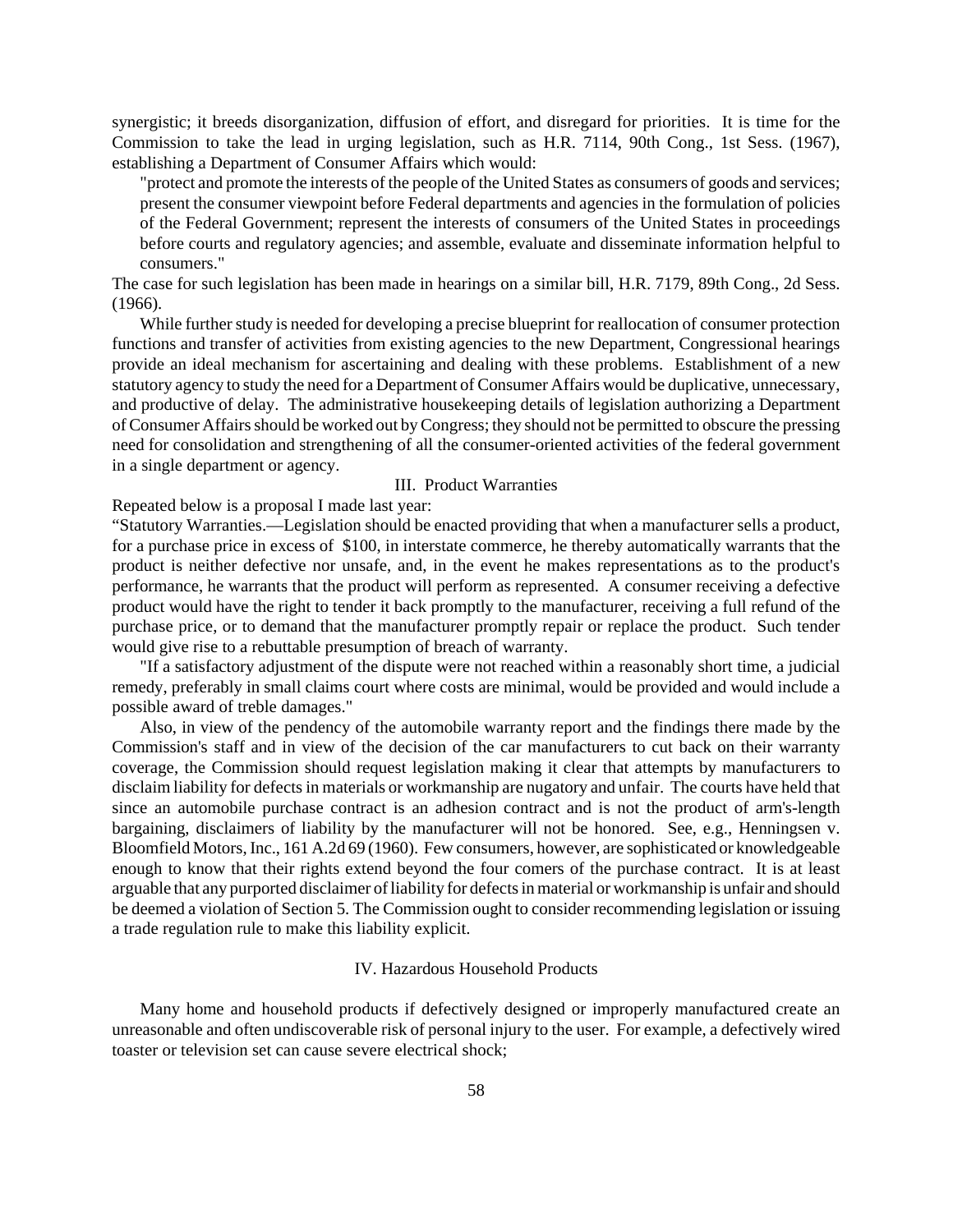a poorly designed lawnmower or washing machine may maim an unsuspecting user; a sunlamp mounted on an inadequate base may topple, burning the victim or starting a fire. Even a cursory reading of the newspapers will multiply these examples ad infinitum.

Existing regulation is haphazard and inadequate. Numerous pitfalls beset the private litigant–for example, the requirement of privity, eroded but still a barrier in many states, the defenses of contributory negligence or assumption of the risk, often irrelevant to the question of a product's safety but obstacles to recovery nonetheless, other problems of proof, $<sup>1</sup>$  and the expense and delay of a trial. More fundamentally,</sup> private civil remedies are invoked only after persons are injured or property destroyed. Applicable legal standards vary from forum to forum and are sometimes directly contradictory with one another; the problem oflack of uniformity and possibly discriminatory enforcement is compounded since (1) not all manufacturers making similarly dangerous products will be proceeded against by aggrieved consumers, and (2) juries are not composed of experts and may not be able to comprehend technical questions of product design. It is equally clear that voluntary action by industry has proven inadequate to protect the public from hazardous products. There is, in short, a need for preventive rather than compensatory remedies, for uniform national standards of safety, established by experts, which will provide guidelines for businessmen, freeing them from varying or conflicting safety regulations, and which will protect consumers from dangerous products. It is time that federal legislation in this area be made coherent, cohesive and comprehensive.

I would recommend enactment of a Federal Hazardous Household Products Act, modeled on the Food, Drug and Cosmetic Act, 21 U.S.C. §§ 301–2, and the Hazardous Substances Labeling Act, 15 U.S.C. §§ 1261–73. Extending to all products used in and around the home the same kind of regulatory controls now contained in the various specific hazardous products laws, the statute would authorize the Secretary of Health, Education, and Welfare, or some other designated government agency,<sup>2</sup> after appropriate notice and hearing, to find a product to be "unsafe," i.e., unduly hazardous under intended or reasonably foreseeable conditions of use, if it failed to meet prescribed minimum standards of safety. In reaching its determination the agency would take into account both the likelihood of injury to users and the cost involved in eliminating the danger.

Even when a product is properly designed and assembly lines are adequately supervised, defects in manufacture, some of which may endanger safety–making the product "unsafe" within the meaning of the statute–are inevitable. A recent example is the recall by several manufacturers of color television sets because they emitted x-rays that might endanger viewers. Provision should be made for prompt notification of the agency when such defects are discovered and for expeditious agency action to publish the facts, to facilitate recall and, where necessary, to have the defective product condemned.

Finally, the statute would define a household product (not otherwise "unsafe") as misbranded" if its labeling is found to be inadequate in failing to give clear and conspicuous warning of latent dangers under intended or reasonably foreseeable conditions of use. (Products having obvious dangers, such as a scissors, would of course require no warning.) If a product is such that some hazards in its use are inherent or inevitable and cannot feasibly be reduced or eliminated, consumers would at least be clearly alerted to those dangers before buying or using the product. Moreover, they should be told not only how to avoid injury but what to do in case they are injured. It is not enough, for example, for the label of a hair spray to tell a woman that she should be careful not to get it into her eyes; the label should also tell her what to do if her aim is poor, as is often the case.

<sup>&</sup>lt;sup>1</sup>For example, in any case where evidence is introduced showing similar designs by other manufacturers, it is difficult for an injured consumer to prove the unreasonableness of the defendant manufacturer's design. Yet, as to some products designs of questionable safety may be used by an entire industry.

 $^{2}$ Ideally, this function, like many of the other consumer protection activities of the federal government, should be centralized in a Department of Consumer Affairs. See item II, supra.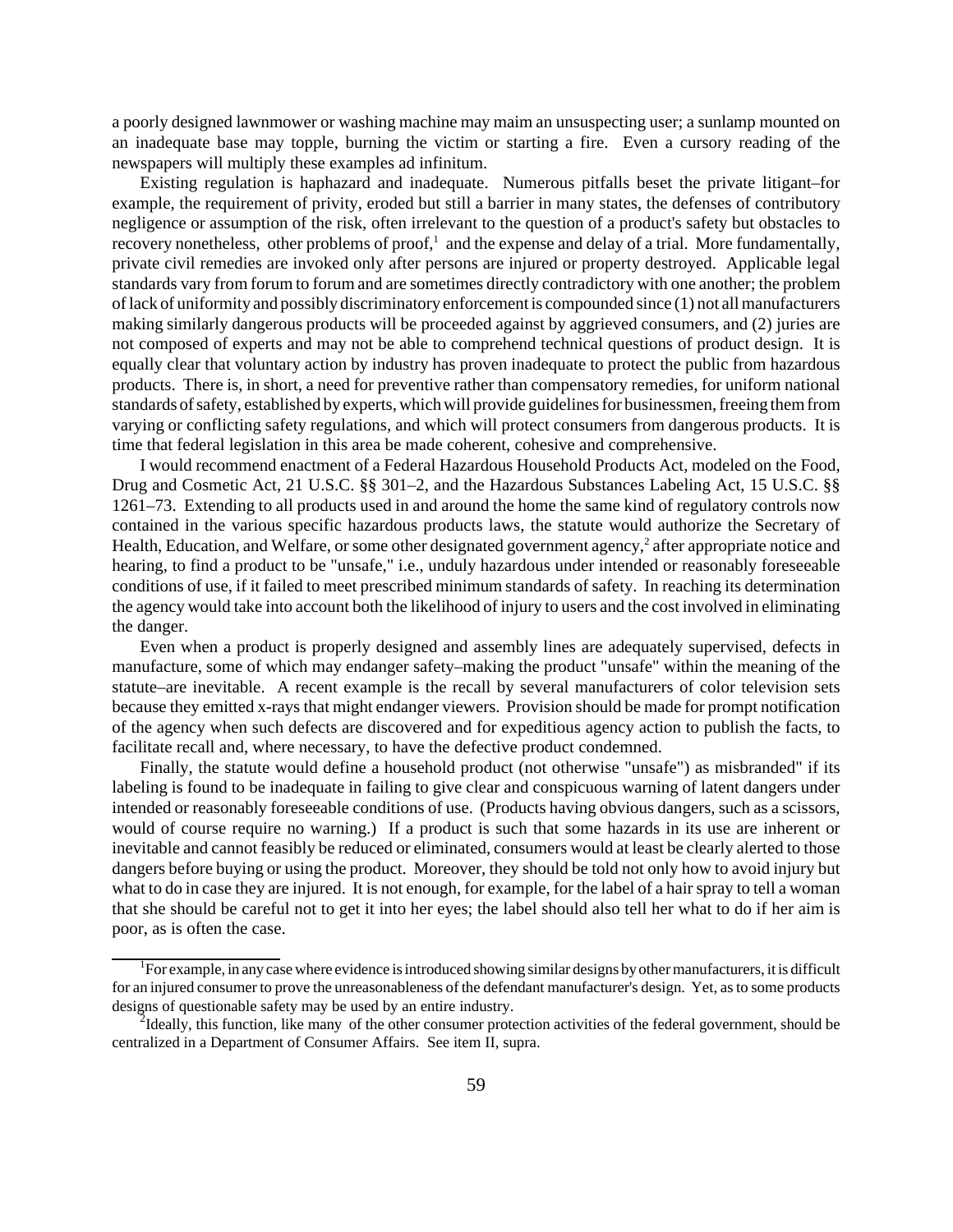Introduction, transportation, orsale of "unsafe" or "misbranded" productsin interstate commerce would be unlawful. Since swift and effective remedies are needed to prevent widespread dissemination of dangerous products before large numbers of people are injured, enforcement should not be vested in a tripartite administrative agency. An enforcement system requiring administrative proceedings followed by judicial review, with appeals possible both within the agency and in the courts, is suitable when, for example, the agency is charged with the responsibility for formulating and articulating antitrust policy; it is not a desirable mechanism, however, for effective enforcement of legislation designed to protect the public from hazardous products–a fact which Congress recognized when it provided for enforcement of both the Food, Drug and Cosmetic and the Hazardous Substances Labeling Acts in the courts. See, e.g., 15 U.S.C. §§ 1265, 1267; 21 U.S.C. §§ 332, 334. It is therefore recommended that provision be made for injunction and condemnation proceedings in the federal courts and for criminal penalties for willful violations. Suit could be brought either by the agency designated to establish safety standards or by the Consumer Counsel in the Department of Justice, acting at the agency's request. In either case the task of policing the statute and regulations would be left to a skilled investigative and prosecutorial staff set up to perform this enforcement function. Finally, enforcement efforts would be enhanced if the statute included a provision giving the agency's determination, that a product is "unsafe" or "misbranded" prima facie effect in an action brought by an injured consumer.

Such a statute would have several advantages. It would provide a means for raising safety standards in an entire industry, permitting the establishment of reasonable, uniform standards to be determined by competent experts. Enforcement would be evenhanded and a manufacturer would be able to obtain advance assurance, before full production is undertaken, that a new product fulfills federal safety requirements.<sup>3</sup> Most important, product safety standards could be put into effect before, and not after, large numbers of people are needlessly injured.

#### V. Consumer Bill of Rights

I think the time has come for Congress to wrap up all the bits and pieces of existing and proposed consumer protection legislation into a single, comprehensive Consumer Bill of Rights. Each of the consumer laws now on the books reflected an ad hoc response to an immediate problem, whether it was unsafe patent medicines, flammable "torch sweaters," unsafe cars and tires, contaminated meat or fish, misbranded clothing, dangerous toys, exorbitant and undisclosed credit charges, deceptive packaging or labeling, etc.

Implicit in the whole panoply of Congressional and Executive actions in this area has been a recognition of certain basic rights of consumers, and of the obligation of government to declare and secure those rights. Without having said so explicitly in legislation, Congress has junked the old concept of caveat emptor. In its stead has come gradual and increasing acceptance of the fundamental rights of a consumer buying products in today's markets: the right to receive a product which is safe, which will perform as represented, and is free from defects in materials or manufacture; the right to be sufficiently informed of the material characteristics of a product, so that he will have a basis for making a choice among competing products offered for sale; and the right to be free from unfair, unconscionable, or dishonest sales practices.

A Consumer Bill of Rights would provide explicit statutory recognition of these rights, and affirm their application to all, not merely some, products. It would have the legal effect of making these rights derive from Act of Congress, and thus not depend on the action of sellers. In effect, all sellers of all products would be furnishing a statutory warranty to their customers that the product is safe, free from defects of manufacture or

<sup>&</sup>lt;sup>3</sup>Perhaps advance clearance of new products to eliminate unnecessary dangers should be required.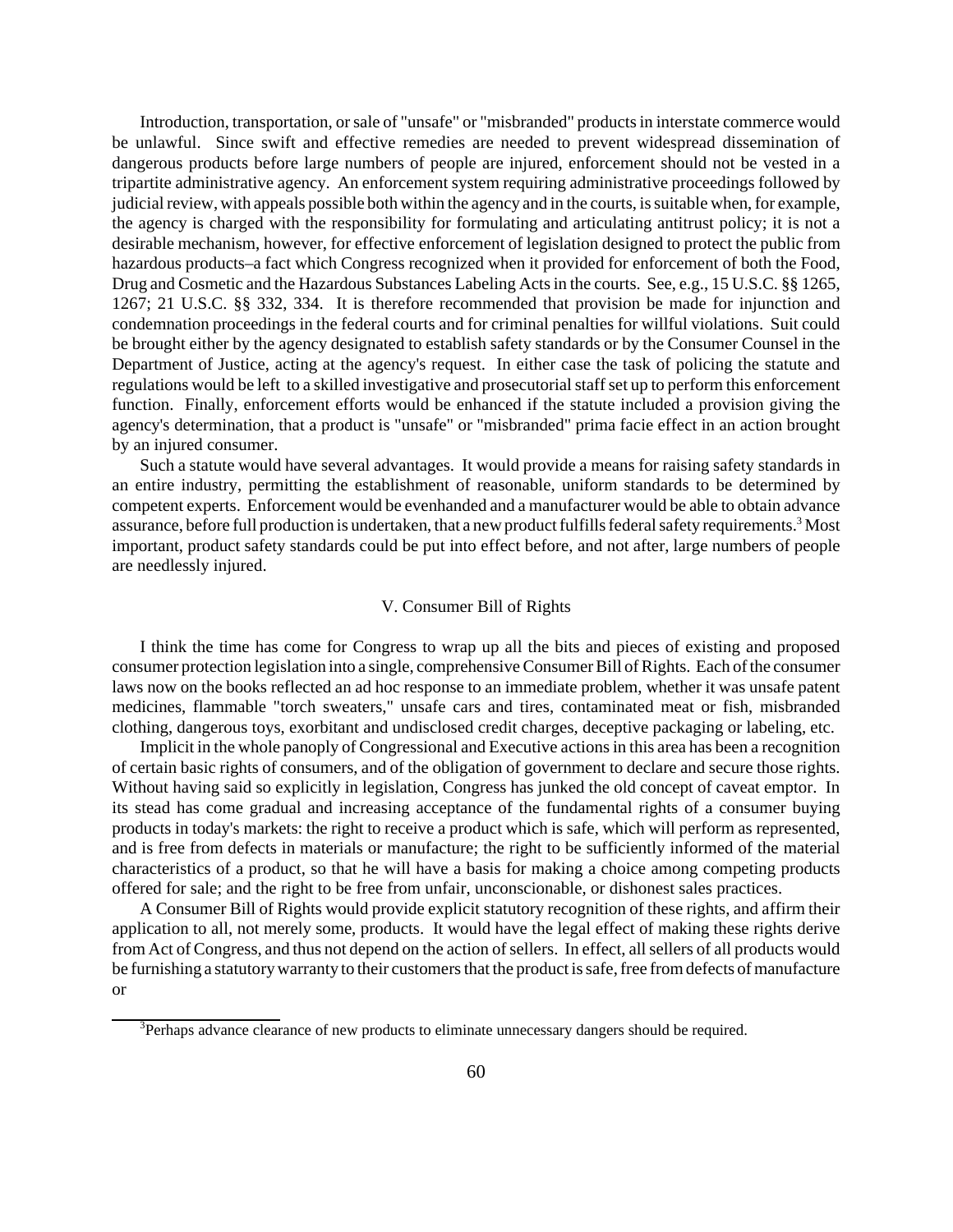materials, and will perform as represented. The protections to the consumer afforded by such a statutory warranty could not be reduced by an "express warranty," such as is now commonly used by manufacturers of automobiles and household appliances, containing conditions and restrictions which have the practical effect of cutting down the consumer's rights.

The law should also make a new allocation of the responsibilities of government, federal and state, in carrying out effective vindication of those rights. The role of the federal government, though of central importance, is limited; the principal policing burden of day-to-day enforcement of governmental consumer protections must be borne by state and local agencies. Defining the respective areas of responsibility, the law would include provision for federal assistance of and cooperation with state actions in this area. As recommended above, it should provide for centralization of the federal government's activities in a single Department of Consumer Affairs. As a first step in the direction of improving and augmenting state and local consumer protection programs, that Department should be authorized to make matching grants to the states to encourage the establishment of, and strengthen existing, state and local offices of consumer protection. The other legislative proposals I have suggested could also be incorporated in a single, comprehensive Consumer Bill of Rights.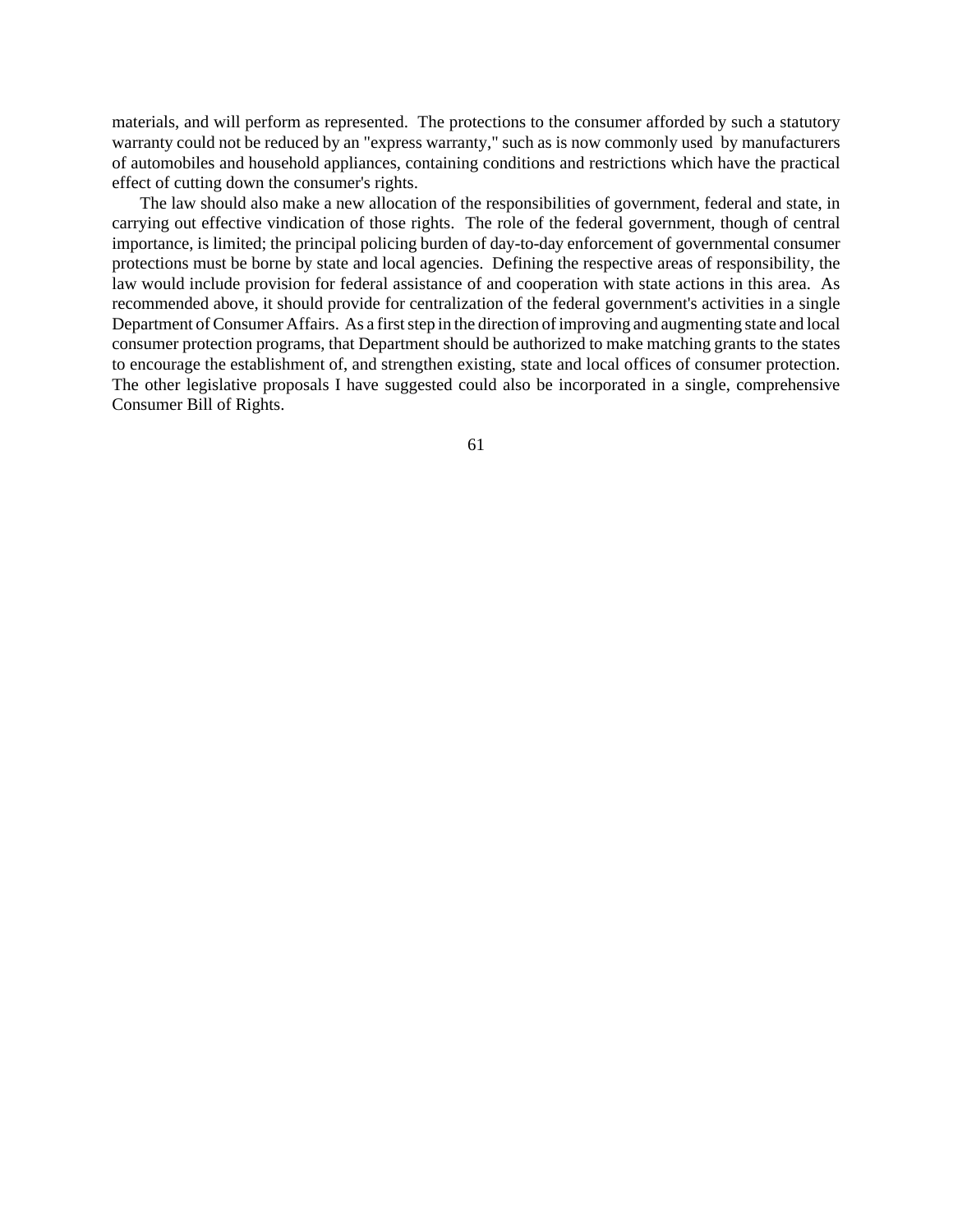## APPENDIX (A) FTC Cases in the Courts

Following is a summary of the principal Federal Trade Commission cases before the courts during fiscal 1968 together with a brief discussion of what is involved in each case or group of cases.

### RESTRAINT OF TRADE CASES

There were two Supreme Court decisions this fiscal year in Robinson-Patman Act price discrimination cases, Flotill Products, Inc. (D. 7226) and Fred Meyer, Inc. (D. 7492). The Flotill decision resolved the important procedural question of whether the lawful issuance of a cease-anddesist order requires the concurrence of a majority of the full five-member Federal Trade Commission, or only of a majority of a quorum of Commissioners participating in a decision. In passing on this point, the Ninth Circuit, although affirming the Commission's section 2(d) finding, set aside the section 2(c) provision in the Commission's order, reasoning that "[t]wo of five is too few" and that only two members of the three-member Commissioner quorum which heard the case had joined in the 2(c) finding. In reversing the Ninth Circuit, the Supreme Court upheld the procedure utilized by the Commission, ruling that where an agency's enabling statute is silent on the question, and where there is no later abrogating statute, an agency is justified in adhering to the common-law rule that a majority of a quorum constituted of a simple majority of a collective body is empowered to act for the body.

The Fred Meyer decision involved an important interpretation of section 2(d). In reversing the Ninth Circuit, the Supreme Court held that a supplier who grants promotional allowances to directbuying retailers has an obligation to make such payments available on proportionally equal terms to competing retailers who purchase the supplier's products through intermediary wholesale sources. The basis of the Court's ruling was that the term "cus-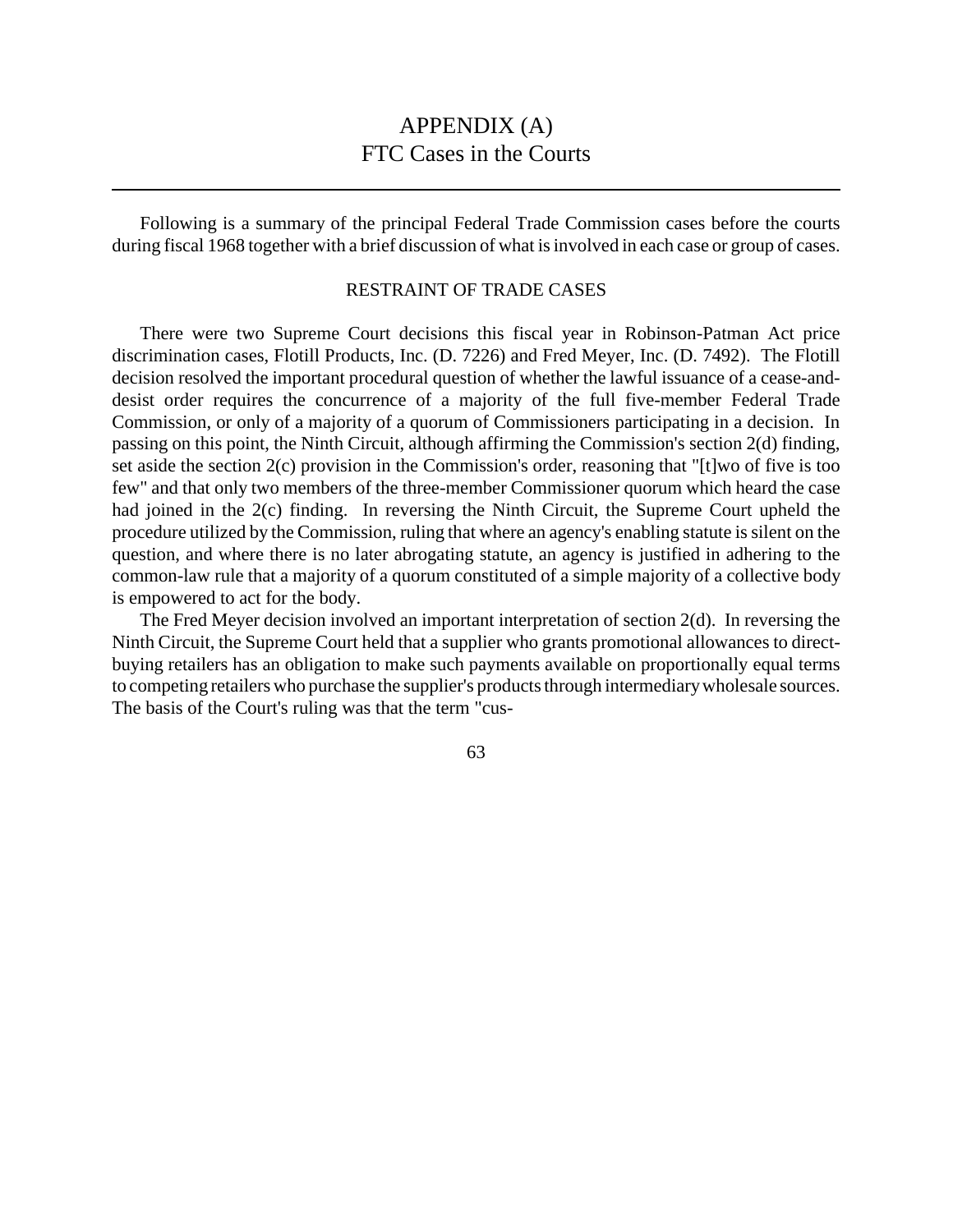tomer" in section 2(d) "includes retailers who buy through wholesalers and compete with a direct buyer in the resale of the supplier's products."

The Supreme Court denied the pending petition for certiorari filed in Purolator Products, Inc. (D. 7850). On the Solicitor General's authorization, the Commission had filed a brief on its own behalf in opposition to Purolator's attempt to have the Court review the question of the Seventh Circuit's affirmance of an order prohibiting various price discriminations in the marketing of automotive replacement filters. The Solicitor General, in turn, had ' filed an amicus curiae memorandum contending that the Commission erred in its disposition of part of the case, and suggesting that certiorari be granted to resolve these issues.

There were several decisions in courts of appeals in price discrimination cases in fiscal 1968. In National Dairy Products Corp. (D. 7018), the Seventh Circuit upheld the Commission's finding that the company, through its Sealtest Division, granted unlawful discriminatory discounts in various localities to large food store chains on purchases of packaged ice cream and dairy products. In so doing, the court sustained the Commission's holding that where reliance is placed upon alleged savings in delivering to individual stores in asserting a cost justification defense, the cost justification itself must also be on an individual store basis, rather than upon the generalized cost of serving a chain store customer as a whole. As for National's section 2 (b) defense, the court held that while there was evidence that the company had in some instances met competitors' lower pricesin good faith, sufficient contrary instances were shown in the record to sustain the Commission's rejection of the defense. In Rabiner & Jontow, Inc. (D. 8629), the Second Circuit affirmed and enforced the Commission's section 2(d) order, rejecting the company's contention that the Commission abused its discretion in issuing the order in question while other industry members were allegedly engaged in similar practices. The Supreme Court denied certiorari.

There were some adverse decisions by courts of appeals in discriminatory pricing cases last year. In Borderz Co. (D. 7129), the Fifth Circuit, on remand from the Supreme Court "like, grade and quality" decision, again overturned the Commission's finding of section 2 (a) violation, this time on the grounds that the record lacked substantial evidence to support a finding of reasonable likelihood of competitive injury at either the primary or secondary level. The gist of the court's ruling was that where a price differential between a premium and a non-premium brand reflects no more than a consumer preference for the premium brand, such price difference creates no competitive advantage to the recipient of the cheaper private brand product on which to predicate a finding of competitive injury within the meaning of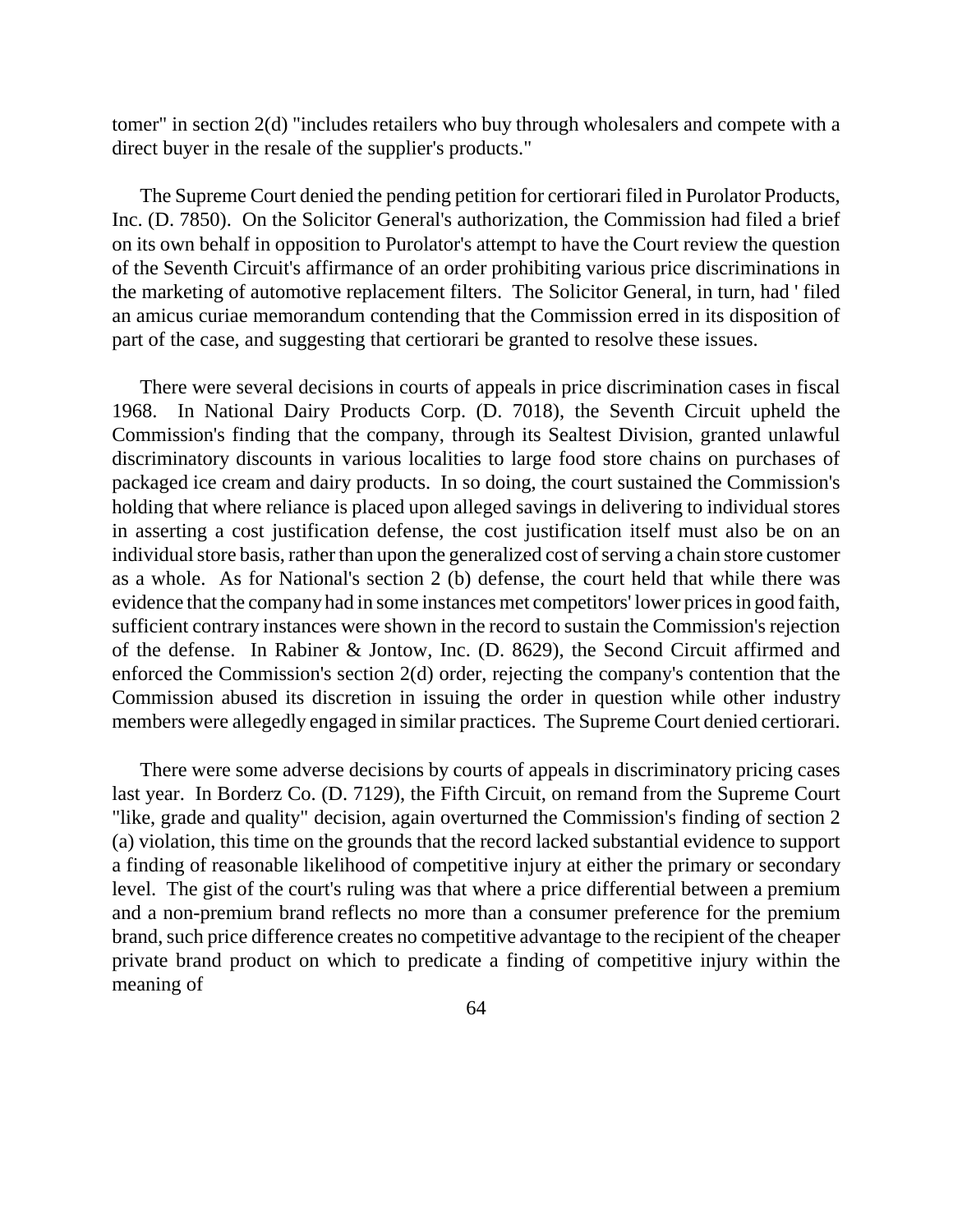the statute. In Universal–Rundle Corp. (D. 8070), also on remand from he Supreme Court, the Seventh Circuit held that the Commission's findings as regards interstate commerce and competitive injury were not supported by substantial evidence, and set aside the Commission's section 2(a) order. In American Motors Corp. (D. 7357), the Sixth Circuit, while agreeing that the company's discriminatory pricing practices would likely be injurious, nevertheless disagreed with the Commission's rejection of American's cost justification defense. It reversed the Commission's decision, vacated the order and directed dismissal of the complaint. Moreover, the court further held that the order's requirement of advance clearance of future purportedly cost-justified price differentials was unwarranted and beyond the Commission's enforcement power under the statute. The Supreme Court denied petition for certiorari filed on the Commission's behalf.

In a case partially won and partially lost, Dean Milk Co. (D. 8032), the Seventh Circuit overturned theCommission'sfindings of unlawful price .discriminations on the primary-line level in the Evansville, Indiana-Henderson, Kentucky area and in the Falls Cities (Louisville) area, on the grounds of lack of substantial evidence. However, the court upheld the Commission's findings of unlawful discriminations on the secondary-line level in Terre Haute, Indiana and in Louisville, although it remanded the case to the Commission for issuance of a modified order limited to those specific market areas.

In a price discrimination case which turned on a Constitutional question, Knoll Associates, Inc. (D. 8549), the Seventh Circuit——set aside the Commission's order and remanded the case for reconsideration, instructing the Commission to disregard all documentary evidence purloined from the files of a Knoll sales representative by a former employee, together with all testimony given by that employee.

Several Robinson-Patman cases were pending in the courts of appeals at the close of fiscal 1968. Included among these was National Biscuit Co. (D.5013), in the Fifth Circuit, in which the propriety of the Commission's 1954 modification of its 1944 section 2 (a) order has been challenged. Other pending section 2 (a) cases included National Dairy Products Corp. (Kraft Division) (D. 8548), in the Seventh Circuit, and Vivano Macaroni Co. (D. 8666), in the Third Circuit, which also presents section 2(d) and (e) questions. Pending section 2(d) cases included Surprise Brassiere Co. (D. 8584), in the Fifth Circuit, and Gladstone-Arcuni, Inc. (D. 8664), in the Second Circuit. In addition, now that the Supreme Court has reached decision in Fred Meyer, Clairol, Inc. (D. 8647), a section 2(d) case, and Tri-Valley Packing Ass'n (Ds. 7225 and 7496), a section 2 (d) and (e) case, which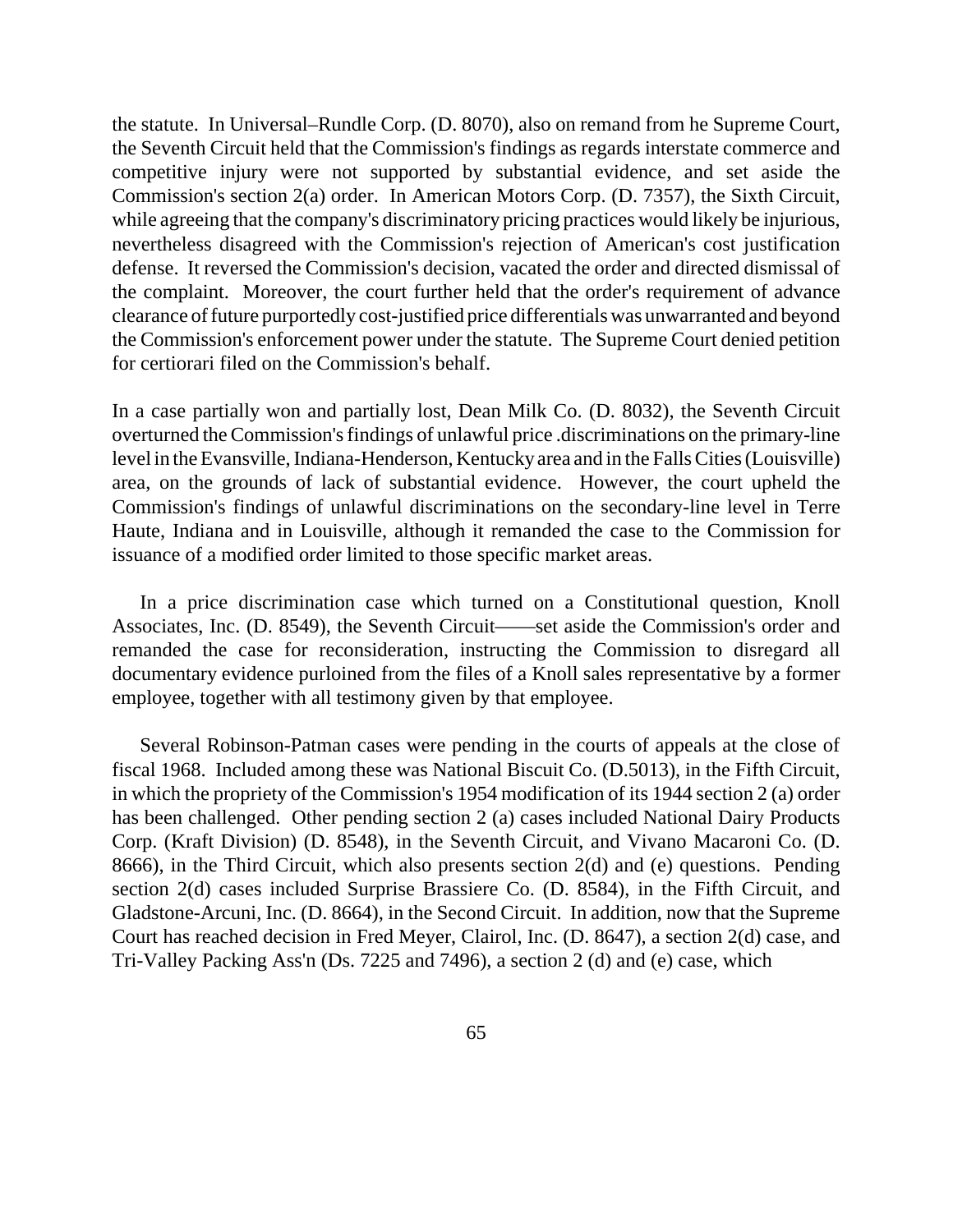have been held in abeyance in the Ninth Circuit pending that decision, can now proceed toward disposition this year.

In the illegal merger field, the Third Circuit, in furtherance of the Supreme Court's landmark Procter & Gamble decision last year, upheld the Commission's finding in General Foods Corp. (D. 8600) that a conglomerate merger between the nation'slargest producer and distributor of packaged food products and The S.O.S. Company, a dominant producer and marketer of household steel wool pads, violated Section 7. In other merger case activity, \_the Supreme Court in Martin-Marietta Corp. (D. 8280) declined to grant certiorari to review a decision of the Seventh Circuit that it lacked statutory power to review a Commission order denying in part the company's application for modification of an order of divestiture entered by consent. In Diamond Alkali Co. (D. 8572), the Sixth Circuit entered an order granting the parties' joint motion to withdraw petition for review and to dismiss the action.

In matters involving general trade restraints, the Third Circuit, in Luria Brothers & Co.  $(D. 6156)$ , sustained the Commission's findings and order in their entirety in a case involving various restrictive arrangements in the American and European steel scrap market. The Commission held that section 5 of the Federal Trade Commission Act had been violated by (1) separate agreements whereby certain steel mills made Luria their exclusive or substantially exclusive broker; and by (2) Luria's participation in the sale of scrap to the purchasing agent for the Coal and Iron Community of Western Europe. The Commission also held that Luria's acquisition of the stock of a competing scrap broker violated Section 7. The case was pending before the Supreme Court on petition for certiorari at the close of the fiscal year. In Texaco, Inc.-B. F. Goodrich Co. (D. 6485), the District of Columbia Circuit set aside the Commission's order for the second time and remanded the case to the Commission with directions to dismiss the complaint. The Court's previous decision was set aside by the Supreme Court in fiscal 1965. In its present decision, the court of appeals held that while Texaco's dominant economic power over its dealers was established in the record, there was insufficient evidence regarding the use of that power to coerce dealers into purchasing "sponsored" Goodrich TBA products, and regarding the anticompetitive effects resulting fromsuch use. The Supreme Court has again granted certiorari in the Commission's behalf.

General trade restraint cases pending in courts of appeals at the close of the fiscal year included such important ones as American Cyanamid Co. (D. 7211), again before the Sixth Circuit following that court's remand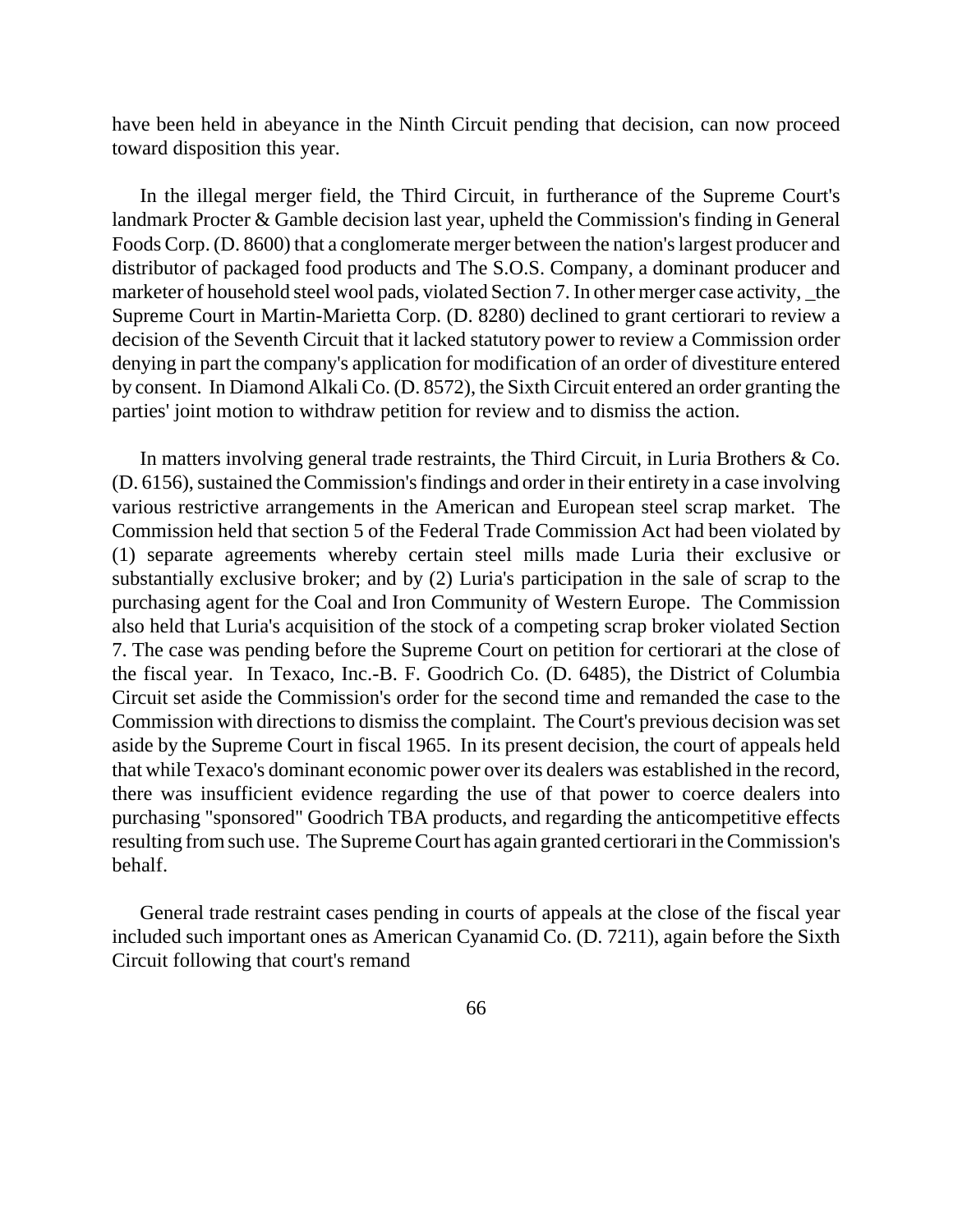to theCommission for a de novo determination without the participation of Chairman Dixon; Community Blood Bank of the Kansas City Area, Inc. (D. 8519), also before the Sixth Circuit, which involves a conspiracy to boycott the services of a community blood bank; Columbia Broadcasting System, Inc. (D. 8512), in the Seventh Circuit, in which the Conunission has found an unlawful lessening of competition in the mail-order record club market by virtue of restrictive licensing agreements with competitors; and Lenox, Inc. (D. 8718), in the Second Circuit, involving the establishment of a system of resale price maintenance in the distribution of the company's fine china dinnerware, giftware and artware.

### DECEPTIVE PRACTICE CASES

There were two important courts of appeals decisions in "drug" cases in fiscal 1968, both in the Sixth Circuit. In J. B. Williams Co. (D. 8547), the court upheld the Commission's finding that the company had falsely represented the efficacy of its tonic "Geritol." In so doing, the court expressly approved the requirements in the Commission's order that not only must future claims of effectiveness for "Geritol" be expressly limited to those persons whose symptoms (tiredness, irritability, etc.) are due to an existing deficiency of one or more vitamins contained in the preparation, or to an existing deficiency of iron, but also that "Geritol" advertisements must affirmatively disclose the negative facts that a great majority of persons who experience such symptoms do not experience them because of a vitamin or iron deficiency, and that in such cases "Geritol" will be of no benefit; and further, that "Geritol" advertisements refrain from representing that such symptoms are generally reliable indications of iron deficiency. In Aferck & Co. (D. 8635), the Sixth Circuit upheld the Commission's finding that the company falsely represented the therapeutic value of its "Sucrets" throat lozenges. The court also held that he Commission properly included Merck's advertising agency in the cease-and-desist order.

Pending in courts of appeals at the close of the fiscal year were a group of five "drug" cases involving deceptive claims for hemorrhoid preparations: American Home Products Corp. (D. 864-1), which has been argued in the Sixth Circuit; Grove Laboratories (D. 8643), in the Fifth Circuit; and Humphreys Medicine Co. (D. 8640), Mentholatum Co. (D. 8644) and E. C. DeWitt Co. (D. 8642), in the Second Circuit.

In other deceptive practice cases, the Fifth Circuit in S. Dean Slough (D. 8661), affirmed and enforced a Commission order prohibiting the further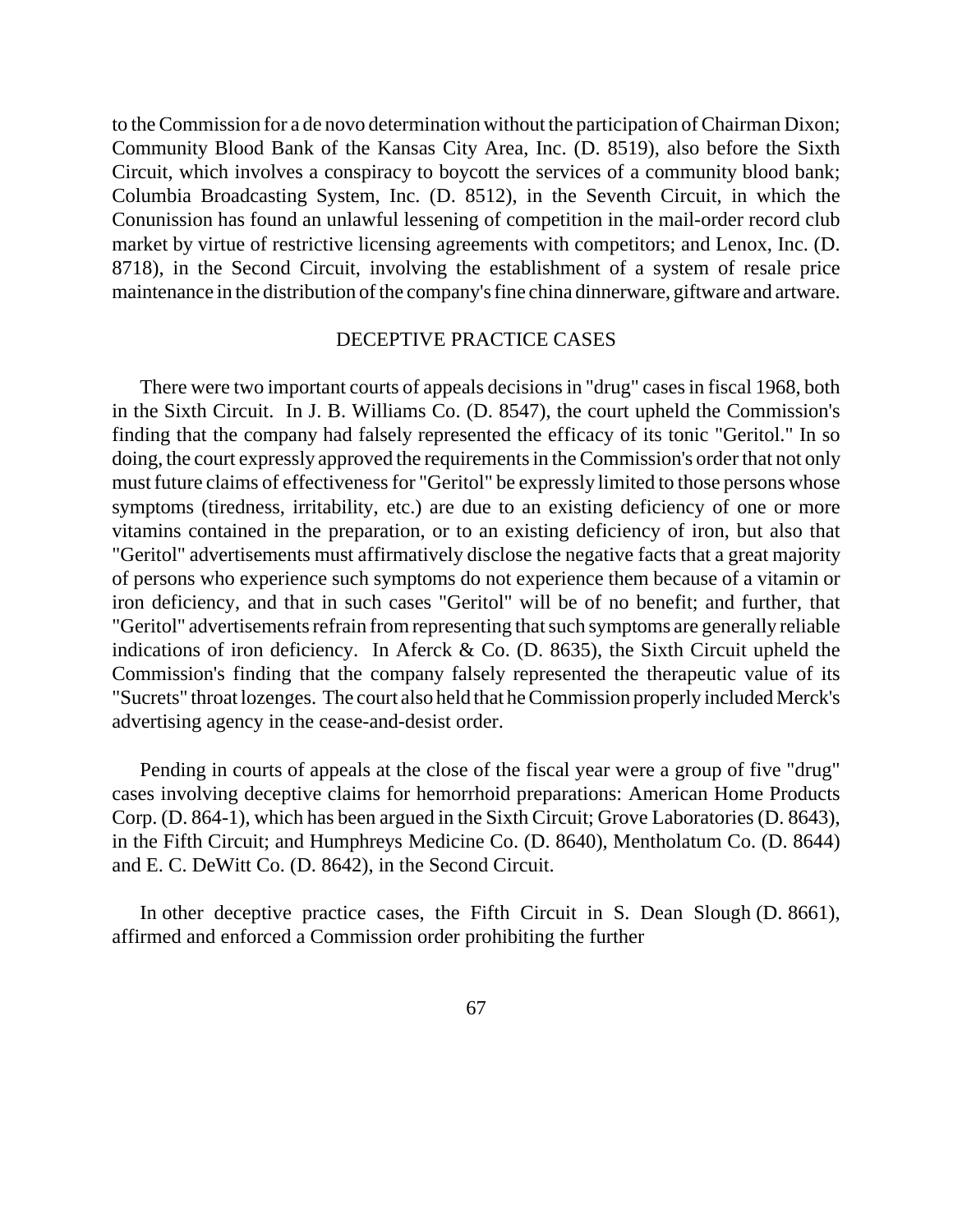dissemination of deceptive "debt collection" forms. In The Elmo Company, Inc. (D. 5959), the District of Columbia Circuit affirmed the Commission's reopening of its 1952 consent order, overruling the company's contention that the Commission was required to make a greater showing of "public interest" than that necessary for the issuance of a de novo complaint. The Supreme Court denied certiorari. In David Rettinger (D. 6534), the Second Circuit refused on jurisdictional grounds to review the Commission's denial of petitioner's motion to reopen the proceedings and to modify a 1956 consent order restricting the use of the name "Goodyear" on rainwear.

A number of deceptive practice matters were pending in courts of appeals at the close of the fiscal year. These included Rodale Press, Inc. (D. 8619), in the District of Columbia Circuit, deceptive advertising statements regarding the contents of and the therapeutic value obtainable from certain "health" publications; Federated Nationwide wholesalers Service (D. 8649), in the Second Circuit, deceptive claims as to "wholesale" prices in advertising items of general merchandise for sale to consumers; Consumers Products of America, Inc. (D. 8679) in the Third Circuit, false representations in connection with the sale of encyclopedias; Sydney N. Floersheim (D. 8721), in the Ninth Circuit, deceptive "debt collection" and "skip tracer" forms; General Transmissions Corp. (D. 8713), in the Third Circuit, various misrepresentations and malpractices in the sale and repair of automotive transmissions; and two cases involving unfair or deceptive acts and practices in attempting to sell "unordered merchandise," Joseph L. Portwood (D. 8681), in the Tenth Circuit, and S. & S. Pharmaceutical Co. (D. 8696), in the Fifth Circuit.

## SUITS FOR ENFORCEMENT OF COMMISSION ORDERS OR SUBPOENAS

In Jantzen, Inc. (D. 7247), the Ninth Circuit granted the Commission's application to affirm and enforce its pre-1959Clayton Actsection 2(d) order. Last year, the Supreme Court reversed the Ninth Circuit's holding that Congress, in enacting the "finality" amendment to the Clayton Act in 1959, repealed the old procedures of section 11 for affirming and enforcing previously issued orders, and remanded the case to the court of appeals for action upon the Commission's application. In Paul C. Guignon and John II. Pahlman, officials of Anheuser-Busch, Inc. (File 611 0155), the Eighth Circuit upheld the ruling of the U.S. District Court for the Eastern District of Missouri that the Commission has no standing under section 9 of the Federal Trade Commission Act to seek court enforcement of its subpoenas without the aid or consent of the Attorney General.

## COLLATERAL SUITS AGAINST THE COMMISSION FOR INJUNCTIVE AND OTHER RELIEF

In Bristol-Myers Co. (Trade Reg. Rule 215—14), the U.S. District Court for the District of Columbia granted the Commission's motion to dismiss a complaint seeking, inter alia, to prevent the Commission from proceeding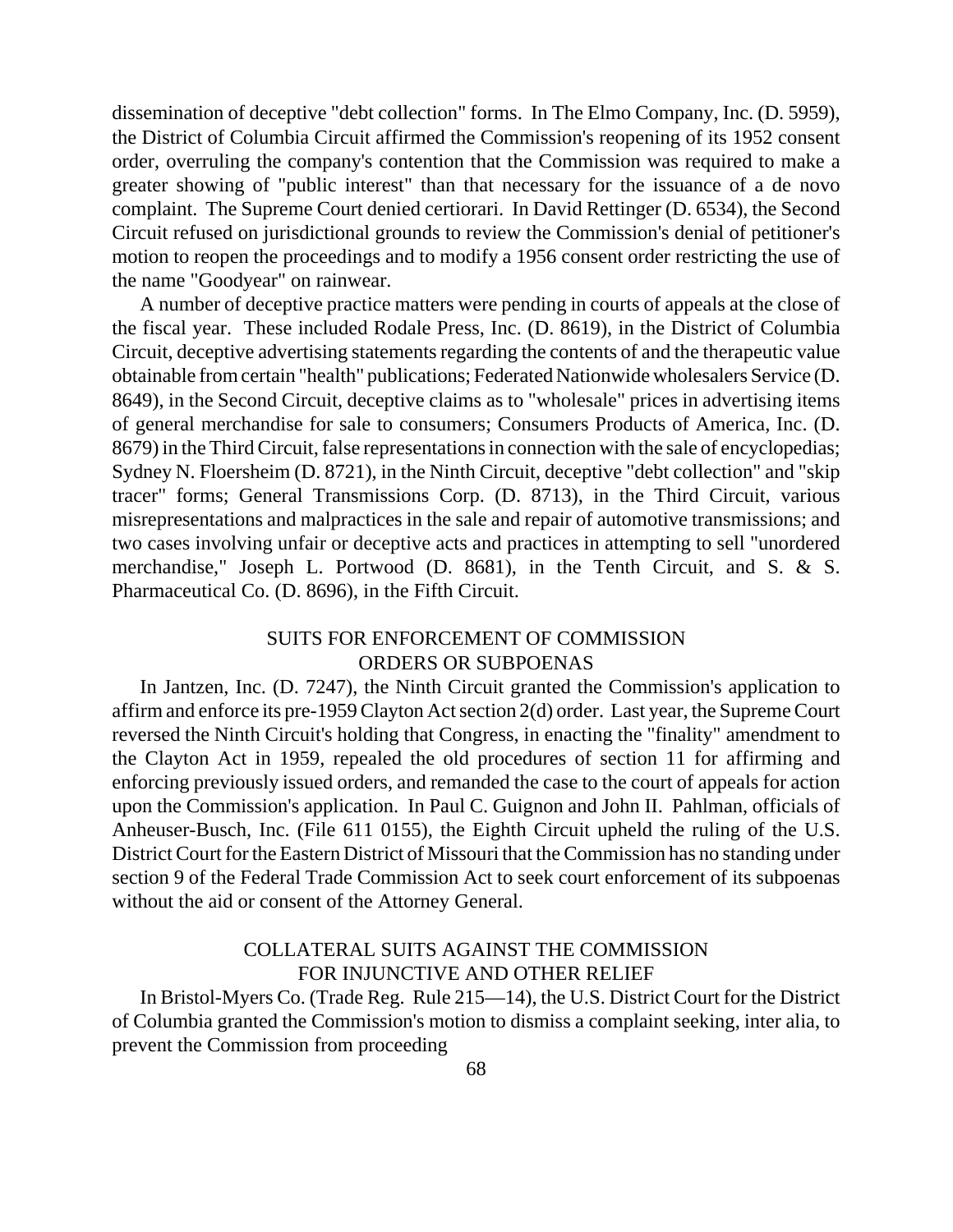with its pending analgesic rule-making proceeding and to compel the Commission to produce documentary records from its files under the provisions of the Public Information Act. In the Tobacco Institute case (File 682 3042), the U.S. District Court for the District of Columbia entered an agreed-upon order granting in part and denying in part the cross-motions of the parties for summary judgment. This order required the Commission to make available to the plaintiffs, pursuant to the Public Information Act, the names and responses of all individuals who responded to the Commission's April 1967 survey questionnaire directed under the Cigarette Labeling and Advertising Act, excepting those as to which confidential treatment was expressly requested when the responses were initially submitted. In Cinderella Career & Finishing School, Inc. (D. 8729), the District of Columbia Circuit, overruling the decision of the U.S. District Court for the District of Columbia, held that the Commission is authorized under section 6(f) of the Federal Trade Commission Act to issue factual news releases concerning adjudicatory proceedings pending before it. Following remand, the District Court entered an order vacating its outstanding preliminary injunction against the Commission and dismissing the company's complaint for declaratory and injunctive relief. The District Court also vacated the preliminary injunction against the Commission in Marlo Furniture Co. (File 662 3186), a case involving the same issue as in Cinderella. In Wolmart Discount Corp. (D. 8725), the U.S. District Court for the District of Columbia granted the Commission's motion to dismiss for failure to exhaust administrative remedies in an action seeking to prevent the Commission from prosecuting its deceptive practice complaint against the company. In National Dairy Products Corp. (D. 6651 ), an action for declaratory judgment and injunction against the Commission was instituted in the U.S. District Court for the District of Columbia challenging the Commission's 1968 interpretation of a provision of a 1963 section 7 consent order. Following the entry of a preliminary injunction against it, the Commission rescinded its notification of the disputed interpretation without prejudice to a future reopening of the proceeding and modification of the order under, the applicable statute and rules.

There were several collateral matters pending at various stages in the courts at the close of the fiscal year. A complaint for declaratory judgment and injunction filed by Puritan Fashions Co. and Reliance Mfg. Co. (Files 621 0552 and 621 0517), remained pending throughout the year in the U.S. District Court for the District of Columbia on the Commission's motion to dismiss or in the alternative for summary judgment. This action seeks to nullify section 6(b) orders of the Commission directing the filing of special reports on the grounds that such reports were not "cleared" with the Bureau of the Budget under the Federal Reports Act. (The delay in court disposition of this case is occasioned by the efforts of the Department of Justice to resolve the conflicting views of the Bureau of the Budget and other government agencies regarding the scope of the Federal Reports Act and the exemptions from the Bureau's "clearance" procedures under the Act when agency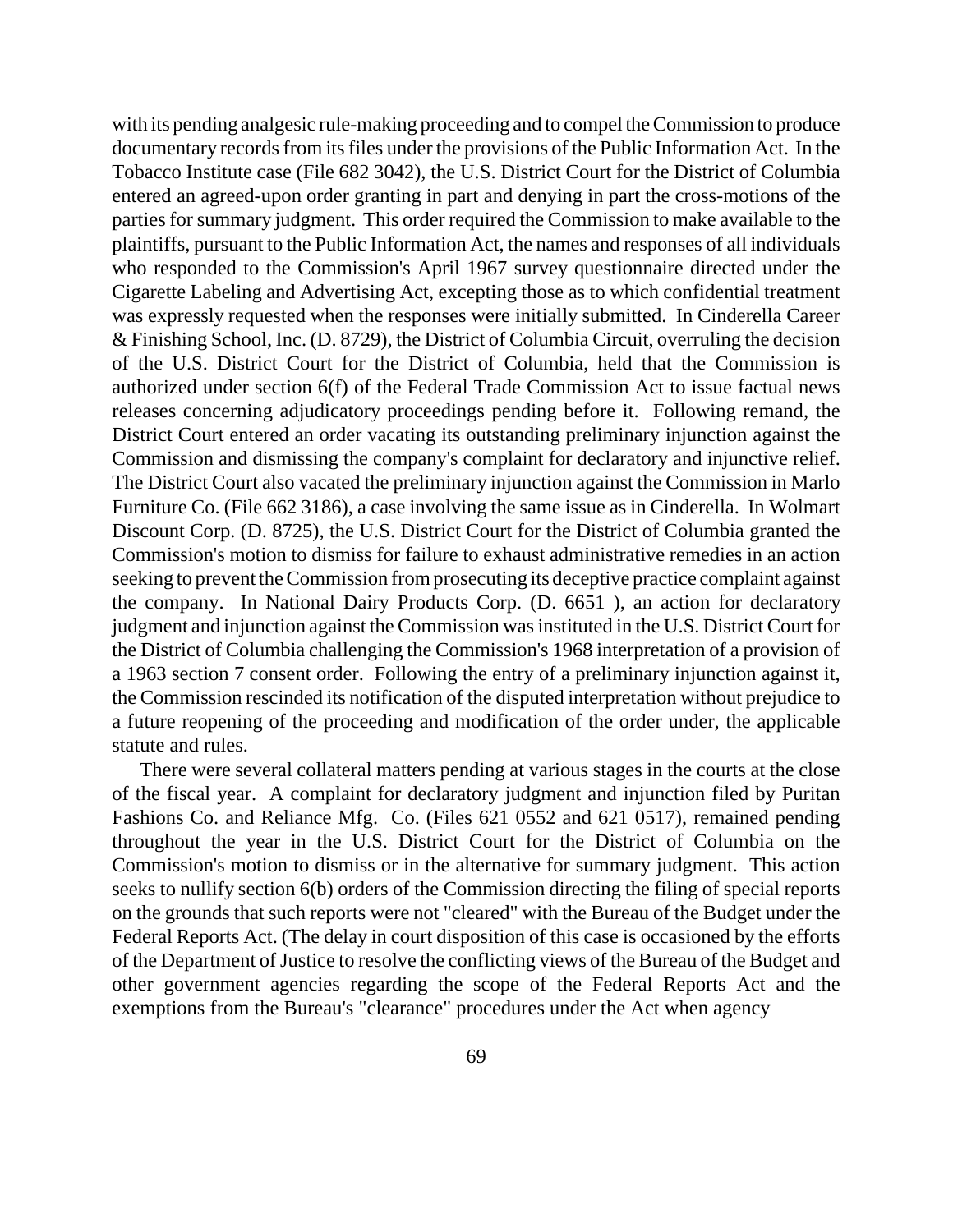investigations concern law enforcement matters.) Pending in the U.S. District Court for the Eastern District of Virginia is a complaint for declaratory judgment and injunction brought by Lehigh Portland Cement Co. (D. 8680), alleging that the Commission's section 7 proceeding against it was prejudiced by pressreleases and by theCommission'sindustrywide investigation concerning vertical integration in the cement and ready-mixed concrete industries. The Commission has filed a motion to dismiss or, in the alternative, for summary judgment, and Lehigh has filed a cross–motion for summary judgment. The motions have been heard and the court's ruling are awaited. In The Seeburg Corporation (D. 8692), the judgment of the District Court dismissing Seeburg's complaint against the Commission for declaratory judgment and injunctive relief remained pending on appeal throughout the year in the Sixth Circuit. Seeburg is contending, in connection with the Commission's rejection of a proposed consent settlement prior to the initiation of formal proceedings in a merger case, that the Commission wrongfully refused to divulge the basisfor its approval in another case of an allegedly similar acquisition of competitor. Seeburg is further complaining that it was unlawfully deprived of the right to confront agency counsel, to be furnished with copies of staff memoranda, and to make oral presentation before the Commission at the precomplaint stage. Pending in the U.S. District Court for the District of Delaware is a complaint for declaratory judgment and injunction filed in Continental Baking Co. (D. 8309). This suit involves problems connected with the Commission's efforts to determine whether the company is complying with the order issued against it in the Bakers of Washington case. In ruling upon Continental's petition for relief pendente lite, the court held (erroneously, we believe), inter alia, that under section 5 of the Federal Trade Commission Act and the Commission's Rules, civil penalties for violating the order in question may not be assessed until the Commission determines whether the conduct outlined in Continental's compliance reports violates the order, and informs the company of this. The court also denied Continental's request that the Commission's section 6(b) order to file a special report be quashed, but stayed the penalties for the company's failure to file such report pending a resolution of its challenge to the legality of the section 6(b) order. Following the denial of its petition for reconsideration, the Commission filed an answer to the complaint.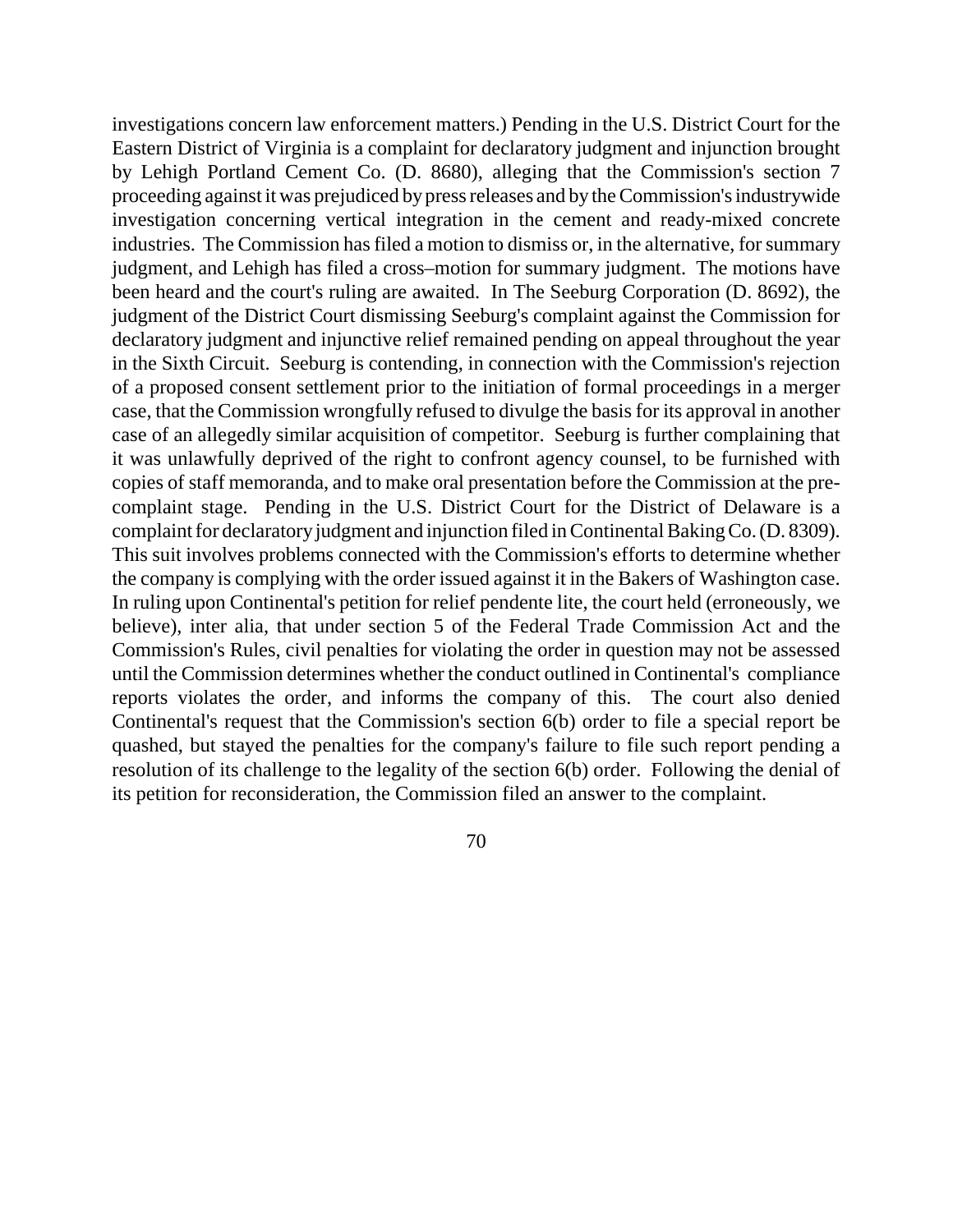## APPENDIX (B)

# Textile and Fur Court Cases

On February 12, 1968, Rule 36 under the Wool Products Labeling Act became effective. This regulation required wool products imported into the United States to be cleared by the Commission through the Bureau of Textiles and Furs before being released from the entry bond required by the Bureau of Customs. Those entries whose fiber content disclosure was questioned by the Commission would be required to be tested for fiber content, at the importer's expense, in a private testing laboratory approved by the Commission.

Before the effective date of Rule 36 the Textile and Apparel Group, American Importers Association and 34 other petitioners filed a Complaint for Declaratory Judgment and Injunctive Relief, naming the Federal Trade Commission and the Commissioners individually as defendants. Arguments for injunctive relief were held in the United States District Court for the District of Columbia and on February 16, 1968, the Court restrained the Commission from further enforcement of this regulation until the arguments for a declaratory judgment could be heard.

An interlocutory appeal was pending from the granting of injunction and this matter at the end of FY 1968 was pending in the U.S. Court of Appeals for the District of Columbia Circuit. At the end of FY 1968 a motion to discuss or, in the alternative, for summary judgment by the government, as well as a motion to dismiss by certain domestic interveners and a cross-motion for summary judgment by the plaintiff importers was pending in the U.S. District Court for the District of Columbia.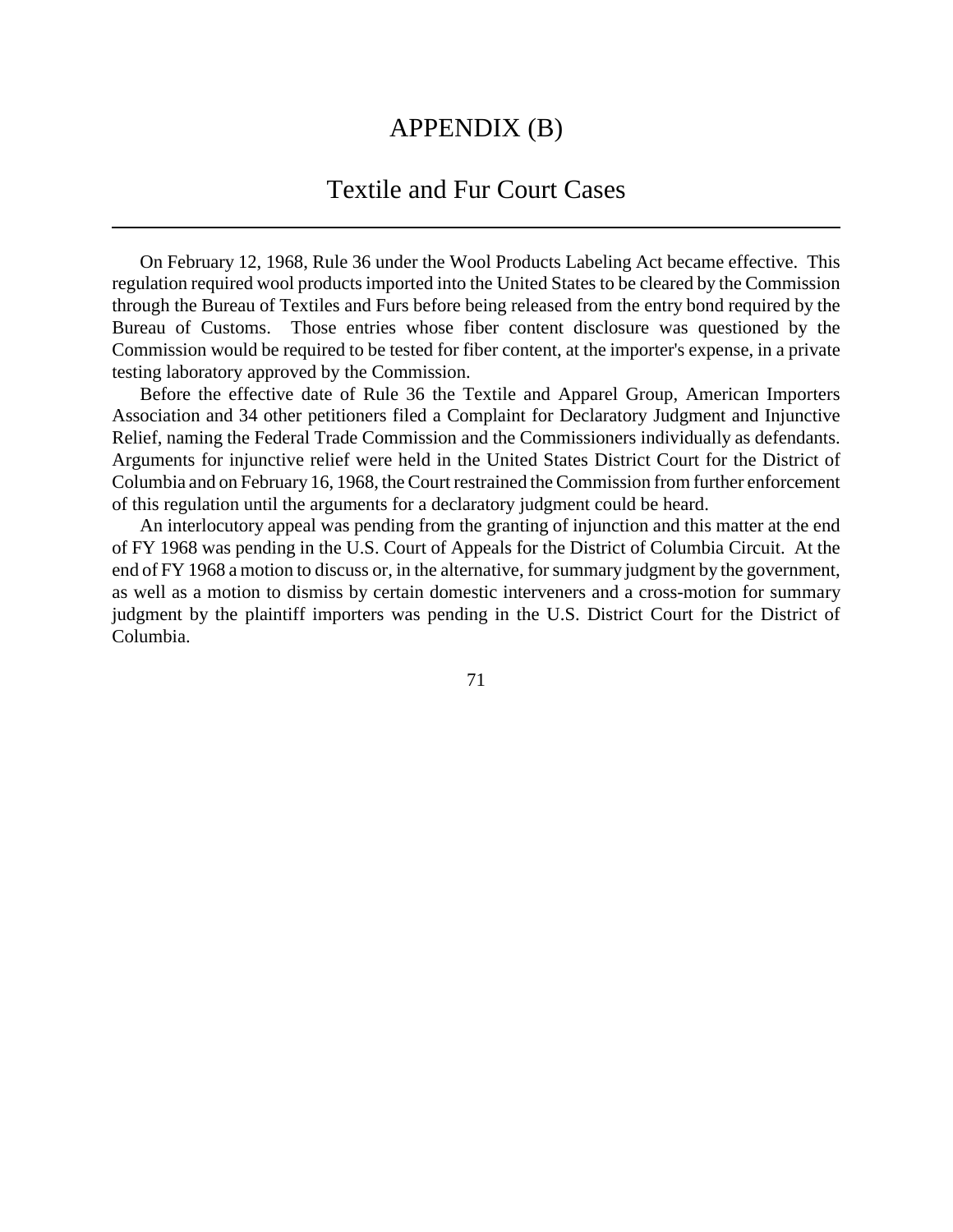## APPENDIX (C)

## Bureau of Textiles and Furs Civil Penalty and Criminal Cases

During fiscal 1968 a judgment in the amount of \$15,000 was entered in a civil penalty case. Peanalty Cases Statistics

| <b>Criminal Cases Statistics</b> |  |
|----------------------------------|--|
|                                  |  |
|                                  |  |
|                                  |  |

### Civil Penalty Cases Concluded

Asheville Textiles Corp., (S.D.N.Y.). Misbranding of imported woolen fabrics. Judgment for \$15,000.

Stone & Stone, Inc., (S.D.N.Y.). Misbranding and false invoicing of fur products. Dismissed. Civil Penalty Cases Pending

Woody Fashions, Inc., (S.D.N.Y.). Misbanding wool products, coats. Elliot Knitwear, Inc., (S.D.N.Y.). Importation and sale of misbranded wool products, sweaters,

73

335–839–69——6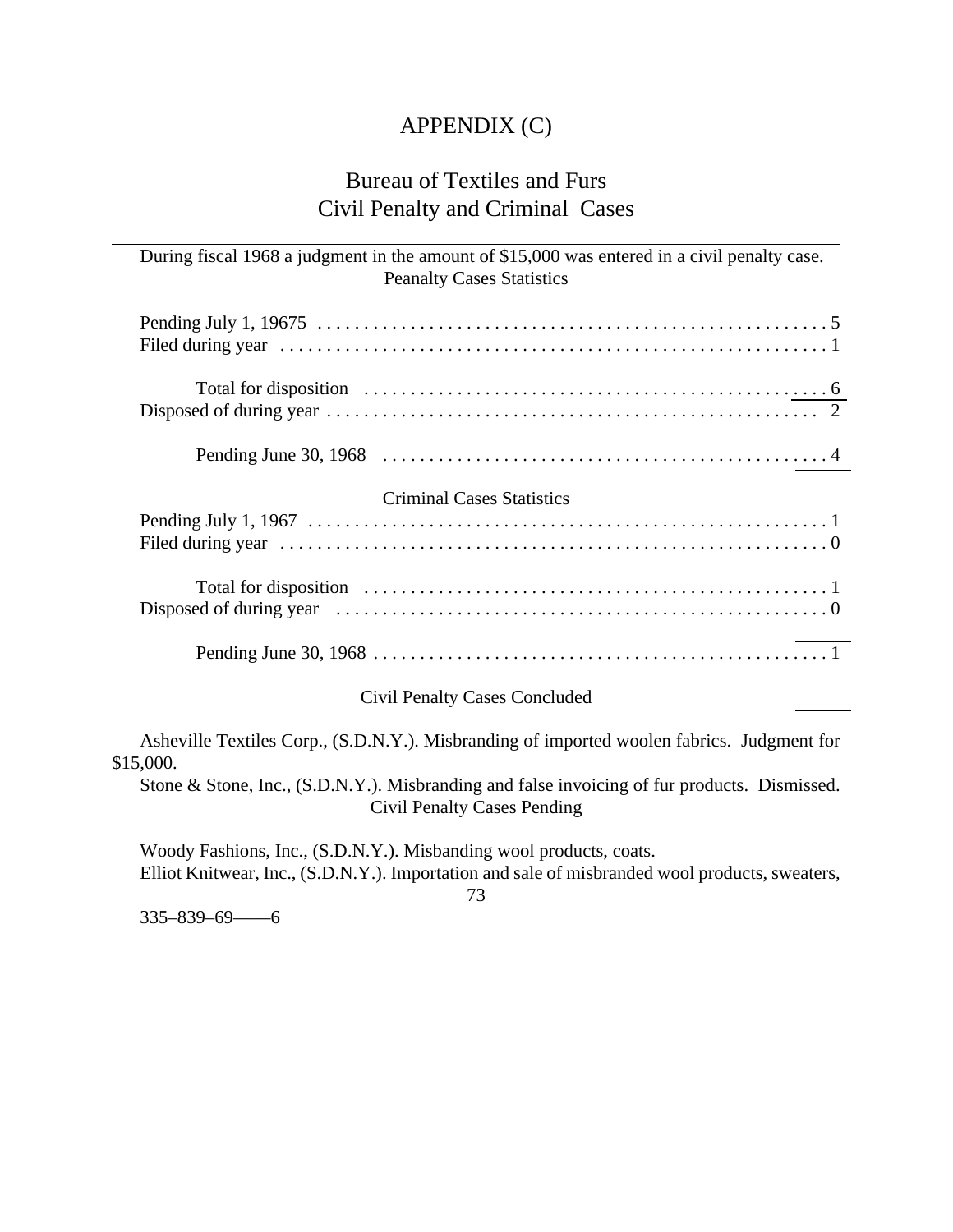Marks Furs, Inc., (E.D. Mich.). Making pricing claims as to fur products without maintaining records showing the basis for such claims. Irving Rifkin, (S.D.N.Y.). Misbranding imported woolen fabrics.

## Criminal Cases Pending

Stone & Stone, Inc., (S.D.N.Y.). Misbranding and false invoicing of fur products.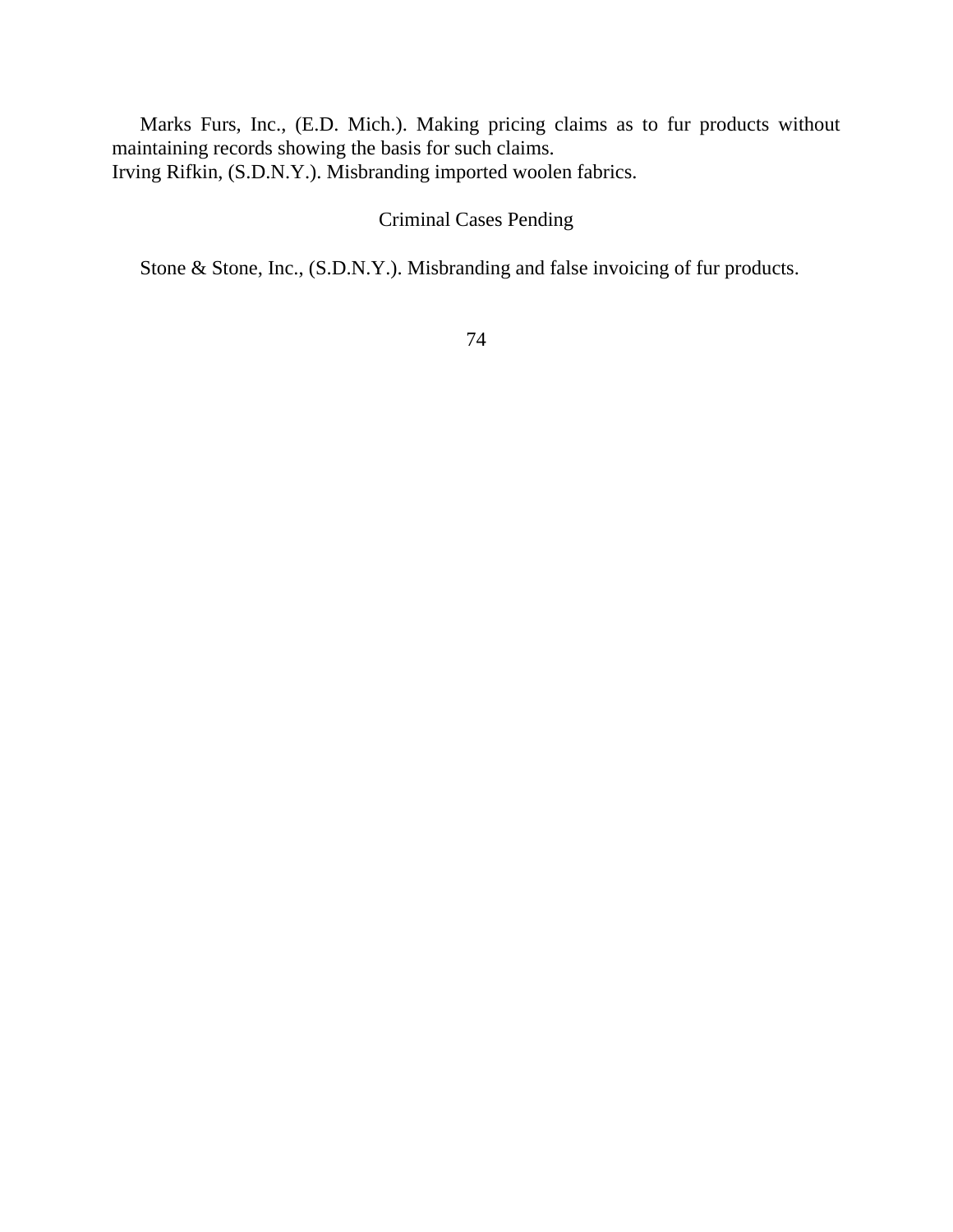# General Investigations by the Commission Since 1975

Since its establishment in 1915, the Federal Trade Commission has conducted numerous general inquiries which are alphabetically listed and briefly described in the following pages.<sup>1</sup> They were made at the request of the President, the Congress, the Attorney General, Government agencies, or on motion of the Commission pursuant to the Federal Trade Commission Act.

Reports on these inquiries in many instances have been published as Senate or House documents or as Commission publications. Printed documents, unless indicated as being out of print,<sup>2</sup> may be purchased from the Superintendent of Documents, Government Printing Office, Washington, D.C. Processed publications are available without charge from the Federal Trade Commission while the supply lasts.

Agencies initiating or requesting investigations are indicated in parentheses in the headings. Investigations, the results of which have been published, are listed below. Following this listing are unpublished investigations conducted by the Commission.

Accounting Systems (F.T.C.).—Pointing the way to a general improvement in accounting practices, the Commission, published Fundamentals of a Cost System for Manufacturers (H. Doe. 1356, 64th, 31 p., o.p., 7/l/16) and 4 System of Accounts for Retail Merchants (19 p., o.p., 7/15/16).

Accounting Systems.—See Distribution Cost Accounting.

Advertising and Output.—See Cigarette Advertising and Output.

Advertising as a Factor in Distribution.—See Distribution Methods and Costs.

Agricultural implements.—See Farm Implements and Distribution Methods and Costs.

Agricultural Implements and Machinery (Congress).<sup>3</sup>—Prices of farm products reached record lows in 1932 but prices of many farm implements, machines, and repair parts maintained high levels resulting in widespread complaints in the next few years. The Commission investigated the situation (Public Res. 130, 74th, 6/24/36) and, following submission of its report, Agricultural Implement and Machinery Industry (H. Doc. 702, 75th, 1,176 p., 6/6/,38, o.p.), the industry made substantial price reductions. The report criticized certain competitive practices on the part of the dominant companies which the companies later promised to remedy. It showed, among other things, that a few major companies had maintained a concentration of control which resulted in large part from their acquisition of the capital stock or assets of competitors prior to enactment of the Clayton Antitrust Act in 1914 and thereafter from their pur-

<sup>&</sup>lt;sup>1</sup>The wartime cost-finding inquiries, 1917–8 (p. 122), include approximately 370 separate investigations.

<sup>&</sup>lt;sup>2</sup>Documents out of print (designated "o.p.") are available in depository libraries.

<sup>&</sup>lt;sup>3</sup>Inquiries desired by either House of Congress are now undertaken by the Commission as a result of concurrent resolutions of both Houses.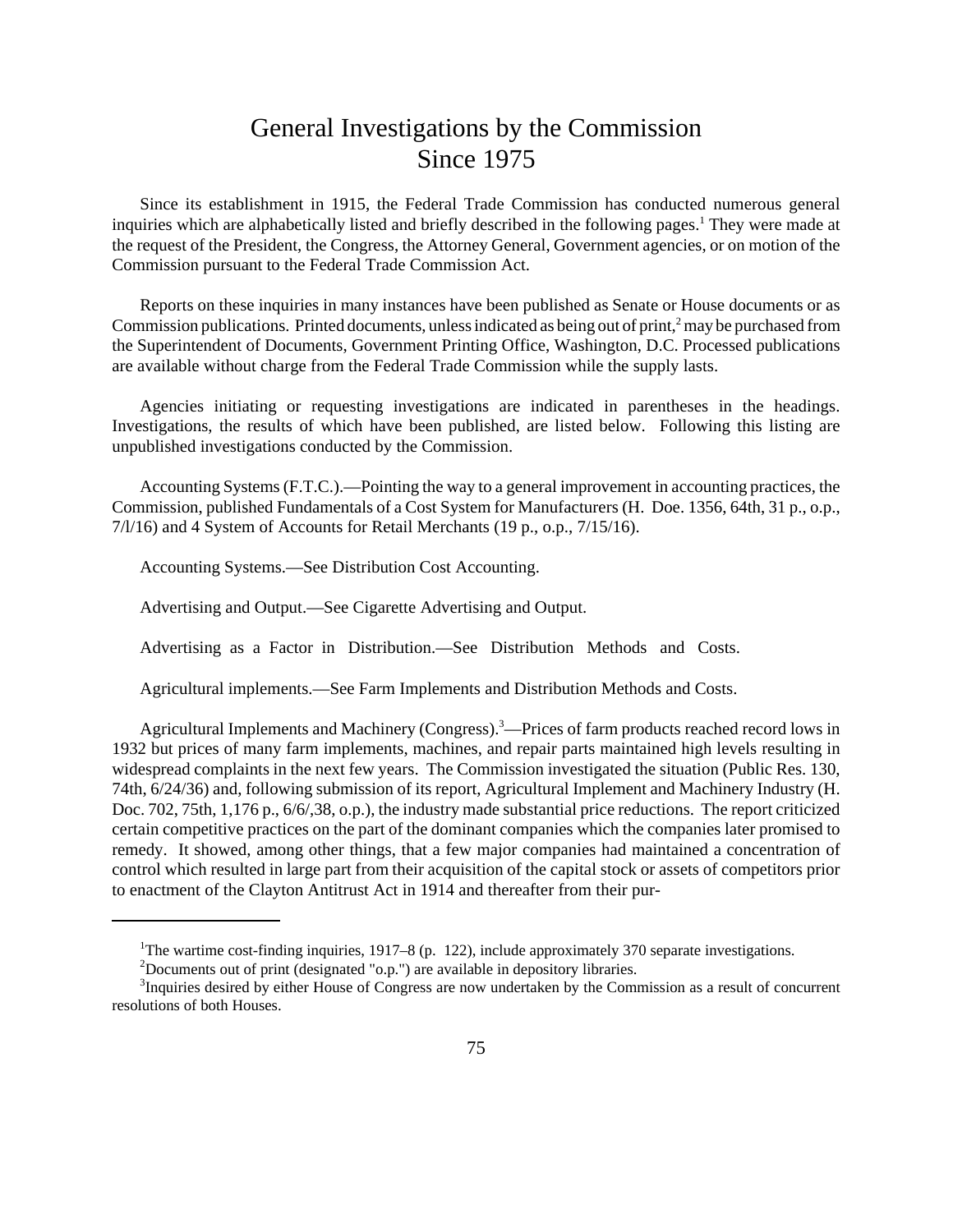chase of assets of competitors rather than capital stock.<sup>4</sup> (See also under Farm Implements and Independent Harvester Co.)

Agricultural Income (Congress).—Investigating a decline in agricultural income and increases or decreases in the income of corporations manufacturing and distributing wheat, cotton, tobacco, livestock, milk, and potato products (Public Res. 61, 74th, 8/27/35), and table and juice grapes, fresh fruits and vegetables (Public Res. 112, 74th, 6/20/36), the Commission made recommendations concerning, among other things, the marketing of commodities covered by the inquiry; corporate consolidations and mergers; <sup>5</sup> unbalanced agricultural-industrial relations; cooperative associations; production financing; transportation; and terminal markets. Its recommendations for improvement of the Perishable Agricultural Commodities Act were adopted by Congress in amending that act. (Public, 328, 75th) in 1937. [Report of the F.T.C. on Agricultural Income Inquiry, Part I, Principal Farm Products, 1,134 p., o.p. 3/2/37 (summary, conclusions, and recommendations, S. Doc. 54, 75th, 40 p., o.p.) ; Part II, Fruits, Vegetables, and Grapes, 906 p., 6/10/37, o.p.; Part III, Supplementary Report, 154 p., 11/8/37; and interim reports of 12/26/35 (H. Doc. 380, 74th, 6 p.), and 2/l/37 (S. Doc. 17, 75th, 16 p., o.p.).]

Agricultural Prices.—See Price Deflation.

Antibiotics Manufacture (F.T.C.).—Because of the rising importance and the cost of antibiotic drugs, and the lack of published information on their production, a Commission resolution of July 13, 1956, authorized the study which appeared as Economic Report on Antibiotics Manufacture (361 p., 6/27/58). This volume covered the origin and history of the industry, the companies manufacturing antibiotics, production processes, marketing, prices, costs, profits, patents and trademarks, and public health aspects.

Automobiles.—See Distribution Methods and Costs, and Motor Vehicles.

Automotive Tires.—See Tires, Manufacture and Distribution of

Bakeries and Bread.—See under Food.

Baking Industry.—See under Food.

Beet Sugar.—See under Food—Sugar.

Bread Prices—See Milk and Bread Prices.

Building Materials.—See Distribution Methods and Costs.

Calcium Arsenate (Senate).—High prices of calcium arsenate, a poison used to destroy the cotton boll weevil (S. Res. 417, 67th, 1/23/23), appeared to be due to sudden increased demand rather than trade restraints (Calcium Arsenate Industry, S. Doc. 345, 67th, 21 p., o.p., 3/3/23).

Canned Fruit, Juice and Vegetable Industry.—See Food Marketing, Part Ill.

Cartels.—See paragraphs headed Copper Industry, International Phosphate Cartels, Sulphur Industry, International Electrical Equipment Cartel, International Steel Cartels, Fertilizer (F.T.C.), International Petroleum Cartels, and International Alkali Cartels.

<sup>5</sup>See footnote 4 above.

<sup>&</sup>lt;sup>4</sup> F.T.C. recommendations that section 7 of the Clayton Act be amended to declare unlawful the acquisition of corporate assets under the same conditions that acquisition of corporate stock has been unlawful since 1914, are discussed in Chain Stores–Final Report on the Chain Store Investigation (S. Doc. 4, 74th, 12/14/34), p. 96; Summary Report on Conditions With Respect to the Sale and Distribution of Milk and Dairy Products (H. Doc. 94, 75th, 1/4/37), p. 38; Report of the F.T.C. on Agricultural Income Inquiry, Part 1 (3/2/37), p. 26; Agricultural Implement and Machinery Industry (H. Doc. 702, 75th, 6/6/39), p. 1038; The Present Trend of Corporate Mergers and Acquisitions (3/7/47) ; The Merger Movement: A Summary Report (1948); and F.T.C. Annual Reports: 1938, pp. 19 and 29; 1939, p. 14; 1940, 1). 12; 1941, p. 19; 1942, p. 9; 1943, p. 9; 1944, p. 7; 194.5, p. 8; 1946, p. 12; 1947, p. 12; and 1948, p. 11.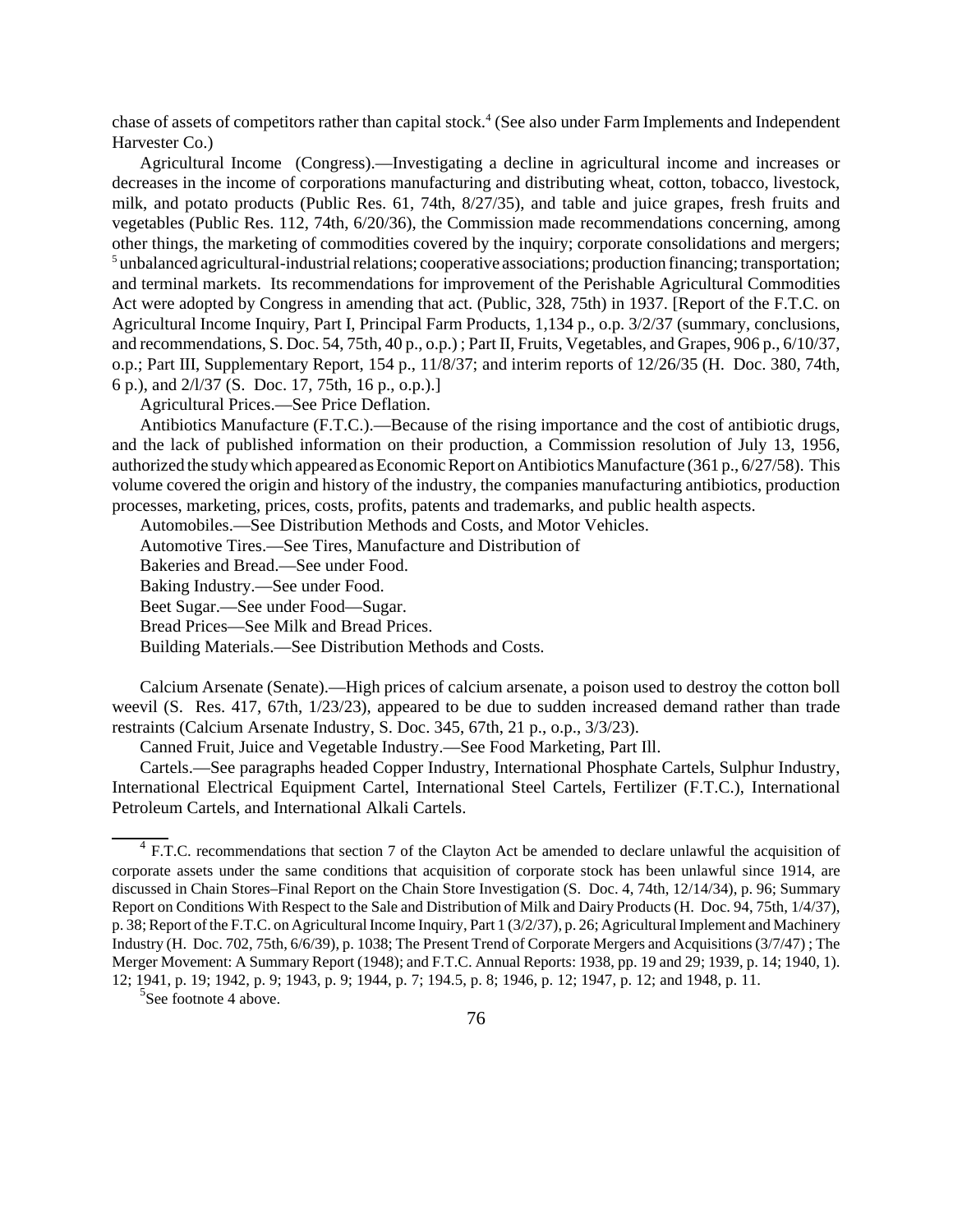Cement (F.T.C.).—In its Economic Report on Mergers and Vertical Integration in the Cement Industry, the Commission reviews recent developments in the cement and ready mixed concrete industries in the United States with particular reference to the merger movement which has brought about a large degree of vertical integration between two industries. The report develops data on trends in the structure and performance of cement manufacturing and processing industries. It examines the possible competitive consequences of market extension and vertical mergers. (123 p., April 1966.)

Cement (Senate).—Inquiry into the cement industry's competitive conditions and distributing processes (S. Res. 448, 71st,  $2/16/31$ ) showed that rigid application of the multiple basing-point price system<sup>6</sup> tended to lessen price competition and destroy the value of sealed bids; concerted activities of manufacturers and dealers strengthened the system's price effectiveness; and dealer associations' practices were designed to restrict sales to recognized "legitimate" dealers (Cement Industry, S. Doc. 71, 73d, 160 p., o.p., 6/9/33).

Cents-Off.—See Coffee Industry.

Chain Stores(Senate).—Practically every phase of chain-store operationwas covered (S. Res. 224, 70th, 5/5/28), including cooperative chains, chain-store manufacturing and wholesale business, leaders and loss leaders, private brands, short weighing and overweighing and sales, costs, profits, wages, special discounts and allowances, and prices and margins of chain and independent grocery and drug distributors in selected cities. (For subtitles of 33 reports published under the general title, Chain Stores, 1931–33, see F.T.C. Annual Report, 1941, p. 201.)

In the Final Report on the Chain-Store Investigation (S. Doc. 4, 74th, 110 p., o.p., 12/14/34), legal remedies available to combat monopolistic tendencies in chain-store development were discussed.<sup>7</sup> The Commission's recommendations pointed the way to subsequent enactment of the Robinson-Patman Act (1936) prohibiting price and other discriminations, and the Wheeler-Lea Act (1938) which amended the Federal Trade Commission Act so as to broaden the prohibition of unfair methods of competition in section 5 to include unfair or deceptive acts or practices in interstate commerce.

Cigarette Advertising and Output (F.T.C.).—This report was prepared in conjunction with the Commission's Rule Making proceedings regarding cigarette advertising. It reviewed the content of cigarette advertising together with related data on advertising expenditures and output. Particular emphasis was given to advertising patterns and practices from 1950 through 1964. Data from public sources were used. (Report on Cigarette Advertising and Output, 56 p., January 1964.)

Cigarette Labeling and Advertising (F.T.C.).—A report to the Congress of the -United States concerning the effectiveness of cigarette labeling, current practices and methods of cigarette advertising and promotion, and recommendations for legislation which are deemed appropriate. (Report to Congress Pursuant to the Federal Cigarette Labeling and Advertising Act, 39 p. plus appendices, 6/30/68.)

Cigarette Shortage (F.T.C. and Senate Interstate Commerce Committee Chairman), Wartime, 1944–45.—In response to complaints from the public and a request from the Chairman of the Senate Interstate Commerce Committee (letter dated 12/l/44), the Commission investigated the cigarette shortage and reported, among other things, that the scarcity was directly traceable to the large volume of cigarettes moving to the armed forces and the Allies; that it was not attributable to violations of laws administered by the Commission; but that certain undesirable practices such as hoarding and tie-in sales had developed. (Report of the F.T.C. on the Cigarette Shortage, 33 pages, processed, o.p., 2/13/45.)

<sup>6</sup>Basing-point systems are also discussed in the published reports listed herein under "Price Bases," "Steel Code," and "Steel Sheet Piling."

 $7$ See footnote 4.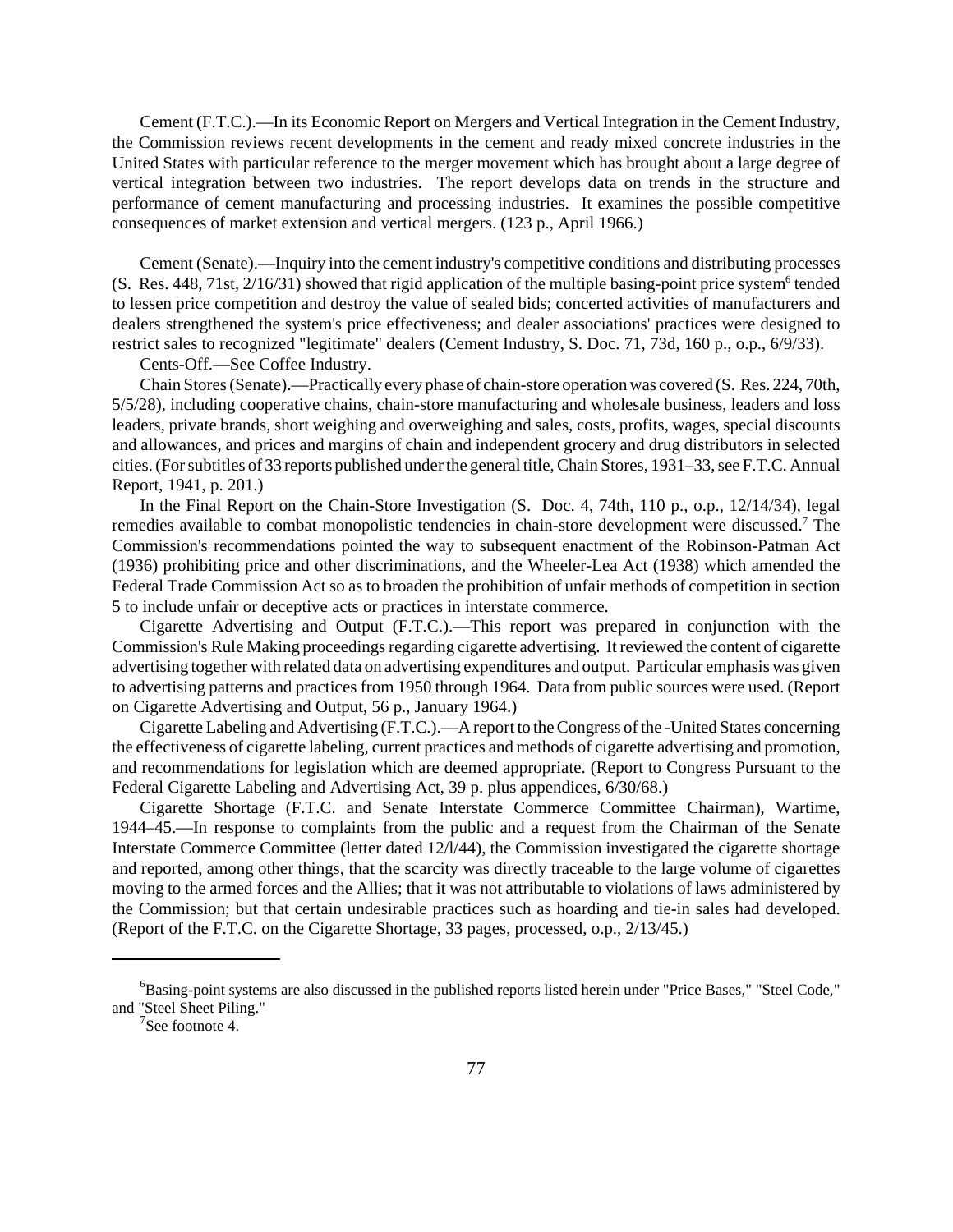Coal (Congress and F.T.C., Wartime, 1917–18, Etc.—From 1916 through the first World War period and afterward, the Commission at different times investigated anthracite and bituminous coal prices and the coal industry's financial condition. Resulting cost and price reports are believed to have substantially benefited the consumer. Among the published reports were: Anthracite Coal Prices, preliminary (S. Doc. 19, 65th, 4 p., o.p., 5/4/17) ; Preliminary Report by the F.T.C. on the Production and Distribution of Bituminous Coal (H. Doc. 152, 65th, 8 p., o.p., 5/19/17) ; Anthracite and Bituminous Coal Situation, summary (H. Doc. 193, 65tb, 29 p., o.p., 6/19/17); and Anthracite and Bituminous Coal (S. Doc. 50, 65th, 420 p., o.p., 6/19/17)—pursuant to S. Res. 217, 64th 2/22/16; H. Res. 352, 64th, 8/18/16, and S. Res. 51, 65th, 5/l/17; )Washington, D.C., Retail Coal Situation (5 p., release, processed, o.p., 8/11/17)—pursuant to F.T.C. motion; Investment and Profit in Soft-Coal Mining (two parts 5/31/22 and 7/6/22, 222 p., o.p., S. Doc. 207, 65th)—pursuant to F.T.C. motion; and Report of the F.T.C. on Premium Prices of Anthracite (97 p., o.p., 7/6/25)—pursuant to F.T.C. motion.

Coal, Cost of Production (F.T.C.), Wartime, 1917–18.—President Wilson fixed coal prices by Executive order under the Lever Act (1917) on the basis of information furnished by the Commission. For use of the U.S. Fuel Administration in continuing price control, the Commission compiled monthly cost production reports, collecting cost records for 1917–18 for about 99 percent of the anthracite and 95 percent of the bituminous coal production (Cost Reports of the F.T.C.—Coal, 6/30/19, summarized for principal coalproducing States or regions: (1) Pennsylvania, bituminous, 103 p., o.p.; (2) Pennsylvania, anthracite, 145 p., o.p.; (3) Illinois, bituminous, 127 p., o.p.; (4) Alabama, Tennessee, and Kentucky, bituminous, 210 p., o.p.; (5) Ohio, Indiana, and Michigan, bituminous, 288 p., o.p.; (6) Maryland, West Virginia, and Virginia, bituminous, 286 p., o.p.; and (7) trans-Mississippi States, bituminous, 459 p., o.p.).

Coal, Current Monthly Reports (F.T.C.).—The Commission (December 1919) initiated a system of current monthly returns from the soft coal industry similar to those compiled during the World War, 1917–18 (Coal–Monthly Reports on Cost of Production, 4/20/20 to 10/30/20, Nos. I to 6, and two quarterly reports with revised costs,  $8/25/20$  and  $12/6/20$ , processed, o.p.). An injunction to prevent the calling for the monthly reports (denied about 7 years later) led to their abandonment.

Coffee (F.T.C.).—In its 1954 Economic Report of the Investigation of Coffee Prices, the Commission reported that the coffee price spiral of 1953–54 "cannot be explained in terms of the competitive laws of supply and demand." The report lists and discusses six major factors responsible for the price spiral, and recommends Congressional action to correct some of the "market imperfections" and "irregularities" found. (523 pp., 7/30/54.)

Coffee Industry (F.T.C.).—The coffee industry is characterized by widespread advertising and promotional activity. In 1963, coffee ranked as the third most heavily advertised food product, exceeded only by cereals and soft drinks. Coffee advertising expenditures have risen sharply in recent years, increasing 26 percent from 1958 to 1963.

Trade publicationsindicate that cents-off promotions were first used widely in the coffee industry about 1958 or 1959 by large nationwide sellers as a means of achieving a largershare of those local markets which were dominated by local firms.

In order to gain information concerning "cents-off" promotion practices during 1964 and 1965, the Commission staff conducted a limited survey of a group of the large-and medium-size coffee companies. (Cents–Off Promotions in the Coffee Industry, 65 p., April 26, 1966.)

Combed Cotton Yarns.—See Textiles.

Commercial Bribery (F.T.C.).—Investigating the prevalence of bribery of customers' employees as a means of obtaining trade, the Commission published A Special Report on Commercial Bribery (H. Doc. 1107, 65th, 3 p., o.p., 5/15/18), recommending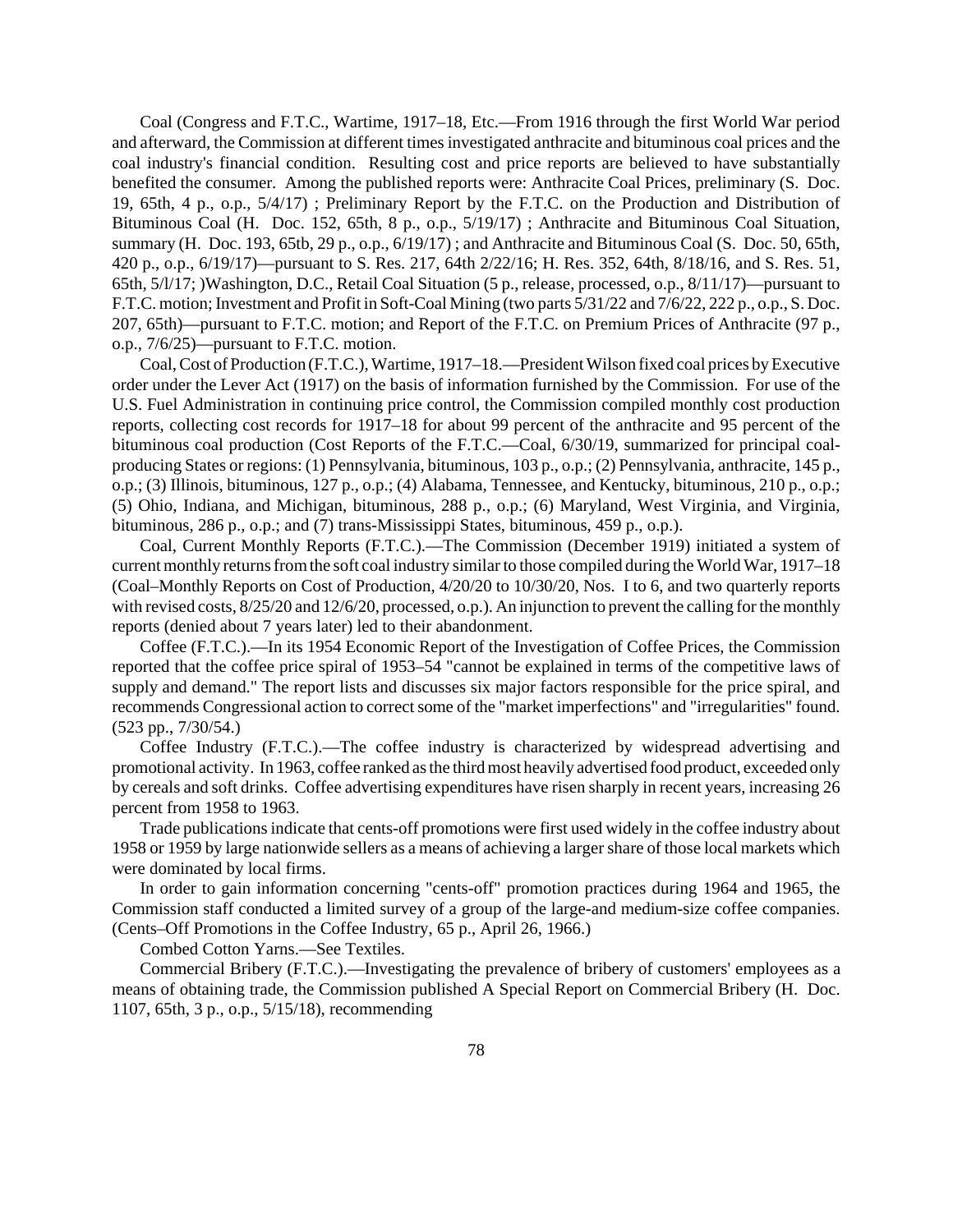legislation striking at this practice; Commercial Bribery (S. Doc. unnumbered, 65th, 36 p., o.p., 8/22/18); and Commercial Bribery (S. Doc. 258, 66th, 7 P., o.p., 3/18/20).

Concentration in Manufacturing, Changes in, 1935 to 1947 and 1950 (F.T.C.).—This 153-page report shows that, on the basis of a study of the top 200 companies, concentration in American manufacturing was 2.8 percentage points higher in 1950 than in 1935. The report explores the reasons for the changes in recorded concentration in individual industries.

Concentration of Productive Facilities (F.T.C.).—In a study of the extent of concentration of economic power, the Commission reported that 46 percent of the total net capital assets of all manufacturing corporations in the United States in 1947 was concentrated in the 113 largest manufacturers. The report is entitled The Concentration of Productive Facilities, 1947–Total Manufacturing and 26 Selected Industries (96 p.). See also Divergence between Plant and Company Concentration.

Control of Iron Ore (F.T.C.).—A study of the concentration of iron ore supplies covers the sources and consumption of iron ore in 1948, an estimate of reserves available to major companies and an analysis of effect of possible shortage on big and small companies. The Control of Iron Ore, 157 p., o.p. (1952).

Cooperation in American Export Trade.—See Foreign Trade.

Cooperation in Foreign Countries (F.T.C.).—Inquiries made by the Commission regarding the cooperative movement in 15 European countries resulted in a report, Cooperation in Foreign Countries (S. Doc. 171, 68th, 202 p., o.p., 11/29/24), recommending further development of cooperation in the United States.

Cooperative Marketing (Senate).—This inquiry (S. Res. 34, 69th 3/17/25) covered the development of the cooperative movement in the U.S. and illegal interferences with the formation and operation of cooperatives; and a comparative study of costs, prices, and marketing methods (Cooperative Marketing, S. Doc. 95, 70th, 721 p., o.p., 4/30/28).

Copper.—See Wartime Cost Finding, 1917-18.

Copper Industry (F.T.C.).—The Commission's report on The Copper Industry, transmitted to Congress (3/11/47), was in two parts: Part I—The Copper Industry of the United States and International Copper Cartels, and Part II—Concentration and Control by the Three Dominant Companies, 420 p., o.p. The Commission reported that "The copper situation is particularly serious, not only because of the concentration of control of the ore reserves and of the productive capacity, but also because the domestic supply is inadequate to meet the demands of high level national production and employment. Furthermore, the production of foreign copper, on which the United States will become increasingly dependent, is likewise dominated by a few, corporate groups which in the past have operated cooperatively in cartels to regulate production and prices."

Corporation Reports.—See Quarterly Financial Reports.

Corporate Mergers and Acquisitions (F.T.C.).—To determine the impact on the Nation's economy of corporate mergers and acquisitions, the Commission made a study of the merger movement for the years 1940–46, inclusive. The results of the study were transmitted to Congress in a report entitled The Present Trend of Corporate Mergers and Acquisitions (23 p., o.p., 3/7/47), which showed, among other things, that during the period covered, more than 1,800 formerly independent competitive firms in manufacturing and mining industries alone had disappeared as a result of mergers or acquisitions, and that more than one-third of the total number of acquisitions occurred in only three industries, food, nonelectrical machinery, and textiles and apparel–all predominantly "small business" fields.

In 1948 the Commission published The Merger Movement: A Summary Report (134 p., o.p., also 7 p. processed summary). In this report the legal history of the antimerger provisions of the Clayton Act is reviewed. Significant individual mergers are examined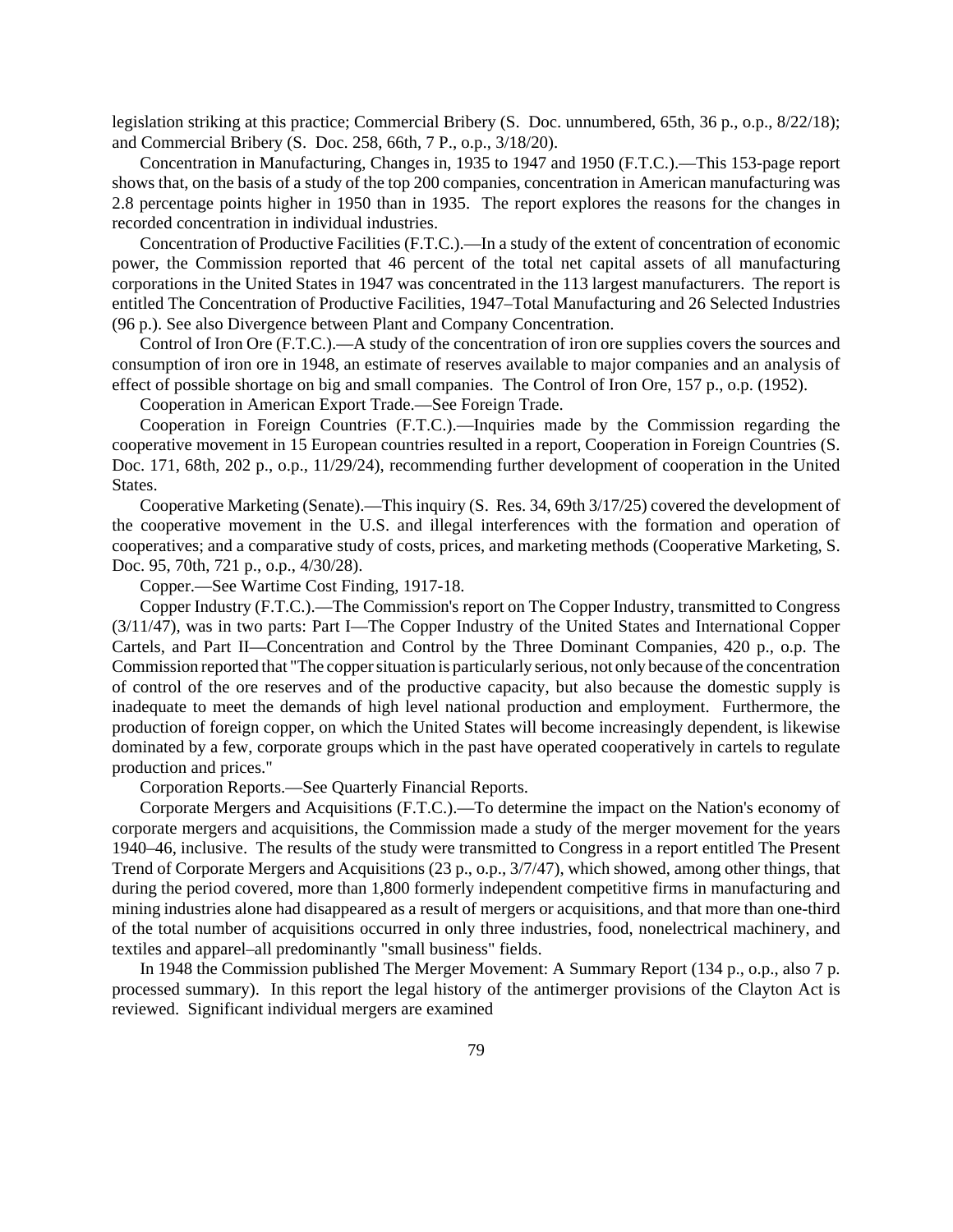in detail. Maps, diagrams, charts and tabular statistical materials are used to illustrate the economic effects of the then in force antimerger legislation.

The Report on Corporate Mergers and Acquisitions (210 p.) was published in May 1955. This study, bringing up to date much of the statistical material in the 1947 and 1948 reports, showed, among other things, that 1,773 formerly independent competitive firms in manufacturing and mining industries alone had disappeared in the period 1947–54 as a result of mergers or acquisitions, and that more than one-third of the total number of acquisitions occurred in only 3 industries, food, nonelectrical machinery, and textiles and apparel–all predominantly small business fields.

Cost Accounting.—See Accounting Systems.

Cost of Living (President), Wartime, 1917–18.—Delegates from the various States met in Washington, April 30 and May 1, 1917, at the request of the Federal Trade Commission, and considered the rapid rise of wartime prices and the plans then being made for the Commission's general investigation of foodstuffs. [See Foods(President), Wartime, 1917–18, herein.] Proceedings of the conference were published (High Cost of Living, 119 p., o.p.).

Cotton Industry.——See Textiles.

Cottonseed Industry (House).—Investigating alleged price fixing (H. Res. 439, 69th, 3/2/27), the Commission reported evidence of cooperation among State associations but no indication that cottonseed crushers or refineries had fixed prices in violation of the antitrust laws (Cottonseed Industry, H. Doc. 193, 70th, 37 p., o.p. 3/5/28).

Cottonseed Industry (Senate).—Two resolutions(S. Res. 136, 10/21/29, and S. Res. 147, 11/2/29–71st) directed the Commission to determine whether alleged unlawful combinations of cottonseed oil mill corporations sought to lower and fix prices of cottonseed and to sell cottonseed meal at a fixed price under boycott threat; and whether such corporations acquired control of cotton gins to destroy competitive markets and depress or control prices paid to seed producers (Investigation of the Cottonseed Industry, preliminary report, S. Doc. 91, 71st, 4 p., O.P., 228/30, and final report, 207 P., o.p., with 11 vols. testimony, S. Doc. 209, 71st, 5/19/33).

Distribution Cost Accounting (F.T.C.).—To provide a guide for current legislation and determine ways for improving accounting methods, the Commission studied distribution cost accounting in connection with selling, warehousing, handling, delivery, credit and collection (Case Studiesin DistributionCost Accounting for Manufacturing and Wholesaling, H. Doc. 287, 77th, 215 p., o.p., 6/23/41).

Distribution.—See Millinery Distribution.

Distribution of Steel Consumption.—A study to determine the distribution of steel in a time of shortage, when control over distribution rests with the producers (1949–50). The results of the study were transmitted to the Subcommittee on Monopoly of the Senate Select Committee on Small Business and published as a committee print. (20p) o.p., 3/31/52.

Distribution Methods and Costs (F.T.C).—This inquiry into methods and costs of distributing important consumer commodities (F.T.C. Res., 6/27/40) was undertaken by the Commission pursuant to authority conferred upon it by section 6 of the F.T.C. Act. Eight parts of the F.T.C. Report on Distribution Methods and Costs were transmitted to Congress and published under the subtitles: Part 1, Important Food Products (11/11/43, 223 p., o.p.) ; Part III, Building Materials–Lumber, Paints and Varnishes, and Portland Cement (2/19/44, 50 p., o.p.) ; Part IV, Petroleum Products, Automobiles, Rubber Tires and Tubes, Electrical Household Appliances, and Agricultural Implements (3/2/44, 189 p., o.p.) ; Part V, Advertising as a Factor in Distribution (10/30/44, 50 p., o.p.) ; Part VI, Milk Distribution, Prices, Spreads and Profits (6/18/45, 58 p.) Part VII, Cost of Production and Distribution of Fish in the Great Lakes Area (6/.30/45, 59 p.) ; Part VIII, Cost of Production and Distribution of Fish in New England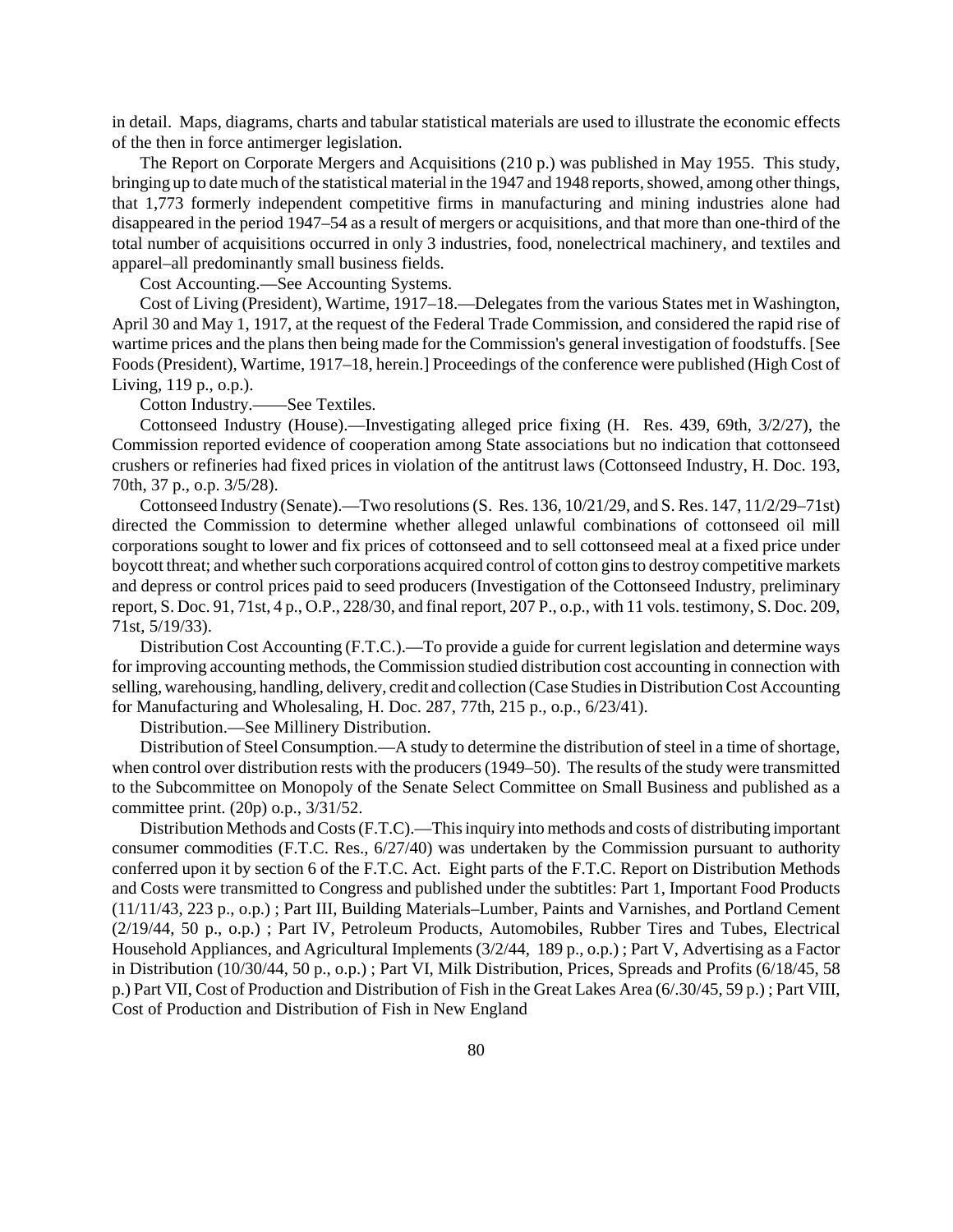(6/30/45, 118 P.) ; and Part IX, Cost of Production and Distribution of Fish on the Pacific Coast (7/25/46, 82 p.). The inquiries relating to fish were conducted in cooperation with the Coordinator of Fisheries, Interior Department. During World War II special reports on the distribution of some 20 commodity groups were made for confidential use of the Office of Price Administration and other war agencies.

Divergence Between Plant and CompanyConcentration (F.T.C.).—In this 1950 report, the Commission measured the divergence between plant and company concentration for each of 340 manufacturing industries. The Divergence between Plant and Company Concentration, 1947 (162 p., o.p.). See also Concentration of Productive Facilities.

Du Pont Investments (F.T.C.).—The Report of the F.T.C. on Du Pont Investments (F.T.C. motion 7/29/27; report, 46 p., o.p. processed, 2/l/29) discussed reported acquisition by E. 1. du Pont de Nemours & Co. of U.S. Steel Corp. stock, together with previously reported holdings in General Motors Corp.

Electric and Gas Utilities, and Electric Power.—See Power.

Farm Implements (Senate), Wartime, 1917–18.—The Report of the F.T.C. on the Causes of High Prices of Farm Implements (inquiry under S. Res. 223, 65th, 5/13/18; report, 713 p., o.p., 5/4/20) disclosed numerous trade combinations for advancing prices and declared the consent decree for dissolution of International Harvester Co. to be inadequate. The Commission recommended revision of the decree and the Department of Justice proceeded to that end.

Farm Implements (F.T.C.).—A 1948 report on the Manufacture and Distribution of Farm Implements (160 p., also 8 p. processed summary) concerns the production and distribution policies of large manufacturers of farm machinery. The report includes information respecting important developments and trends in the industry.

Feeds,Commercial(Senate).—Seeking to determine whether purported combinations in restraint of trade existed (S. Res. 140, 66th, 7/31/19), the Commission found that although some association activities were in restraint of trade, there were no substantial antitrust violations (Report of the F.T.C. on Commercial Feeds, 206 p., o.p., 3/29/21.

Fertilizer (Senate).—Begun by the Commissioner of Corporations<sup>8</sup> (S. Res. 487, 62d, 3/l/13), this inquiry disclosed extensive use of bogus independent fertilizer companies for competitive purposes (Fertilizer Industry, S. Doc. 551, 64th, 269 p., o.p., 8/19/16). Agreements for abolition of such unfair competition were reached.

Fertilizer (Senate).—A second fertilizer inquiry (S. Res. 307, 67th, 6/17/22) developed that active competition generally prevailed in that industry in the U.S., although in some foreign countries combinations controlled certain important raw materials. The Commission recommended improved agricultural credits and more extended cooperation by farmers in buying fertilizer (Fertilizer Industry, S. Doc. 347, 67tb, 87 p., o.p., 3/3/23).

Fertilizer (F.T.C.).—The Commission's 1949 report on The Fertilizer Industry (100 p.) is concerned primarily with restrictions and wastes which interfere with the supply of plant food materials in the quantities needed and at prices low enough to facilitate maintenance of soil fertility. The Nation's resources of nitrogen, phosphate, and potash are discussed, and the inter-relationships of producers and mixers are reviewed. The report also summarizes available information concerning cartel control of nitrogen, phosphates, and potash.

Fish.—See Distribution Methods and Costs.

<sup>8</sup> The Commission was created Sept. 26, 1914, upon passage of the Federal Trade Commission Act, sec. 3 of which provided that "all pending investigations and proceedings of the Bureau of Corporations (of the Department of Commerce) shall be continued by the Commission."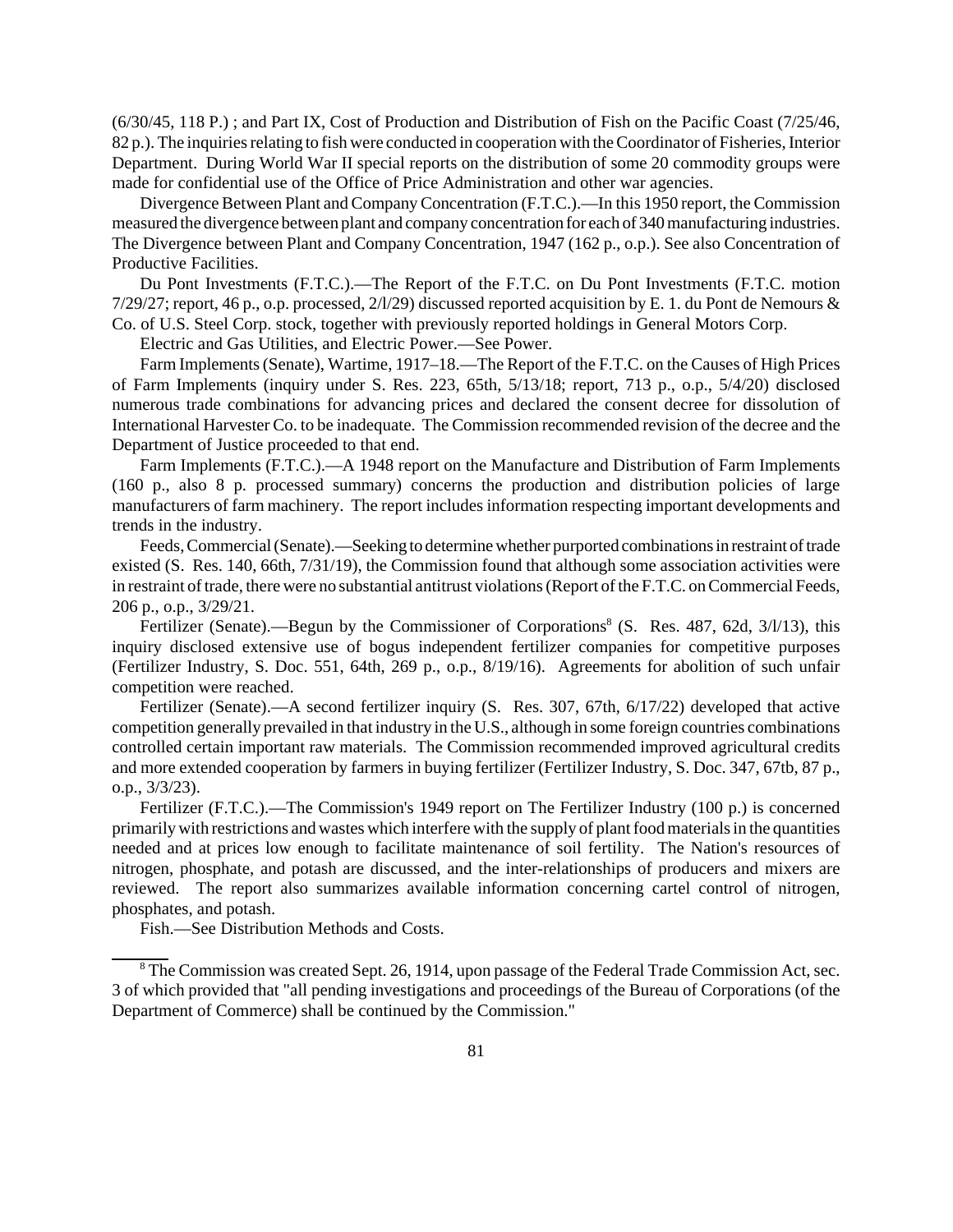Flags (Senate), Wartime, 1917–18.—Unprecedented increases in the prices of U.S. flags in 1917, due to wartime demand, were investigated (S. Res. 35, 65th, 4/16/17). The inquiry was reported in Prices of American Flags (S. Doc. 82, 65th, 6 p., o.p., 7/26/17).

Flour Milling.—See Food, below.

Food (President)—Bakeries and Flour Milling.—One F.T.C. report was published by the Food Administration (U.S. Food Administration, Report of the F.T.C. on Bakery Business in united States, pp. 5–13, o.p. 1133/17). Other reports were: Food Investigation, Report of the F.T.C. on Flour Milling and Jobbing (4/4/18, 27 p., o.p.) and Commercial Wheat Flour Milling (9/15/20,118 p., o.p.).

Food—Baking Industry (F.T.C.).—This is an in depth study of the Baking industry following the Commission's Economic Report on Bread and Milk Prices prepared at the request of the Secretary of Agriculture (see Food-Milk and Bread Prices, below). The former report analyzed price behavior in the Baking industry in six major metropolitan areas and examined the relationship between price changes and various elements of cost and profit. Among the subjects covered in the study were the following: (1) national price, cost and profit trends, (2) the structure and nature of price competition in the bread Baking industry, and (3) changes in prices and costs in six cities. (Economic Report on the Baking Industry, 120 P., November 1967.)

Food—Bread and Flour (Senate).—Reports on this inquiry (S. Res. 163, 68th, 2/26/24) were: Competitive Conditions in Flour Milling (S. Doc. 97, 70th, 140 p., o.p., 5/3/26) ; Bakery Combines and Profits (S. Doc. 212, 69th, 95 p., o.p., 2/11/27) ; Competition and Profits in Bread and Flour (S. Doc. 98, 70th, 509 p., o.p., 1/11/28) ; and Conditions in the Flour Milling Business, supplementary (S. Doc. 96, 72d, 26 p., o.p., 5/28/32).

Food (President) Continued—Canned Foods,<sup>9</sup> Private Car Lines, Wholesale Food Marketing.–Under the general title Food Investigation were published Report of the F.T.C. on Canned Foods–General Report and Canned Vegetables and Fruits (5/18/18, 83 p., o.p.)Report of the F.T.C. on Canned Foods-Canned Salmon (12,/27/18, 103 p., o.p.) Report of the F.T.C. on Private Car Lines, regarding transportation of meats, fruits, and vegetables (6/27/19, 271 p., o.p.) ; and Report of the F.T.C. on Wholesale Marketing of Food (6/30/19, 268 p., o.p.), which recommended that a wholesale dealer in perishable food products should be required to procure a Federal license and that Federal inspection and standards should be provided. Provisions in accordance with these recommendations were incorporated in the Perishable Agricultural Commodities Act (1930).

Food—Fish.—See Distribution Methods and Costs.

Food—Flour Milling (Senate).—This study of costs, profits, and other factors (S. Res. 212, 67th, 1/18/22) was reported in Wheat Flour Milling Industry (S. Doc. 130, 68th, 130 p., o.p., 5/16/24).

Food—Flour–Milling Industry, Growth and Concentration in (F.T.C.).—The Commission's study showed that there has been a progressive increase in the size of flourmill operations and a progressive decrease in the number of flour-milling establishments. Nevertheless, the Commission reported, there is a lesser degree of concentration in the flour-milling industry than in many other important industries. The results of the study were presented to Congress in a report on the Growth and Concentration in the Flour Milling Industry (6/2/47, 36 p.).

Food—Frozen Concentrated Orange Juice Processing (F.T.C.).—This report evaluates the post-freeze industry pricing in light of the structure setting and performance history of the industry as well as against an analysis of the demand and supply conditions

 $\frac{9}{9}$ In connection with its wartime cost finding inquiries, 1917-18, p. 124 herein, the Commission published Report of the F.T.C. on Canned Goods 1918-Corn, Peas, String Beans, Tomatoes, and Salmon (86 p., 11/21/21).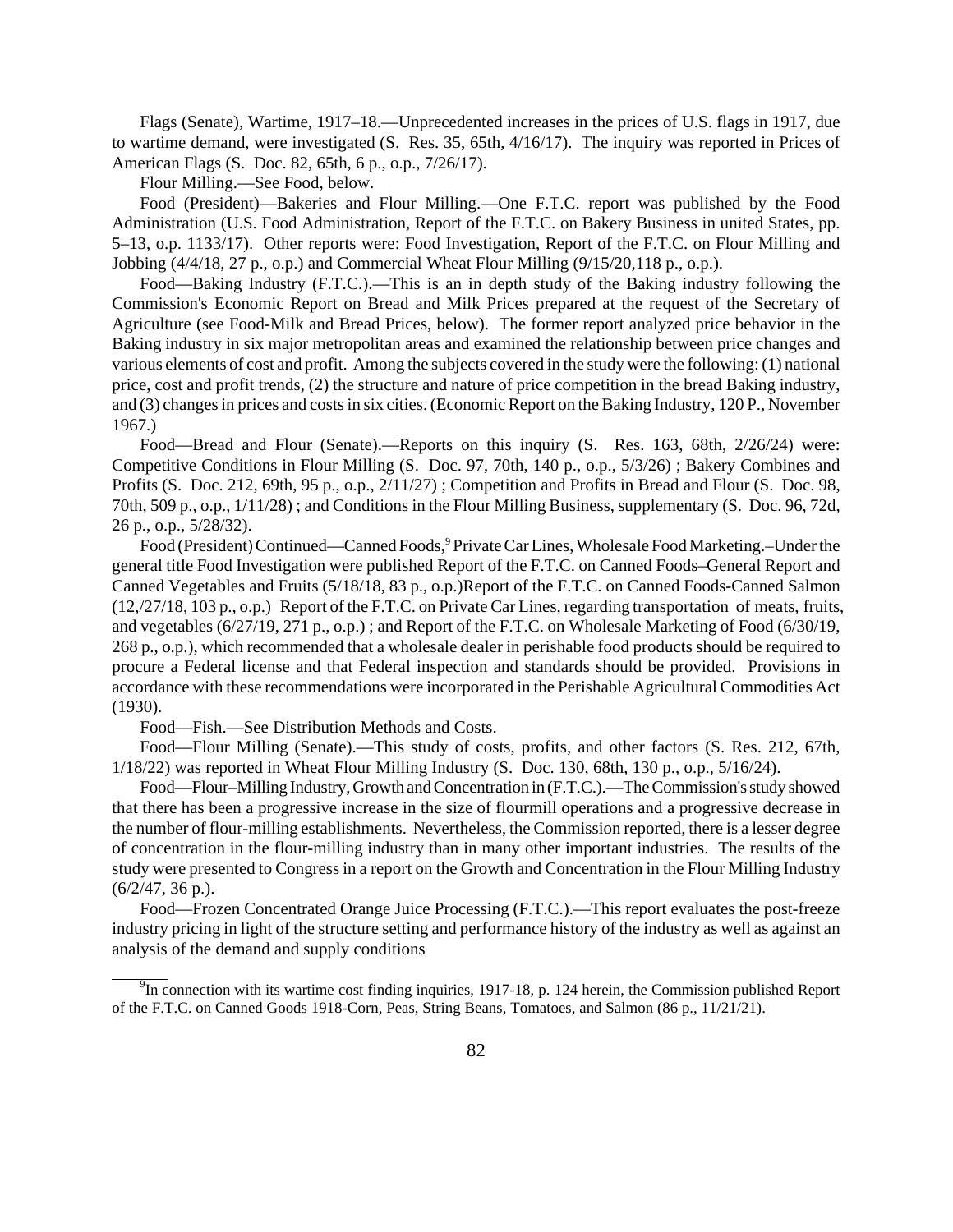faced by the industry. It is divided into four parts: (1) The origin, development and organization of the Florida citrus industry; (2) the competitive structure of the frozen concentrated orange juice processing industry; (3) the price and profit behavior of the processing industry; and (4) the pattern of retail margins. This report was originally prepared at request of the Special Assistant to President on Consumer Affairs. (Economic Report on the Frozen Concentrated Orange Juice Industry, 78 p., August 1964.)

Food—Grain Elevators(F.T.C.), Wartime, 1917– 18.—In view of certain bills pending before Congress with reference to regulation of the grain trade, the Commission, in a preliminary report, Profits of Country and Terminal Grain Elevators (S.Doc. 40, 67th, 12 p., o.p., 6/13/21) presented certain data collected during its inquiry into the grain trade ordered by the President.

Food–Grain Exporters (Senate).—The low prices of export wheat in 1921 gave rise to this inquiry (S. Res. 133, 67th, 12/22/21) concerning harmful speculative price manipulations on the grain exchanges and alleged conspiracies among country grain buyers to agree on maximum purchasing prices. The Commission recommended stricter supervision of exchanges and additional storage facilities for grain not controlled by grain dealers (Report of the F.T.C. on Methods and Operations of Grain Exporters, 2 vols., 387 p., o.p., 5/16/22 and 6/18/23).

Food (President) Continued—Grain Trade.—Covering the industry from country elevator to central market, the Report of the F.T.C. on the Grain Trade was published in seven parts: I. Country Grain Marketing (9/15/20, 350 p., o.p.) ; II. Terminal Grain Markets and Exchanges (9/15/20, 333 p., o.p.) ; III. Terminal Grain Marketing (12/21/21, 332 p., o.p.) ; IV. Middlemen's Profits and Margins (9/26/23, 215 p., o.p.) ; V. Future Trading Operations in Grain (9/15/20 347 ., o.p.) ; VI. Prices of Grain and Grain Futures (9/10/24, 374 p., o.p.) ; and VII. Effects of Future Trading (6/25/26, 419 p., o.p.). The investigation as reported in vol. V, and testimony by members of the Commission's staff (U.S. Congress House Committee on Agriculture, Future Trading, hearings, 67th, April 25–May 2, 1921) was an important factor in enactment of the Grain Futures Act (1921). (Further reference to the grain trade is made under Grain Elevators, Grain Exporters, and Grain Wheat Prices, 1). 149.)

Food—Grain, Wheat Prices (President).—An extraordinary decline of wheat prices was investigated (President Wilson's directive 10/12/20) and found to be due chiefly to abnormal market conditions (Report of the F.T.C. on Wheat Prices for the 1920 Crop, 91 p., o.p., 12/13/20).

Food—Important Food Products.—See Distribution Methods and Costs.

Food—Manufacturing (F.T.C.).—Examines trends in key structural and behavioral variables affecting the competitive performance of major food manufacturing industries. Included for analysis are: patterns of concentration, integration, diversification and product differentiation, as well as profit behavior, conditions of entry, merger trends and antitrust enforcement. This report was originally prepared for and published by the National Commission on Food Marketing as Technical Study No. 8, June 1966. (Economic Report on the Structure of Food Manufacturing, Technical Study No. 8, 292 p., June 1966.)

Food—Marketing (F.T.C.).—On October 9, 1958, the Commission launched a study of significant economic trends in food marketing. In the first phase of this investigation facts were developed concerning the growth of corporate chains and voluntary and cooperative wholesalers. On June 30, 1959, the Commission published a statistical report entitled Economic Inquiry into Food Marketing–Interim Report (6 p., 22 tables, o.p.). This was followed by publication of Economic Inquiry into Food Marketing, Part 1, Concentration and Integration in Retailing (January 1960, 338 p.).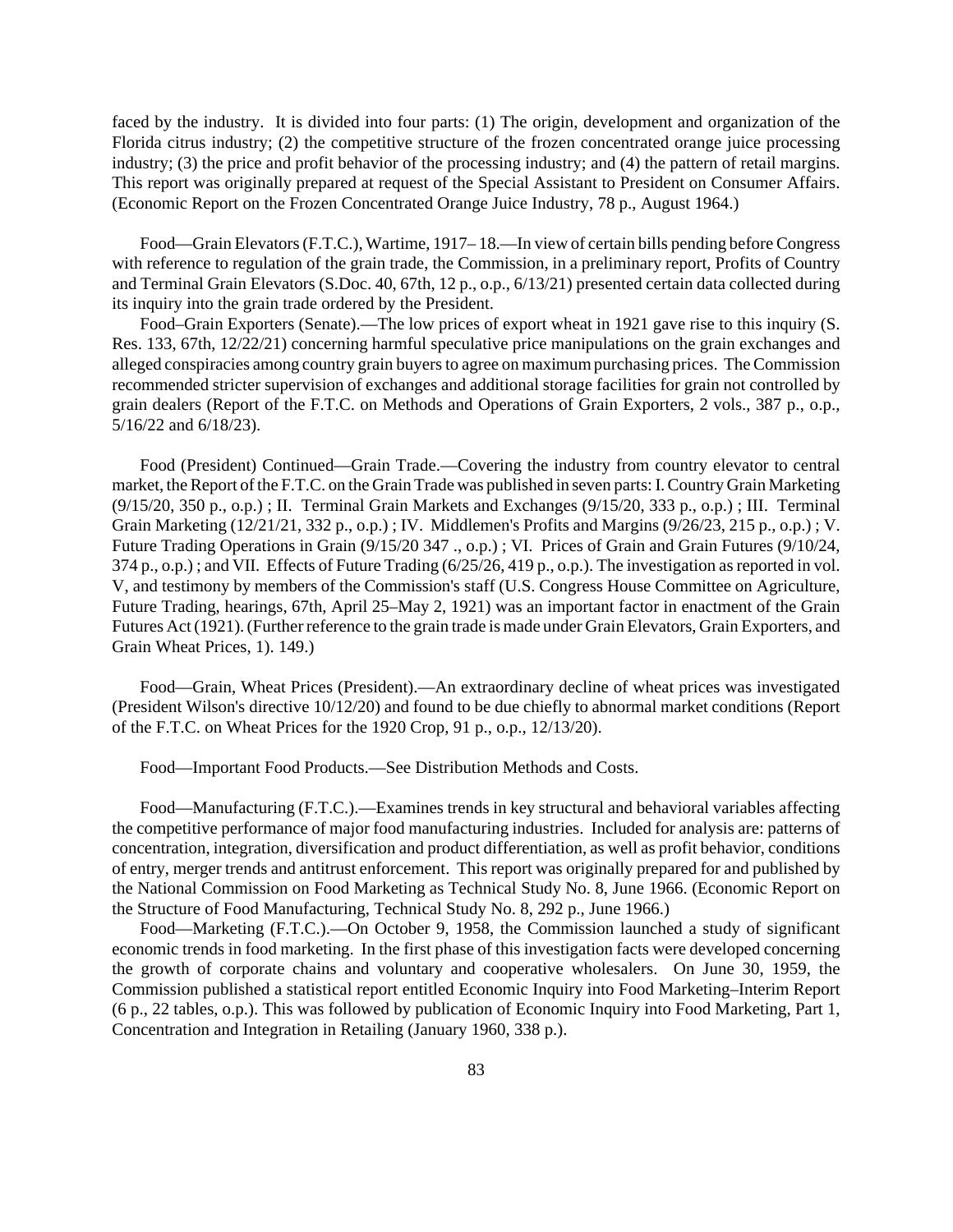Food—Marketing (F.T.C.).—The second phase of the F.T.C. study of the food industry was begun on August 25, 1960. Through surveys and other data the Bureau of Economics undertook to identify and analyze major structural and behavioral aspects of the group of firms producing and marketing frozen fruit, juices and vegetables. Included in the study are chapters reviewing: production and consumption patterns; concentration, diversification and integration; marketing patterns; production, promotion and profits; and patterns of merger activity. (Economic Inquiry into Food Marketing, Part II, The Frozen Fruit, Juice and Vegetable Industry, 145 p., December 1962.)

Food—Marketing (F.T.C.).—This is the third in a series of staff reports concerning various segments ofthe food industry undertaken pursuant to a Federal TradeCommission resolution adopted October 9, 1958. Part III represents an extensive inquiry into the industrial organization of the canned fruit, juices, and vegetable industry. Various aspects of market structure including patterns of concentration, integration and diversification are examined in detail. Data on marketing patterns, costs, product promotion and profits are also presented. The impact of merger activity on industry structure and performance is considered along with a discussion of competitive trends. (Economic Inquiry into Food Marketing, Part III, The Canned Fruit, Juice and Vegetable Industry, 207 p., June 1965.)

Food (President) Continued—Meat Packing.—Food Investigation-Report of the F.T.C. on the Meat-Packing Industry was published in six parts: 1. Extent and Growth of Power of the Five Packers in Meat and Other Industries (6/24/19, 574, p., o.p.) ; If Evidence of Combination Among Packers (11/25/18, 294, p., o.p.), III. Methods of the Five Packers in Controlling the Meat-packing Industry (6/28/19, 325 p., o.p.) ; IV. The Five Large Packers in Produce and Grocery Foods (6/30/19, 390 p., o.p.) ; V. Profits of the Packers (6/28/19, 110 p., o.p.) ; VI. Cost of Growing Beef Animals, Cost of Fattening Cattle, and Cost of Marketing Livestock (6/30/19, 183 p., o.p.) ; and summary (H. Doc. 1297, 65th, 51 p., o.p., 7/3/18).

The reports first led to antitrust proceedings against the Big Five Packers, resulting in a consent decree (Supreme Court of the District of Columbia, 2/27/20<sup>10</sup> which had substantially the effect of Federal legislation in restricting their future operations to certain lines of activity. As a further result of the investigation, Congress enacted the Packers and Stockyards Act (1921), adopting the Commission's recommendation that the packers be divorced from control of the stockyards. (The meat-packing industry is further referred to under Meat Packing Profit Limitation, below.)

Food–Meat Packing Profit Limitation (Senate), Wartime, 1917–18.—Following an inquiry (S. Res. 177, 66th, 9/3/19) involving wartime control of this business as established by the U.S. Food Administration in 1917-18, the Commission recommended greater control and lower maximum profits (Maximum Profit Limitation on Meat Packing Industry, S. Doc. 110, 66th, 179 p., o.p. 9/25/19).

Food—Milk.—See Distribution Methods and Costs.

Food—Milk and Bread Prices (Secretary of Agriculture).—This is a preliminary report prepared in response to a request by the Secretary of Agriculture to review the pricing policies and actions for bread and milk including the price changes that occurred during the period July-September 1966. This is the first or preliminary step of a two-phase investigation of bread and milk prices and is based on a limited amount of information, but does provide insights into how widespread the price increases were for bread and fluid milk in various parts of the country. (Economic Report on Bread and Milk Prices, 86 p. plus appendices, October 1966; also published as a Committee, print by Committee on Government Operations, 82d Cong., 2d Sess., 56 p., 11/4/66.)

 $10$ The legal history of the consent decree and a summary of divergent economic interests involved in the question of packers participation in unrelated lines of food products were set forth by the Commission in Packer Consent Decree (S. Doc. 219, 68th, 44 p., o.p., 2/20/25), prepared pursuant to S. Res. 278, 68th, 12/8/24.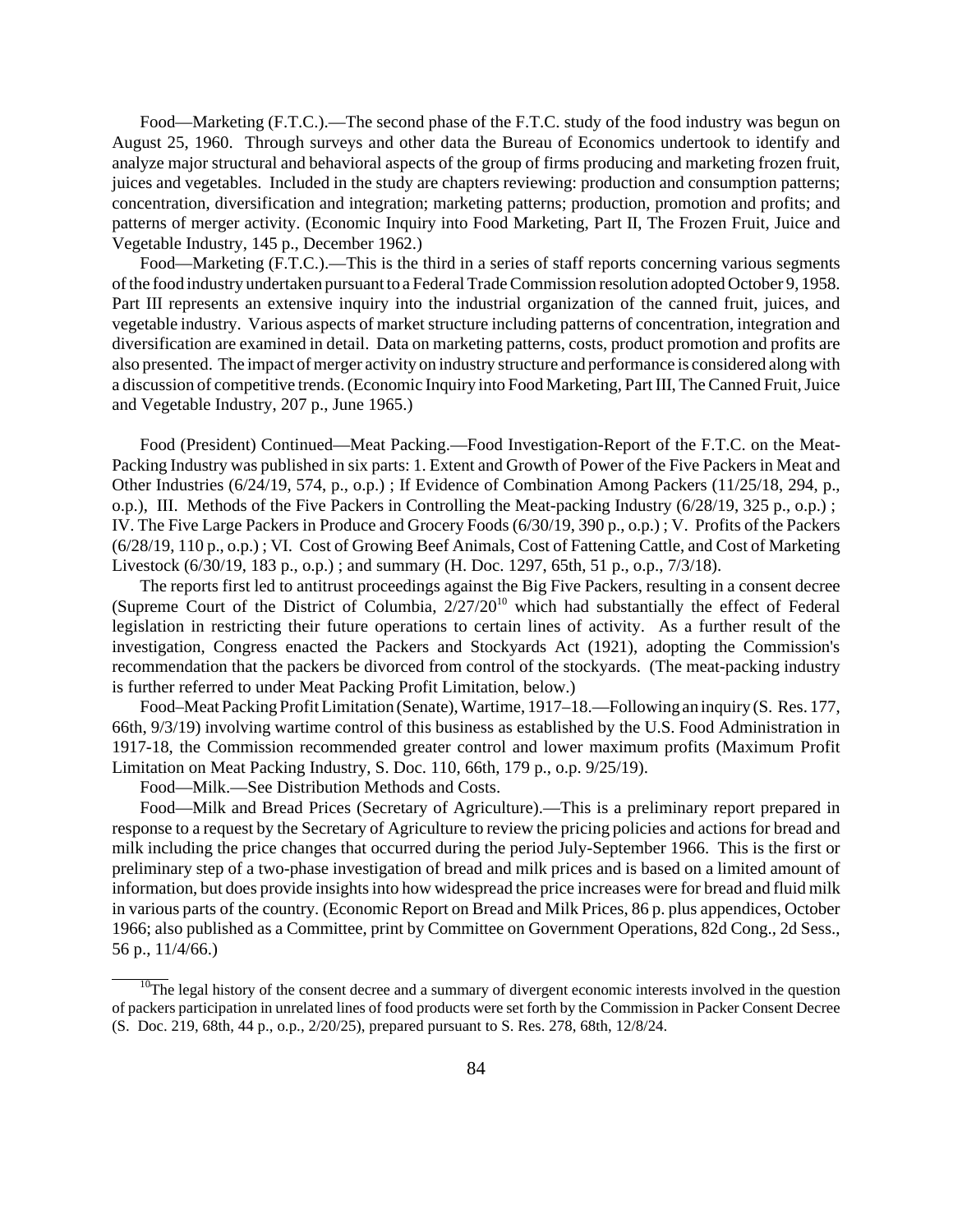Food—Milk and Dairy Products (House).—Competitive conditions in different milk-producing areas were investigated (H. Con. Res. 32, 73d, 6/15/34). Results of the inquiry were published in seven volumes: Report of the F.T.C. on the Sale and Distribution of Milk Products, Connecticut and Philadelphia Milksheds (H. Doc. 152, 74th, 901 p., o.p., 4/5/35) ; Report of the F.T.C. on the Sale and Distribution of Milk and Milk Products(Connecticut and Philadelphia milksheds, interimreport, H. Doc. 387, 74th, 125 p., o.p., 12/31/35); Chicago Sales Area (H. Doc. 451, 74th, 103 p., o.p., 4/15/36) ; Boston, Baltimore, Cincinnati, St. Louis (H. Doc. 501, 74th, 243 p., o.p., 6/4/36) ; Twin City Sales Area (H. Doc. 506, 74th, 71 p., o.p., 6/13/36) ; and New York Milk Sales Area (H. Doc. 95, 75th, 138 p., o.p., 9/30/36). The Commission reported that many of the industry's problems could be dealt with only by the States and recommended certain legislation and procedure, both State and Federal (Summary Report on Conditions )With Respect to the Sale and Distribution of Milk and Dairy Products. H. Doc. 94, 75th, 39 p., o.p., 1/4/37). Legislation has been enacted in a number of States carrying into effect all or a portion of the Commission's recommendations.

Food—Milk and Milk Products (Senate), Wartime, 1917–18—Covering an inquiry (S. Res. 431, 65th, 3/3/19) into fairness of milk prices to producers and of canned milk prices to consumers, the Report of the F.T.C. on Milk and Milk Products 1914–18 (6/6/21, 234 p., o.p.) showed a marked concentration of control and questionable practices many of which later were recognized by the industry as being unfair.

Food—Milk Prices.—See Milk and Bread Prices.

Food—Peanut Prices (Senate).—An alleged price-fixing combination of peanut crushers and mills was investigated (S. Res. 139, 71st, 10/22/29). The Commission found that an industry-wide decline in prices offarmers'stock peanuts during the business depression was not due to such a combination, although pricing practices of certain mills tended to impede advancing and to accelerate declining prices (Prices and Competition Among Peanut Mills, S. Doc. 132, 72(f, 78 1)., o.p., 6/30/32).

Food—Raisin Combination (Attorney General).—Investigating allegations of a combination among California raisin growers (referred to F.T.C. 9/30/19), the Commission found the enterprise not only organized in restraint of trade but conducted in a manner threatening financial disaster to the growers. The Commission recommended changes which the growers adopted (California Associated Raisin Co., 26 p., processed, o.p., 6/8/20).

Food—SouthernLivestockPrices(Senate).—Although the low prices of southern livestock in 1919 gave rise to a belief that discrimination was being practiced, a Commission investigation (S. Res. 133, 66th, 7/25/19) revealed the alleged discrimination did not appear to exist (Southern Livestock Prices, S. Doc. 209, 66th, 11 p., o.p. 2/2/20).

Food—Sugar (House).—An extraordinary advance in the price of sugar in 1919 (H. Res. 150, 66th, 10/l/19) was found to be due chiefly to speculation and hoarding. The Commission made recommendations for correcting these abuses (Report of the F.T.C. on Sugar Supply and Prices, 205 p., o.p., 11/15/20).

Food—Sugar, Beet (F.T.C.).—Initiated by the Commissioner of Corporations," but completed by the F.T.C., this inquiry dealt with the cost of growing beets and the cost of beet-sugar manufacture (Report on the Beet Sugar Industry in the U.S., H. Doc. 158, 65th, 164 p., o.p., 5/24/27).

Food (President), Wartime, 1917–18.—President Wilson, as a wartime emergency measure (2/7/17), directed the Commission "to investigate and report the facts relating to the production, ownership, manufacture, storage, and distribution of foodstuffs" and "to ascertain the facts bearing on alleged violations of the antitrust acts."

 $\sqrt[11]{1}$ See footnote 8.

85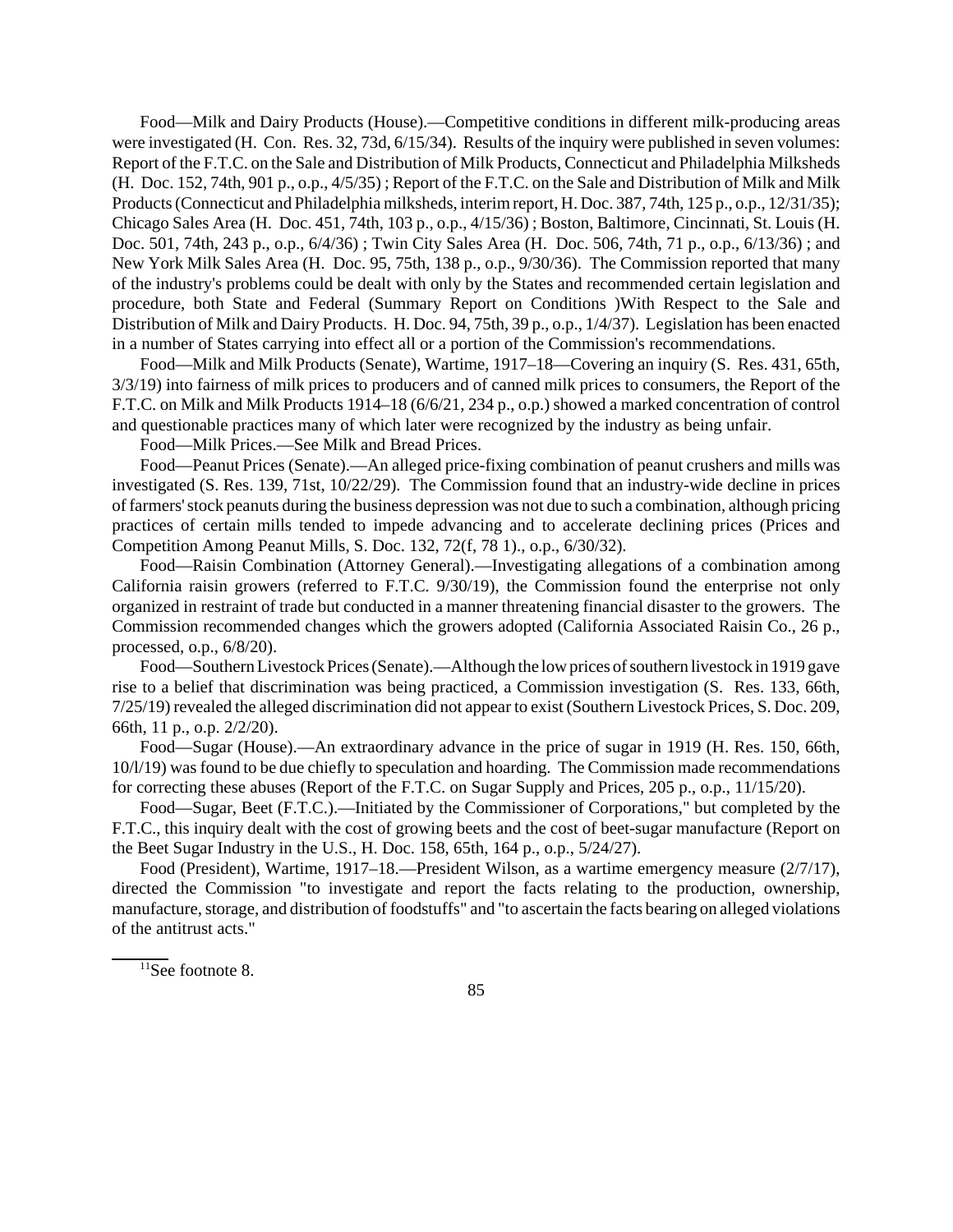Two major series of reports related to meat packing and the grain trade with separate inquiries into flour milling canned vegetables and fruits, canned salmon, and related matters, as listed below.

Food—Wholesale Baking Industry (F.T.C.)—This inquiry (F.T.C. Res., 8/31/45) resulted in two reports to Congress: Wholesale Baking Industry, Part I—Waste in the Distribution of Bread (4/22/46, processed, 25 p., o.p. and Wholesale Baking Industry, Part II—Costs, Prices and Profits (8/7/46, 137 p., o.p.). Part I developed facts concerning wasteful and uneconomic practices in the distribution of bread, including consignment selling which involves the taking back of unsold bread; furnishing, by gift or loan, bread racks, stands, fixtures, etc., to induce distributorsto handle a given company's products. It was found that, although War Food Order No. I which prohibited these practices was only partially observed, in 1945 as compared with 1942, the quantity of bread saved was sufficient to supply the population of England, Scotland, and Wales with a daily ration of one-third of a loaf for 30 days, the population of France for 36 days, or the population of Finland for nearly 1 year. The Commission suggested that "a careful examination of present laws be made by the legislative and executive branches of the Government to determine what legislation, if any, is needed to permanently eliminate wasteful trade practices and predatory competition which threaten the existence of many small bakers, foredoom new ventures to failure and promote regional monopolistic control of the wholesale bread baking industry."

Part II presents information concerning prices and pricing practices in the industry, profits earned, and unit costs of production and distribution. It compares the details of production and distribution costs for bread and rolls, other bakery products, and for all bakery products for two operating periods in 1945, March and September. Comparisons of costs are also made for these two periods for plants arranged by geographical areas. Comparisons of the costs of production and distribution are made by size groups of wholesale bakeries.

Foreign Trade—Antidumping legislation (F.T.C.).—To develop information for use of Congress in its consideration of amendments to the antidumping laws, the Commission studied recognized types of dumping and provisions for preventing the dumping of goods from foreign countries (Antidumping Legislation and Other Import Regulations in the United States and Foreign Countries, S. Doc. 112, 73d, 100 p., o.p., 1/11/34; supplemental report, 111 p., o.p., processed, 6/27/38).

Foreign Trade—Cooperation in American Export Trade (F.T.C.).—This inquiry related to competitive conditions affecting Americans in international trade. The Export Trade Act, also known as the Webb-Pomerene law, authorizing the association of U.S. manufacturers for export trade, was enacted as a result ofCommission recommendations(Cooperation in AmericanExport Trade, 2 vols., 984 p., o.p., 6/30/16; also summary, S. Doc. 426, 64th, 7 p., o.p., 5/2/16; and conclusions 1916. 14 p., o.p.).

Foreign Trade—Cotton Growing Corporation (Senate).—The report of an inquiry (S. Res. 317, 68th, 1/27/25) concerning the development of this British company, Empire Cotton Growing Corporation (S. Doc. 226, 68th, 30 p., o.p., 2/28/25), showed there was then little danger of serious competition with the American grower or of a possibility that the United States would lose its position asthe largest producer of raw cotton.

Foreign Trade—Webb-Pomerene Associations (F.T.C.).—A factual presentation of the nature and scope of Webb-Pomerene Association activity in international trade, including information on the number and activities of associations, the type of association activity, the extent of exports receiving Webb-Pomerene assistance, and the types of firms and products receiving such assistance. (Economic Report, Webb-Pomerene Associations: A 50-Year Review, 113 p., June 1967.)

Frozen Fruit, Juice and Vegetable Industry.—See Food Marketing, Part II.

86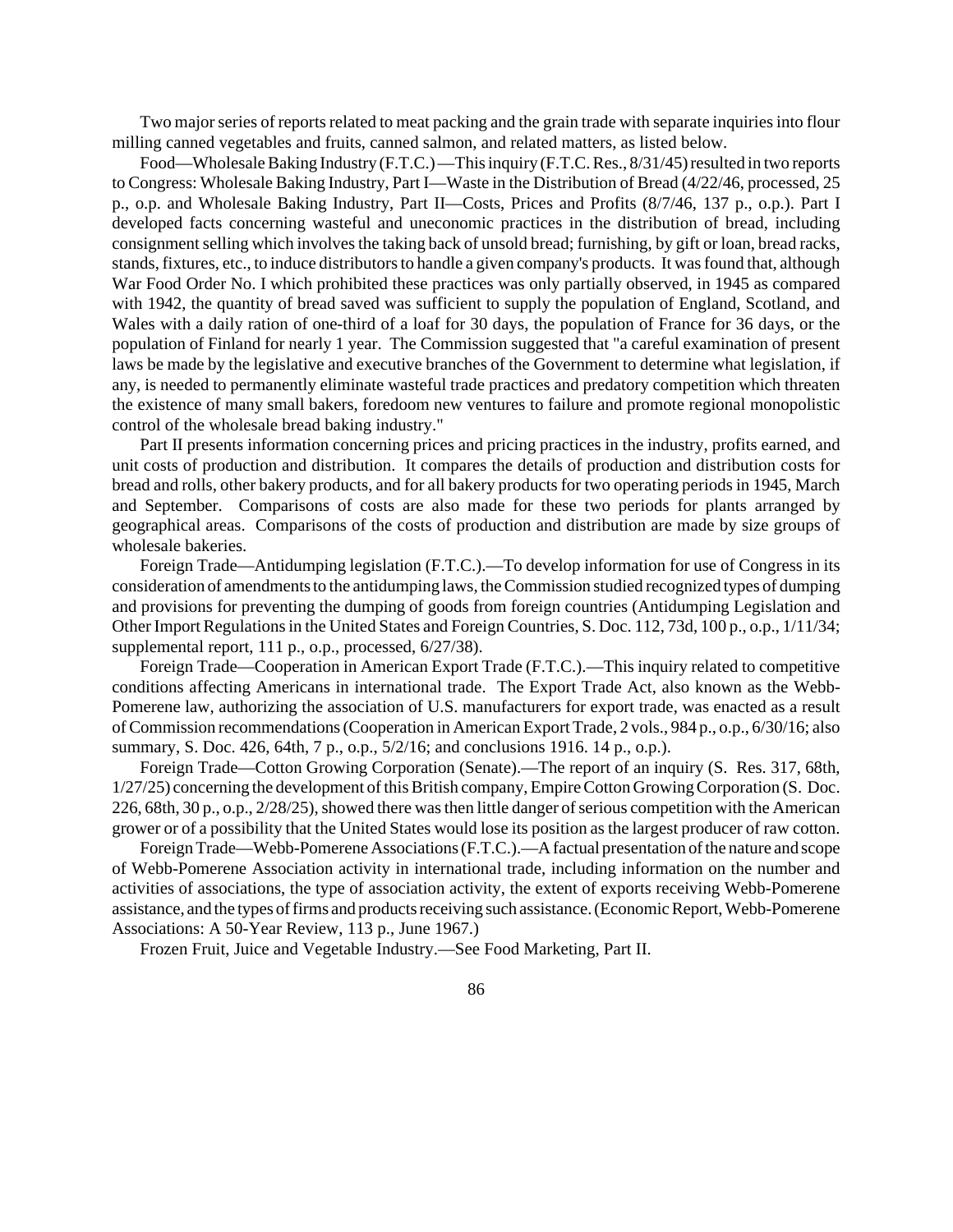Gasoline (F.T.C.) .—This is a statement of the guidelines and enforcement policy designed to prevent anticompetitive practices in the marketing of gasoline. (The Federal Trade Commission's Report on Anticompetitive Practices in the Marketing of Gasoline, 67 p. plus separate opinions, 6/30/67.)

Gasoline.—See Petroleum.

Grain.—See Food.

GrainExchange Actions(F.T.C. andChairman of SenateCommittee on Agriculture and Forestry).—The Commission's report on Economic Effects of Grain Exchange Actions Affecting Futures Trading During the First Six Months of 1946 (85 p., o.p., 2/4/47) presents results of a special study made at the request of the then Chairman of the Senate Committee on Agriculture and Forestry. The report reviews the factors which made it impossible, during the first half of 1946, for futures trading to be conducted in the usual manner on the Chicago, Kansas City and Minneapolis grain exchanges under existing conditions of Government price control and severe restrictions on the movement of short supplies of free grain in the cash market. The report also discusses the economic effects of emergency actions taken by the exchanges on the interests trading in futures, and suggests, among other things, that both the Commodity Exchange Act and the U.S. Warehouse Act "should be so amplified and coordinated, or even combined, as to make effective the type and scope of regulation over futures trading contemplated by the Congress in enacting the Commodity Exchange Act."

Guarantee Against Price Decline (F.T.C.).—Answers to a circular letter (12/26/19) calling for information and opinions on this subject were published in Digest of Replies in Response to an Inquiry of the F.T.C. Relative to the Practice of Giving Guarantee Against Price Decline (68 p., o.p., 5/27/20).

Housefurnishings (Senate).—This inquiry (S. Res. 127, 67th, 1/4/22) resulted in three volumes showing concerted efforts to effect uniformity of prices in some lines (Report of the F.T.C. on Housefurnishing Industries, 3 vols., 1018 p., o.p., 1/7/23, 10/l/23, and 10/6/24).

Independent Harvester Co. (Senate), Wartime, 1917–18.—After investigation (S. Res. 212, 65th, 3/11/18) of the organization and methods of operation of the company which had been formed several years before to compete with the "harvester trust," but which had passed into receivership, the F.T.C. Report to the Senate on the Independent Harvester Co. (5 p., release, processed, o.p., 5/15/18) showed the company's failure was due to mismanagement and insufficient capital.

Industrial Concentration and Product Diversification in the 1,000 Largest Manufacturing Companies: 1950 (F.T.C.).—This purely statistical report published in January 1957 has 127 pages of text which state the findings in 52 text tables and 22 charts covering all manufacturing, food, electrical apparatus, and transportation equipment, and 529 pages of appendix tables covering these and other manufacturing industries. The 4 leading shippers of each product are identified, but shipments by individual companies are not disclosed.

Industry Classification and Concentration (F.T.C.).—Comparable concentration ratios for 21 manufacturing industries classified by producer and consumer goods and degree of product differentiation, 1947, 1954, 1958, and 1963. (Statistical Report, Industry Classification and Concentration, 18 p. plus technical notes, March 1967.)

Installment Credit and Retail Sales Practices (F.T.C.).—A study to determine whether, in fact, the poor consumers in the community paid more for appliances and home furnishings than consumers of greater affluence, and to determine the role of installment credit in the marketing of such goods. (Economic Report on Installment Credit and Retail Sales Practices of District of Columbia Retailers, 52 p., March 1968.)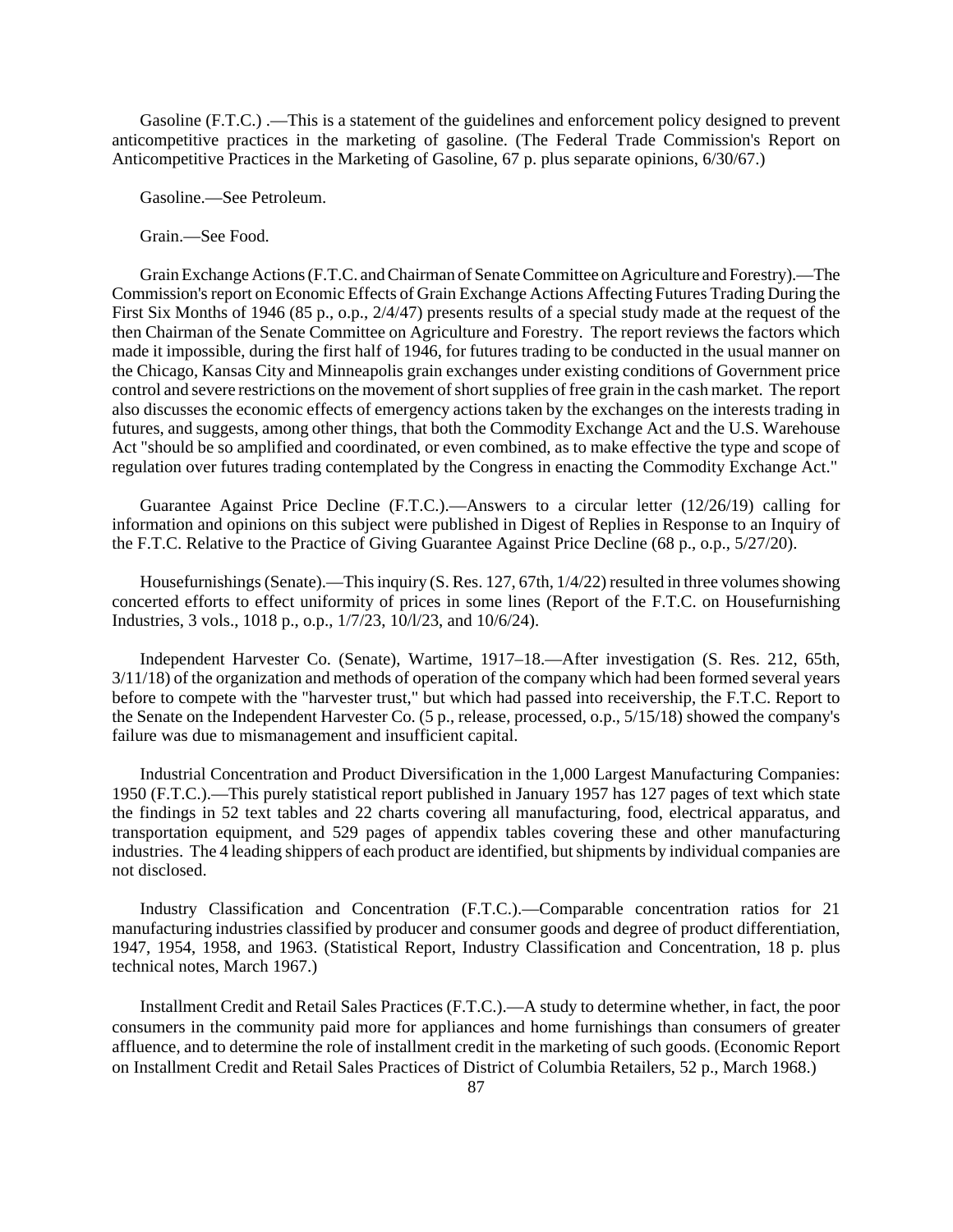Interlocking Directorates (F.T.C.).—This 1950 report on Interlocking Directorates summarizes the interlocking relationships among directors of the 1,000 largest manufacturing corporations. It also covers the interlocking directorates between these corporations and a selected list of banks, investment trusts, insurance companies, railroads, public utilities, and distributive enterprises.

International Alkali Cartels (F.T.C.).—In a report (1950) on International Cartels in the Alkali Industry, 96 p., o.p., the Commission discussed the nature, extent, and effect of international agreements concerning baking soda, soda ash, and caustic soda to which organized groups of American and European alkali producers were parties from 1924 until 1946.

International Electrical Equipment Cartel (F.T.C.).—In its 1948 report on this subject (106 p., also 10 p. processed summary) the Commission points out the high degree of economic concentration in the electrical equipment industry which exists in each of the important industrial nations.

International Petroleum Cartel.—A staff study of the activities of the seven major oil companies in relation to control over the international oil industry. Staff Report to the Federal Trade Commission submitted to the Subcommittee on Monopoly of the Select Committee on Small Business, U.S. Senate Committee print No. 6, 82d Cong–2d sess. 378 p., 1952.

International Phosphate Cartels (F.T.C.).—The F.T.C. Report on International Phosphate Cartels (F.T.C. Res. 9/19/44) developed facts with respect to the practices, arrangements and agreements between domestic phosphate companies and foreign competitors through international cartels, through which minimum export prices were fixed. These prices varied from market to market, depending upon competition, ocean freight rates, and other factors. The agreements established fixed quotas in each grade, and sales were allocated among members of the Phosphate Export Association according to their quotas and the grade involved. The report (processed, 60 p.) was transmitted to Congress 5/l/46.

International Steel Cartels (F.T.C.).—A report to Congress concerning numerous cartel agreements relating to steel which were adopted between World War I and World War II. Certain American companies participated in these agreements, which were both national and international in scope. The international agreements allotted quotas to the different national groups, fixed prices in the export trade, and established reserved and unreserved areas. (International Steel Cartels (1948), 115 p., o.p.)

Iron Ore.—See Control of Iron Ore.

Large Manufacturing Companies (F.T.C.).—This 1951 report, entitled A List of 1,000 Large Manufacturing Companies, Their Subsidiaries and Affiliates, 1948, shows for each of the 1,000 largest manufacturing corporations which publish financial statements the percentage of stock interest held by the corporation in each of its subsidiaries and affiliates. The parent corporations are grouped in 21 major industries and ranked as to size on the basis of their total assets in 1948, 223 p., o.p., 6/l/51.

Leather and Shoes (F.T.C. and House), Wartime, 1917–18.—General complaint regarding high prices of shoes led to this inquiry, which is reported in Hide and Leather Situation, preliminary report (H. Doc. 8§7, 65th, 5 p., o.p., 1/23/18), and Report on Leather and Shoe Industries (180 p., o.p., 8/21/19). A further study (H. Res. 217, 66th, 8/19/19) resulted in the Report of the F.T.C. on Shoe and Leather Costs and Prices (212 p., o.p., 6/10/21).

Lumber—Costs.—See Wartime Cost Finding, 1917–18.

Lumber Trade Associations (Attorney General).—The Commission's extensive survey of lumber manufacturers' associations (referred to F.T.C., 9/4/19) resulted in Department of Justice proceedings against certain associations for alleged antitrust law violations. Documents published were: Report of the F.T.C. on Lumber Manufacturers'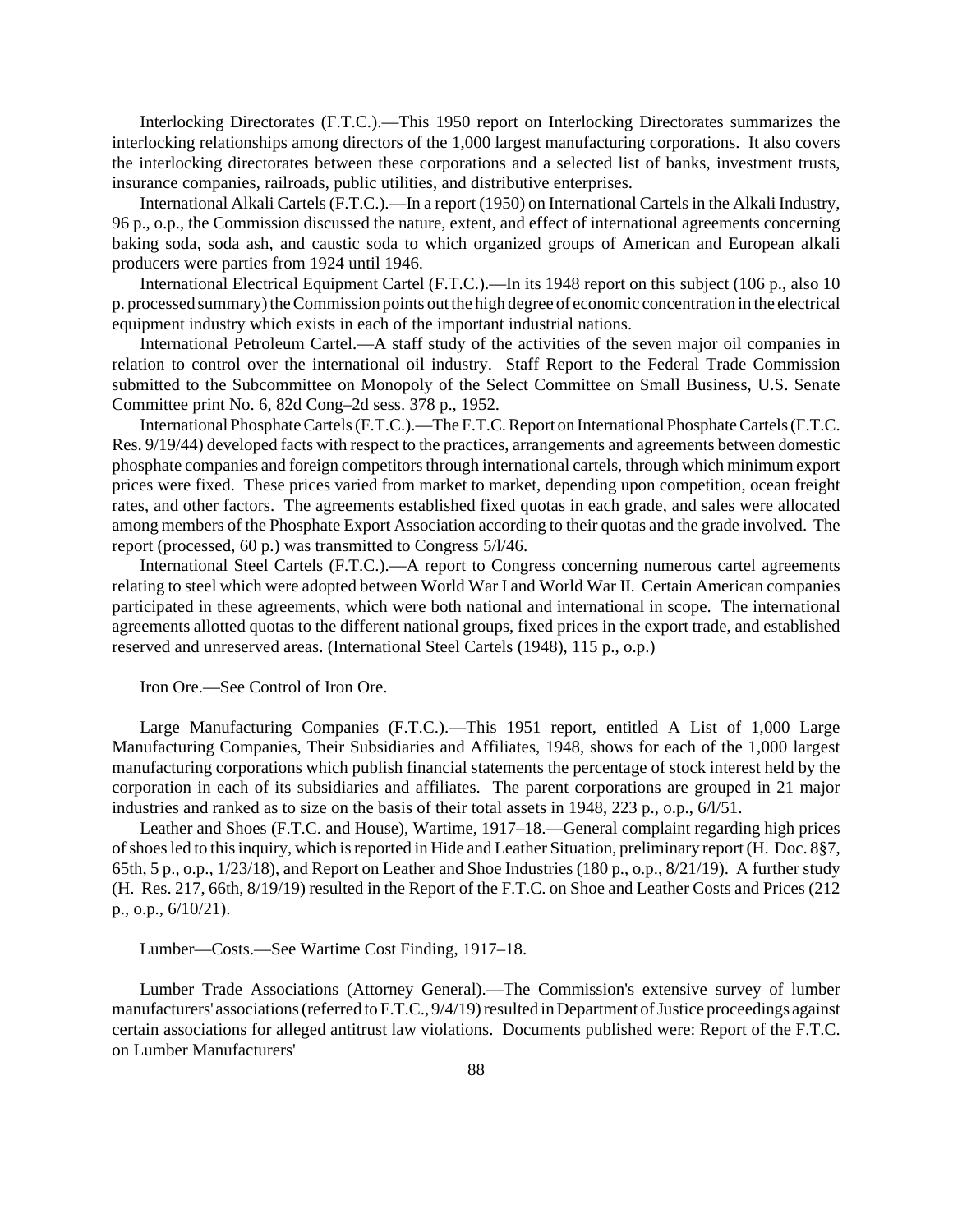Trade Associations, incorporating regional reports of  $1/10/21$ ,  $2/18/21$ ,  $6/9/21$ , and  $15/22$  (150 p., o.p.); Report of the F.T.C. on )Western Red Cedar Association, Lifetime Post Association, and Western Red Cedarmen's Information Bureau (22 p., o.p.,1 /24/23), also known as Activities of Trade Associations and Manufacturers of Posts and Poles in the Rocky Mountain and Mississippi Valley Territory (S. Doc. 293, 67th, o.p.) ; and Report of the F.T.C. on Northern Hemlock and Hardwood Manufacturers Association (52 p., o.p., 5/7/23).

Lumber Trade Association (F.T.C.).—Activities of five large associations were investigated in connection with the Open–Price Associations inquiry to bring down to ate the 1919 lumber association inquiry (Chap. VIII of Open–Price Trade Associations, S. Doc. 226, 70th, 516 p., o.p., 2/13/29).

Meat-Packing Profit Limitations.—See Food.

Merger Summary (F.T.C.).—The Commission maintains an annual series on firm disappearances via merger for manufacturing and mining, which covers merger trends ack to 1940. Merger activity in 1967 experienced the sharpest increase in modern industrial history, with manufacturing and mining mergers registering a 50 percent gain from 995 to 1,496–over the year. New highs were established not only in total merger activity, but in the number of "large" mergers of mining and manufacturing concerns with assets of \$10 million or more.

Mergers (F.T.C.).—See Corporate Mergers.

Mergers and Vertical Integration.—See Cement.

Mergers in Manufacturing and Mining (F.T.C.).—A special statistical report on large mergers, 1948- 1967, provides comprehensive data on numbers of mergers, identities of merging firms, industry classifications, and types of mergers for the 20-year period. (Statistical Report, Large Mergers in Manufacturing and Mining, 1948-1967, 43 p., May 1968.)

Milk.—See Food.

Milk and Bread Prices.—See Food.

Millinery Distribution (President).—This inquiry, requested by President Roosevelt, embraced growth and development of syndicates operating units for retail millinery distribution, the units consisting of leased departments in department or specialty stores (Report to the President of the United States on Distribution Methods in the Millinery Industry, 65 p., processed, 11/21/39, o.p.).

Monopolistic Practices and Small Business.—A study by the staff of the Commission on the effect of certain monopolistic practices on small business, requested by the Subcommittee on Monopoly of the Senate Select Committee on Small Business. The results were transmitted to the Subcommittee and published as a committee print by Selected Committee on Small Business, U.S. Senate, 82d Cong. (88 p. 3/31/52).

Motor Vehicles (Congress).—Investigation (Public Res. 87, 75th, 4/13/38) distribution and retail sales policies of motor vehicle manufacturers and dealers, the Commission found, among other things, a high degree of concentration and strong competition; that many local dealers' associations fixed prices and operated used-car valuation or appraisal bureaus essentially as combinations to restrict competition; that inequities existed in dealer agreements and in certain manufacturers' treatment of some dealers; and that some companies' car finance plans developed serious abuses (Motor Vehicle Industry, H. Doc. 468, 76th, 1077 p., o.p., 6/5/39). The leading companies voluntarily adopted a number of the Commission's recommendations as company policies.

National Wealth and Income (Senate).—In 1922 the national wealth was estimated (inquiry pursuant to S. Res. 451, 67th, 2/28/23) at \$353,000,000,000 and the national income in 1923 at \$70,000,000,000 [National Wealth and Income (S. Doc. 126, 69th, 381 p., o.p., 5/25/26) and Taxation and Tax-Exempt Income (S. Doc. 148, 68th, 144 p., o.p., 6/6/24) ].

335–839—69——7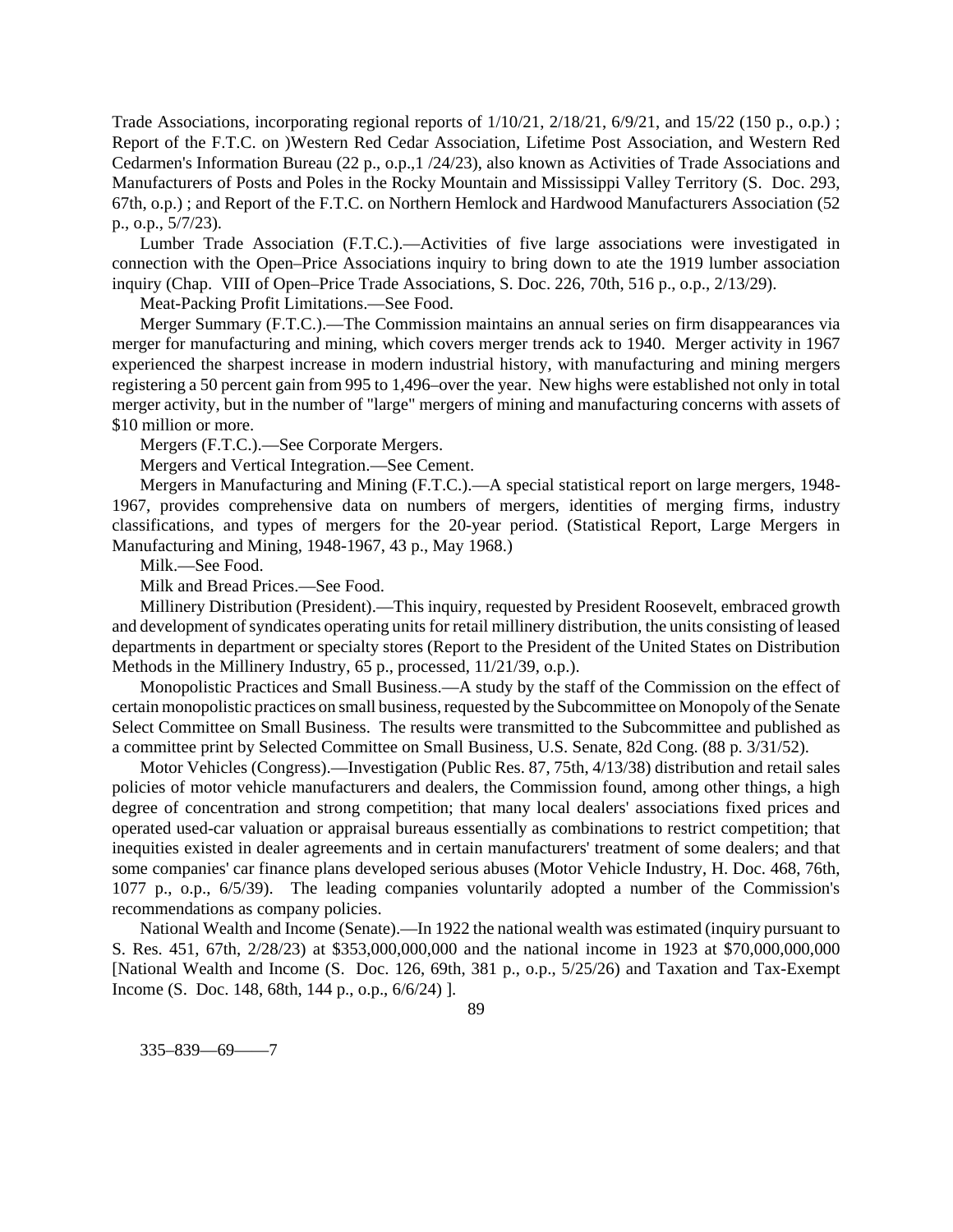Open–PriceAssociations(Senate).—An investigation (S. Res. 28, 69th, 3/17/25) to ascertain the number and names of soncalled opennprice associations, their importance in industry and the extent to which members maintained uniform prices, was reported in OpennPrice Trade Associations (S. Doc. 226, 70th, 516 p., o.p., 2/13/29).

Orange Juice—See Food under Frozen Concentrated Orange Juice Processing.

Packer Consent Decree.—See Food (President) Continued-Meat Packing.

Paper—Book (Senate), Wartime, 1917–18.—This inquiry (S. Res. 269, 64th, 9/7/16) resulted in proceedings by the Commission against certain manufacturers to prevent price enhancement and the Commission recommended legislation to repress trade restraints (Book Paper Industry—A Preliminary Report (S. Doc. 45, 65th, 11 p., o.p., 6/13/17), and Book Paper Industry—Final Report (S. Doc. 79, 65th, 125 p., o.p., 8/21/17)].

Paper—Newsprint(Senate), Wartime, 1917–18.—High prices of newsprint(S. Res. 177, 64th, 4/24/16) were shown to have been partly a result of certain newsprint association activities in restraint of trade. Department of Justice proceedings resulted in abolishment of the association and indictment of certain manufacturers. The Commission for several years conducted monthly reporting of production and sales statistics, and helped provide some substantial relief for smaller publishers in various parts of the country. [Newsprint Paper Industry, preliminary (S. Doc. 3, 65th, 12 p., o.p., 3/3/17; Report of the F.T.C. on the Newsprint Paper Industry (S. Doc. 49, 65th) 162 p., o.p., 6/13/17) ; and Newsprint Paper Investigation (in response to S. Res. 95, 65th, 6/27/17; S. Doc. 61, 65th, 8 p., o.p., 7/10/17)].

Paper—Newsprint (Senate).—The question investigated (S. Res. 337, 70th, 2/27/29) was whether a monopoly existed among newsprint manufacturers and distributorsin supplying paper to publishers ofsmall dailies and weeklies (Newsprint Paper Industry, S. Doc. 214, 71st, 116 p., o.p., 6/30/30).

Petroleum.—See International Petroleum Cartel.

Petroleum Products.—See Distribution Methods and Costs.

Petroleum and Petroleum Products, Prices (President and Congress).—At different times the Commission has studied prices of petroleum and petroleum products and issued reports thereon as follows: Investigation of the Price of Gasoline, preliminary (S. Doc. 403, 64th, 15 p., o.p., 4/10/16) and Report on the Price of Gasoline in 1915 (H. Doc. 74, 65th, 224 p., o.p., 4/11/17–both pursuant to S. Res. 109, 63d, 6/18/13 and S. Res. 457, 63d, 9/28/14, which reports discussed high prices and the Standard Oil Companies' division of marketing territory among themselves, the Commission suggesting several plans for restoring effective competition; Advance in the Prices of Petroleum Products (H. Doc. 801, 66th, 57 p., o.p., 6/l/20).—pursuant to H. Res. 501, 66th, 4/5/20, in which report the Commission made constructive proposals to conserve the oil supply; Letter of Submittal and Summary of Report on Gasoline Prices in 1924 (Cong. Rec., 2/28/25, p. 4941)—pursuant to request of President Coolidge, 2/7/24; Petroleum Industry-Prices, Profits and Competition (S. Doc. 61, 70th, 360 p., o.p., 12/12/27)pursuant to S. Res. 31, 69th, 6/3/36; Importation of Foreign Gasoline at Detroit, Mich,., (S. Doc. 206, 72d, 3 p., o.p., 2/27/33)-pursuant to S. Res. 274, 72d, 7/16/32; and Gasoline Prices (S. Doc. 178, 73d, 22 p., o.p., 5/10/34)–pursuant to S. Res. 166, 73d, 2/2/34.

Petroleum—Foreign Ownership (Senate),—Inquiry was made (S. Res. 311, 67th, 6/29/22) into acquisition of extension oil interests in the U.S. by the Dutch–Shell organization, and into discrimination allegedly practiced in foreign countries against American interests (Report of the F.T.C. on Foreign Ownership in the Petroleum Industry, 152 p., o.p., 2/12/23).

 $12$ See footnote 8.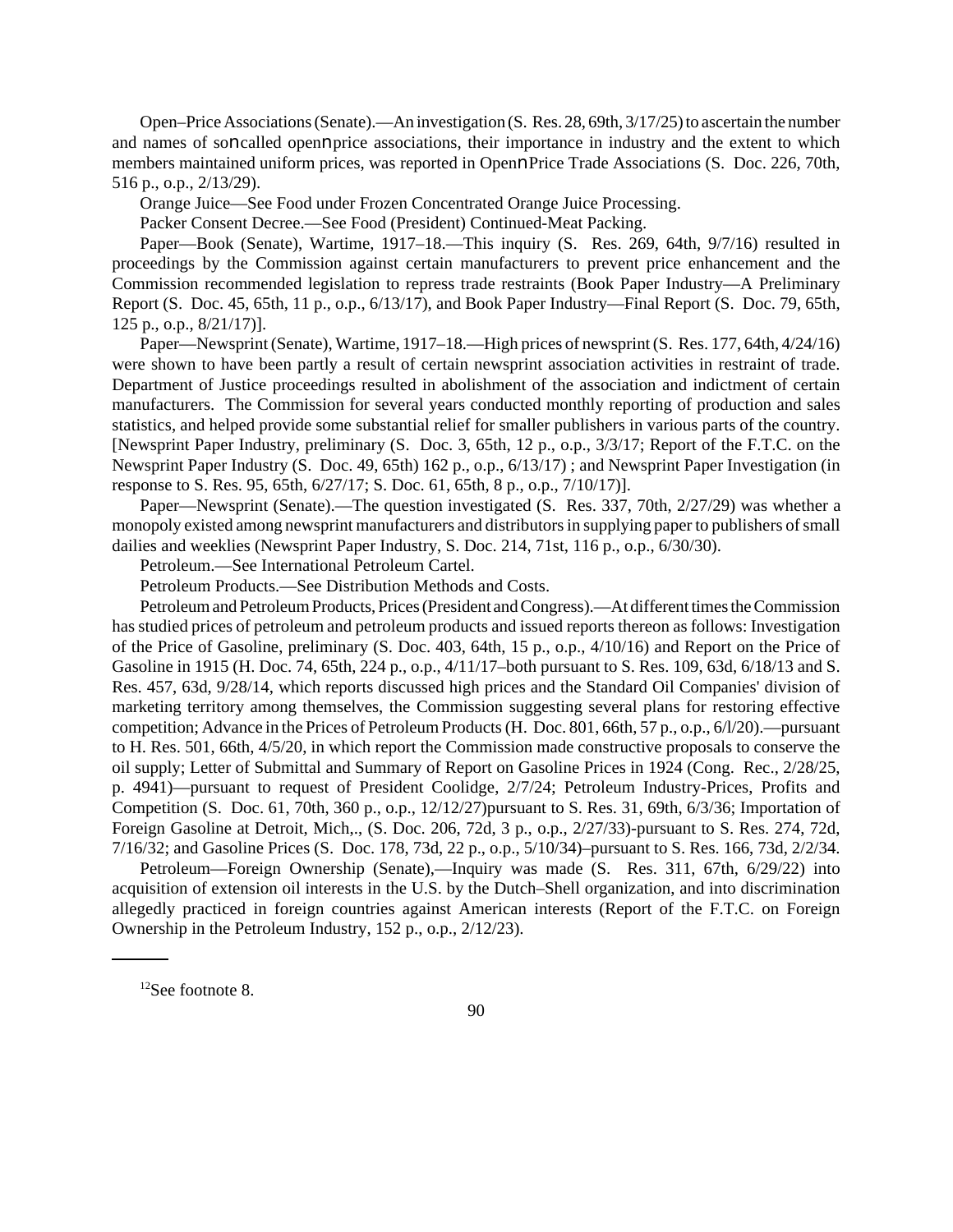Petroleum Pipe Lines (Senate).—Begun by the Bureau of Corporations,<sup>13</sup> this inquiry (S. Res. 109, 63d, 6/18/13) showed the dominating importance of the pipe lines of the great midcontinent oil fields and reported practices of the pipeline companies which were unfair to small producers (Report on PipenLine Transportation of Petroleum, 467 p., o.p., 2/28/16), some of which practices were later remedied by the Interstate Commerce Commission.

Petroleum—Regional Studies (Senate and F.T.C.).—Reports published were: Pacific Coast Petroleum Industry (two parts 4/7/21 and 11/28/21, 538 p., o.p.)—pursuant to S. Res. 138, 66th, 7/31/19; Reports of the F.T.C. on the Petroleum Industry of Wyoming (54 p., o.p., 1/3/21)—pursuant to F.T.C. motion; Petroleum Trade in Wyoming and Montana (S. Doc. 233, 67tb, 4 p., o.p., 7/13/22)—pursuant to F.T.C. motion, in which report legislation to remedy existing conditions was recommended; and Report of the F.T.C. on Panhandle Crude Petroleum (Texas) (19 p., o.p., 2/3/28)—pursuant to F.T.C. motion, 10/6/26 (in response to requests of producers of crude petroleum).

Potomac Electric Power Co. (Procurement Director, United States Treasury).—A study (2/29/44) of the financial history and operations of this corporation for the years 1896n1943 was made at the request of the Director of Procurement, United States Treasury, and the report thereon was introduced into the record in the corporation's electric rate case before the District of Columbia Public Utilities Commission.

Power—Electric (Senate).—This inquiry (S. Res. 329, 68th, 2/9/25) resulted in two reports, the first of which, Electric Power Industry—Control of Power Companies (S. Doc. 213, 69th, 272 p., o.p., 2/21/27) dealt with the organization, control, and ownership of commercial electricnpower companies. It called attention to the dangerous degree to which pyramiding had been practiced in superimposing a series of holding companies over the underlying operating companies, and was influential in bringing about the more comprehensive inquiry described under Power—Utility Corps., below. Supply of Electrical Equipment and Competitive Conditions (S. Doc. 46, 70th, 282 p., o.p., 1/12/28) showed, among other things, the dominating position of General Electric Co. in the equipment field.

Power—Interstate Transmission (Senate).—Investigation (S. Res. 151, 71st, 11/8/29) was made of the quantity of electric energy transmitted across State lines and used for development of power or light, or both (Interstate Movement of Electric Energy, S. Doc. 238, 71st, 134 p., o.p., 12/20/30).

Power—UtilityCorporations(Electric and Gas Utilities) (Senate).—This extensive inquiry (S. Res. 83, 70th, 2/15/28; Public Res. 46, 73d, 6/l/34; and F.T.C. Act, Sec. 6) embraced the financial set-up of electric and gas utility companies operating in interstate commerce and of their holding companies and other companies controlled by the holding companies. The inquiry also dealt with the utilities' efforts to influence public opinion with respect to municipal ownership of electric utilities. The Commission's reports and recommendations, focusing congressional attention upon certain unfair financial practices in connection with the organization of holding companies and the sale of securities, were among the influences which brought about enactment of such remedial legislation as the Securities Act (1933), the Public Utility Holding Company Act (1935), the Federal Power Act (1935), and the Natural Gas Act (1938).

Public hearings were held on all phases of the inquiry and monthly interim reports presented hundreds of detailed studies by the Commission's economists, attorneys,

\_\_\_\_\_\_\_\_\_\_\_\_\_\_\_\_\_\_\_

<sup>&</sup>lt;sup>13</sup> See footnote 8. Conditions in one of the midcontinent fields were discussed by the Bureau of Corporations in Conditions in the Healdton Oil Field (Oklahoma) (116 p., 8/15/15).

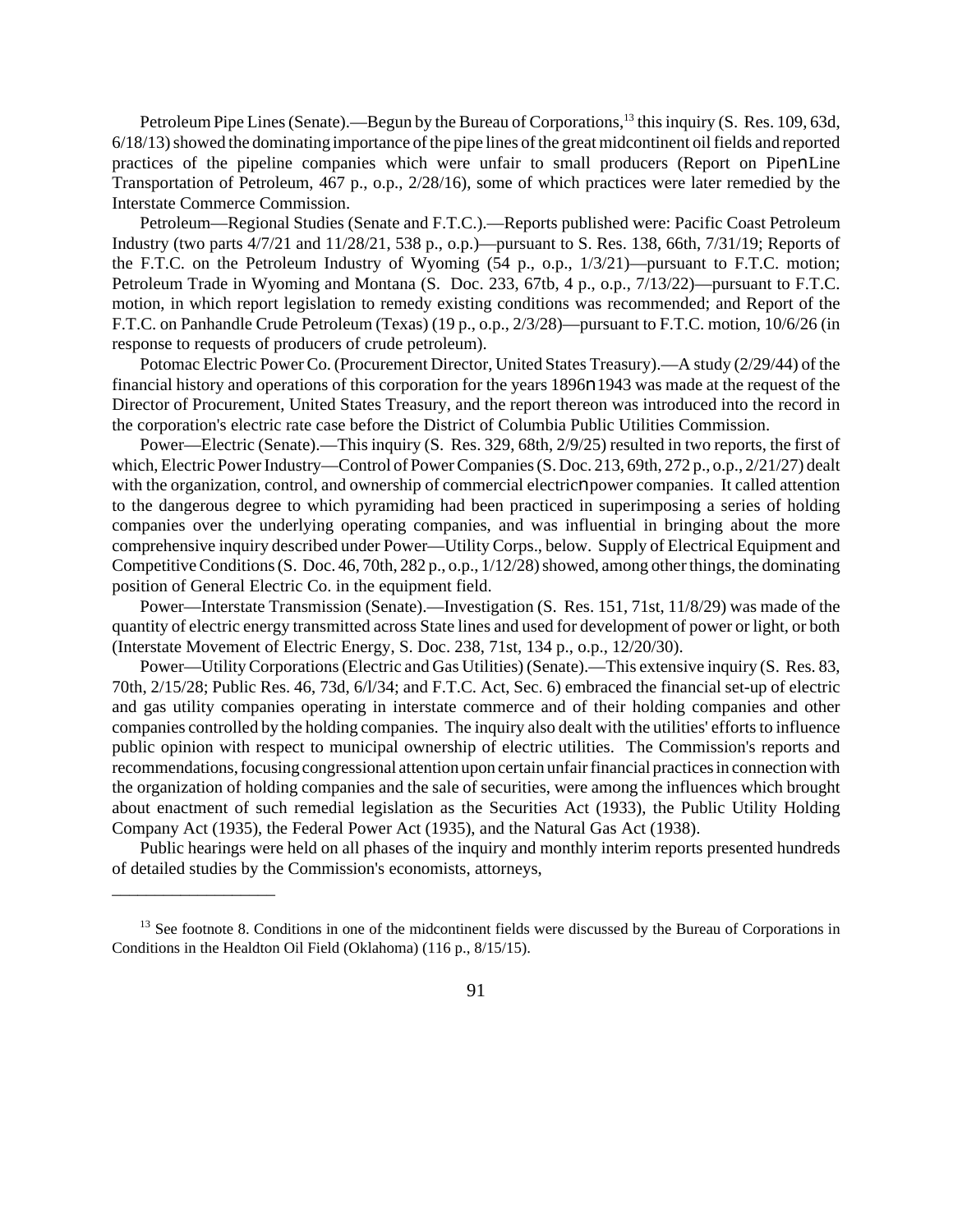accountants, and other experts, based on examination of 29 holding companies having \$6,108,128,713 total assets; 70 subholding companies with \$5,685,463,201 total assets; and 278 operating companies with \$7,245,106,464 total assets. The testimony, exhibits, and final reports (Utility Corporations, S. Doc. 92, 70th, o.p.) comprised 95 volumes. <sup>14</sup>

Price Bases (F.T.C.).—More than 3,500 manufacturers representing practically every industrial segment furnished data for this study (F.T.C. motion, 7/27/27) of methods used for computing delivered prices on industrial products and of the actual and potential influence of such methods on competitive markets and price levels. In the cement industry the basingnpoint method<sup>15</sup> was found to have a tendency to establish unhealthy uniformity of delivered prices and crossnhauling or crossnfreighting to be an economic evil (Report of the F.T.C. on Price Bases Inquiry, BasingnPoint Formula, and Cement Prices, 218 p., o.p.,  $3/26/32$ ). Illustrating the use in a heavy commodity industry of both a modified zonenprice system and a uniform deliverednprice system, the Commission examined price schedules of the more important manufacturers of range boilers, 1932–36, disclosing that the industry operated under a zonenprice formula, both before and after adoption of its N.R.A. code (Study of ZonenPrice Formula in Range Boiler Industry, 5 p., processed, 3/30/36, a summary based on the complete report which was submitted to Congress but not printed).

Price Deflation (President).—To an inquiry (3/21/21) of President Harding, the Commission made prompt reply (undated) presenting its views of the causes of a disproportional decline of agricultural prices compared with consumers' prices (Letter of the F.T.C. to the President of the U.S., 8 P., o.p.).

Prices.—See Milk and Bread Prices under Food.

\_\_\_\_\_\_\_\_\_\_\_\_\_\_\_\_\_\_\_

Profit Rates (F.T.C.).—A special report was published in 1963 showing profits per dollar sales and rates of profit on equity for 63 industry and size groups of manufacturing corporations in each calendar quarter 1947n62. (Report on Profit Rates of Manufacturing Corporations 1947–1962, 70 p., 1963.)

Profiteering (Senate), Wartime, 1917–18.—Current conditions of profiteering (S. Res. 255, 65th, 6/10/18) as disclosed by variousCommission investigations were reported in Profiteering (S. Doc. 248, 65th, 20 p., o.p., 6/29/18).

Quarterly Financial Report for Manufacturing Corporations.—-Since 1947, the Federal Trade Commission has summarized for each calendar quarter uniform, confidential financial statements collected from a probability sample of all enterprises classified as manufacturers, except newspapers, which are required to file U.S. Corporation Income Tax Form 1120. The quarterly summaries, entitled Quarterly Financial Report for Manufacturing Corporations, are published by the Government Printing Office and sold by the Superintendent of Documents. In the published summaries, profits per dollar of sales and rates of profit on stockholders' equity are shown each quarter for each of 60 industry and size groups of manufacturing corporations. Also shown each quarter are 45 income statement and balance sheet items, and as many financial and operating ratios, for each of 45 industry and size groups of corporate manufacturers. (Similar reports for retail trade and wholesale trade corporations were published for the year 1950 and for each quarter of 1951 and 1952.)

Radio (House).—A comprehensive investigation of the radio industry (H. Res. 548, 67th,  $3/4/23$ ); Report of the F.T.C. on the Radio Industry, 347 p., o.p., 12/l/23) contributed materially to enactment of the Radio Act of 1927 and the succeeding

<sup>&</sup>lt;sup>14</sup> Final reports were published in 1935; a general index in 1937. Some of the volumes are out of print. For report titles, see F.T.C. Annual Report, 1941, p. 221; and for lists of companies investigated, see F.T.C. Annual Reports, 1935 p. 21, and 1936 p. 36.

<sup>&</sup>lt;sup>15</sup>Basing-point systems are also discussed in the published reports listed under "Cement," "Steel Code," and "Steel Sheet Piling" herein.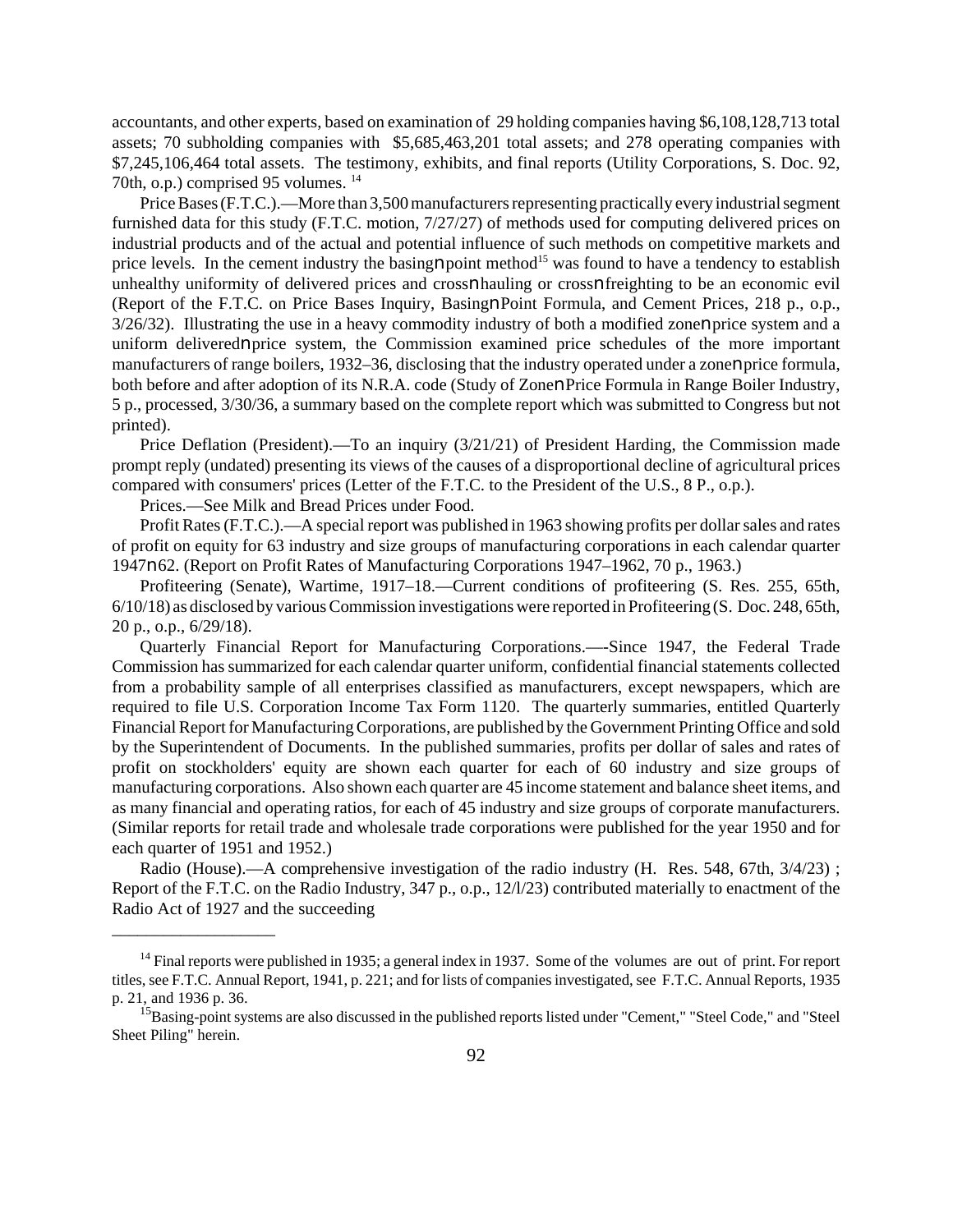Federal Communications Act of 1934. The investigation was followed by Commission and Department of Justice proceedings on monopoly charges which culminated in a consent decree (11/2/32; amended, 11/2/35).

Rags, Woolen.—See Textiles.

Raisin Combination.—See Food.

Range Boilers.—See Price Bases.

Rates of Return for Identical Companies in Selected Manufacturing Industries (F.T.C.).—This report is a continuation of a series of reports, begun in 1948, comparing rates of return for identical companies in 25 selectedmanufacturing industries. The 1961 report compares 1940 with 1947 through 1961. Previous yearly reports compared rates of return in 1940 with rates of return in each of the years 1947n60 on an accumulative basis.

Beginning with the 1962 report the comparison with 1940 as a base year was eliminated and the comparison limited to a 10-year period. For example, the 1964 report includes rates of return data for each of 23 selected industries for the period, 1955—64. This series is now reported as Part A of the report.

The Commission expanded coverage of the report in 1955 in order to provide data for more specific industri-es and, in 1957, published for the first time as Part B of the report comparative rates of return for the 12 largest companies in 39 selected industries for the years 1954 and 1955. Where possible, comparisons are presented for the 4 largest, tile second 4, and the third 4 largest companies in each of the 39 industries. Part B of the report continues this series by comparing rates of return in the current year with that of the previous year. (Processed publications are available without charge from F.T.C. while the supply lasts. Copies prior to 1963 are o.p.)

Resale Price Maintenance (F.T.C.).—The question whether a manufacturer of standard articles, identified by trade-mark or trade practice, should be permitted to fix by contract the price at which purchasers should resell them, led to the first inquiry, resulting in a report, Resale Price Maintenance (H. Doc. 1480, 65th, 3 p., o.p., 12/2/18). Other reports were: A Report on Resale Price Maintenance (H. Doc. 145, 66th, 3 p., o.p. 6/30/19) and Resale Price Maintenance (F.T.C. motion, 7/25/27; reports, Part 1, H. Doc. 546, 70th, 141 p., o.p., 1/30/29, and Part 11, 215 p., o.p., 6/22/31). The Report of the F.T.C. on Resale Price Maintenance, 872 p., o.p., (F.T.C. Res., 4/25/39) was submitted to Congress 12/13/45. The inquiry developed facts concerning the programs of trade organizations interested in the extension and enforcement of minimum resale price maintenance contracts, and the effects of the operation of such contracts upon consumer prices and upon sales volumes of commodities in both the price-maintained and nonpricemaintained categories.

Rubber Tires.—See Tires.

\_\_\_\_\_\_\_\_\_\_\_\_\_\_\_\_\_\_\_

Rubber Tires and Tubes.—See Distribution Methods and Costs.

Salaries (Senate).—The Commission investigated (S. Res. 75, 73d, 5/29/33) salaries of executives and directors of corporations (other than public utilities) engaged in interstate commerce, such corporationshaving more than \$1,000,000 capital and assets and having their securities listed on the New York stock or curb exchanges. The Report of the F.T.C. on Compensation of Officers and Directors of Certain Corporations (15 p., processed, 2/26/34, o.p.) explained the results of the inquiry." The facts developed focused the attention of Congress on the necessity of requiring listed corporations to report their salaries.

Southern Livestock Prices.—See Food.

<sup>&</sup>lt;sup>16</sup>The Salary lists do not appear in the report but arc available for inspection.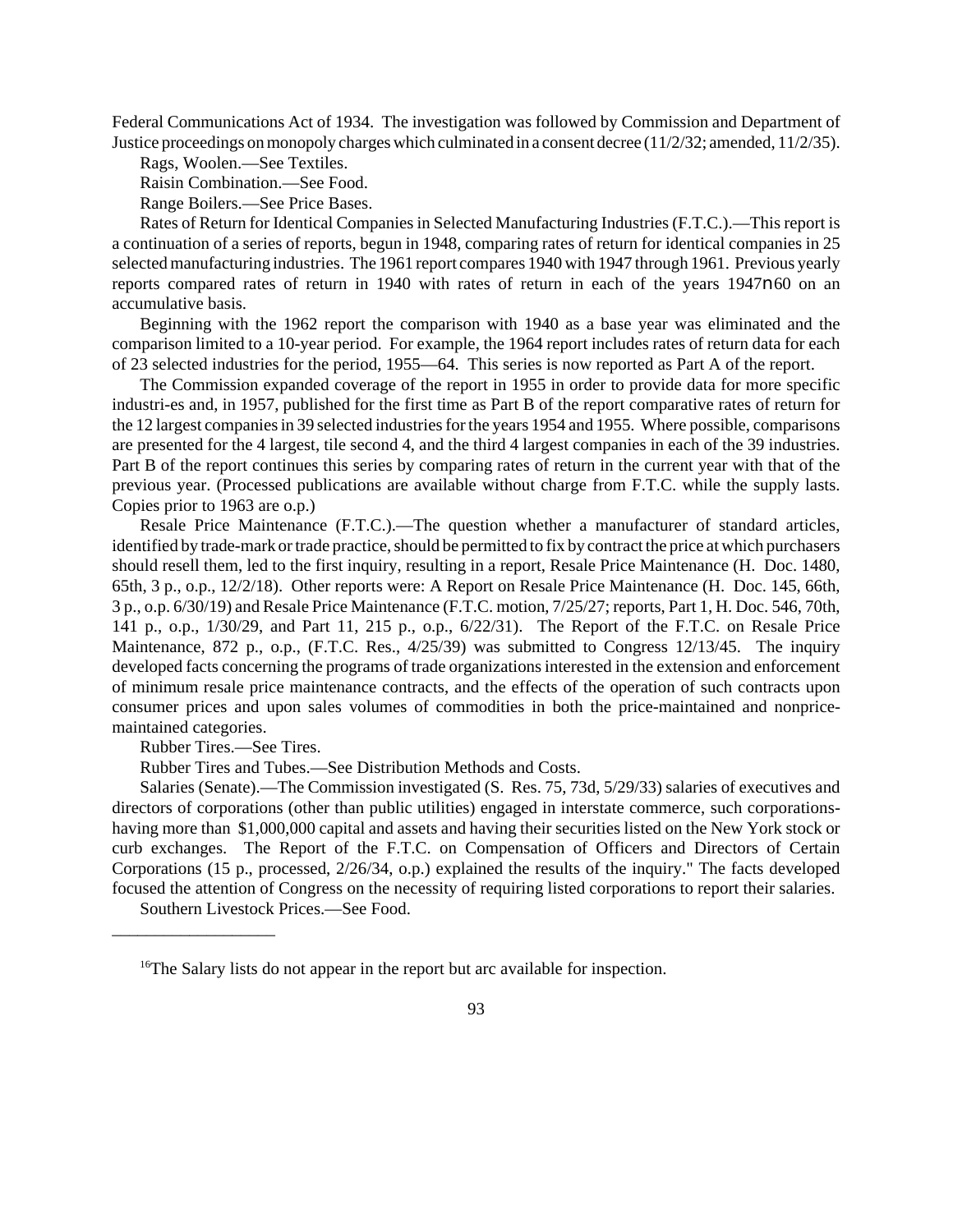SteelCode and SteelCode as Amended (Senate and President).—TheCommission investigated (S. Res. 166, 73d, 2/2/34) price fixing, price increases, and other matters (Practices of the Steel Industry Under the Code, S. Doc. 159, 73d, 79 p., o.p., 3/19/34) and the Commission and N.R.A. studied the effect of the multiple basing-point system under the amended code (Report of the F.T.C. to the President in Response to Executive Order of May 30, 1934, With Respect to the Basingnpoint System in the Steel Industry, 125 p., o.p., 11/30/34).<sup>17</sup> The Commission recommended important code revisions.

Steel Companies, Proposed Merger (Senate).—An inquiry (S. Res. 286, 67th 5/12/22) into a proposed merger of Bethlehem Steel Corp. and Lackawanna Steel Co., and of Midvale Steel & Ordnance Co., Republic Iron & Steel Co., and Inland Steel Co., resulted in a two-volume report. Merger of Steel and Iron Companies (S. Doc. 208, 67th, 11 p., o.p., 6522 and 9/7/22).

Steel Costs and Profits.—See Wartime Cost Findings, 1917n18.

Steel Sheet Piling—Collusive Bidding (President).—Steel sheet piling prices on certain Government contracts in New York, North Carolina, and Florida were investigated (inquiry referred to F.T.C. 11/20/35). The F.T.C. Report to the President on Steel Sheet Piling (42 p., processed, 6/10/36 o.p.) demonstrated the existence of collusive bidding because of a continued adherence to the basing **n** point system<sup>18</sup> and provisions of the steel industry's code.

Stock Dividends (Senate).—The Senate requested (S. Res. 304, 69tb, 12/22/26) the names and capitalizations of corporations which had issued stock dividends, and the amounts thereof, since the Supreme Court decision (3/8/20) holding that such dividends were not taxable. The same information for an equal period prior to the decision was also requested. The Commission submitted a list of 10,245 corporations, pointing out that declaration of stock dividends at the rate prevailing did not appear to be a result of controlling necessity and seemed questionable as a business policy (Stock Dividends, S. Doc. 26, 70th, 273 p., o.p., 12/5/27).

Sugar.—See Food.

Sulphur Industry (F.T.C.).—In its report to Congress on The Sulphur Industry and International Cartels (6/16/47), 105 p., o.p., the Commission stated that the operations of all four producers constituting the American sulphur industry generally have been highly profitable, and that the indications are that foreign cartel agreements entered into by Sulphur Export Corp., an export association organized under the Webb-Pomerene Law, have added to the profitability of the U.S. industry. On 2/7/47, after hearings, the Commission recommended that Sulphur Export Corp. readjust its business to conform to law.

Taxation and Tax-Exempt Income.—See National Wealth and Income.

Temporary National Economic Committee, Studies of the F.T.C.—See F.T.C. Annual Report, 1941, p. 218, for titles.

Textiles (President).—President Roosevelt (Executive Order of 9/26/34) directed an inquiry into the textile industry's labor costs, profits, and investment structure to determine whether increased wages and reduced working hours could be sustained under prevailing economic conditions. Reports covering the cotton, woolen and worsted, silk and rayon, and thread, cordage and twine industries were: Report of the F.T.C. on Textile Industries, Parts I to VI, 12/31/34 to 6/20/35, 174 p., o.p. (Part VI financial tabulations processed 42 p., o.p.) ; Report of the F.T.C. on the Textile Industries in 1933

 $18$  See footnote 15.

\_\_\_\_\_\_\_\_\_\_\_\_\_\_\_\_\_\_\_\_\_\_

<sup>&</sup>lt;sup>17</sup> As of the same date, the N.R.A. published its Report of the National Recovery Administration on the Operation ofthe Basing-Point Systemin the Iron and Steel Industry. The basing-point system is also discussed in published reports listed under "Cement" and "Price Bases" herein.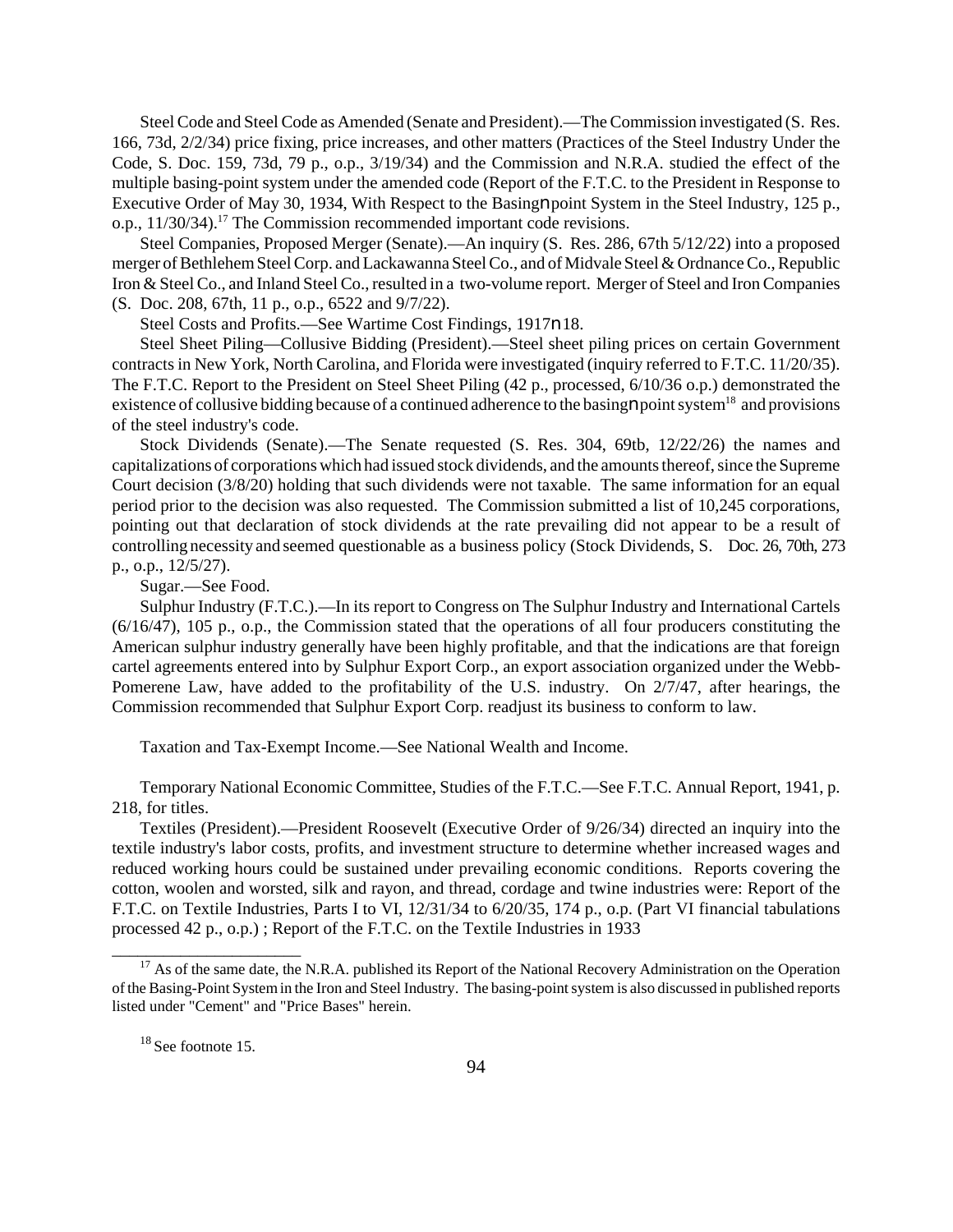and 1934), Parts I to IV, 8/l/35 to 12/5/35, 129 p., o.p.; Parts II and III, o.p. (Part IV, processed, 21 p., o.p.; accompanying tables, processed, 72 p., o.p.) ; Cotton Spinning Companies Grouped by Types of Yarn Manufactured During 1933 and 1934, 1/31/36, 20 p., processed, o.p.; Cotton )Weaving Companies Grouped by Types of Woven Goods Manufactured During 1933 and 1934, 3/24/36, 48 p., processed, o.p.; Textile Industries in the First Half of 1935, Parts I to 111, 5/22/36 to 8/22/36, 119 p., processed, o.p.; Textile Industries in the Last Hall of 1935, Parts I to 111, 11/20/36 to 1/6/37, 155 p., processed, o.p.; and Textile Industries in the First Half of 1936, Parts I to III, 1/21/37 to 2/11/37, 163 p., processed, o.p.

Textiles—Combed Cotton Yarns.—High prices of combed cotton yarns led to this inquiry (H. Res. 451, 66th, 4/5/20) which disclosed that while for several years profits and prices had advanced, they declined sharply late in 1920 (Report of the F.T.C. on Combed Yarns, 94 p., o.p., 4/14/21).

Textiles—Cotton Growing Corporation.—See Foreign Trade.

Textiles—Cotton Merchandising (Senate).—Investigating abusesin handling consigned cotton (S. Res. 252, 68th, 6/7/24), the Commission made recommendations designed to correct or alleviate existing conditions (Cotton Merchandising Practices, S. Doc. 194, 6th, 38 p., o.p., 1/20/25).

Textiles —Cotton Trade (Senate).—Investigation (S. Res. 262, 67th, 3/29/22) involved a decline in cotton prices, 1920-22, as reported in Preliminary Report of the F.T.C. on the Cotton Trade (S. Doc. 311, 67th, 28 p., o.p., 2/26/23). After a second inquiry (S. Res. 429, 67th, 1/31/23), the Commission recommended certain reforms in trading practices and particularly in permitting Southern delivery of cotton on New York futures contracts (The Cotton Trade, incl. testimony, S. Doc. 100, 68th, 2 vols., 510 p., o.p., 4/28/24). A subsequent Senate bill (S. 4411, 70th, 5/18/28) provided for Southern warehouse delivery, but, before any law was enacted, the New York Cotton Exchange adopted Southern delivery on New York futures contracts (11/16/28 and 2/26/30) in accordance with the Commission's recommendations.

Textiles Woolen Rag Trade (F.T.C.), Wartime, 1917–18.—The Report on the Woolen Rag Trade (90 p., o.p., 6/30/19) contains information gathered during the World War, 1917n18, at the request of the War Industries Board, for its use in regulating the prices of woolen rags employed in the manufacture of clothing.

Tires (F.T.C.).—This report analyzes structural and behavioral aspects of the automotive tire industry, with emphasis on recent mergers and acquisitions. Since 1961, a series of acquisitions of retail and wholesale tire distributors by leading tire manufacturers has taken place. In addition, three medium-sized tire producers have themselves been acquired in recent years by their larger competitors. The report examines these mergers and their possible effects on future competition in the industry. It also reviews trends in overall concentration and patterns of distribution, pricing and profit behavior, and conditions of entry. (Economic Report on the Manufacture and Distribution of Automotive Tires, 117 p., March 1966.)

Tobacco (Senate).—Inquiry (S. Res. 329, 2/9/25) into activities of two wellnknown companies disclosed that alleged illegal agreements or conspiracies did not appear to exist. (The American Tobacco Co. and the Imperial Tobacco Co., S. Doc. 34, 69th, 129 p., o.p., 12/25/25).

TobaccoMarketing—Leaf (F.T.C.).—Although representative tobacco farmers in 1929 alleged existence of territorial and price agreements among larger manufacturers to control cured leaf tobacco prices, the Commission found no evidence of price agreements and recommended production curtailment and improvement of marketing processes and cooperative relations(Report on Marketing of Leaf Tobacco in the Flue-Cured Districts of the States of North Carolina and Georgia, 54 p., o.p., porcessed, 5/23/31).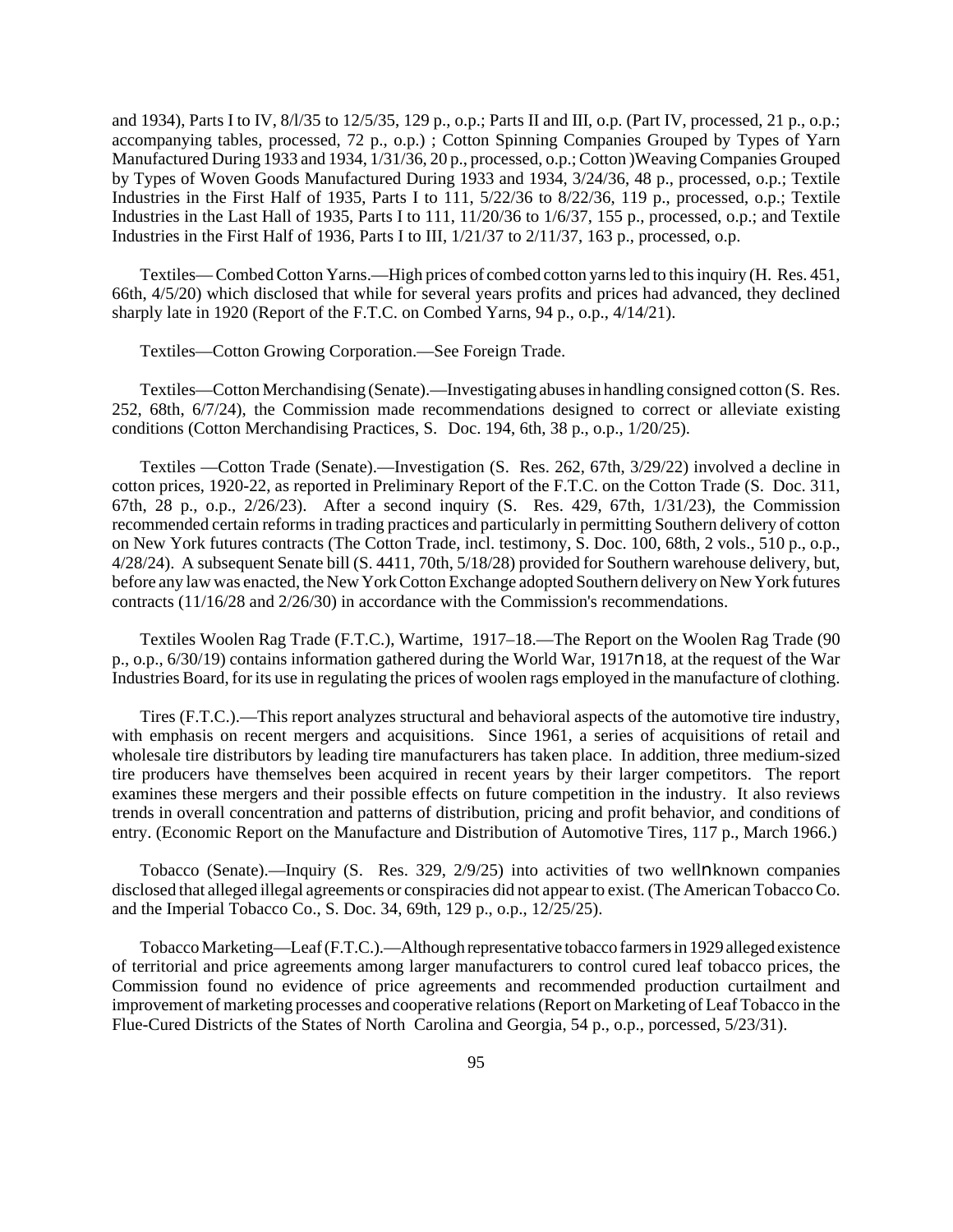Tobacco Prices (Congress).—Inquiries with respect to a decline of loosenleaf tobacco prices following the 1919 harvest (H. Res. 533, 66th, 6/3/20) and low tobacco prices as compared with high prices of manufactured tobacco products (S. Res. 129, 67th, 8/9/21) resulted in the Commission recommending modification of tile 1911 decree (dissolving the old tobacco trust) to prohibit permanently the use of common purchasing agencies by certain companies and to bartheir purchasing tobacco under any but their own names (Report of the F.T.C. on the Tobacco Industry, 162 p., o.p., 12/11/20, and Prices of Tobacco Products, S. Doc. 121, 67th, 109 p., o.p., 1/17/22).

Trade and Tariffs in South America (President).—Growing out of the First PannAmerican Financial Conference held in Washington, May 24–29, 1915, this inquiry (referred to F.T.C., 7/22/15) was for the purpose of furnishing necessary information to the American branch of the International High Commission appointed as a result of the conference. Customs administration and tariff policy were among subjects discussed in the Report on Trade and Tariffs in Brazil, Uruguay, Argentina, China, Bolivia, and Peru (246 P., o.p.,  $6/30/16$ ).

Twine.—See Sisal Hemp and Textiles.

Utilities.—See Power.

Wartime Cost Finding (President), 1917–18.—President Wilson directed the Commission (7/25/17) to find the costs of production of numerous raw materials and manufactured products. The inquiry resulted in approximately 370 wartime cost investigations. At later dates reports on a few of them were published,<sup>19</sup> including: Cost Reports of the F.T.C.—Copper (26 p., o.p., 6/30/19) ; Report of the F.T.C. on Wartime Costs and Profits of Southern Pine Lumber Companies (94 p., o.p., 5/l/22) ; and Report of the F.T.C. on Wartime Profits and Costs of the Steel Industry (138 p., o.p., 2/18/25). The unpublished reports  $^{20}$  cover a wide variety of subjects. On the basis of the costs as found, prices were fixed, or controlled in various degrees, by Government agencies such as the War and Navy Departments, War Industries Board, Price Fixing Committee, Fuel and Administration, Food Administration, and Department of Agriculture. The Commission also conducted cost inquiries for the Interior Department, Tariff Commission, Post Office Department, Railroad Administration, and other Government departments or agencies. It is estimated that the inquiries helped to save the country many billions of dollars by checking unjustifiable price advances.

Wartime Costs and Profits (F.T.C.).—Cost and profit information for 4,107 identical companies for the period 1941–45 is contained in a Commission report on Wartime Costs and Profits for Manufacturing Corporations, 1941 to 1945 (30 p. processed, with 106 p. appendix). Compilation of the information contained in the report was begun by the Office of Price Administration prior to the transfer of the financial reporting function of that agency to the Federal Trade Commission in December 1946.

Webb-Pomerene.—See Foreign Trade.

The following are unpublished investigations by the Commission for the use of other Government agencies:

Aluminum Foundries (W.P.B.), Wartime, 1942–43.—Details were obtained for the War Production Board, at its request, from aluminum foundries throughout the United States covering their operations for May 1942 and their compliance with W.P.B. Supplementary Orders mnlnd, Mn1nc, and Mn1n1.

Antifreeze Solutions, Manufacturers of (W.P.B.), Wartime, 1943–4.—War Production Board Order L–258 of 1/20/43 prohibited production of salt and petroleum-

\_\_\_\_\_\_\_\_\_\_\_\_\_\_\_

<sup>19</sup>See footnote 9.

<sup>&</sup>lt;sup>20</sup> Approximately 260 of the wartime cost inquiries are listed in the F.T.C. Annual Reports, 1918, pp. 29n30. and 1919, pp. 38-42, and in )World War Activities of the F.T.C., 1917-18.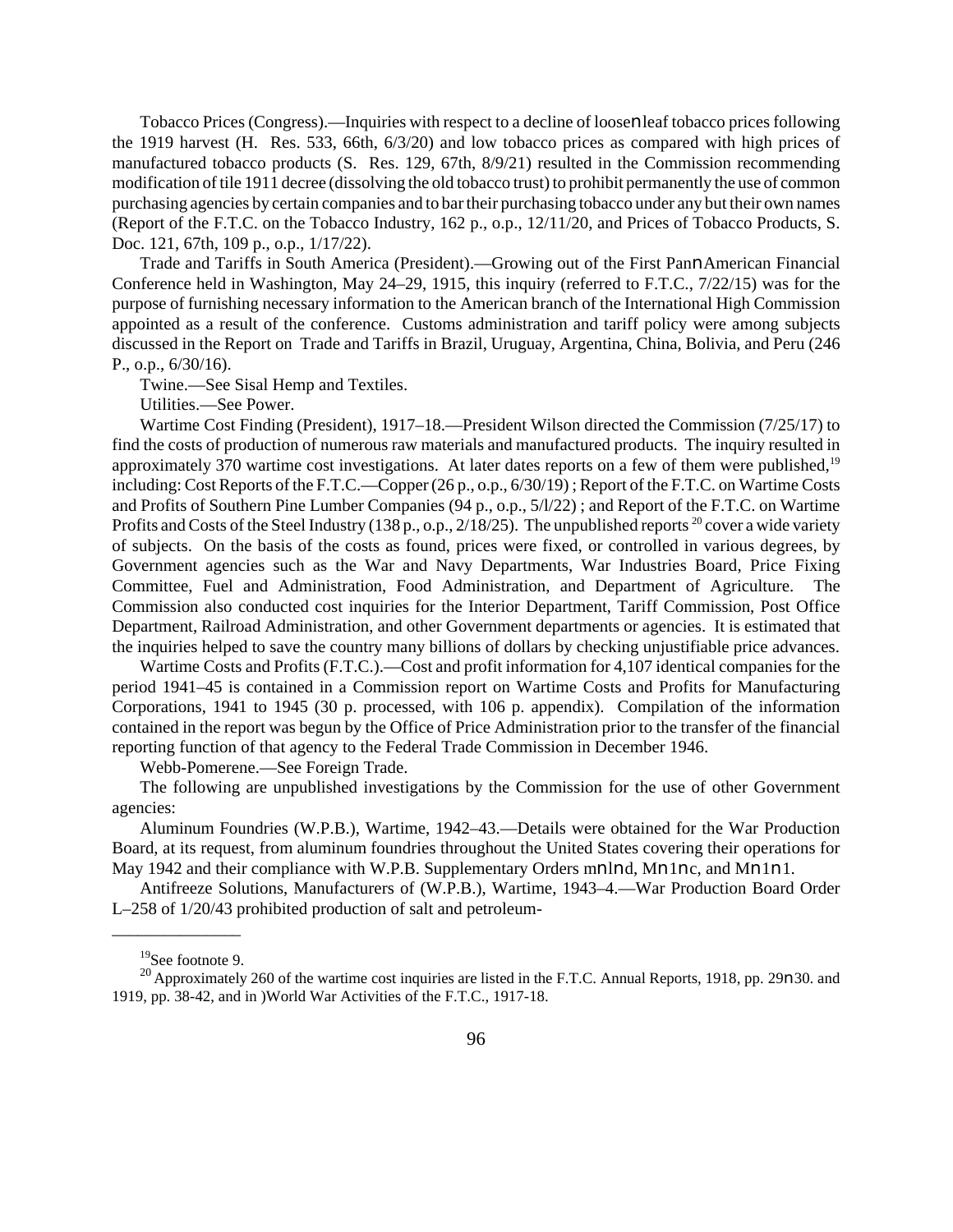base antifreeze solutions. While production of these products bad ceased, great quantities were reported to be still in the hands of producers and distributors. To enable W.P.B. to determine what further action should be taken to protect essential automotive equipment from these solutions, it requested the Commission to locate producers' inventories as of 1/20/43, and to identify all deliveries made from such inventories to distributors subsequent to that date.

Capital Equipment (W.P.B.), Wartime, 1942n43.—For the War Production Board, a survey was made in connection with Priorities Regulation No. 12, as amended 10/3/42, of concerns named by it to determine whether orders had been improperly related to secure capital equipment or whether orders that had been rerated had been extended for the purpose of obtaining capital equipment in violation of priorities regulations.

Chromium Processors (W.P.B.), Wartime, 1942n43.—For the War Production Board, the Commission investigated the transactions of the major chromium processors to determine the extent to which they were complying with Amendment No. 2 to W.P.B. General Preference Order No. mn18a, issued 2/4/42. The investigation was conducted concurrently with a survey of nickel processors.

Commercial Cooking and Food and Plate Warming Equipment, Manufacturers of (W.P.B.), Wartime, 1942n43.—The Commission conducted an investigation for the War Production Board to determine whether manufacturers of commercial cooking and plate warming equipment were complying with W.P.B. Limitation Orders L–182 and L–182 as amended 3/2/43; Conservation Orders Mn126 and Mn9nc, as amended; and Priorities Regulation No. 1.

Contractors, Prime, Forward Buying Practices of (W.P.B.), Wartime, 1942–43.—The matter of procurement, use, and inventory of stocks of critical materials involved in the operation of major plants devoting their efforts to war production was inquired into for the information of the War Production Board. Items such as accounting, inventory, control, purchase, practices, etc., formed a part of the inquiry.

Copper Base Alloy Ingot Makers (W.P.B.), Wartime, 1942–43.—This investigation was designed to ascertain the operations, shipments, and inventories of copper, copper alloys, copper scrap, and copper base alloy ingot makers and was conducted for the purpose of determining the extent to which they were complying with governing W.P.B. Preference and Conservation Orders Mn9na and b, and Mn9nc.

Copper, Primary Fabricators of (W.P.B.), Wartime, 1941–42.—A survey and inspection of a specified list of companies which used a large percentage of all refinery copper allocated, and at the same time represented a fair cross-section of the industry, were made to ascertain the degree of compliance accorded to preference, supplementary, and conservation orders and regulations of the Director of Priorities, Office of Production Management (later the War Production Board).

Cost of Living (President).—President Roosevelt, in a published letter 11/16/37), requested the Commission to investigate living costs. The Commission (11/20/37) adopted a resolution undertaking the inquiry and a few months thereafter submitted a report to the President.

Costume Jewelry, Manufacturers of (W.P.B.), Wartime, 1943–44.—Because it appeared that vast quantities of critical metals were being diverted illegally from war use to the manufacturer of costume jewelry and similar items, the War Production Board requested the Commission to investigate 45 manufacturers to ascertain the facts concerning their compliance with W.P.B. Orders Mn9n, Mn9nb, Mn9nC, Mn9ncn2, Mn43, Mn38, Mn11, Mn11nb, MnM, Ln81,Ln131, andLn131na, all as amended.

Electric Lamp Manufacturers (W.P.B.), Wartime, 1942–43.—At the direction of the War Production Board, an investigation was made of the activities of manufacturers of portable electric lamps whose operations were subject to the restrictionsimposed byW.P.B.Limitation andConservation Orders Ln33 and Mn<sub>9nc.</sub>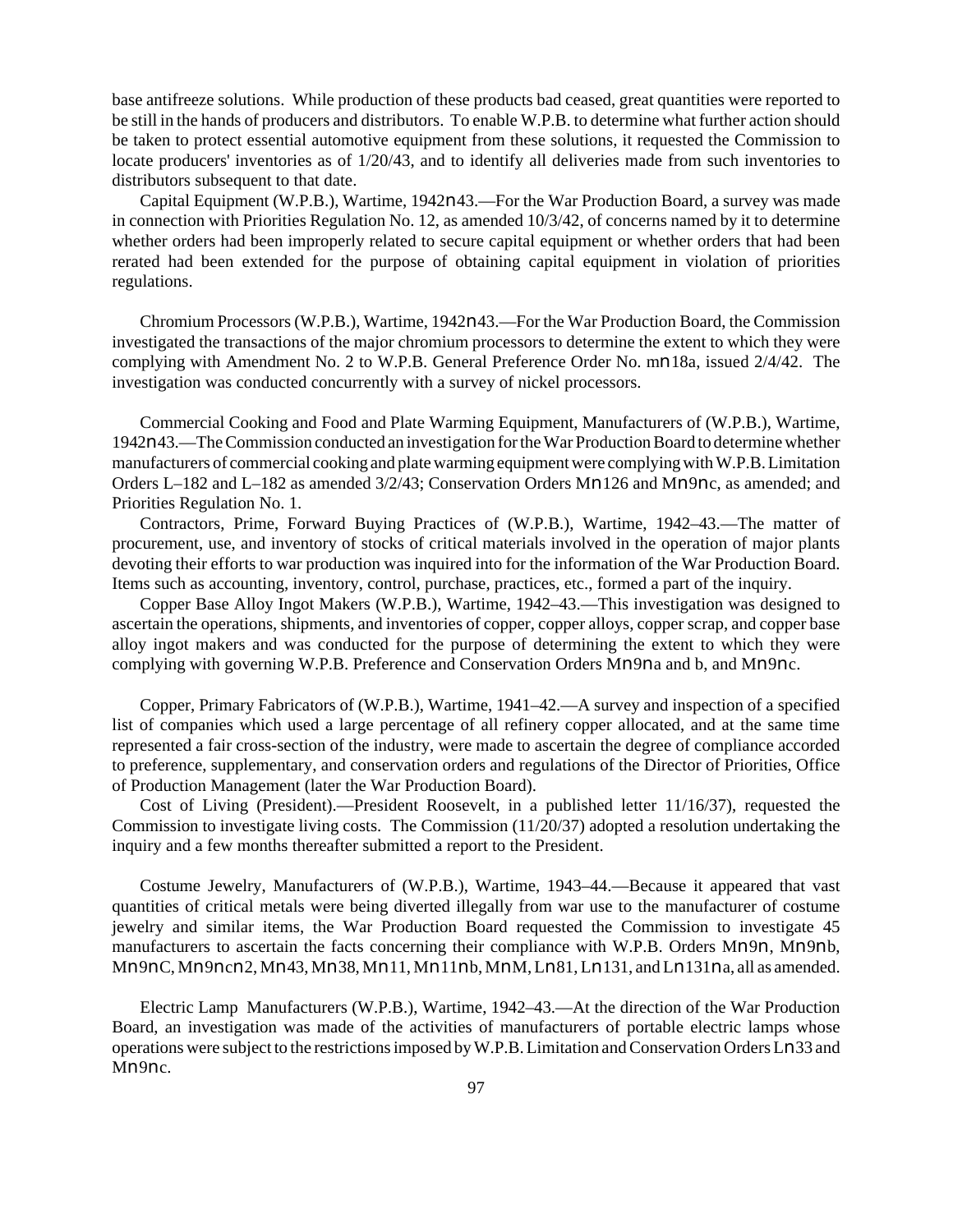Fertilizer and Related Products (O.P.A.), Wartime, 1942–43.—At the request of O.P.A. (June 1942), the Commission investigated costs, prices, and profits in the fertilizer and related products industries. The inquiries developed information with reference to the operations of 12 phosphate rock mines of 11 companies, and 40 plants of 24 companies producing sulphuric acid, superphosphate, and mixed fertilizer. One of the principal requirements of the inquiry was to obtain information concerning costs, prices, and profits for 103 separate formulas of popularnselling fertilizers during 1941 and 1942.

Food—Biscuits and Crackers (O.P.A.), Wartime, 1942–43.—As requested by the Office of Price Administration, the Commission investigated costs and profits in the biscuit and cracker manufacturing industry and submitted its report to that agency 3/25/43. The survey of 43 plants operated by 25 companies showed, among other things, that costs were lower and profits higher for the larger companies than for the smaller ones.

Food—Bread Baking (O.E.S.), Wartime, 1942–43.—This investigation was requested (10/23/42) by the Director of the Office of Economic Stabilization and was conducted to determine what economies could be made in the breadnbaking industry so as to remove the need for a subsidy for wheat, to prevent an increase in bread prices, or to lower the price of bread to consumers. Essential information on more than 600 representative bakeries' practices, costs, prices, and profits was developed and reported to O.E.S.(12/29/42). The report also was furnished to the Secretary of Agriculture and special data gathered in the inquiry were tabulated for O.P.A.

Food—Bread Baking (O.P.A.), Wartime, 1941–42.—In the interest of the low income consumer, for whom it was deemed necessary the price of bread should be held at a minimum, the Commission investigated costs, prices, and profit of 60 representative breadnbaking companies, conveying its findings to O.P.A. (Jan. 1942) in an unpublished report.

Food—Flour Milling (O.E.S.), Wartime, 1942–43.—Requested by the Director of the Office of Economic Stabilization, this inquiry covered practices, costs, prices, and profits in the wheat flournmilling industry, its purpose being to provide the Director with facts to determine what economies could be effected in the industry so as to eliminate the need for a wheat subsidy, without reducing farmers' returns, or to reduce bread prices. The report was made to O.E.S. and a more detailed report was prepared for O.P.A.

Food—Retailing (National Commission on Food Marketing).—The report is based on information contained in the Commission's files, in public sources, and in special tabulations prepared by the Bureau of the Census.

Chapters II, III, IV, and V deal primarily with various aspects of industry structure: concentration, vertical integration and conglomeration. These chapters also provide information on various factors affecting the condition of new entry in retailing. Chapters VI, VII, VIII, and IX deal with various aspects of market conduct; competitive tactics of conglomerate firms, merger activity, discriminatory pricing, and the use of trading stamps in food retailing. Chapter X deals with industrial performance as measured by economic efficiency, marketing costs and margins, and profits. Chapter XI discusses the future structure of food retailing, particularly as influenced by factors affecting the survival of existing firms and the ease with which new retailers may enter food retailing. (Report on Food Retailing: Market Structure and Competitive Behavior, 516 p., 1966; for the National Commission on Food Marketing.)

Fruit Growers, and Shippers (W.P.B.), Wartime, 1943–44.—This investigation was requested by the War Production Board to determine whether 7 grape growers and 12 grape shippers, all located in California, were in violation of W.P.B. Order Ln232 with respect to quotas affecting the use of lugs (wooden shipping containers).

Furnaces, Hot Air, Household (W.P.B.), Wartime, 1943-44.—The Commission made a Nationnwide survey for the War Production Board of the operations of one of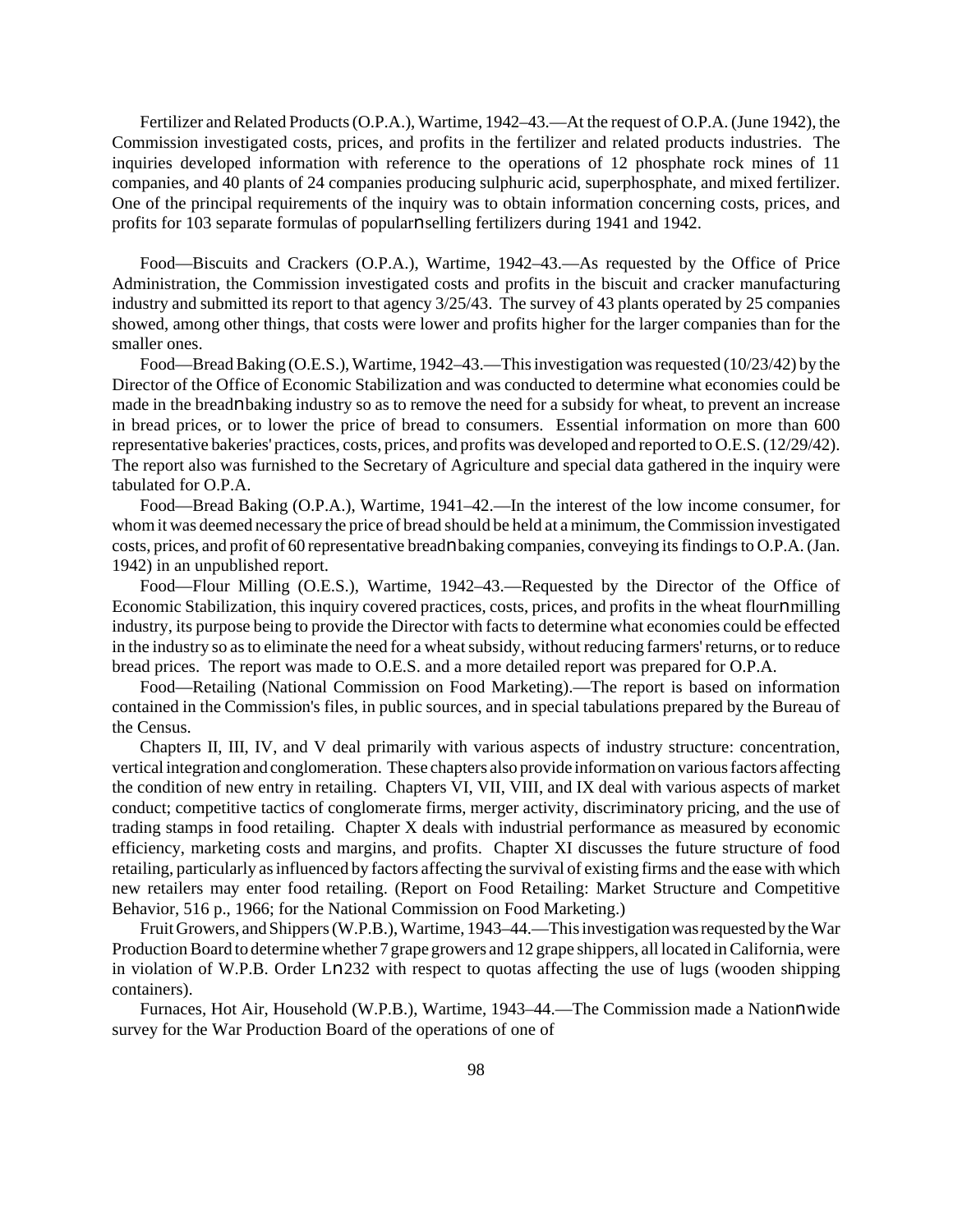the largest manufacturers in the United States of household hot air furnaces, to determine whether its practices in selling and servicing domestic heating plants were in violation of Orders Ln79 and Pn4, and other applicable regulations and orders of W.P.B.

Fuse Manufacturers (W.P.13.), Wartime, 1942–43.—For the War Production Board the Commission investigated and reported on the activities of representative fuse manufacturers whose operations were subject to W.P.B. Limitation Orders Ln58 and Ln161, as amended.

Glycerin, Users of (W.P.B.), Wartime, 1942–43.—At the request of the War Production Board, paint and resin manufacturers, tobacco companies, and other large users of glycerin were investigated to determine whether they had improperly extended preference ratings' to obtain formaldehyde, paraformaldehyde, or hexamethylenetetramine, to which they were not otherwise entitled.

Household Furniture (O.P.A.), Wartime, 1941–42.—Costs, prices, and profits of 67 representative furniture companies were studied to determine whether, and to what extent, price increases were justified. A study was also made to determine whether pricenfixing agreements existed and whether wholesale price increases resulted from understandings in restraint of trade. Confidential reports were transmitted to O.P.A. in Sept. 1941.

InsigniaManufacturers(W.P.B.), Wartime, 1944–45.—Preliminary studies made by the War Production Board disclosed the probability that certain insignia manufacturers had acquired larger quantities of foreign silver than necessary to fill legitimate orders and diverted the balance to unauthorized uses. In response to W.P.B.'s request the Commission surveyed the acquisition and use of foreign silver by such manufacturers to determine the degree of their compliance with Order Mn199 and checked the receipt and use of both domestic and treasury silver, as well as the manufacture of insignia, as controlled by Orders Ln131 and Mn9nc.

Jewel Bearings, Consumers of (W.P.B.), Wartime, 1942–43.—For the War Production Board, users of jewel bearings were investigated to determine the extent to which they were complying with W.P.B. Conservation Order Mn50, which had been issued to conserve the supply and direct the distribution of jewel bearings and jewel bearing material.

MetalnWorking Machines, Invoicing and Distribution of (W.P.B.), Wartime, 1942–43.—For the War Production Board an inquiry was made to obtain complete, data from the builders of metalnworking machines (including those manufactured by their subcontractors) such as all nonportable power-driven machines that shape metal by progressively removing chips or by grinding, boning, or lopping; all nonportable powerndriven shears, presses, hammers, bending machines, and other machines for cutting, trimming, bending, forging, pressing, and forming metal; and all powerndriven measuring and testing machines. Each type and kind of machine was reported on separately.

Nickel Processors (W.P.B.), Wartime, 1942–43.—The Commission was designated by the War Production Board to investigate the transactions of some 600 nickel processors for the purpose of determining the extent to which they were complying with W.P.B. Preference Order No. Mn6na, issued 9/30/41, and Conservation Order Mn6nb, issued 1/20/42. The investigation was conducted concurrently with a survey of chromium processors.

Optical Decree (Attorney General).—The Commission investigated (inquiry referred to F.T.C. 8/12/52) the mannerin which an antitrust consent decree entered (Sept. 1948) against the American OpticalCompany and others, restraining them from discriminatory and monopolistic practices, was being observed, and report (2/10/54) to the Attorney General.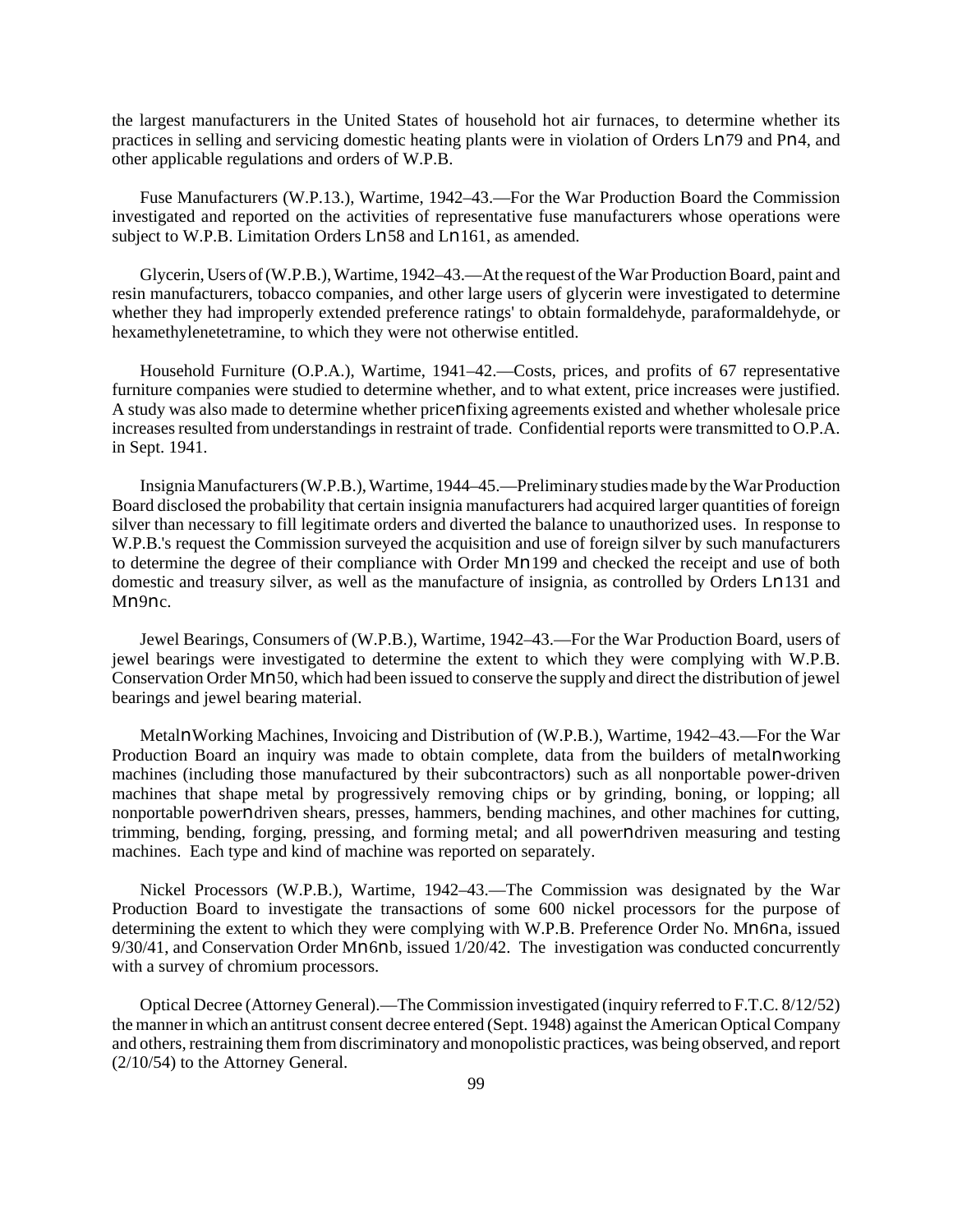Paint, Varnish, and Lacquer Manufacturers (W.P.B.), Wartime, 1943–44.—The purpose of this survey was to determine whether the manufacturers covered were in violation of War Production Board Orders M-139, M-150, M-159, M-246, and M-327 in their acquisition and use of certain chemicals, all subject to W.P.B. allocations, used in the manufacture of paint, varnish, and lacquer. Sales of such products to determine their end uses also were investigated.

Paperboard (O.P.A.), Wartime, 1941–42.—Costs, profits, and other financial data regarding operations of 68 paperboard mills (O.P.A. request, 11/12/41) for use in connection with price stabilization work, were transmitted to O.P.A. in a confidential report (May 1942).

Paper—Newsprint (Attorney General).—The Commission investigated (inquiry referred to F.T.C. 1/24/38) the manner in which certain newsprint manufacturers complied with a consent decree entered against them (11/26/17) by the U.S. District Court, Southern District of New York.

Petroleum Decree (Attorney General).—The Commission investigated (inquiry referred to F.T.C. 4/16/36) the manner in which a consent decree entered (9/15/30) against Standard OilCo. of California, Inc., and others, restraining them from monopolistic practices, was being observed, and reported (4/2/37) to the Attorney General.

Priorities (W.P.B.), Wartime, 1941—45.—Pursuant to Executive orders (January 1942), W.P.B. designated the Federal Trade Commission as an agency to conduct investigations of basic industries to determine the extent and degree to which they were complying with W.P.B. orders relative to the allocation of supply and priority of delivery of war materials. F.T.C. priorities investigations are listed herein under the headings: Aluminum, Foundries Using; Antifreeze Solutions, Manufacturers of; Capital Equipment, Chromium, Processors of; Commercial Cooking and Food and Plate Warming Equipment, Manufacturers of; Contractors, Prime, Forward Buying Practices of; Copper Base Alloy Ingot Makers; Copper, Primary Fabricators of; Costume Jewelry, Manufacturers of; Electric Lamps, Manufacturers of; Fruit Growers and Shippers; Furnaces, Hot Air, Household; Fuse Manufacturers; Glycerin, Users of; Insignia Manufacturers; Jewel Bearings, Consumers of; Metalnworking Machines, Invoicing and Distribution of; Nickel, Processors of; Paint, Varnish, and Lacquer, Manufacturers of; Quinine, Manufacturers and Wholesalers of; Silverware, Manufacturers of; Silverware Manufacturers and Silver Suppliers; Steel Industry; Textile Mills, Cotton; and Tin, Consumers of. The report on each of these investigations was made directly to W.P.B.

Quinine, Manufacturers and Wholesalers of (W.P.B.), Wartime, 1942–43.—At the instance of the War Production Board, investigation was made to determine whether requirements of its Conservation Order No. Mn131na, relating to quinine and other drugs extracted from cinchona bark, were being complied with.

Silverware Manufacturers (W.P.B.), Wartime, 1942–43.—Silverware manufacturers were investigated at the request of the War Production Board to determine the extent to which they had complied with the copper orders, that is, W.P.B. General Preference Order No. Mn9na, Supplemental Order No. Mn9nb, and Conservation Order mn9nc, as amended.

Silverware Manufacturers and Silver Suppliers (W.P.B.), Wartime, 1942–43.—The activities of silverware manufacturers and silver suppliers under W.P.B. Conservation and Limitation Orders mn9na, b, and c, mn100 and Ln140 were investigated and reported on at the request of the War Production Board.

Sisal Hemp (Senate).—The Commission assisted the Senate Committee on Agriculture and Forestry in an inquiry (S. Res. 170, 64th, 4/17/16) and advised how certain quantities of hemp promised by the Mexican sisal trust, might be fairly distributed among American distributors of binder twine (Mexican Sisal Hemp, S. Doc. 440, 64th, 8 p., o.p., 5/9/16). The Commission's distribution plan was adopted.